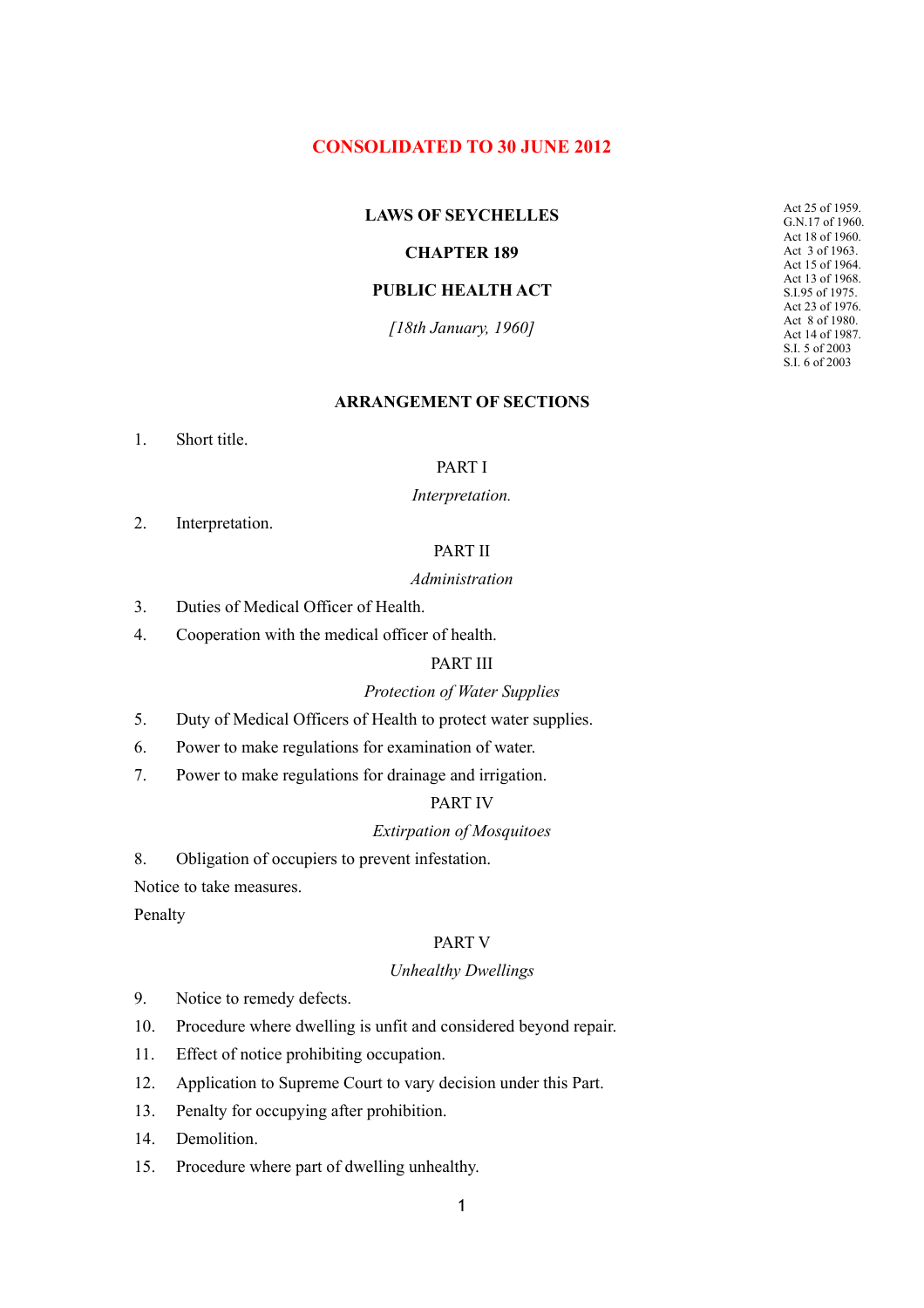### PART VI

#### *Nuisances*

- 16. Definitions.
- 17. Power to investigate.
- 18. Notice to abate nuisance.

### *Procedure in case of noncompliance.*

- 19. Procedure at instance of private complainant.
- 20. procedure after summons for failure to abate.
- 21. Order of Court.
- 22. Joint and several respondents.
- 23. Proceedings against other parties may lie.
- 24. Procedure where title in question.
- 25. Abatement order.
- 26. Powers of Court.
- 27. Penalty respecting nuisances.
- 28. Instalments.
- 29. Enforcement of orders.
- 30. Grounds of dismissal to be stated.
- 31. Appeal.

### PART VII

#### *Notification of infectious Disease*

- 32. Notifiable disease regulations.
- 33. Occurrence of notifiable disease to be reported.
- Duty of medical practitioner.

Fees.

# Penalty.

### PART VIII

### *Prevention and Suppression of infectious Disease.*

- 34. Prevention of introduction of infectious diseases.
- 35. Medical examination of persons and corpses.
- 36. Removal and isolation of infectious patients.
- 37. Removal and isolation of persons likely to be infected.
- 38. Disinfection of premises.
- 39. Destruction of infected bedding, etc.
- 40. Vacation and destruction of infected buildings.
- 41. Exposure of infected persons and materials prohibited.
- 42. Disinfection of vehicles and vessels.
- 43. Letting of infected rooms prohibited.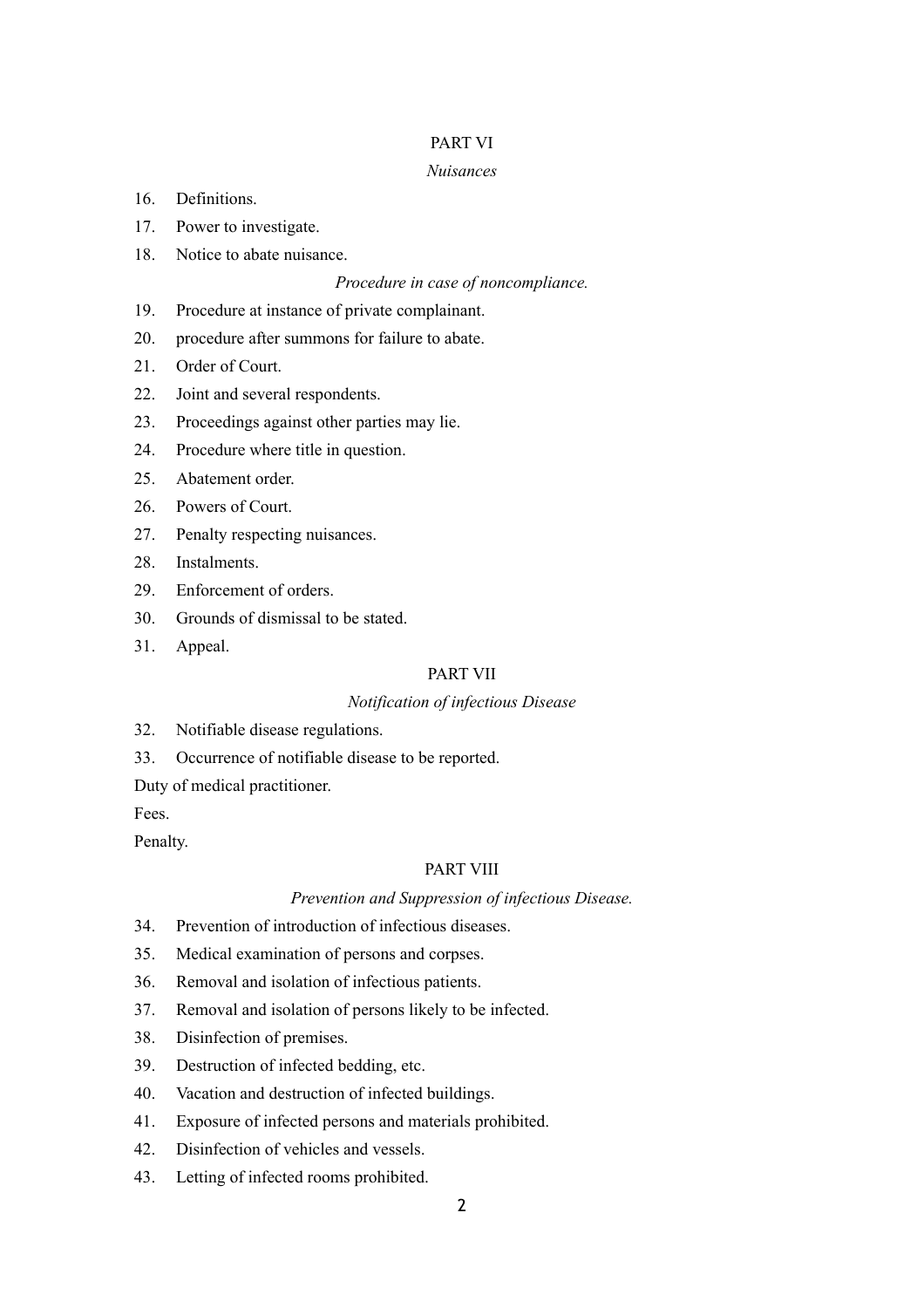- 44. Obligation of landlords to give information.
- 45. Death from infectious disease to be reported.
- 46. Power to make regulations regarding infectious diseases.

### PART IX

### *Control of Formidable Epidemic Diseases*

- 47. Formidable epidemic diseases defined.
- 48. Power to make regulations regarding formidable epidemic diseases.
- 49. Epidemic orders bringing regulations into operation.
- 50. Director to concentrate resources on epidemic measures.
- 51. Power to requisition equipment and unoccupied buildings, etc.
- 52. Power to requisition occupied premises.
- 53. Penalty for noncompliance with requisition.
- 54. Penalty for obstruction, etc.
- 55. Power to make forcible entry.
- 56. Compensation.

### PART X

### *Venereal Diseases*

- 57. Definition.
- 58. Power to make regulations
- 59. Prohibition of treatment by unqualified persons.
- 60. Prohibition of unauthorised advertisement.

Definition of "publish".

Scientific material exempted.

Sanction for prosecution.

Statutory defence.

### PART XI

#### *Leprosy*

61. Power to make regulations for segregational treatment.

# PART XII

### *Cemeteries and Crematoria*

- 62. Definition.
- 63. Power to close cemeteries.
- 64. Power to establish new cemeteries.
- 65. License for private burial ground.
- 66. Power to make regulations for authorised cemeteries.
- 67. Cremation and burial at sea.
- 68. Penalty for unauthorised burial.
- 69. License for exhumation for private reasons.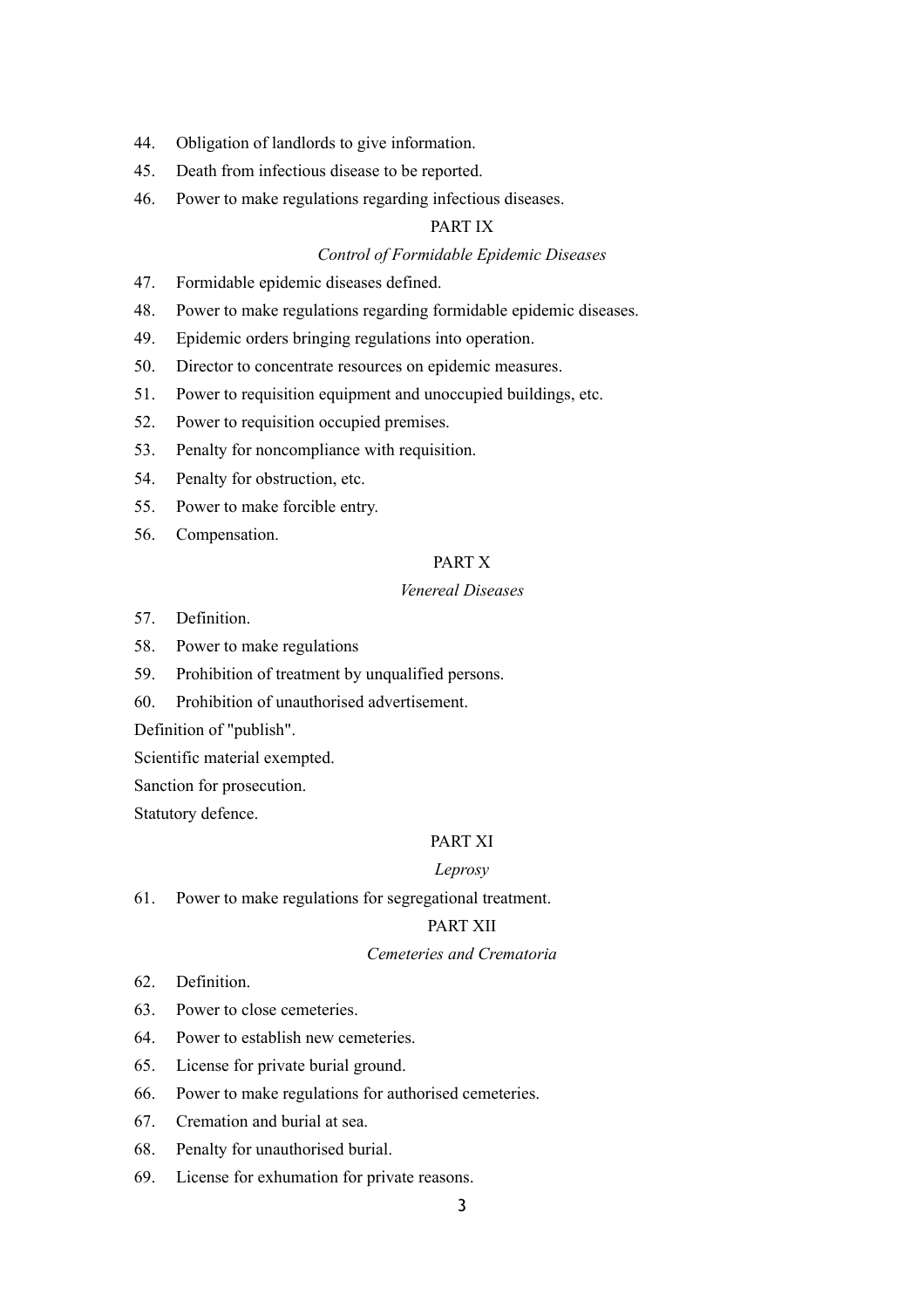- 70. Order for exhumation for public interests.
- 71. Procedure where human remains are disturbed.
- 72. Saving of epidemic regulations.

### PART XIII

#### *Powers of Officers*

### **SECTION**

73. Emergency powers of Director.

74. Powers of officers to examine persons and articles.

Power to direct removal.

Power to direct disinfection, etc.

- 75. Power to order disinfection of bedding, etc. and surveillance of persons.
- 76. Powers of entry and inspection.

Power of forcible entry.

77. Power to require information.

### PART XIV

#### *Legal Proceedings*

- 78. Procedure in prosecutions.
- 79. Joint and several responsibility of employer and employee.
- 80. Proceedings against firms, unincorporated associations, executors, etc.
- 81. Proceedings against corporations.
- 82. Proceedings for nuisance to be conducted by authorised persons.
- 83. Conduct of proceedings in Supreme Court.
- 84. Costs.

#### PART XV

### *Miscellaneous Provisions*

- 85. Washing places.
- 86. Burial by local authority.
- 87. Obligation to report sickness of dogs, rats, etc.
- 88. Penalty for obstruction.
- 89. Penalty for noncompliance with notice, etc.
- 90. Amendments.
- 91. Service of process.
- 92. Effect of irregularity of form.

Effect of irregularity of service.

93. Power to make regulations for nursing homes and other institutions.

Penalty for managing institution without licence.

Special powers to Director.

94. Power to make regulations regarding drugs, etc.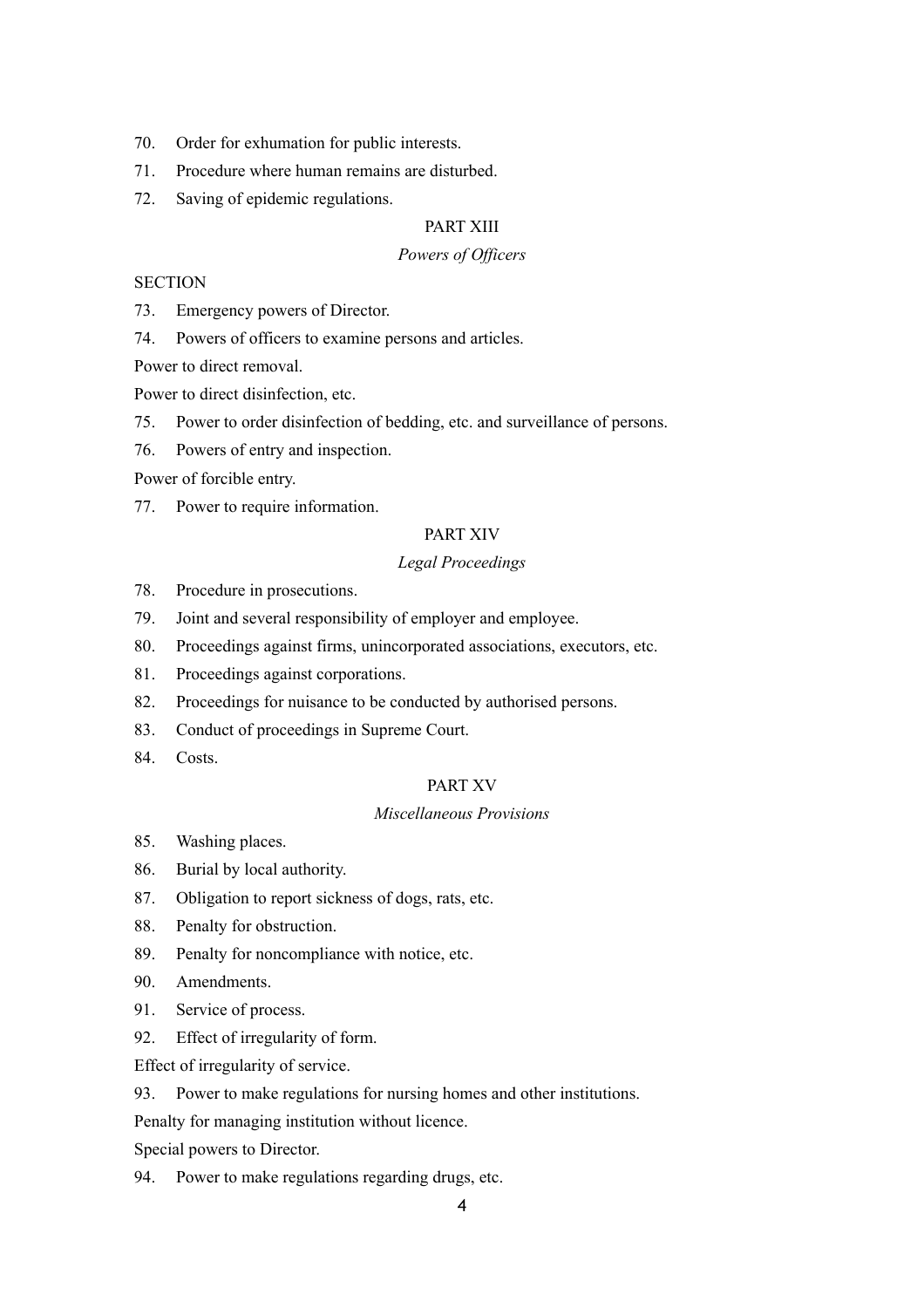- 95. Power to make regulations for health and sanitation.
- 96. General power to make regulations.
- 97. Power to amend first schedule.
	- 1. This Act may be cited as the Public Health Act.

### PART I

──────────

#### *Interpretation*

**2.** In this Act

"adult" means a person who has attained the age of eighteen years;

"advocate" means a barrister or attorney admitted to practice in the Supreme Court;

"building" includes any house, hut, shed, or roofed enclosure, whether used for human habitation or not, and also any wall;

"burial" includes burial in earth or sea and any other mode of disposal of a dead body except cremation;

"carrier" means a person who, although not presenting signs or symptoms of an infectious disease, yet carries in his body organisms which can produce such a disease in an active form in others;

"child" means a person who has not attained the age of eighteen years;

"dairy" includes any farm, shed, milkshop or other place from which milk is supplied;

"dairyman" includes any producer or purveyor of milk or occupier of a dairy;

"Director" means the Chief Medical Officer;

"dwelling" means a house, shed, hut, tent, vehicle, vessel, boat, cave or any other structure or place whatsoever, in which, or in any portion of which, any human being sleeps or resides;

"epidemic order" means an order of the Minister under subsection (1) or subsection (3) of section 49;

"food" includes any article ordinarily used as food or drink, or as a component or ingredient of food or drink, and in particular includes alcoholic drinks, condiments and ice and in relation to any person who knows that an article not ordinarily used as aforesaid is intended to be so used, includes such article but does not include water;

"guardian" means any person other than a parent having the actual custody of a child;

"health inspector" means a health inspector of the medical department and includes any other member of the medical department authorised by the Director to make any inspection or perform any other duty pursuant to this Act;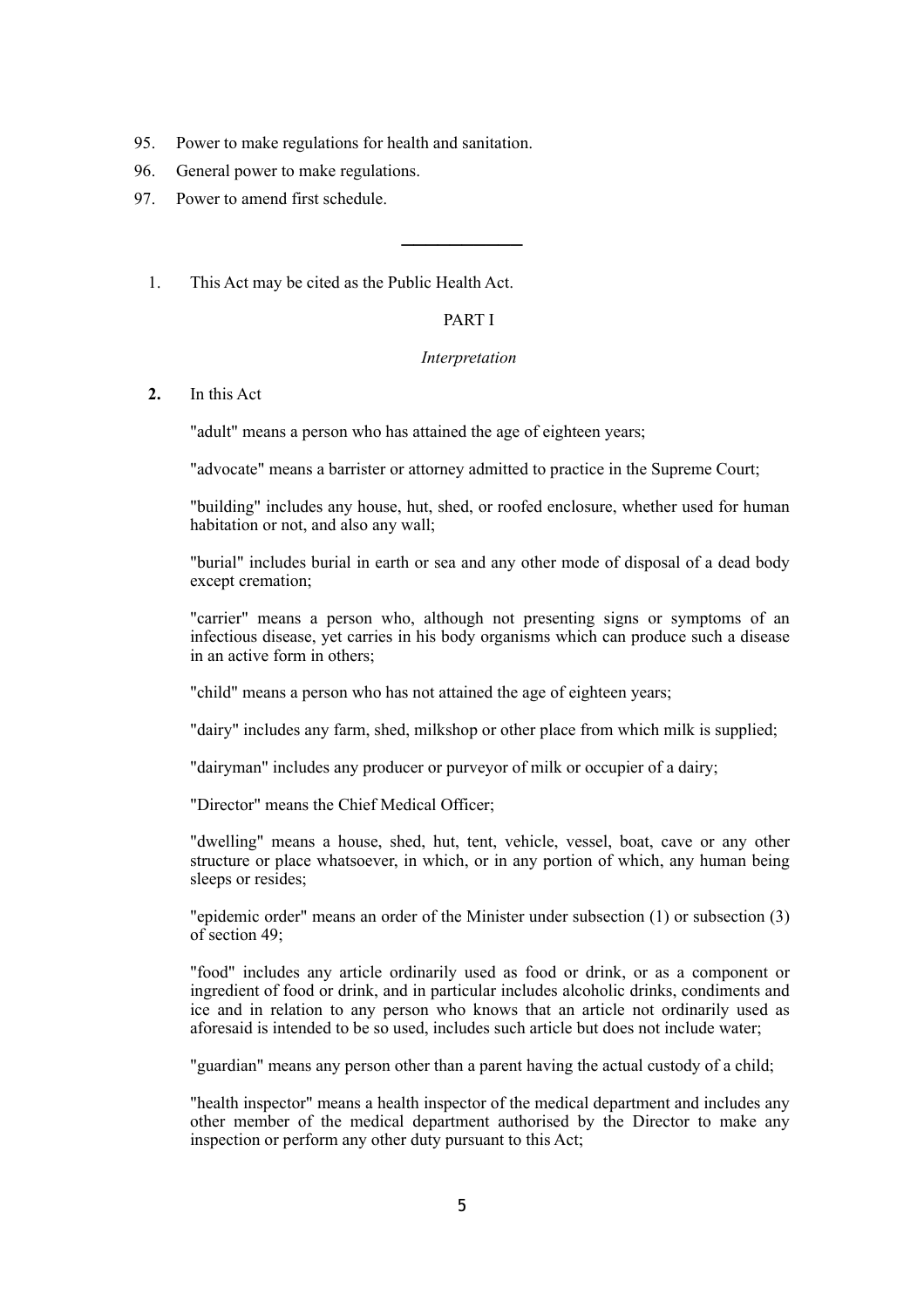"infectious disease" means any disease which can be communicated directly or indirectly by any person suffering therefrom to any other person;

"infected" means suffering from, or in the incubation stage of, or contaminated with the infection of, any infectious disease;

"isolation" means seperation and segregation from and interdiction of communication with others of persons who are, or are suspected of being infected;

"latrine" means a watercloset or a privy of any other type and includes a urinal;

"master" means the person in charge of a vessel or aircraft;

"medical observation" means the segregation or detention of persons under medical supervision for the purpose of medical examination;

"medical officer" means a registered medical practitioner in the employment of the government;

"medical officer of health" means a medical officer assigned for duty in carrying out the provisions of this Act and includes the Director and any medical practitioner authorized by him to perform any function pursuant to this Act;

"medical practitioner" means a person registered as a medical practitioner under the Medical Practitioners and Dentists Act;

"medical surveillance" means the requirement that persons who are not detained but allowed to move about freely attend for medical examination at times and places prescribed by the medical officer of health;

"notifiable disease" means any disease mentioned in the First Schedule;

"occupier" means a person in actual occupation of any premises or part thereof and includes the owner of such premises when such owner is in actual occupation thereof and a person having the charge, management or control of ay premises or part thereof and, in the case of premises the whole or any part of which is let to tenants or lodgers, the person receiving or entitled to receive the rent payable by the tenants or lodgers, either on his own account or as agent of another person, and in the case of a vessel or aircraft the master thereof;

"offensive trade" includes the trade of bloodboiler, boneboiler, fellmonger, soapboiler, tallowmelter, tripeboiler, tanner, preparer or storer of hides, manuremaker, and any other trade declared by regulation or notice in the Gazette to be an offensive trade;

"parent" means the father or mother of a child, whether legitimate or not;

"premises" means any building or dwelling, the land forming the site thereof and any adjoining land used in connection therewith and includes any vessel or aircraft;

"public building" includes

- (a) any church, chapel, meetinghouse or other building used for divine worship;
- (b) any hall or other building or tent used or adapted for any kind of exhibition or entertainment open to members of the public, whether with or without payment;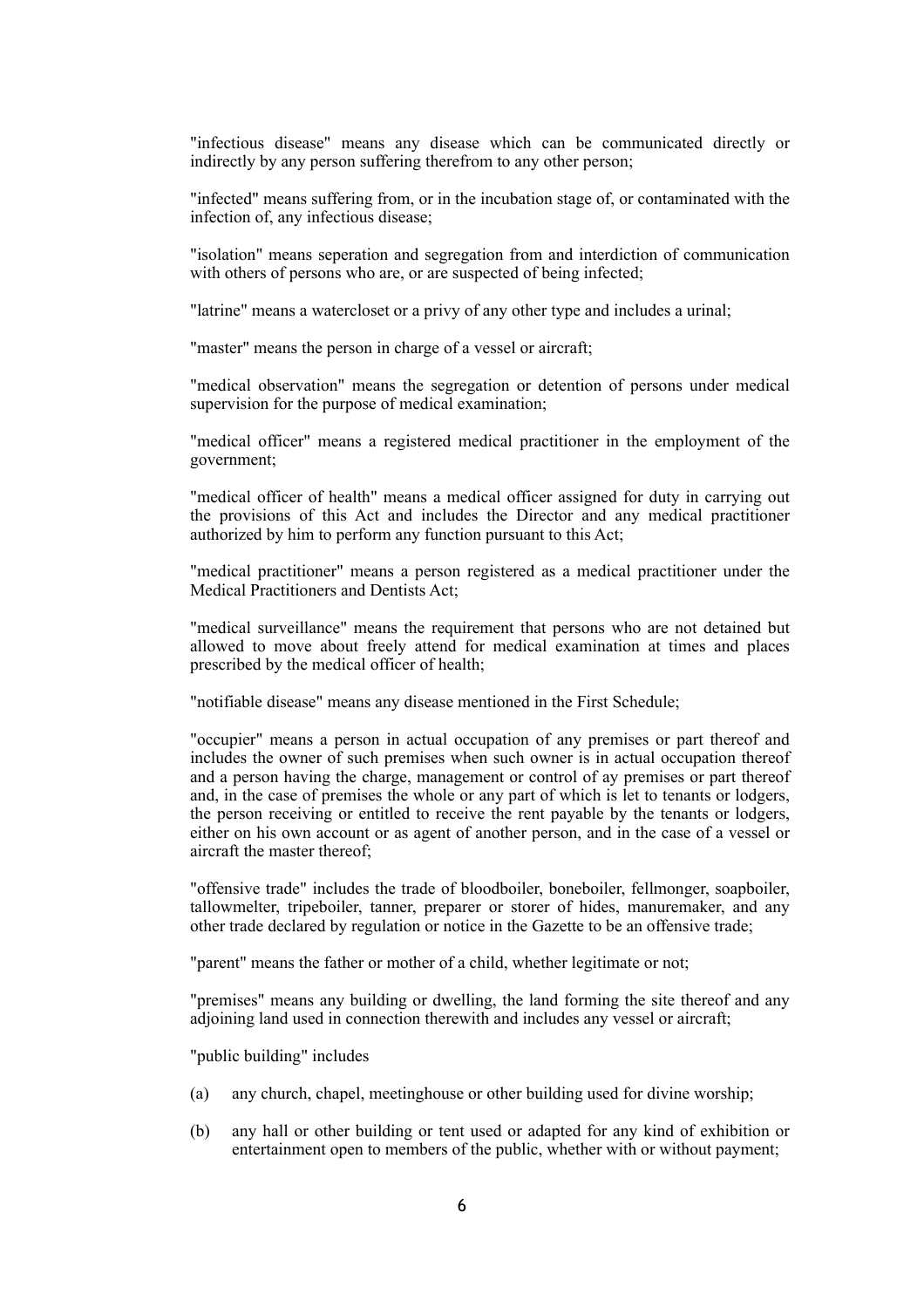(c) any hotel, lodging house or restaurant in which five or more persons, exclusive of the occupier, his family and servants, may at one time obtain sleeping accommodation or meals;

"public health nurse" means any qualified nurse authorised by the Director to perform health duties pursuant to this Act and includes a health visitor or district nurse, so authorised;

"public latrine" means any latrine to which the public are admitted, whether with or without payment;

"school" means any public or private establishment for primary, secondary or higher education and includes a hostel or boarding house for the pupils at any such establishment and includes also a Sunday school;

"street" means any highway, road or sanitary lane and includes any strip of land reserved for a highway, road or sanitary lane and includes also any bridge, footway, square, court, alley or passage open to the public whether a thoroughfare or not;

"trade premises" means any premises used or intended to be used for carrying on any trade or business;

"vehicle" means anything constructed or used for the conveyance of persons or goods on land, in whatever way

driven, propelled or towed but does not include any guncarriage, tank or other armed conveyance belonging to the Forces of the Republic;

"vessel" includes any marine craft however propelled and whether seagoing or not but does not include a naval craft or transport of any nation;

"whatsoever" in the expression "food, equipment and other materials whatsoever" and in similar expressions means that any materials and things compatible with the purpose of the provision in which such expression occurs are included, whether such other materials or things are of the same kind as those previously mentioned or of different kinds and the doctrine called *ejusdem generis* shall not apply to the construction of such expression.

### PART II

#### *Administration*

**3.** Every medical officer of health shall take all practicable measures for ensuring cleanliness and sanitation and for the prevention of disease and for the maintenance and improvement of the health of members of the public and in particular shall administer and enforce, as far as practicable all the provisions of this and any other Act relating to public health.

**4.** The members and employees of the office of the medical officer of health shall act in cooperation with the medical officer of health and shall be guided by his advice.

### PART III

### *Protection of Water Supplies*

**5.** (1) Every medical officer of health shall, by all practicable means guard against and prevent the pollution of any supply of water which is used or may be used for drinking or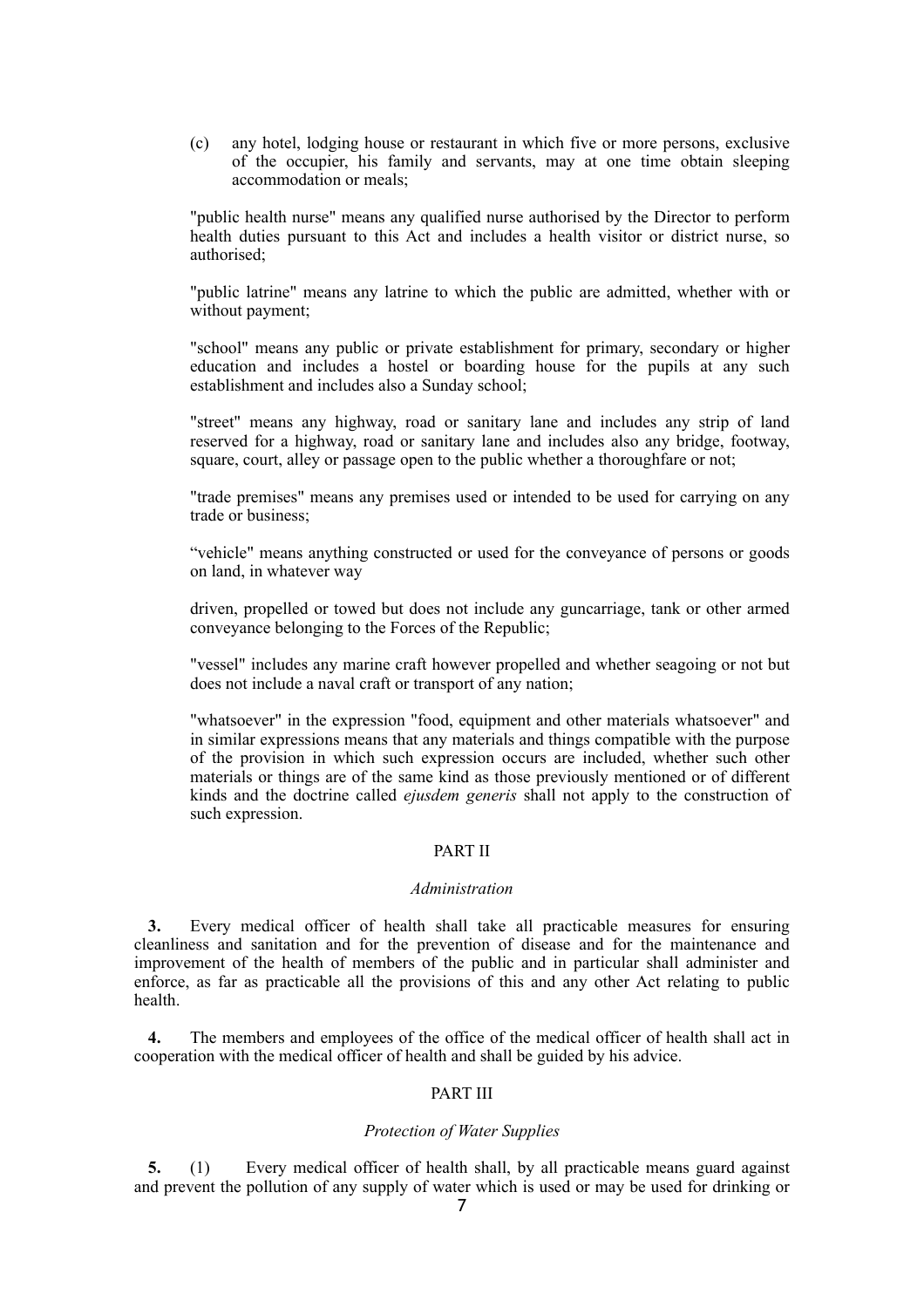domestic purposes and where any such supply has been polluted or exposed to risk of pollution, the medical officer of health shall take all practicable measures to purify the water.

**6.** The Minister may make regulations intituled the Water Supplies (Examination) Regulations to provide for the chemical and bacteriological examination of any supply or source of supply of water which is or may be used for drinking or domestic purposes.

**7.** The Minister may make regulations intituled the Public Health (Drainage and Irrigation) Regulations to provide for the control and administration of the flow of water in any natural or artificial watercourse which is or may be used for irrigation or agricultural drainage, and to prohibit, restrict or control the irrigation of land and to confer powers and impose duties on the Director, and on medical officers of health and on the Public Works Manager and to impose duties on landowners and cultivators and by all other practicable means to minimise danger of the spreading of disease by waterborne organisms.

### PART IV

#### *Extirpation of Mosquitoes*

**8.** (1) Every occupier of land or premises shall at all times keep all parts of such land or premises free from anycollection of water, or animal or vegetable matter conducive to the infestation of such land or premises by mosquitoes.

 (2) Where mosquitoes are found to be breeding or developing on any land or premises and where any means of storing or draining water or any vessel or other thing whether serviceable or unserviceable and whether large or small, is so situated or constructed as to facilitate the propagation or development of mosquitoes the medical officer of health may cause to be served upon the owner or occupier of the land or premises where such conditions or things exist a notice specifying the measures necessary to avert the danger of development of, or infestation by, mosquitoes and requiring the person served to adopt those measures within a period specified in the notice.

(3) Any person who makes default in complying with a notice under this section is liable on first conviction to a fine not exceeding Rs.200 and on a subsequent conviction to a fine not exceeding Rs.500.

#### PART V

### *Unhealthy Dwellings*

**9.** (1) Where a medical officer of health considers that a dwelling is unfit for human habitation the medical officer of health shall serve on the owner and on the occupier of the dwelling a notice to remedy the defects, by making such repairs, alterations or additions as the medical officer of health considers reasonably practicable and necessary to render the dwelling fit for human habitation. Such works shall be specified in the notice, or in a schedule attached thereto, with particulars sufficient to enable the owner or occupier to appreciate the requirements and to ascertain the probable cost of compliance with the notice.

(2) The owner or occupier may, within one month of service of the notice, submit to the medical officer of health proposals for remedying the defects. Such proposals shall consist of, or include plans showing clearly the scope and effect of the proposals with particulars of dimensions and quantities, sufficiently detailed to enable the cost to be estimated. Such proposals must constitute an effective mode of remedying the defects specified in the notice but they may differ from the mode indicated in the notice.

(3) The medical officer of health shall examine the proposals and if it appears to him that amendments are desirable he shall negotiate with the proposer for such amendments.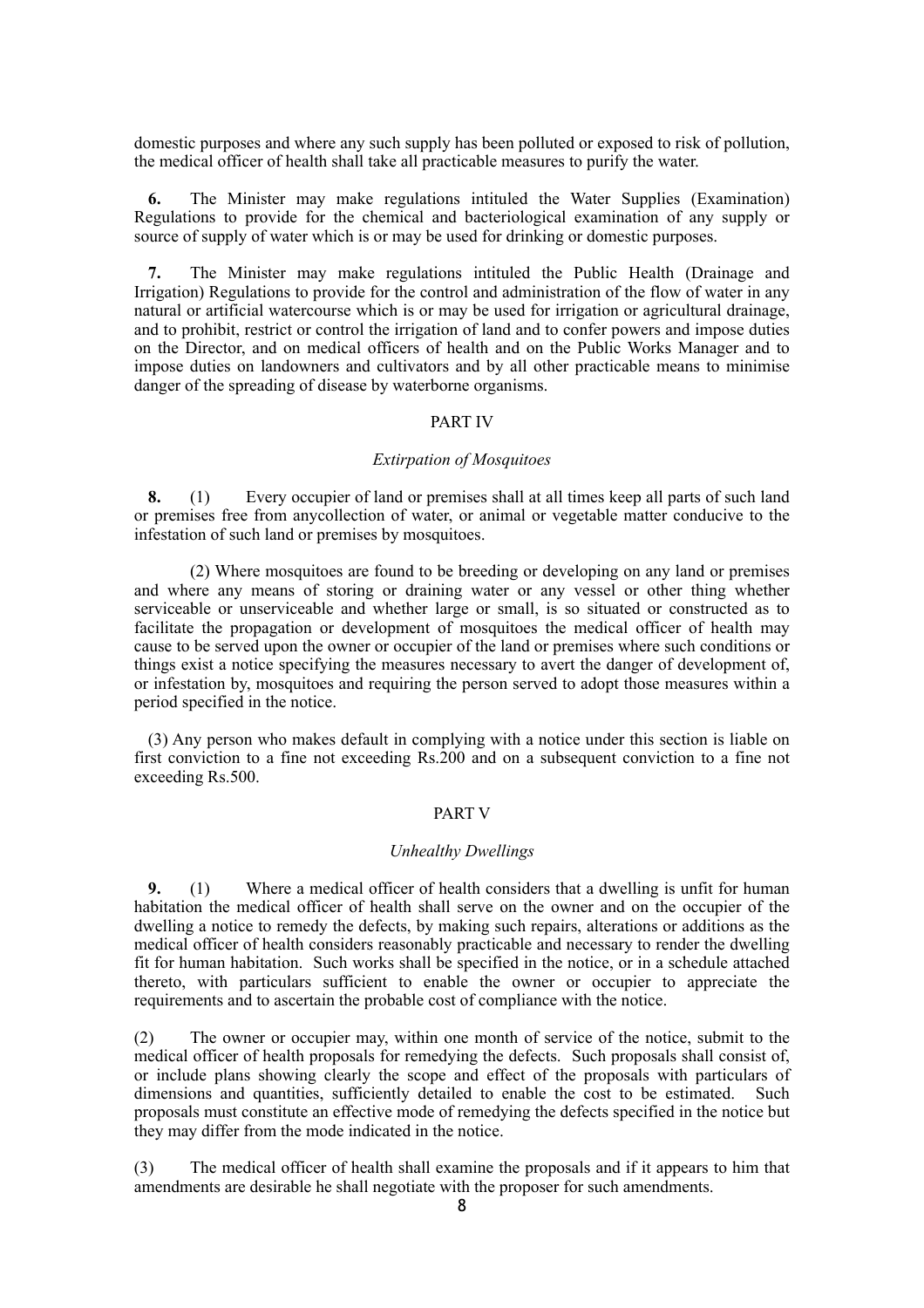(4) If the proposals are accepted with or without amendments, the medical officer of health shall serve on the owner and on the occupier an amended notice to remedy the defects, substituting the proposals, with any negotiated amendments, for the original requirements and specifying a reasonable time within which the work is to be completed.

(5) If the medical officer of health considers it necessary that the dwelling should be vacated while the proposals are carried out or until they have been completed the medical officer of health may, at any stage, serve upon the owner and upon the occupier, a notice requiring that the dwelling be vacated within seven days from the date of service of the notice and kept unoccupied thereafter until the medical officer of health has certified that the dwelling has been rendered fit for human habitation.

(6) If no proposals are submitted within the period allowed or if the proposals are rejected or if accepted proposals are not carried out within a reasonable time the medical officer of health shall serve upon the owner and upon the occupier a notice requiring the dwelling to be vacated within fourteen days from the date of service of the notice and prohibiting the occupation of the dwelling thereafter until the medical officer of health has certified that the dwelling has been rendered fit for human habitation.

**10**. (1) Where a medical officer of health considers that a dwelling is unfit for human habitation and that it cannot be rendered fit by any alterations or repairs which are practicable the medical officer of health shall serve upon the owner and upon the occupier of the dwelling notice to show cause, within a period not less than one month from the date of service of the notice, why an order prohibiting the further occupation of the dwelling should not be made.

(2) Either the owner or the occupier may show cause by submitting proposals for alterations and repairs.

Such proposals shall consist of, or include, plans showing clearly the scope and effect of the proposals with particulars of dimensions and quantities, sufficiently detailed to enable the cost to be estimated.

(3) On submission of proposals under this section the period of the notice shall be extended for such time as may be necessary for the medical officer of health to examine the proposals and to negotiate with the proposer for any amendments which may be required.

(4) If the medical officer of health considers that the proposals are impracticable, or that if carried out they would not render the dwelling reasonably fit for human habitation, or if no proposals are submitted within the period allowed, the medical officer of health shall serve upon the owner and upon the occupier a notice stating his decision and prohibiting the occupation of the dwelling after the date specified in the notice. The date shall be fixed so as to extend the period of the original notice by a period not less than the interval between the receipt of the proposals and the date of the final notice.

**11.** The service of a notice prohibiting occupation shall terminate all tenancies and subtenancies of the dwelling or any part of it and any person who receives or attempts to obtain any payment or valuable thing as or in respect of rent of the dwelling or any part of it for any period during which such notice is in force is liable to a fine not exceeding Rs.500 or to imprisonment not exceeding three months.

**12.** Any party aggrieved by a notice prohibiting occupation under this Part may apply to the Supreme Court to set aside or vary the notice. Such an application shall be by originating motion and shall be served at least four days before the hearing. Such an application shall not operate as an extension of the period of the notice or as a stay of proceedings but the Supreme Court may, if necessary by interim orders, extend the period or stay the proceedings on such terms as may be just.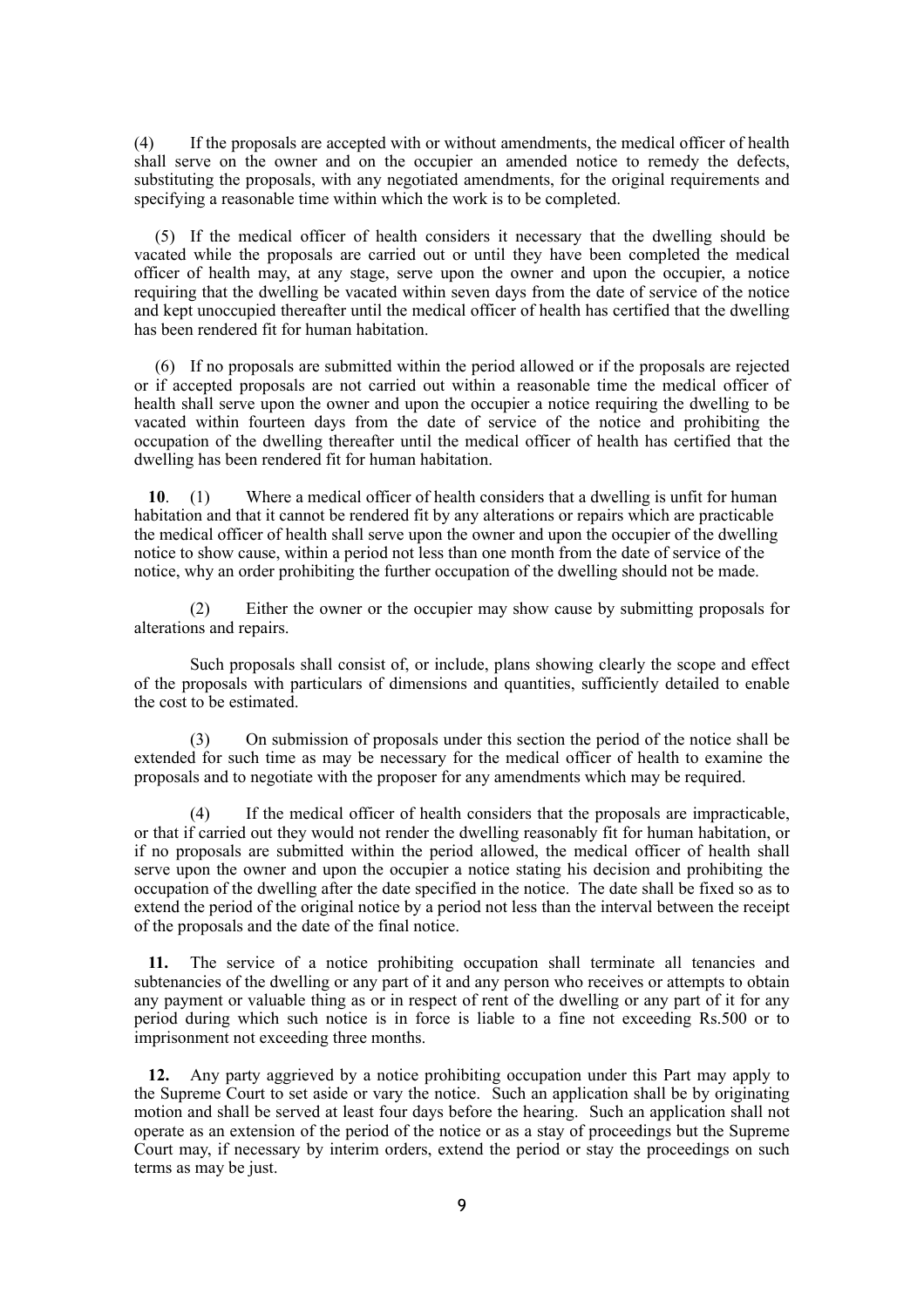**13.** Any person who remains in, or enters into, occupation of a dwelling in contravention of a notice prohibiting occupation or requiring vacation thereof, is liable to a fine not exceeding Rs.500 or to imprisonment not exceeding three months and on the conviction of any person of contravening a notice under section 10(4) (being a notice of irremediable defects) the court may, by warrant, authorise the medical officer of health to take possession of and demolish the dwelling.

**14.** Where a dwelling has been vacated after proceedings under section 9 or 10, the owner may demolish the building and dispose of the material and if he has not done so within one month from the expiration of the notice prohibiting occupation the medical officer of health may do so and the materials or the proceeds of sale thereof shall belong to the Republic.

**15.** Where a medical officer of health considers that any part of a dwelling which is used, or is likely to be used, for sleeping or for preparation of food is unfit for such purpose the medical officer of health shall serve on the owner and on the occupier of the dwelling a notice to make such alterations and repairs as are specified in the notice and to discontinue and prevent the use of such part for such purpose until such alterations and repairs have been completed to the satisfaction of the medical officer of health.

If any person makes default in complying with a notice under this section the medical officer of health may prohibit the occupation of the whole dwelling until such alterations and repairs have been completed to the satisfaction of the medical officer of health.

### PART VI

#### *Nuisances*

**16.** In this part

"to abate" includes to take all reasonably practicable measures to prevent recurrence;

"nuisance" means─

- (a) any premises or part thereof so situated or so constructed or so dilapidated or so damp or so defective in lighting or ventilation as to be injurious or dangerous to health;
- (b) any premises which are occupied whether by day or by night and not provided with, or so situated or constructed that they cannot be provided with, sufficient and sanitary latrines;
- (c) any premises or part thereof so overcrowded or so verminous or so dirty as to be injurious or dangerous to health;
- (d) any well or cistern or other source or means of storing water, whether public or private, the water from which is used or likely to be used by human beings for drinking or domestic purposes or in connection with any dairy or place where food intended for human consumption is made or prepared, which is in a condition liable to render such water injurious or dangerous to health;
- (e) any washhouse, bathhouse, latrine or refuse pit harbouring mosquitoes in any state of development;
- (f) any gutter, drain, chute, stack, pipe, downspout, watertank or cistern which causes damp in any dwelling so as to be injurious or dangerous to health;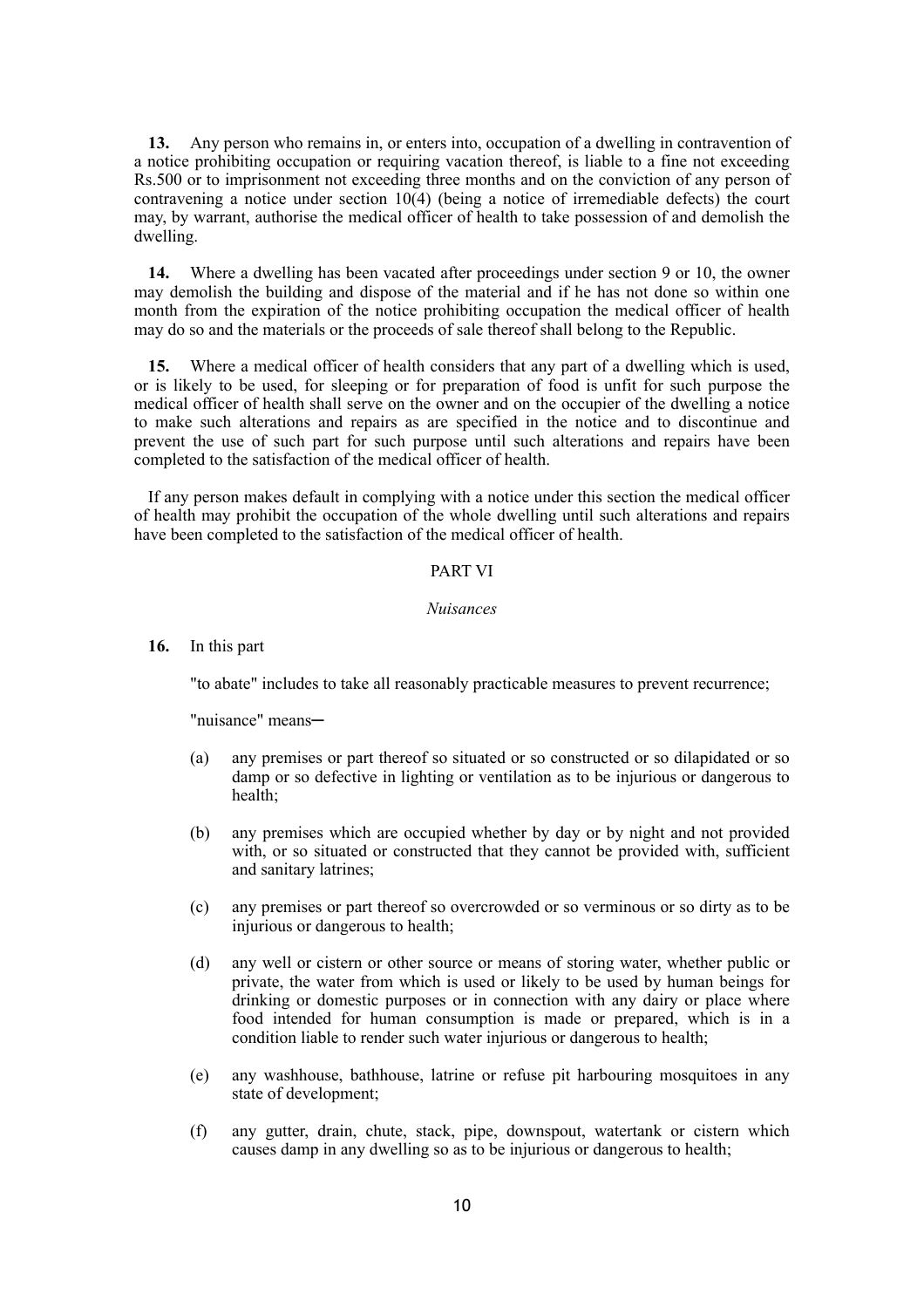- (g) any deposit of material in or on any building or street which causes damp in any building so as to be injurious or dangerous to health;
- (h) any street or part thereof, any stream, watercourse, ditch, gutter, drain, soakaway, pit, well, pool, cistern, watertank, sink, wastepipe, sloptank, dustbin, garbage receptacle, ashpit, refusepit, soilpipe, septictank, latrine, sewer, cesspool, cesspit, dungpit or manure heap, so foul or in such a state or so situated or constructed as to be offensive or injurious or dangerous to health;
- (i) any noxious matter or waste water flowing or discharged form any premises into any street, or into the gutter or sidechannel of any street, or into any gulley, swamp, watercourse irrigation channel or bed thereof, not approved by the medical officer of health for the reception of such flow or discharge;
- (j) any chimney emitting smoke in such quantity or in such manner as to be offensive or injurious or danger-ous to health;
- (k) any growth of weeds, long grass, trees, bushes, hedge or vegetation of any other kind which is injurious or dangerous to health and any vegetable that is of itself dangerous to children or others either by its effluvia or owing to any part of it being eaten;
- (l) any collection of water in any well, pool, watercourse, gutter, depression or excavation or any barrel, bucket, bottle, tin, coconutshell or other article whether serviceable or useless, which contains or is likely to collect and hold water in which mosquitoes are likely to multiply or develop;
- (m) any collection of water, sewage, rubbish, refuse, garbage, or other fluid solid matter which permits or facilitates the multiplication of parasites of man or animals or of organisms which carry parasites or which may otherwise cause or facilitate the infection of man or animals by such parasites;
- (n) any area of land kept or permitted to remain in such a state as to be offensive, or injurious or dangerous to health;
- (o) any animal so kept as to be offensive or injurious or dangerous to the health of other animals or of mankind;
- (p) any stable, cowshed or other premises used for keeping animals or birds which is offensive or injurious or dangerous to the health of mankind or animals;
- (q) any accumulation or deposit of refuse, offal, manure or other matter whatsoever which is injurious or dangerous to health;
- (r) any building so constructed or any premises in such a state or condition as to be likely to harbour rats;
- (s) any accumulation of stones, timber or other materials whatsoever which is likely to harbour rats;
- (t) any factory, workshop, or other premises causing or emitting effluvia, gases, vapours, dust or smoke in such a manner as to be offensive or injurious or dangerous to the health of persons either within or outside such premises;
- (u) any factory workshop or other trade premises not kept clean and free from offensive smells arising from their operation, latrines or drains or so overcrowded, illlit or illventilated as to be injurious or dangerous to health;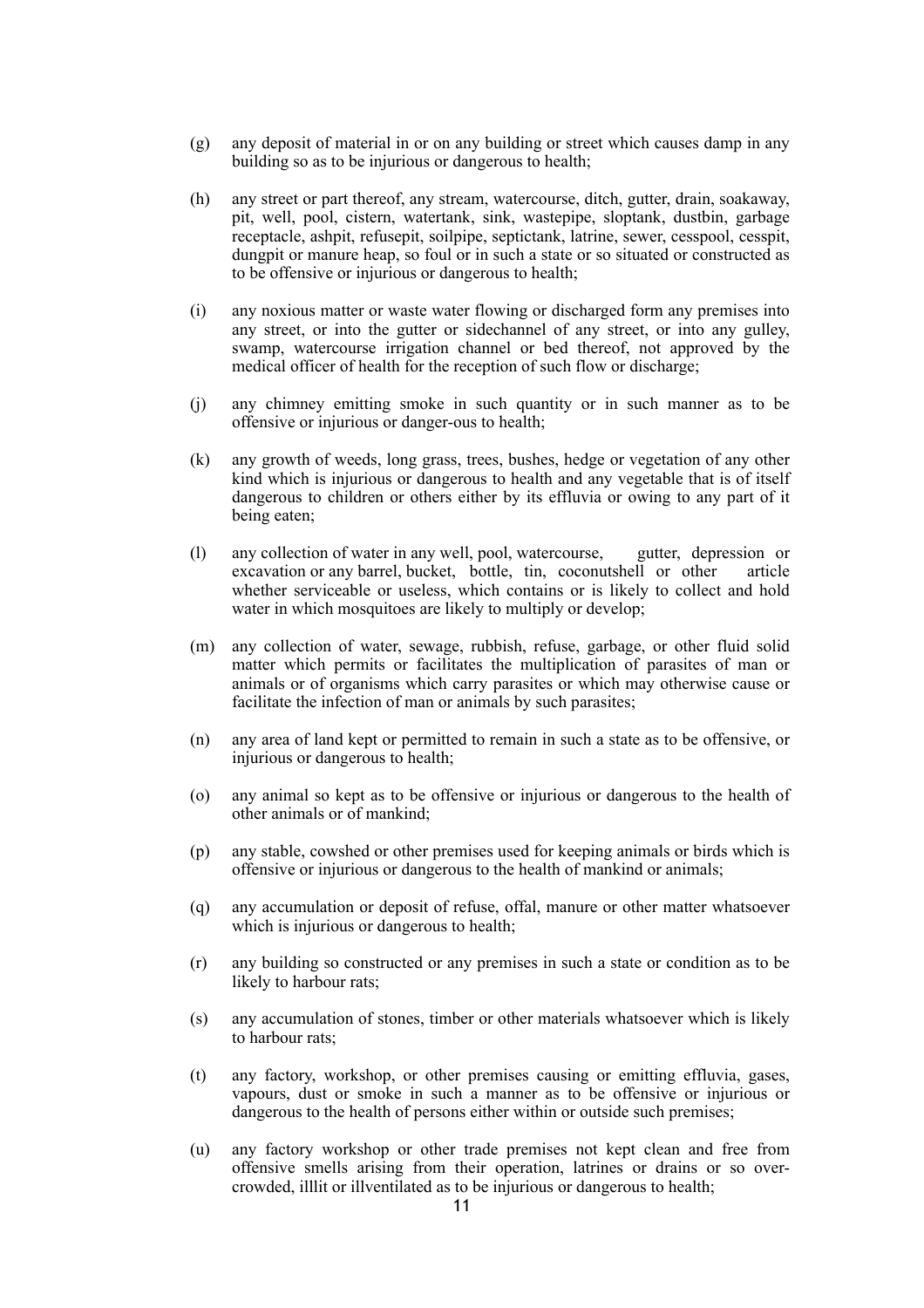(v) any vehicle, vessel, or aircraft, in such a condition as to be offensive, injurious or dangerous to health.

**17**. (1) Where an officer making an inspection has reason to believe that a nuisance affects any land or premises he may, in order to investigate the origin, nature or extent of the nuisance cause the ground to be opened or the drains to be tested or any other work to be executed.

(2) Where practicable the consent of the owner or occupier of the land or premises shall be obtained before any such work is executed but if no person authorised to consent can be found within a reasonable time such consent shall be Government.

(3) If on investigation under this section nothing causing or contributing to a nuisance is found on the land or premises, the same shall be restored at the expense of the local authority.

**18.** (1) Where as result of inspection the medical officer of health believes that a nuisance exists the medical officer of health shall cause to be served upon the author of the nuisance or, if the author cannot be found, upon the occupier or owner of the land or premises on which the nuisance arises a notice setting out short particulars of the nature of the nuisance, referring to the relevant paragraph of section 16, requiring the addressee of the notice to abate the nuisance, setting out short particulars of the measures which in opinion of the medical officer of health are the most practicable and expeditious means of abating the nuisance, having regard to the means of the addressee is required to comply with the notice.

(2) On the expiration of the specified time the medical officer of health shall cause the site of the alleged nuisance to be reinspected.

(3) If on the expiration of the specified time the nuisance has not been abated, the medical officer of health or an officer in the office of the medical officer of health shall lodge in the magistrates' court a complaint in duplicate, stating the name and address of the person alleged to have made default in complying with the notice and the date of service of the notice. A copy of the notice shall be attached to the original complaint. In subsequent proceedings the medical officer of health shall be termed the complainant and the person named, the respondent.

(4) If the complaint appears to be in order the court shall cause to be served upon the respondent a summons with the duplicate complaint attached.

(5) When the summons has been served the court shall, in writing, inform the complainant of the date fixed for the respondent to appear.

**19.** (1) Any person who alleges that a nuisance exists and that it is offensive to, or injurious or dangerous to the health of, himself, his family, servants or tenants may report the matter to the medical officer of health and if the nuisance is not abated within a reasonable time such person may proceed by notice and if necessary by complaint and the provisions of this part relating to proceedings after notice by a medical officer of health shall apply, mutatis mutandis, to proceedings after notice by such person.

(2) A complainant taking proceedings in the magistrates' court in pursuance of this section may with the permission of the court conduct such proceedings in person but such permission may be withdrawn at the discretion of the court at any stage in which event the proceedings shall be stayed until the complainant is represented by an advocate.

**20**. (1) The complainant shall cause the site of the alleged nuisance to be inspected on the working day next preceding the return day of the summons and the person who made such inspection shall be available to give evidence at the hearing if required by the court.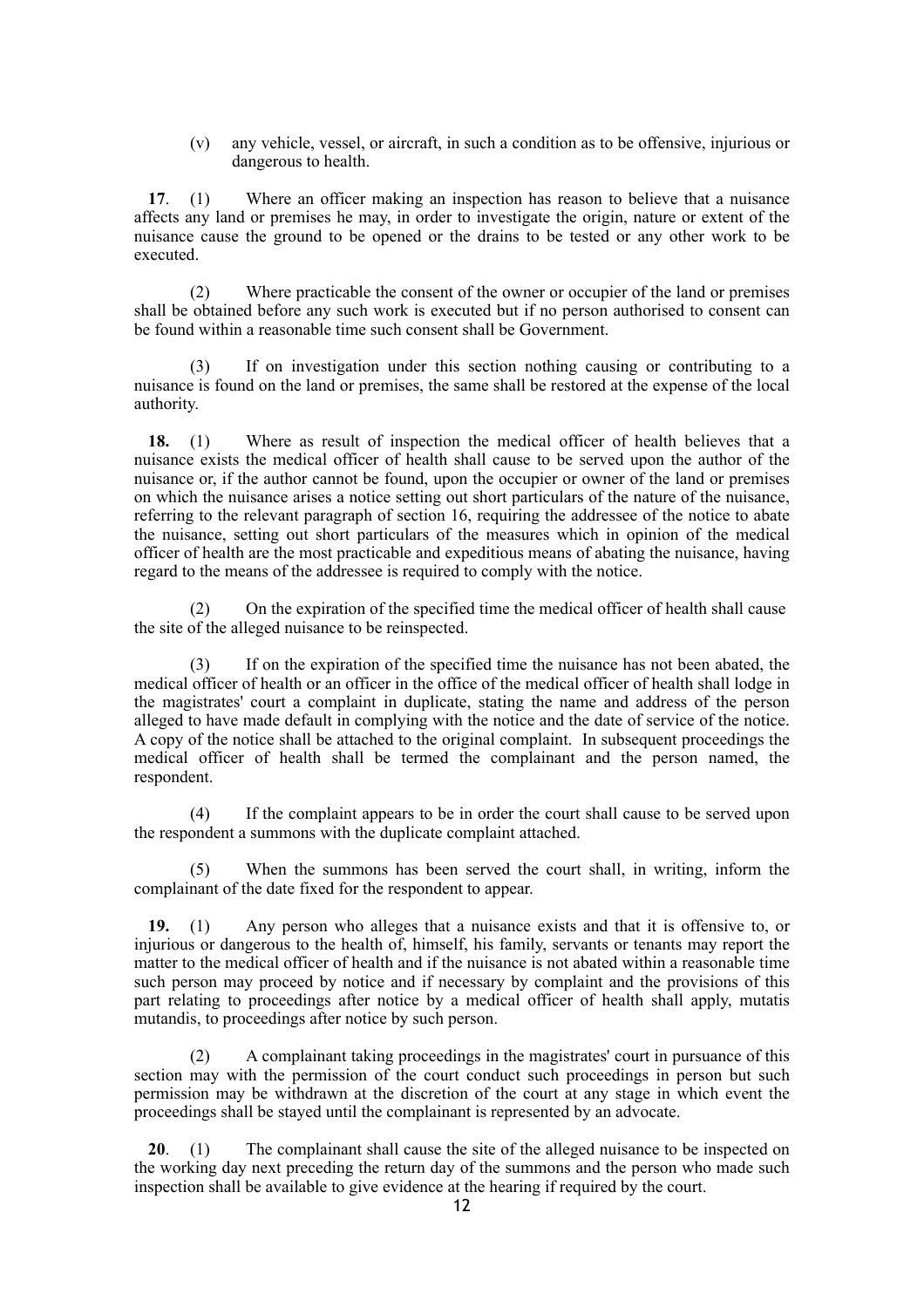(2) On the hearing of a summons under section 18 the court shall first require the complainant to prove that a nuisance existed at the date issue of the notice under section 18, that such notice was served, that the respondent was responsible for the nuisance and that the respondent had not complied with the notice at the date of the complaint. If these facts are not proved the summons shall be dismissed.

(3) If it appears that the respondent fully complied with the notice after the date of the complaint, but before the hearing, the summons may be withdrawn unconditionally or on such terms as the court thinks fit.

(4) If the facts aforesaid are proved the court shall call upon the respondent, if present or represented, to show cause why he should not be ordered to abate the nuisance.

(5) The respondent may without adducing any evidence, show cause on a point of law.

(6) If the respondent does not proceed, or does not succeed, under subsection (5) he may──

- (a) make an unsworn statement, in which case he shall not be crossexamined; or
- (b) give evidence, and after he has done so, or elected to do neither, he may adduce evidence other than his own and may address the court on the law or the facts or both.

The complainant may reply and may, with the permission of the court, call evidence in rebuttal.

**21.** (1) If the court finds that the respondent has shown cause the summons shall be dismissed unconditionally or on such terms as the court thinks fit.

(2) If the respondent has not appeared, though served, or if the court finds that he has not shown any cause, the court shall make an order on the respondent requiring him to comply with all or any of the requirements of the notice or otherwise to abate the nuisance within a time specified in the order.

(3) A respondent may show cause in part by showing that he is not solely responsible for the nuisance.

**22.** If it is contended by or on behalf of the respondent that any other person is jointly or severally liable for the same nuisance the court may adjourn the proceedings and cause such person to be summoned and after hearing such person and if necessary further hearing the original respondent and the complainant the court shall make such orders as the circumstances require.

**23.** No order under section 21 shall debar the complainant from proceeding against any other person who may be jointly or severally liable in respect of the same nuisance.

**24.** (1) No question of title shall be litigated under this part.

(2) If any such question is raised the court may decide as a question of fact whether at the material time, a respondent was the occupier of the land or premises in question and if the respondent was neither the occupier, nor the author of the nuisance and denies that he is the owner, the proceedings shall be stayed as against him.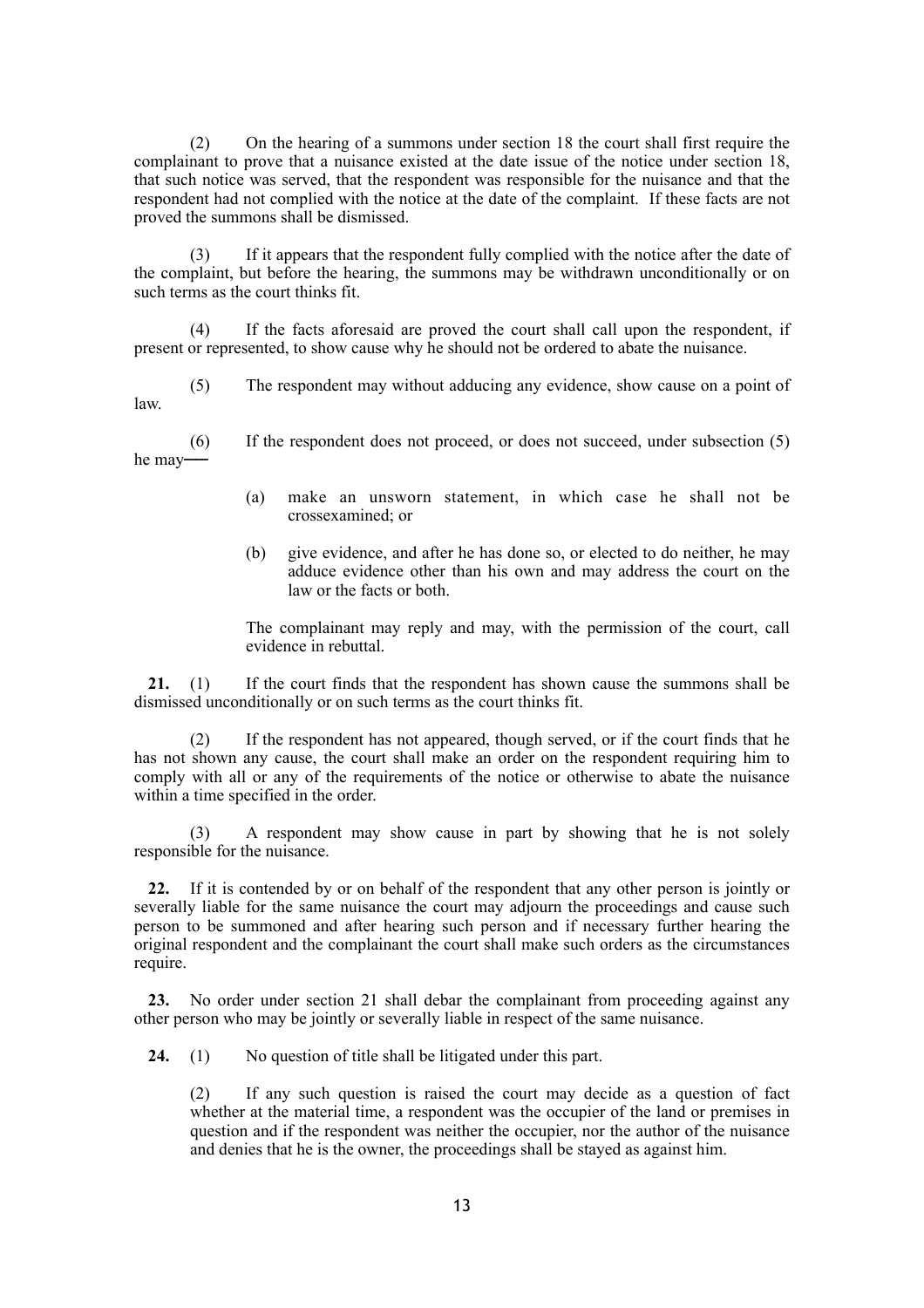**25.** Every order for the abatement, or partial abatement of a nuisance shall specify the work to be done and the time within which it is to be completed and the order shall be drawn up by the court and served on the respondent and the court may require the respondent to remain in attendance until the close of business on the day of the hearing to accept service thereof. If a respondent fail to comply with such requirement the fact shall be recorded and a copy of the order shall be sent to the respondent by post and he shall be deemed to have been served on the day of the hearing.

**26.** In making orders under this Part the court shall not be limited by the terms of the notice or complaint but may require any nuisance proved to exist to be abated in such manner and within such time as the court, after hearing all parties concerned, thinks fit.

**27**. (1) Any person who fails to obey an order of the court to comply with the requirements of a medical officer of health or otherwise to abate the nuisance shall, be guilty of an offence and liable to a fine not exceeding Rs.500 and the court may in addition impose a fine not exceeding Rs.20 for every day during which default continues after the expiry of the time fixed by the court under section 25.

(2) The medical officer of health or an officer of the office of the medical officer of health thereof may in such case enter the premises to which any such order relates and abate the nuisance and do whatever may be necessary in the execution of such order and recover before the court the expenses incurred from the person on whom the order is made.

**28.** Any costs or expenses payable under an order of court may be made payable by instalments.

**29. (**1) Every order of court under this Part for the payment of money, whether for expenses, or costs, shall state the time withwhich, or the instalments by which, the money is to be paid.

(2) If default be made in paying any such amount or installment in accordance with the order the whole amount remaining unpaid shall immediately become due and payable and may be levied, or payment thereof may be enforced, in accordance with the Courts Act or the Criminal Procedure Code.

**30.** Where a summons under this Part has been dismissed the order shall, on the written request of the complainant, be drawn up by the court and shall state the finding of the court on so many of the following matters as are applicable:

- (a) whether any and what nuisance existed at the date of the complaint or at the date of the hearing;
- (b) whether the respondent was the author of the nuisance;
- (c) whether the respondent was wholly or partly responsible for the nuisance;
- (d) whether the respondent was the owner or occupier of the land or premises concerned;
- (e) any other special matter material to the decision.

**31.** Any party aggrieved by a final order of the Magistrates' court under this Part may appeal to the Supreme Court.

# PART VII

# *Notification of Notifiable Disease*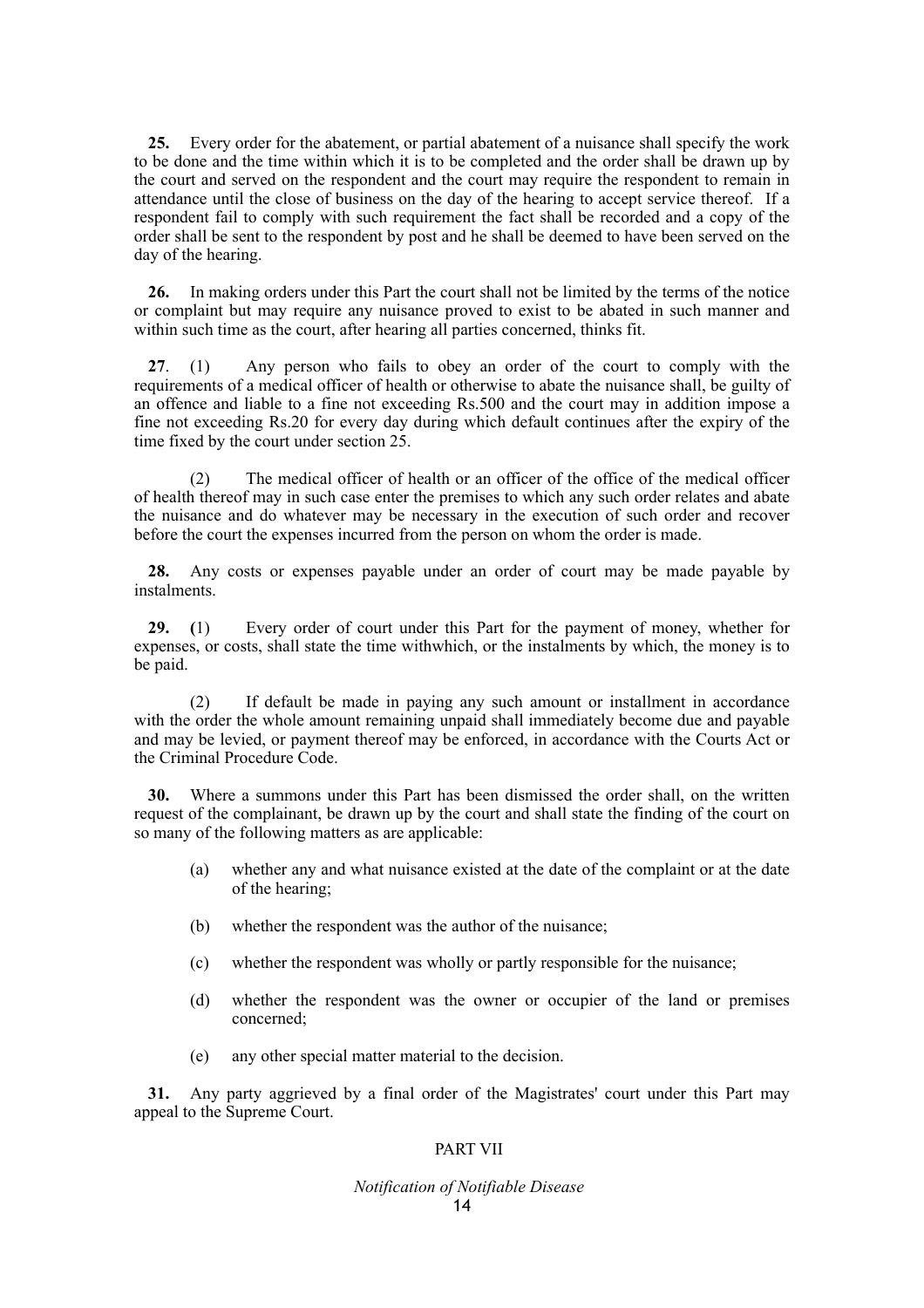**32.** The Minister may make regulations intituled the Notifiable Disease (Remote Area) Regulations to provide for the notification of notifiable disease in remote parts of Seychelles.

**33.** (1) Where, except in a remote area referred to in section 32, an inmate of any dwelling, other than a hospital in which persons suffering from notifiable diseases are received, is suffering from a notifiable disease

- (a) the head of the family of such inmate; or
- (b) if the head of the family is absent or unable to act, the other adult members of the family; or
- (c) if no adult member of the family is present and able to act, the person having charge of or in attendance on such inmate; or
- (d) if there is no such person able to act, the occupier of the dwelling,

shall, as soon as he becomes aware that such inmate is suffering from a notifiable disease, give or send notice of the fact to the medical officer of health.

(2) A notice under subsection (1) must be given personally and at the earliest possible opportunity and may be given to the medical officer of health or to a health inspector or public health nurse or, if none of these can be found without delay, to the nearest police station.

(3) Every police officer who receives a report under subsection (2) shall forthwith communicate the substance of the report to the medical officer of health by telephone or telegraph or by special messenger.

(4) Every medical practitioner attending or called in to visit a patient shall on becoming aware that the patient is suffering from any notifiable disease forthwith send to the medical officer of health a certificate stating the name of the patient, the situation of his dwelling and the notifiable disease from which, in the opinion of the medical practitioner, the patient is suffering and shall also inform the person having charge of or in attendance on the patient and the occupier of the premises in which the patient is found or dwells of the nature of the disease and the precautions to be taken to prevent the infection of others.

(5) The Government shall pay to every medical practitioner, other than a Government medical officer, for each certificate duly sent by him in accordance with subsection (4) the prescribed fee if the case occurs in his private practice.

(6) Every person required by this section to give a notice or certificate who fails to give the same is liable to a fine not exceeding Rs.200.

### PART VIII

#### *Prevention and Suppression of Infectious Disease*

**34.** (1) For the purpose of minimising danger of the introduction of infectious diseases into Seychelles the Minister may, by order published in the Gazette —

> (a) regulate, restrict, or prohibit the entry into Seychelles or any part thereof of any person or of persons of any specified class or description or from any specified country, locality or area;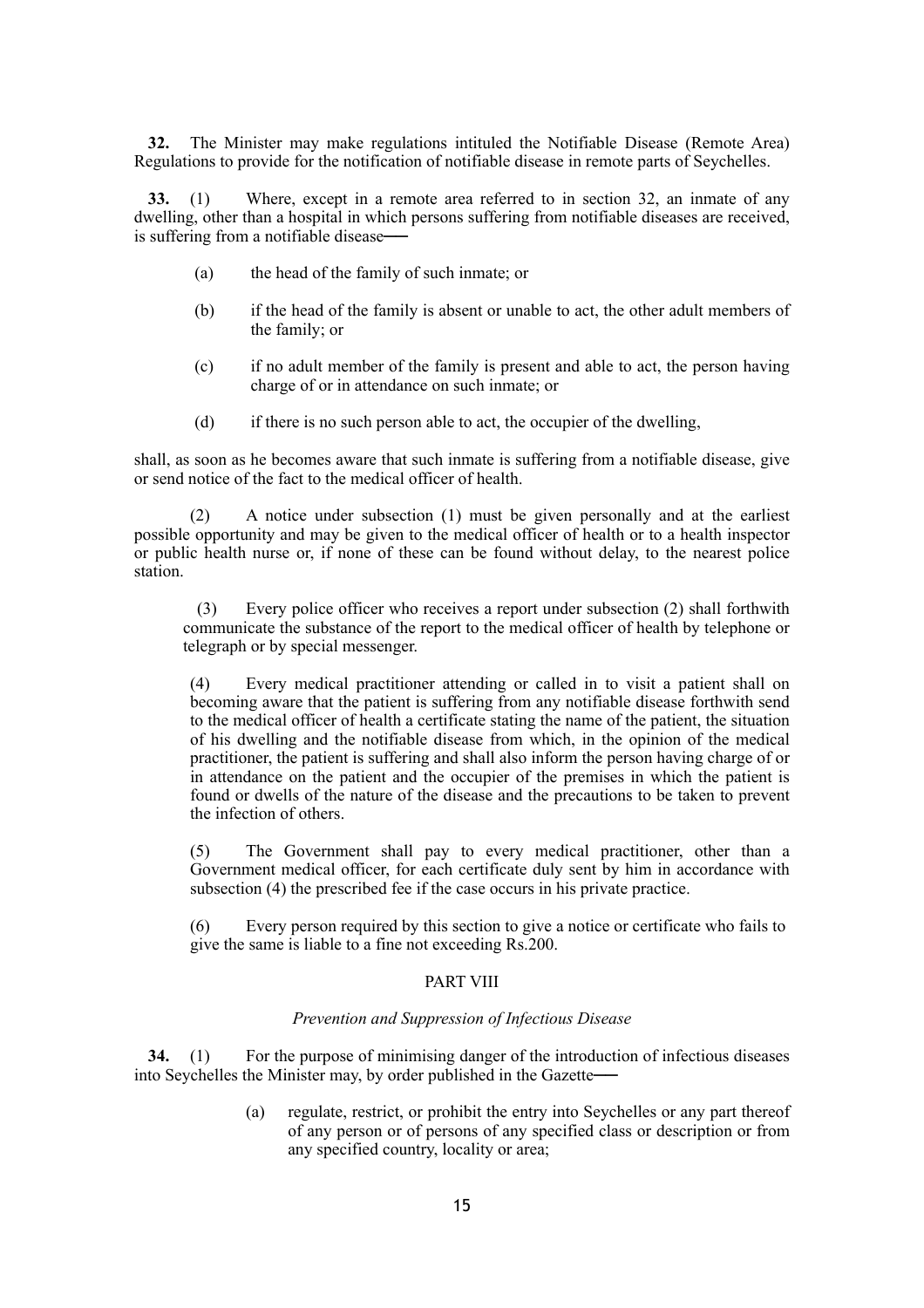- (b) regulate, restrict, or prohibit the importation into Seychelles or any part thereof of any animal, article or thing or of any class of animals, articles or things;
- (c) impose requirements or conditions regarding medical examination, detention, quarantine, disinfection, vaccination, isolation, medical observation and medical surveillance of persons entering Seychelles, the veterinary examination, innoculation, vaccination, segregation and quarantine of animals and the examination disinfection and detention of articles or things imported into Seychelles.

(2) Any person who contravenes or fails to comply with the provisions of any such order is liable to a fine not exceeding Rs.1,000 or to imprisonment not exceeding six months or to both.

**35.** A medical officer of health inspecting any premises in which he has reason to believe that any person suffering or who has recently suffered from any infectious disease or has recently been present or any inmate of which has recently been exposed to the infection of any infectious disease may immediately examine any person in such premises for the purpose of ascertaining whether such person is suffering or has recently suffered from or is a carrier of such disease and may cause any corpse to be examined for the purpose of ascertaining if the cause of death was an infectious disease.

**36.** Where in the opinion of a medical officer of health any person is suffering from an infectious disease and is not accommodated or is not being treated or nursed in such manner as adequately to guard against the spread of disease such medical officer of health may cause such person to be removed, if necessary without his consent or without the consent of his parent or guardian, to a hospital or other place which in the opinion of the medical officer of health is suitable for the reception of infectious sick and a person so removed shall be detained in such hospital or place until the medical officer of health or medical practitioner authorised in that behalf by the Director certifies that he can be discharged without danger to the public health.

**37.** Where in the opinion of a medical officer of health any person has recently been exposed to the infection of and may be in the incubation stage of any infectious disease and is not accommodated in such manner as adequately to guard against the spread of disease, such person may, on a certificate signed by the medical officer of health, be removed, at the expense of the Government to a place of isolation and there detained until, in the opinion of the medical officer of health, he can be discharged without danger to the public health.

**38.** (1) Where a medical officer of health is of opinion that the cleansing and disinfecting of any premises or part thereof, and of any articles therein likely to retain infections, would guard against the spread of infectious disease, he shall give notice in writing to the owner or occupier of such premises or part thereof specifying the steps to be taken to cleanse and disinfect such premises or part thereof and such articles, within a time specified in such notice.

(2) If the person to whom such notice is given makes default in complying therewith, he is liable to fine not exceeding Rs.200 for every day during which the default continues and the medical officer of health may cause such building or part thereof and articles to be cleansed and disinfected and may recover the expenses of so doing from the defaulter.

(3) Where the owner or occupier of any such premises or part thereof is from poverty or otherwise unable, in the opinion of the medical officer of health, effectually to carry out the requirements of this section, such officer may, without enforcing such requirements on such owner or occupier, with or without his consent enter, cleanse and disinfect such premises or part thereof and such articles at the expense of the Government.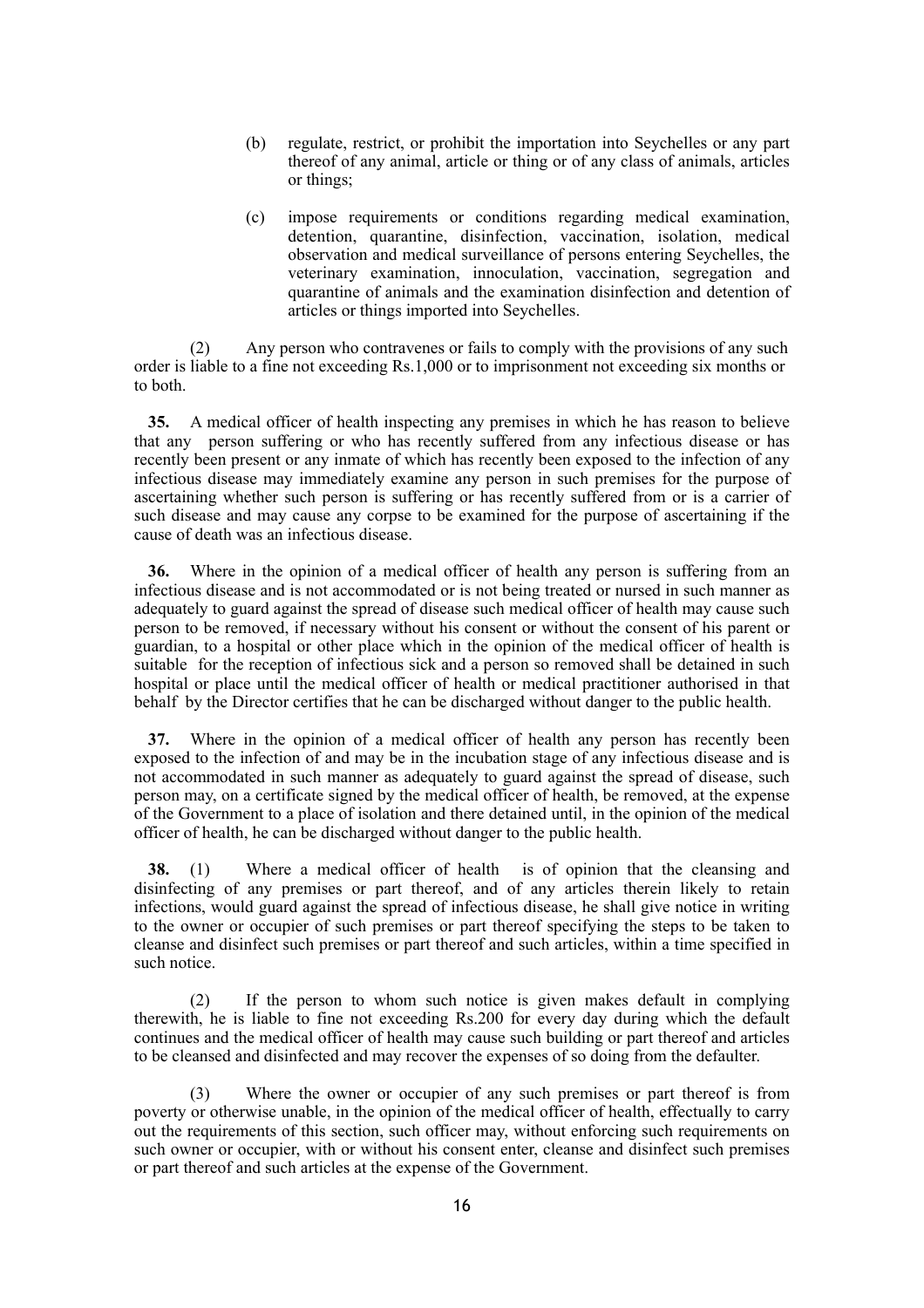**39**. A medical officer of health may in writing direct the destruction of any bedding, clothing or other articles which have been exposed to infection from any infectious disease and which cannot reasonably be disinfected and such direction shall be sufficient authority for a person designated therein to destroy such articles.

The medical officer of health at the expense of the Government shall, at the time of destruction or as soon as possible thereafter, give to the owner as many articles of the same kinds, as shall, as nearly as practicable, suffice to replace those destroyed.

**40.** Where in the opinion of the medical officer of health a building or any part thereof which is likely to retain infection cannot be efficiently disinfected he shall give to the occupier thereof a notice in writing requiring the immediate vacation of such building or part and all persons therein shall forthwith vacate the same under the supervision of the medical officer of health, or of some other person deputed by him to supervise the vacation, who shall permit the removal of such articles as can be efficiently disinfected under his supervision. Such building or part and articles remaining therein shall be appraised in accordance with regulations and shall be destroyed as speedily as possible in accordance with the directions of and subject to precautions prescribed by the medical officer of health.

Compensation for property destroyed under this section shall be assessed and paid in accordance with regulations.

- **41.** (1) Any person who
	- (a) while knowingly suffering from any infectious disease exposes himself without proper precautions against spreading such disease in any street, or in any shop, public building, public vehicle or vessel without previously informing the person in charge thereof that he is so suffering; or
	- (b) being in charge of any person whom he knows to be so suffering so exposes such sufferer; or
	- (c) gives, lends, sells, transmits or exposes, without previous disinfection, any bedding, clothing, rags or other things which have to his knowledge been exposed to infection from infectious disease,

is liable to a fine not exceeding Rs. 500 or to imprisonment not exceeding three months or to both.

(2) Any person who commits an offence under subsection (1) in respect of a vehicle or vessel which plies for hire is liable, in addition to a fine to pay to the owner or person in charge of vehicle or vessel the amount of any fees and compensation payable in respect of the disinfection thereof and payment of such amount may be enforced in the same manner as payment of a fine and in so far as such amount is paid into court it shall be paid out to the owner or person in charge of the vehicle or vessel.

A prosecution under this subsection may be instituted by the police or by the owner or the person in charge of the vehicle or vessel.

No proceedings under this section shall be taken against persons transmitting with proper precautions any bedding, clothing, rags or other things for the purpose of having the same disinfected or destroyed.

**42**. (1) Where it comes to the knowledge of the owner or person in charge of any public vehicle or vessel that his vehicle or vessel has conveyed any person believed to be suffering from an infectious disease or any articles likely to be infected such owner or person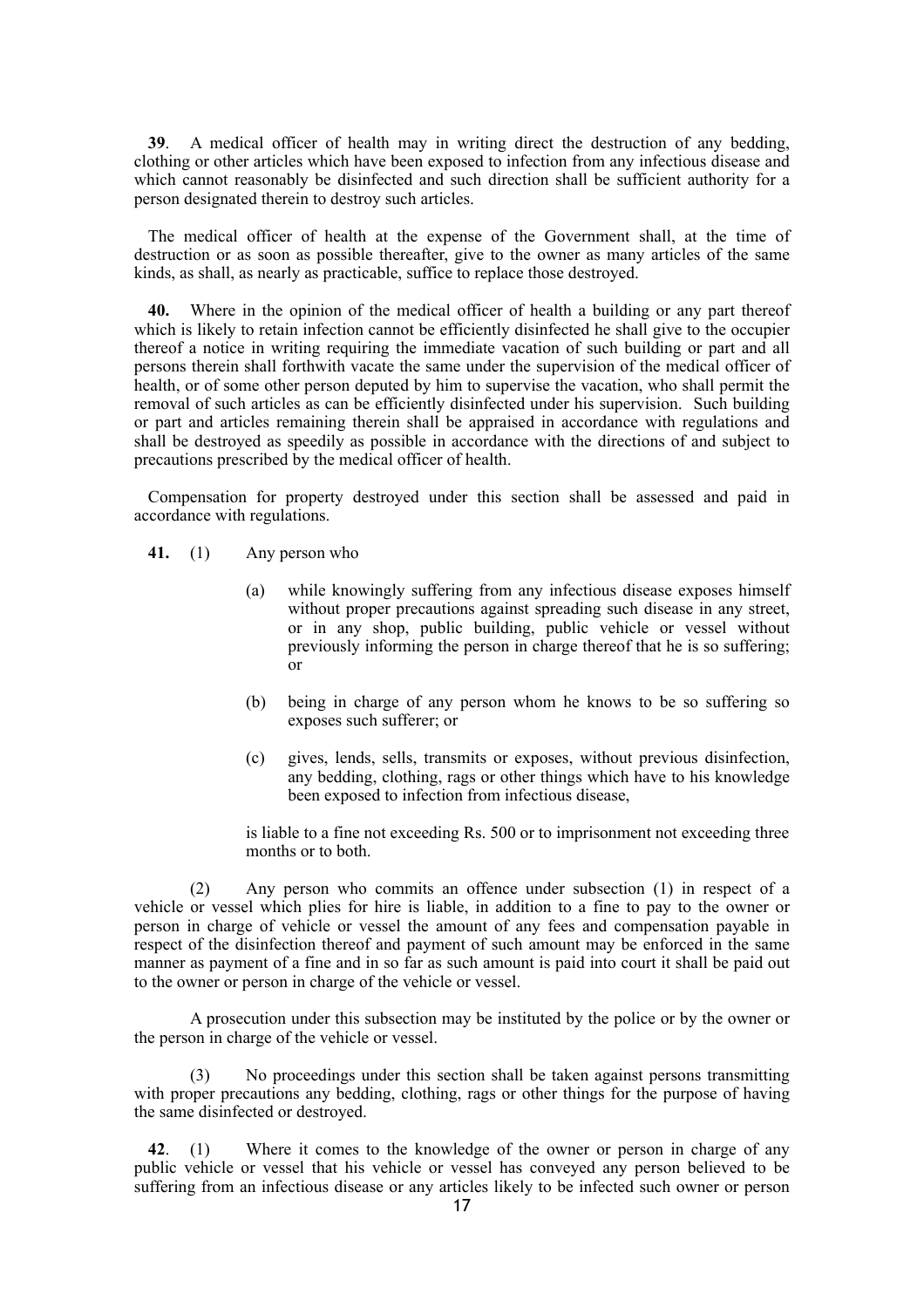shall forthwith take all practicable means to prevent any person from entering such vehicle or vessel and shall report the circumstances to the medical officer of health or to a health inspector or public nurse, or if none of them can be found without delay, to the officer in charge in the nearest police station.

(2) Every police officer who receives a report under this section shall forthwith communicate the substance of the report to the medical officer of health by telephone or telegraph or by a special messenger.

(3) Such owner or person shall cause such vehicle or vessel to be disinfected in accordance with the directions of the medical officer of health before any person is permitted to enter it for any purpose other than the carrying out of such directions.

(4) Any person who makes default in compliance with subsection (1) or (3) is liable to a fine not exceeding Rs.200.

**43.** Any person who lets for hire any dwelling or premises or part thereof which has to his knowledge, been used within six weeks prior to such letting by any person suffering from an infectious disease without having the same, and all articles therein liable to retain infection, efficiently disinfected to the satisfaction of the medical officer of health as testified by a certificate signed by him is liable to a fine not exceeding Rs.500.

This section applies to a person in charge of an hotel or lodginghouse.

**44.** Any person letting for hire or showing for the purpose of letting for hire any dwelling or part thereof who on being questioned by any person negotiating for the hire of such dwelling as to the fact of there being or within six weeks previously having been therein any person suffering from any infectious disease knowingly makes a false answer to such question is liable to a fine not exceeding Rs.500.

This section applies to a person in charge of an hotel or lodging house.

**45**. (1) Where any person has died from an infectious disease the occupier of the dwelling in which the death occurred shall immediately report the death to the medical officer of health or a health inspector, or public health nurse or, if none of them can be found without delay, to the officer in charge of the nearest police station.

Any person who makes default in complying with the provisions of this subsection is liable to a fine not exceeding Rs.500.

(2) Every police officer who receives a report under this section shall forthwith communicate the substance of the report to the medical officer of health by telephone or telegraph or by a special messenger.

**46.** The Minister may make regulations intituled the Infectious Diseases Regulations for guarding against the spread of infectious diseases. Such regulations may be applicable to all infectious diseases or to such infectious diseases only as may be specified. Such regulations may provide, inter alia, for all or any of the following measures:

- (a) closing of schools or restriction or control of attendance at schools;
- (b) closing of places of public entertainment;
- (c) prohibition or restriction or control of attendance at sporting, athletic and social events;
- (d) quarantine, medical observation and surveillance;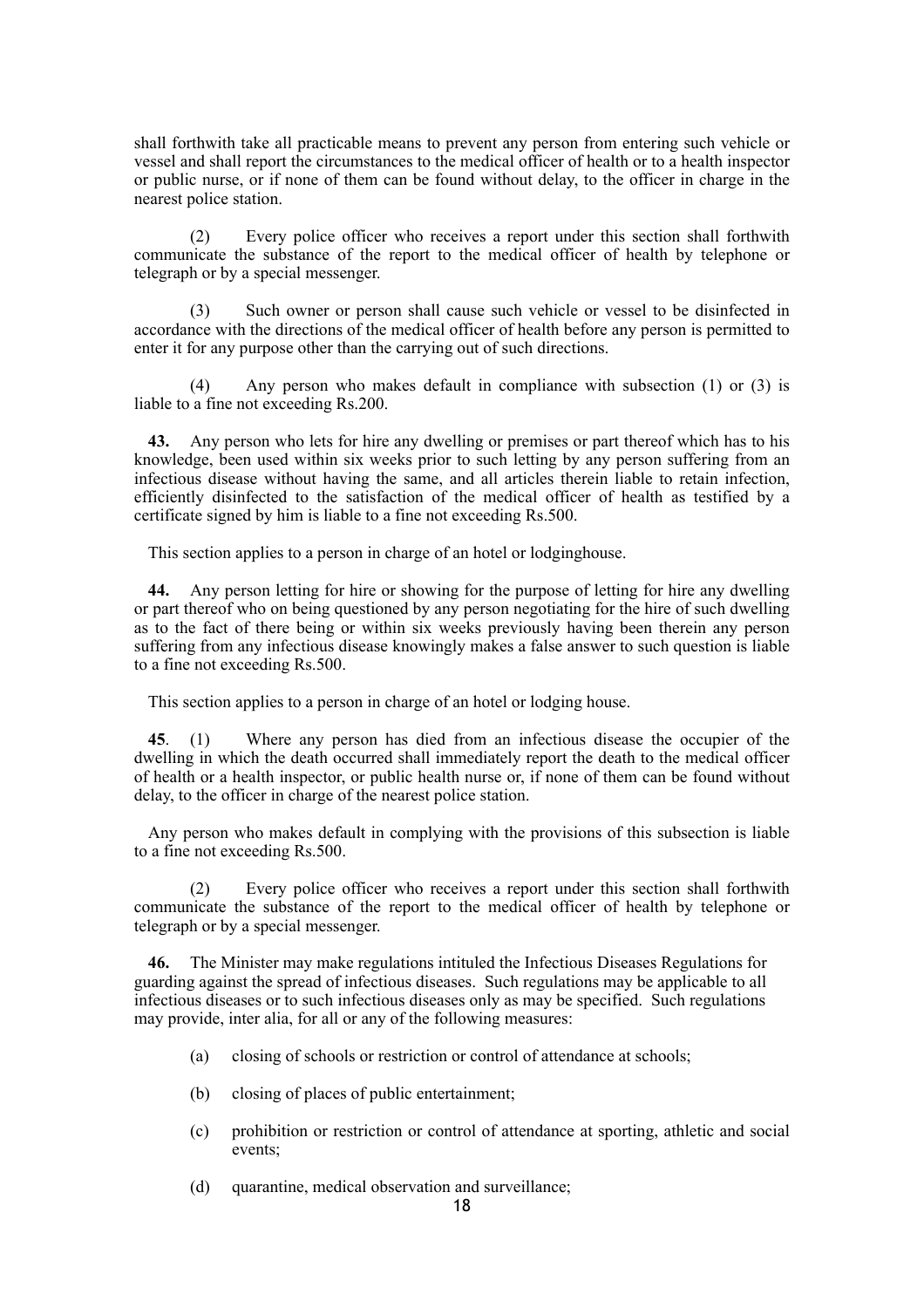- (e) establishment and administration of isolation hospitals, convalescent homes and other places for the treatment and aftercare of sufferers from infectious disease;
- (f) removal and isolation of persons infected or likely to be infected;
- (g) antiseptic ablution of persons recently exposed to infection;
- (h) medical observation and surveillance of carriers;
- (i) control of transport and movement of persons infected;
- (j) control of transport and disposal of the bodies of persons who appear to have died of infectious diseases;
- (k) provision and use of means to disinfect and fumigate premises;
- (l) vacation, appraisal and destruction of infected buildings and compensation therefor;
- (m) disinfection of infected bedding and other articles;
- (n) destruction of infected articles and their replacement;
- (o) provision and use of means to disinfect and fumigate vehicles and vessels;
- (p) prescribing fees for disinfection and fumigation of vehicles and vessels and prescribing rates of compensation for loss of earnings of vehicles and vessels which ply for hire during the time occupied by disinfection or fumigation thereof and prescribing circumstances in which such compensation shall be payable by the Government or by the owners of the vehicles or vessels concerned, or by other persons;
- (q) prohibition of spitting in public places and public vehicles except into receptacles provided for the purpose;
- (r) imposing on owners of land, employers and other persons in authority duties in regard to measures for the prevention of the spread of infection;
- (s) control of the movement of animals and the transport and disposal of carcasses and other animal matter likely to be infected;
- (t) control of transport of material infected or likely to be infected;
- (u) extirpation of rodents and other vermin and of flies and other insects likely to spread infection;
- (v) prevention or reduction of infestation of premises by vermin or insects likely to spread infection;
- (w) prevention of the spread of any helminthic or other disease communicable by parasites;
- (x) prohibition, restriction or control of the carrying on of any particular trade or business in so far as such carrying on would otherwise be conducive to the spread of infection;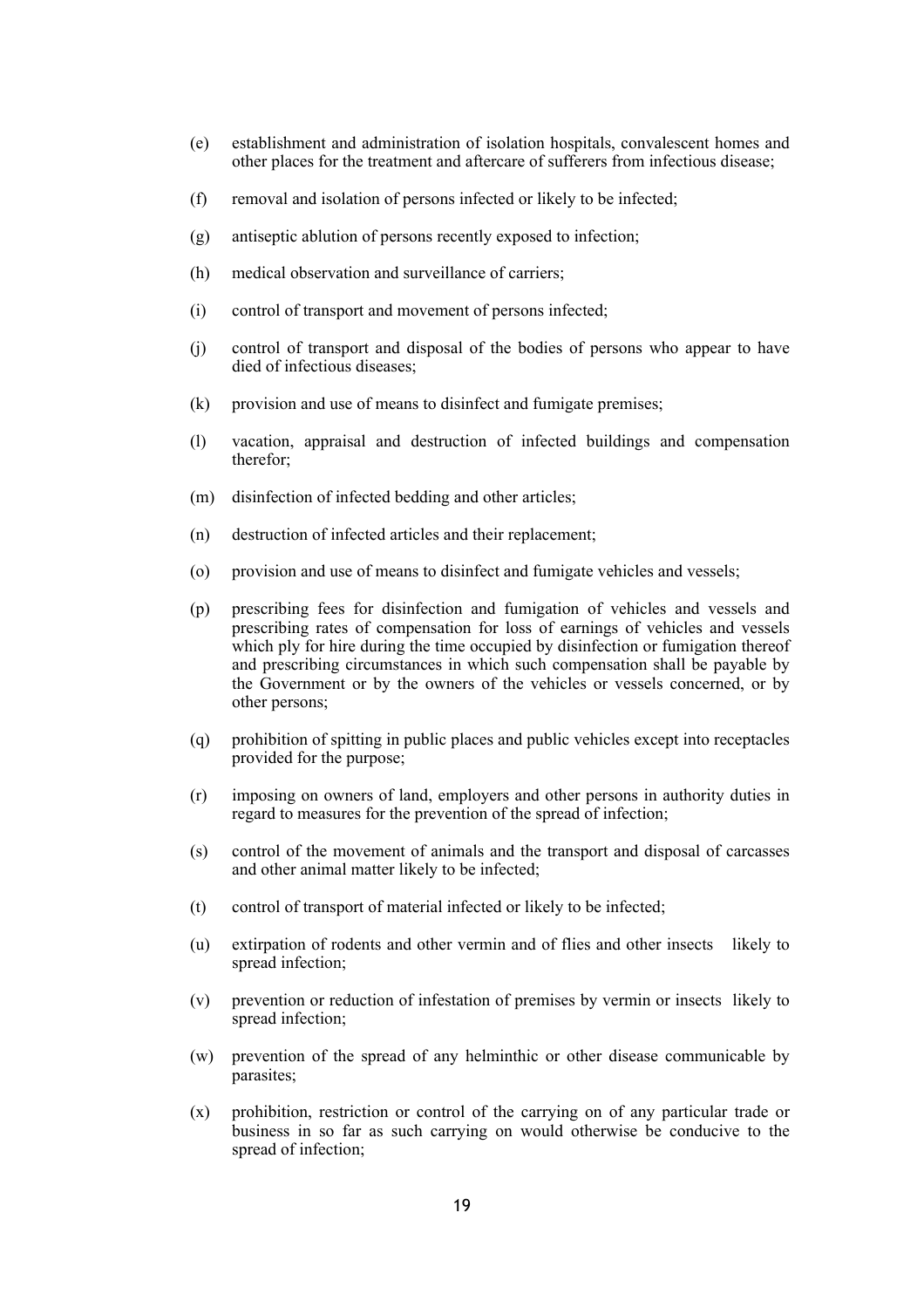- (y) special measures for the prevention of the spread of particular infectious diseases;
- (z) disposal of waste material which is or is likely to be infected;
	- (aa) compulsory disclosure of information as to possible sources of infection;
	- (bb) establishment and administration of places for disinfection and cleansing of dirty or verminous persons and articles;
	- (cc) prescribing conditions subject to which persons suffering from or suspected of being infected with any infectious disease may be medically treated, without removal to a hospital, in their own homes or elsewhere;
	- (dd) control, partial isolation, limitation of movement and association with other persons, medical examination, medical supervision, surveillance, medication, nursing, maintenance, diet, instruction, employment and recreation of persons treated under paragraph (cc).

#### PART IX

### CONTROL OF FORMIDABLE EPIDEMIC DISEASE

**47.** This part applies to cerebrospinal meningitis, cholera, plague, smallpox, typhus, yellow fever and any other disease declared by notice in the Gazette to be a formidable epidemic disease.

**48.** The Minister may make regulations intituled Epidemic Regulations to provide for all or any of the following measures in respect of formidable epidemic disease:

- (a) confering powers and imposing duties on medical officers of health;
- (b) speedy burial or cremation of the dead;
- (c) administration of hospitals used for the reception of persons suffering from infectious disease;
- (d) establishment and administration of additional and auxiliary hospitals;
- (e) establishment and administration of medical observation camps;
- (f) establishment and administration of stations for medical examination, immunization and disinfection;
- (g) requisition of property;
- (h) administration of establishments provided pursuant to the regulations;
- (i) compulsory attendance at and detention in medical examination, immunisation and disinfection centres and medical observation centres and camps of persons in infected areas and of other persons believed to have been exposed to infection;
- (j) compulsory vaccination, revaccination and inoculation;
- (k) removal to and detention in medical observation camps and hospitals of persons infected or recently exposed to infection;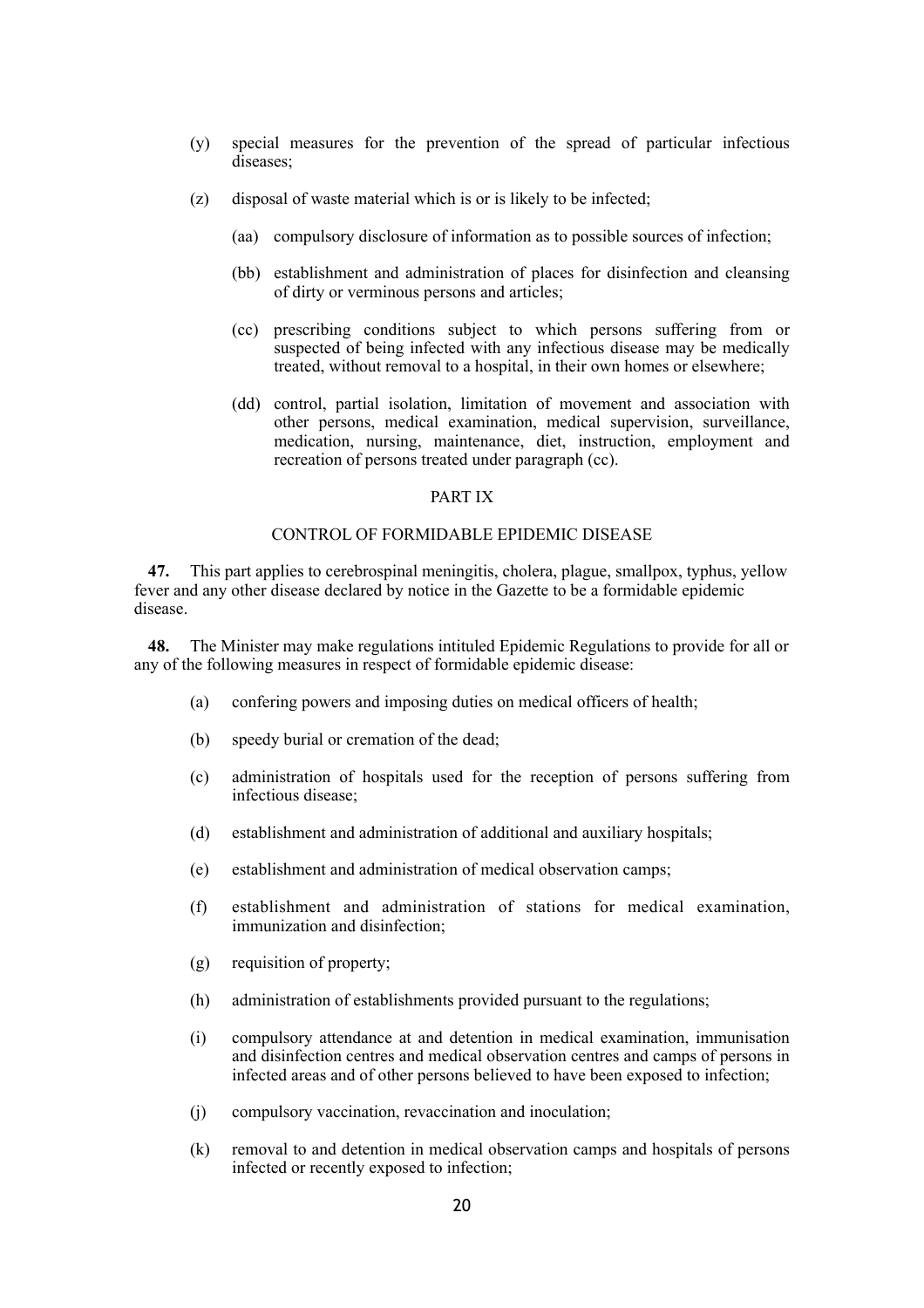- (l) prohibition and control of the movement of persons into and out of infected areas;
- (m) house to house visitation;
- (n) provision of medical aid;
- (o) provision of shelter, clothing and food for persons in distress in infected areas;
- (p) disinfection and destruction of buildings, furniture, clothing, effects and goods likely to spread infection;
- (q) prohibition or restriction of the occupation or use of any building for such period or subject to such conditions as may be necessary to guard against danger of the spread of infection;
- (r) extirpation of rats, precautions on board vessels and on shore against the movement of rats between vessels and the shore and precautions against the spread of injection by rats in infected and in other areas;
- (s) any other measures whatsoever conducive to the prevention, control and treatment of formidable epidemic disease.

**49.** (1) If it appears to the Minister that a formidable epidemic disease exists, either within or outside Seychelles, and that it is expedient that the Epidemic Regulations or any of them should be brought into operation, either by way of precaution or remedially or both, he shall, by order in writing specifying the disease, direct that the Epidemic Regulations or such of them as are specified in the Order shall come into operation throughout Seychelles or in such areas as are specified in the order. Different regulations may be brought into operation in different areas.

(2) So far as is practicable areas specified in orders under subsection (1) shall be either epidemic precaution areas or infected areas.

(3) The Minister may by further orders direct that any or all of the Epidemic Regulations not previously applied shall apply to areas previously specified or to further areas specified in such further orders and may redefine areas previously specified.

(4) Every order under subsections (1) and (3) shall come into full force and effect on signature by the Minister and shall be published in the Gazette as soon as practicable thereafter.

(5) In orders under this section areas may be specified with reference to local areas defined by or pursuant to this or any other Act or with reference to boundaries stated or described in such orders, as may be deemed expedient.

(6) Areas specified in orders under this section may include inland waters and the territorial waters of Seychelles or portions thereof and in such cases the provisions of the Epidemic Regulations which are applicable to vessels shall apply to all vessels within such areas.

(7) If by any mistake or misunderstanding with regard to the position of a boundary any act is done at a place outside a specified area in the belief that such act is authorised by or under the Epidemic Regulations and that such place is within a specified area and if such act would have been lawful if done within such area then such act shall be deemed to have been lawfully done.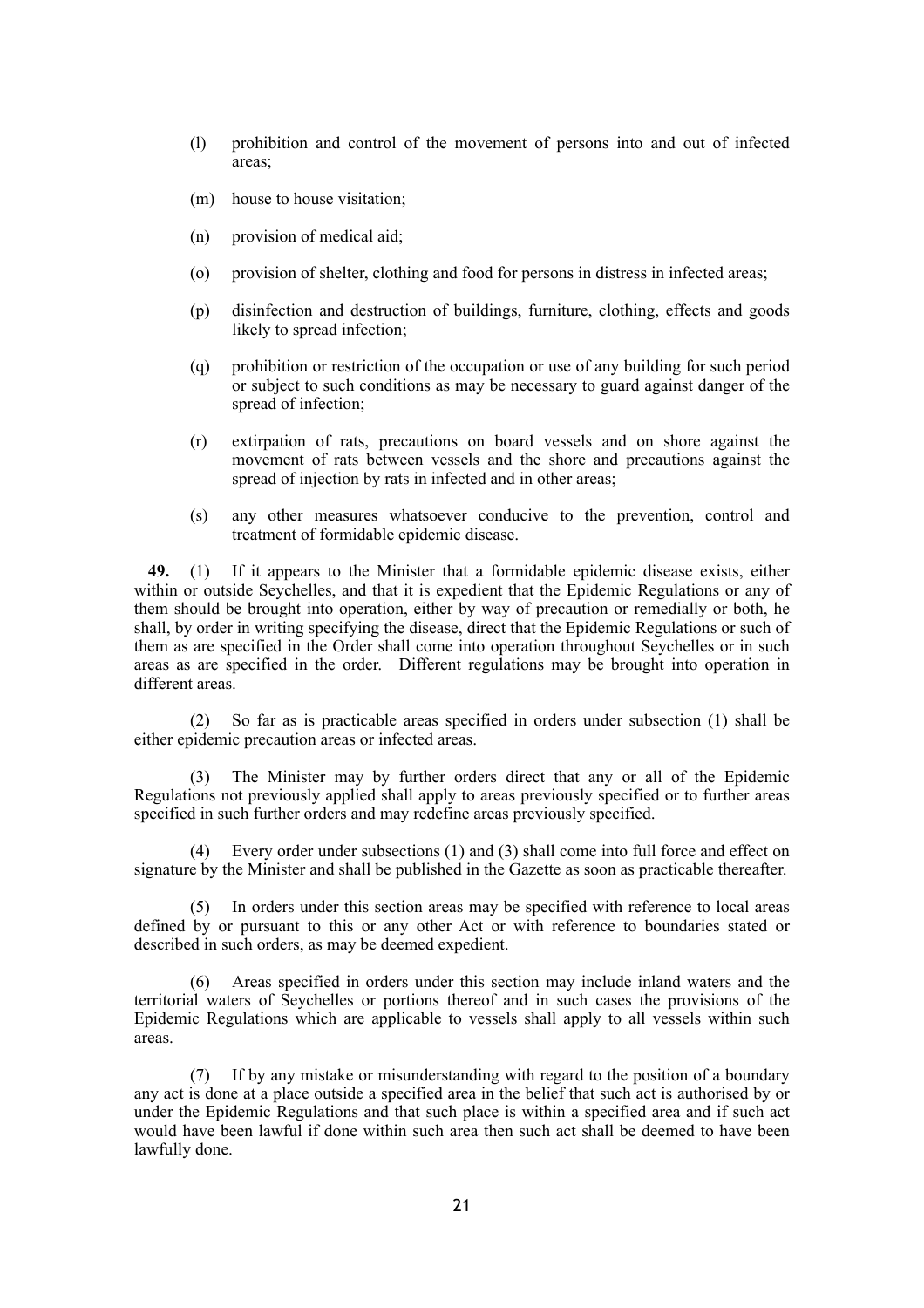(8) When it appears to the Minister that such of the Epidemic Regulations as apply to any area are no longer required for the purpose of controlling or preventing the spread of the epidemic he shall by order direct that such regulations shall cease to apply to that area.

(9) Every order under subsection (8) shall come into force on publication in the Gazette.

**50.** On the making of an epidemic order, the Director shall forthwith devote all members of his office who can be spared from other duties and all the material resources which are or can be made available and are adaptable to the purpose, to the enforcement and carrying into effect of all the provisions of the Epidemic Regulations and shall apply the Principal Secretary to the Ministry for any additional staff or material which may be or become necessary for such purpose. In enforcing and carrying into effect such provisions all personnel shall act under the guidance of medical officers of health and shall do everything in their power to comply with the advice tendered to them by such officers.

**51.** When an epidemic order is in operation the Director may require any person owning or having charge of any vacant land or unoccupied building or of any vehicles, tents, bedding, hospital equipment, drugs, food or other equipment or materials whatsoever, to permit and facilitate the use of such land or building by the Director or to deliver to the Director or his agent any such tents or other things as aforesaid, whether situated in an epidemic area or not. A requisition in writing, specifying such property and signed by the Director, shall be conclusive proof that the property so specified is needed for the purposes of the Epidemic Regulations and shall be sufficient authority to any agent or other person having custody or control of such property to give possession or delivery thereof to the Director or his agent in accordance with such requisition.

**52.** When an epidemic order is in operation the Minister may by requisition in writing, require the owner or occupier of any occupied premises, whether situated in an epidemic area or not, to vacate the whole or such part thereof as may be specified in the requisition and to facilitate the use thereof and of any equipment or other materials whatsoever therein for the purposes of the Epidemic Regulations and the owner, occupier, and every other person having charge of or being within such premises or part thereof shall forthwith comply with such requisition which shall be sufficient authority for any agent or other person having custody or control of such premises, equipment or materials or any part thereof to give possession or delivery thereof in accordance with such requisition.

**53.** Any person failing or delaying to comply with a requisition under this Part, of which he has notice shall be liable to a fine not exceeding Rs.1,000 or to imprisonment not exceeding six months or to both.

**54.** Any person who offers or in any manner whatsoever threatens any resistance or obstruction to the Director or any other person taking or attemping to take possession of any property requisitioned under this Part may be arrested without warrant by any police officer and is liable to a fine not exceeding Rs.1,000 or to imprisonment not exceeding six months or to both.

**55.** If any property is requisitioned under this Part and the owner or other person having charge thereof refuses or delays to comply with the requisition or if no person able to comply therewith can be found within a reasonable time, such requisition shall be sufficient warrant and authority to any police officer, on the request of the Director, to break open any outer or inner door or other means of access and to enter the premises to which the requisition relates, doing no more damage than is necessary for the purpose, and to give effect to such requisition, provided that such officer shall take all practicable measures to safeguard any part of such premises and any property therein which are not comprised in such requisition.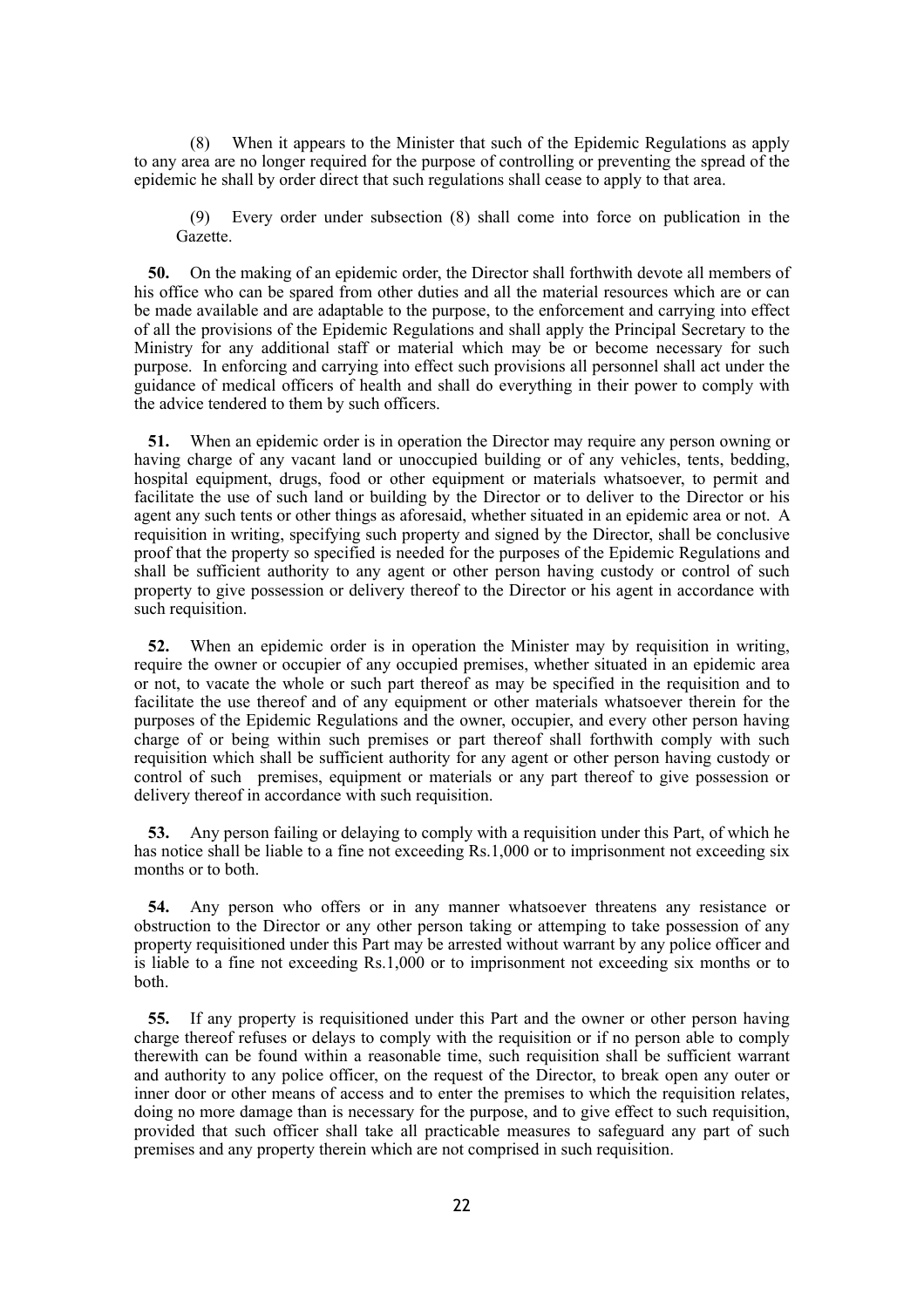**56**. (1) Compensation for all property requisitioned under the powers conferred by this Part shall be paid out of general revenues.

(2) Such compensation shall be assessed in accordance with regulations to be made under this Act and intituled the Requisition and Compensation Regulations.

### PART X

#### *Venereal Disease*

**57.** In this Act, "venereal disease" means primary or secondary syphilis in contagious form or acute or chronic gonorrhoea or gonorrhoeal opthalmia or soft chancre or lymphogranuloma inguinale or granuloma venereum or any other disease declared by the Minister by notice in the Gazette to be venereal disease.

**58.** The Minister may make regulations intituled the Venereal Diseases Regulations to provide for:

- (a) medical examination, classification. temporary isolation and treatment of persons suffering from or suspected of being infected with venereal disease;
- (b) prescribing conditions subject to which such persons may be medically treated without removal to a hospital in their own homes or elsewhere;
- (c) control, partial isolation, limitation of movement and association with other persons, medical examination, medical supervision, serveillance, medication, nursing, maintenance, diet and instruction of persons treated under paragraph (b);
- (d) establishment and administration of a special hospital for venereal diseases or other place of accommodation;
- (e) removal of classified persons to a special hospital or other place of accommodation;
- (f) classification, treatment, instruction, employment and control of inmates of a special hospital or other place of accommodation;
- (g) control of the association of inmates of special hospitals or other places of accommodation with each other and with other persons;
- (h) compulsory disclosure of names and address of contacts or other information as to possible sources of infection;
- (i) removal to and detention within a special hospital or other place of accommodation of any person serving or sentenced to a term of imprisonment who suffers from or is suspected of being infected with venereal disease;
- (j) control of employment of persons suffering from or suspected of being infected with venereal disease;
- (k) duties and obligations of parents and guardians of children suffering from or suspected of being infected with venereal disease;
- (l) prevention of persons knowing or having reason to believe that they are infected with venereal disease from infecting other persons.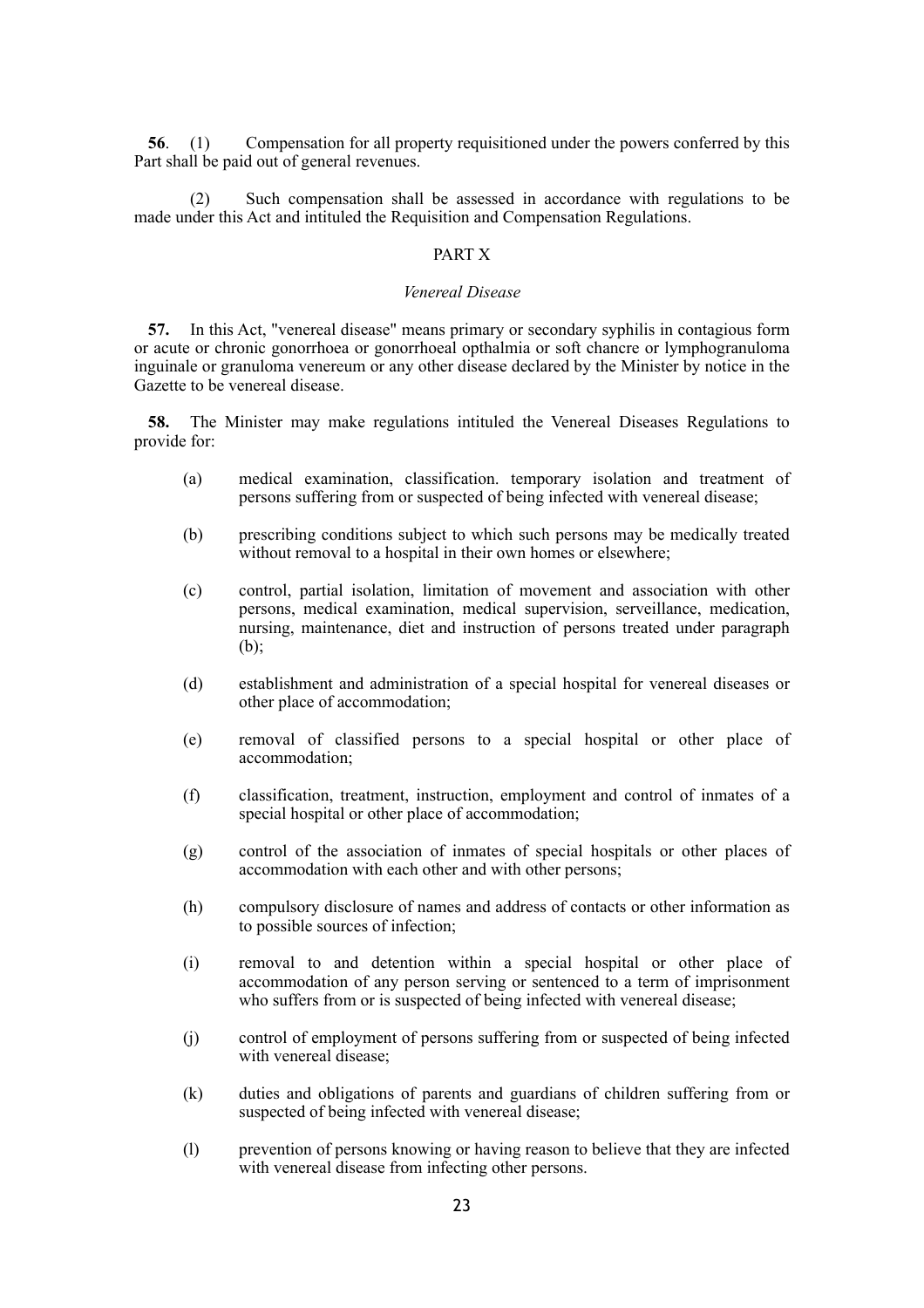**59. (**1) No person other than a medical practitioner shall treat or offer to treat any patient for venereal disease or prescribe or recommend any internal or external medicine or medicament or appliance for the cure or alleviation of venereal disease.

(2) Any person who contravenes subsection (1) is liable to a fine not exceeding Rs. 500 or to imprisonment not exceeding three months or both.

**60**. (1) No person shall print or publish any advertisement or statement tending to promote the sale of any medicine, appliance, or article for the alleviation or cure of any venereal disease or other disease affecting the generative organs or functions or of sexual impotence or of any complaint or infirmity arising from or relating to sexual intercourse.

- (2) In this section "publish" includes  $-$ 
	- (a) cause to be published by supplying to the publisher of any magazine or newspaper, whether periodical or not, of any book or other document;
	- (b) exhibit in any manner to public view;
	- (c) sell, offer for sale, or exhibit for perusal or inspection, whether for reward or gratuitously, whether in public or in private, and send by post or deliver in person or by messenger.

(3) This section shall not apply to publications by the medical department of any Government or by any public hospital, or other public body in the discharge of its lawful functions or by any society or person acting with the authority of the Minister first obtained, or to any books, documents or papers published in good faith for the advancement of medical science.

(4) No prosecution under this Act shall be instituted except on information laid with the written sanction of the Director.

(5) Any person who contravenes subsection (1) is guilty of an offence unless he

shows

- (a) that the subjectmatter of the charge is contained in a book or other publication of a generally lawful character distributed by him in the ordinary course of his trade and that such subjectmatter is not apparent on such examination as is usual on the part of the distributors in circumstances similar to those of the accused; and
- (b) when the matter was brought to his notice he gave all the assistance reasonably required of him by the Director and the police in tracing the source of the publication, and
- (c) he forthwith ceased distribution and took effective measures to prevent distribution of any undistributed stocks of the publication remaining under his control.

Any such person is liable on a first conviction to fine not exceeding Rs. 200 and on a second or subsequent conviction to a fine not exceeding Rs. 1,000 or to imprisonment not exceeding six months or to both.

### PART XI

#### *Leprosy*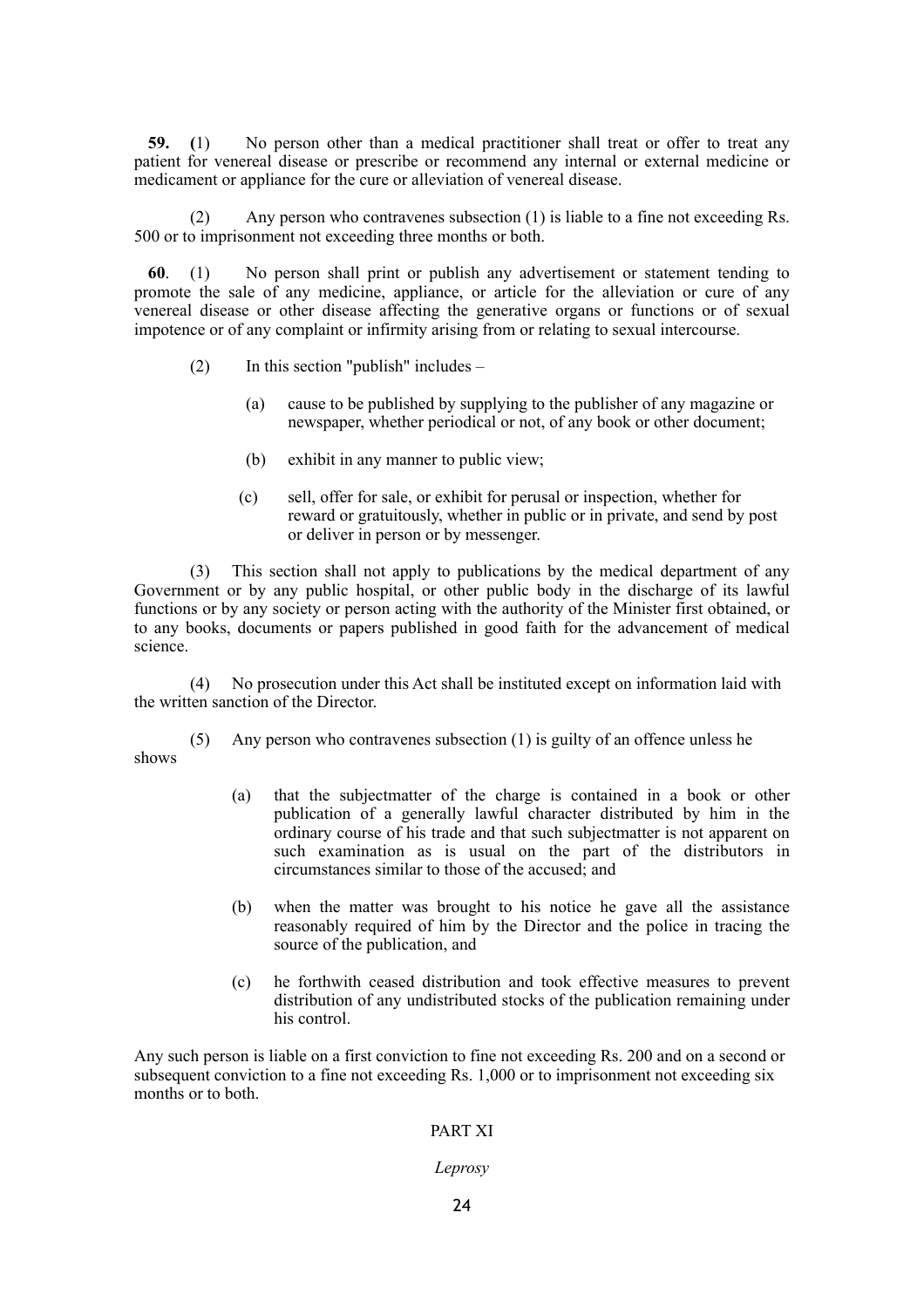- **61.** The Minister may make regulations, intituled the Leprosy Regulations to provide for
	- (a) medical examination, classification and temporaryisolation of persons suffering from or suspected of being infected with leprosy;
	- (c) prescribing conditions subject to which such persons may be medically treated, without removal to a leprosery, in their own homes or elsewhere;
	- (d) control, partial isolation, limitation of movement and association with other persons, medical examination, medical supervision, surveillance, medication, nursing, maintenance, diet, instruction, employment and recreation of persons treated under paragraph (b);
	- (d) establishment and administration of leproseries;
	- (e) removal of classified persons to a leprosery;
	- (f) classification, treatment, instruction, employment, and control of inmates of leproseries;
	- (g) control of the association of inmates of leproseries with each other and with other persons;
	- (h) removal to and detention within a leprosery of any person serving or sentenced to a term of imprisonment if certified by a medical officer to be affected with leprosy.

#### PART XII

#### *Cemeteries and Crematoria*

**62.** In this part

"authorised cemetery" means a plot of ground reserved for burials by virtue of a notice published in the Gazette and not subsequently closed by virtue of another such notice.

**63.** The Minister, may by notice in the Gazette order that any cemetery shall be closed with effect from a date specified in such notice and on that date such cemetery shall cease to be an authorised cemetery.

**64.** Where it appears to the Minister that a new authorised cemetery or crematorium is required he shall direct the medical officer of health to make recommendations as to where a suitable plot of ground is available or can be acquired and after considering such recommendations shall select the plot which he considers most suitable and cause the boundaries thereof to be marked and fenced in such manner as he shall think fit and shall then by notice in the Gazette declare such plot to be an authorised cemetery or crematorium.

**65. (**1) When it is desired that the body of any particular person be buried in any place other than an authorized cemetery application shall be made in writing addressed to the Principal Secretary to the Ministry. On receipt of such application the Minister shall cause the matter to be investigated and if he is satisfied

- (a) that there are sufficient reasons for the application; and
- (b) that the site of the proposed burial is in all respects suitable; and
- (c) that the owner of the site is the applicant or one of the applicants, and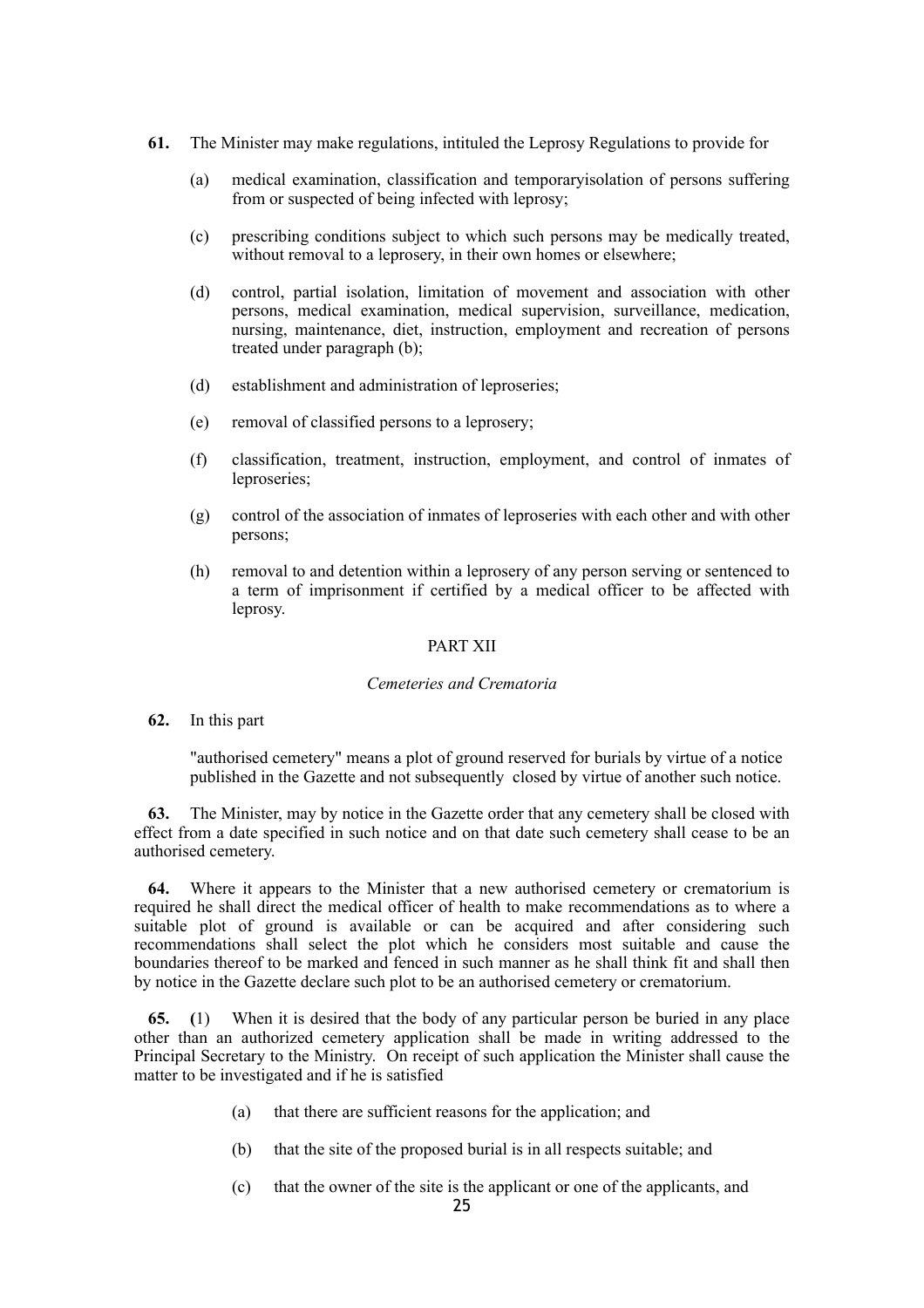- (d) that any other persons having such interests in the land as to make their consent necessary have consented in writing to the application; and
- (e) that adequate security for the proper fencing and future maintenance of the proposed site has been given,

he may, in his absolute discretion, grant a licence for private burial at such fee as he may fix.

(2) Only one body may be buried under any one licence but a subsequent licence may relate to the same site.

**66.** The Minister may make regulations intituled the Cemetery Regulations, for the control and management of authorised cemeteries, the registration of burials therein, the issue of certificates of burials therein, the charging of fees for burials and certificates and other matters incidental thereto.

**67.** The Minister may make regulations concerning cremation and burial at sea.

Subject to such regulations or until they are made section 65 shall apply, mutatis mutandis, to cremation and to burial at sea.

**68.** Any person who buries or cremates any human remains inany place other than an authorised cemetery, except in accordance with regulations under this Act or under a licence pursuant to section 65 or by order of a magistrate is liable to a fine notexceeding one thousand rupees or to imprisonment not exceeding six months or to both.

**69.** When it is desired that the body of a deceased person should be exhumed application shall be made in writing addressed to the Principal Secretary to the Ministry. The Minister shall cause the matter to be investigated and if heis satisfied that there are sufficient reasons for the application, that suitable arrangements have been made for the reburial or other disposal of the body, that the legal personal representative and the adult members of the family of the deceased, or so many of them as can reasonably be traced, have been consulted and that none of them have any sufficient objection he may, in his absolute discretion, grant a licence for such exhumation subject to such conditions as he may impose and at such fee as he may fix.

**70**. (1) When the Minister considers it necessary for the furtherance of any public work or otherwise in the public interest that any human remains should be exhumed he shall make an order in writing directing that such remains be exhumed and reburied or cremated under the supervision of an officer named in the order and in such manner as the Minister may direct.

(2) The officer named shall proceed to carry out the order and directions with all practicable regard to reverence and the wishes of the family of the deceased and on completion shall return the order to the Principal Secretary to the Ministry with an endorsement or report stating the fact and date of completion and with a certificate for the reburial annexed.

(3) When an exhumation under subsection (1) of this section necessitates the removal of any monument the Minister shall provide at the public expense for the reerection thereof.

**71**. (1) Any person digging or excavating for the foundations of a building or for any other purpose whatsoever who exposes any human body or part thereof or anything which appears to be, or contain, human remains shall forthwith desist from such digging or excavating and take all practicable steps to prevent further disturbance of the ground and report the matter at the nearest police station.

(2) On receipt of such report a police officer shall forthwith investigate the matter and if it appears that human remains have been, or are likely to be, disturbed, he shall so inform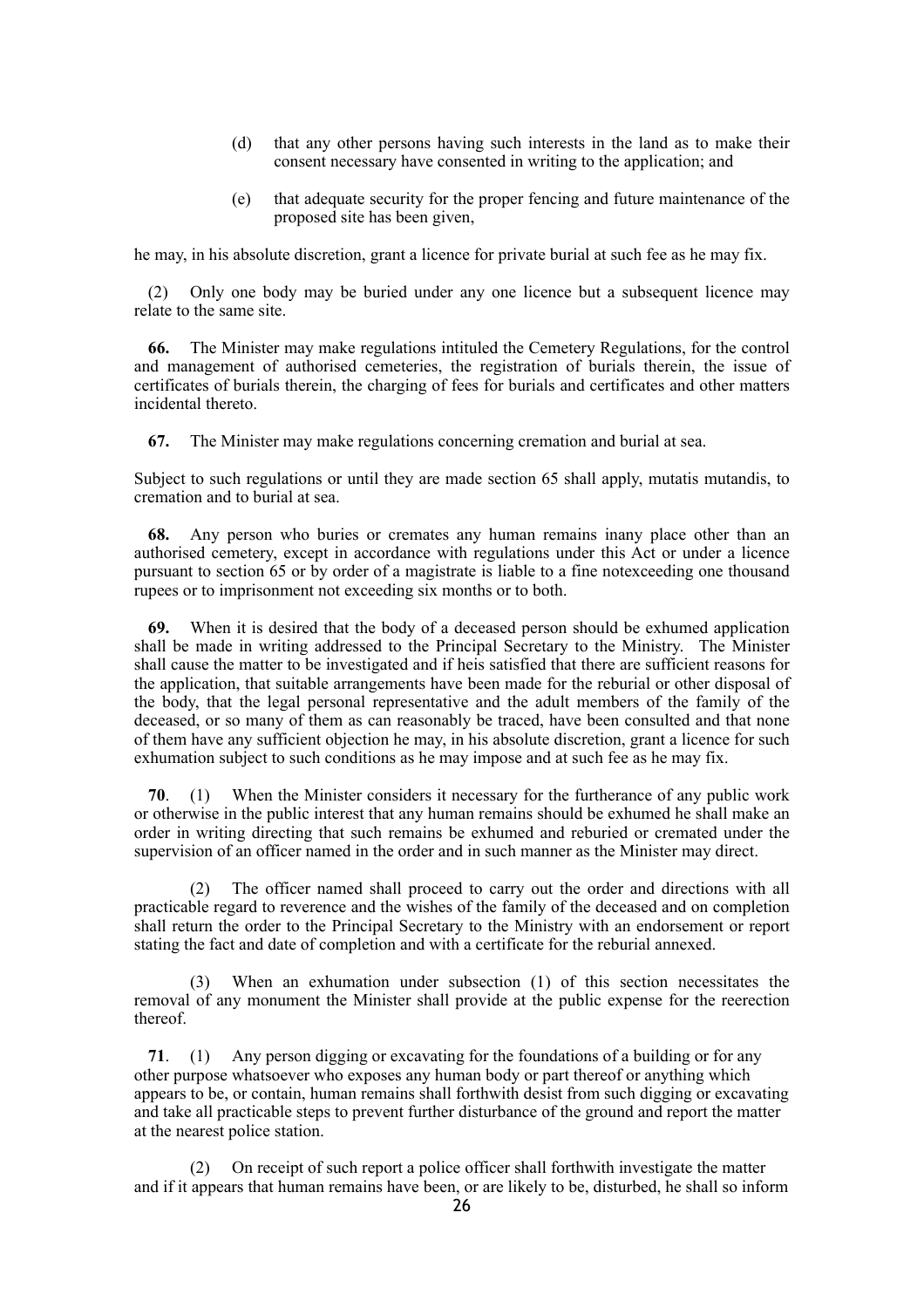the medical officer of health and the medical officer of health shall inspect the site and give such advice and directions to the police and to the other parties concerned as may be expedient and may himself apply for an exhumation order.

(3) Any person who contravenes the provisions of subsection (1) or knowingly disregards any direction given by a medical officer of health under subsection (2) is liable to a fine not exceeding Rs. 500 or to imprisonment not exceeding three months or to both.

**72.** This Part shall not invalidate or prevail against any epidemic regulations made in exercise of the powers conferred by section 48.

### PART XIII

### *Powers of Officers*

**73. (**1) In case of emergency the Director may, by order in writing require any persons to adopt any measures which he considers necessary to prevent, or avert danger of, the spread of disease.

Such an order shall specify the measures to be taken and shall be served personally by a medical officer of health or health inspector who shall explain the matter to the persons concerned and superintend and assist in the carrying out of the measures specified.

(2) Any person who makes default in complying with an order under this section or offers or threatens any resistance or obstruction to the carrying out of the order shall be liable to a fine not exceeding Rs. 1,000 or to imprisonment not exceeding six months.

**74.** (1) A medical officer of health, health inspector or public health nurse may at any time, by day or night, on such notice to the occupier as is practicable, enter any premises where any sick person is, or has recently been, present and may examine such person and remove for bacteriological examination any articles likely to afford evidence of his condition in order to ascertain whether the disease or ailment from which he is suffering is infectious.

(2) Such officer, inspector or nurse may direct that the patient be removed to a hospital either for treatment or for confirmation of a provisional opinion as to the nature of the disease.

(3) Such officer, inspector or nurse may direct that any bedding, clothing, utensil or any other article whatsoever which he considers likely to be a means of spreading infection be disinfected and that the premises be disinfected under the supervision of himself or some other officer or in such manner as he shall prescribe.

(4) Such officer, inspector or nurse may direct any persons in or near the premises whom he considers likely to have been exposed to danger of infection to submit themselves, and their clothing and any other articles whatsoever which he considers likely to be infected, to ablution with antiseptics, disinfection, fumigation or other precautionary measures under the supervision of himself or some other officer or in such manner as he shall prescribe.

**75.** Where any case of illness has been diagnosed as a case of infectious disease a medical officer of health may in writing order any bed, bedding, clothing and utensils, and any furniture whatsoever which he considers likely to carry the infection of such disease to be disinfected or destroyed, and any premises in which the patient has resided or been present to be disinfected and any persons who have been exposed to risk of infection to submit themselves to such precautionary treatment and medical supervision or surveillance as he may prescribe. Property destroyed under this section shall be replaced in accordance with regulations.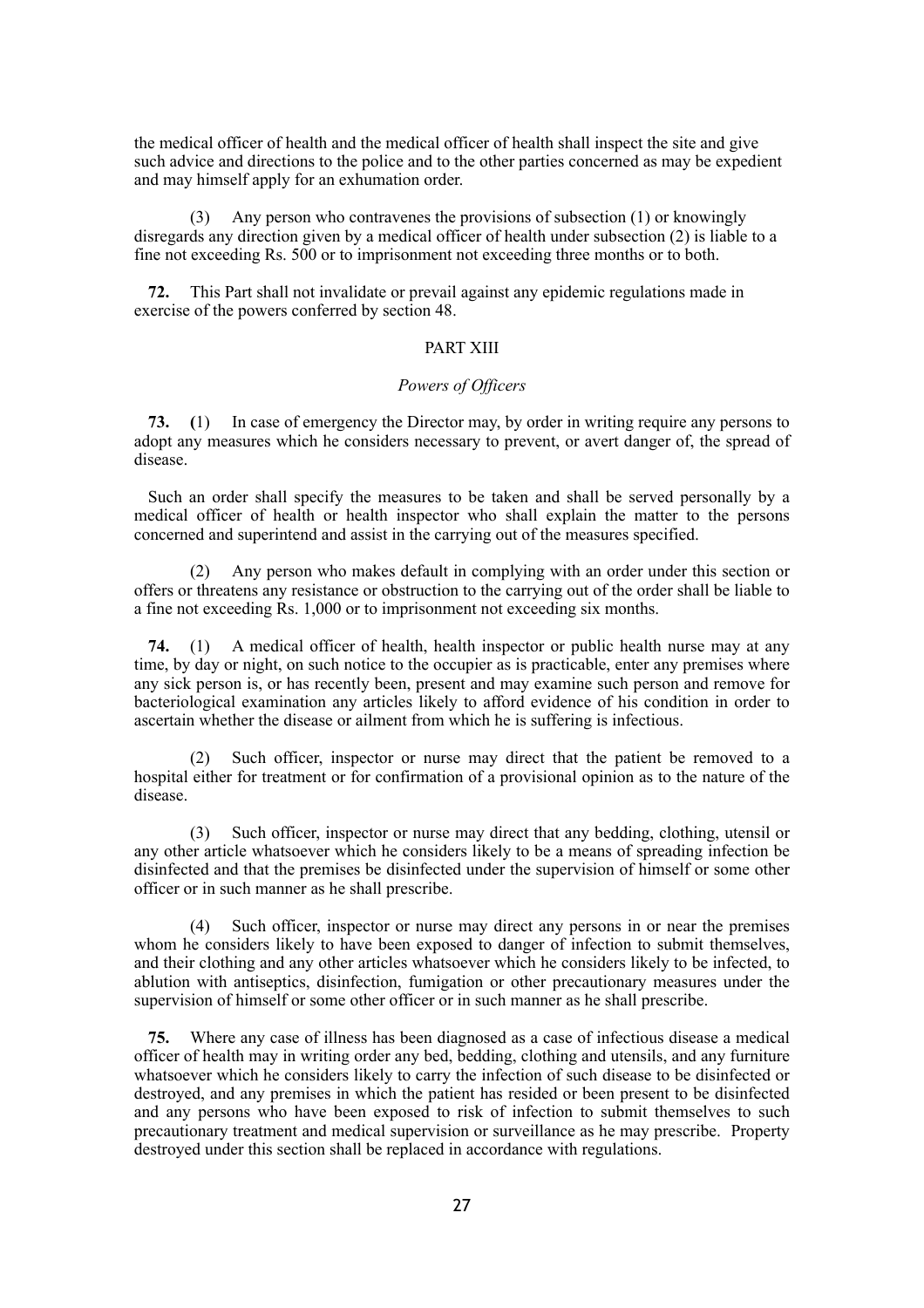**76. (**1) A medical officer of health, health inspector or any person generally or specially authorised by a medical officer of health may at any time in daylight enter any land or premises and inspect the same in order to ascertain the existence, nature and extent of any nuisance or of any state or condition of such land or premises or part thereof or of anything thereon or therein which may be conducive to any nuisance or to the infestation of the place by vermin, parasites or noxious insects or organisms or in any way conducive to the spread of disease or which may be offensive or injurious or dangerous to health or to ascertain whether contravention of the provisions of this Act or of any other Act relating to public health or of any order or direction made or given pursuant thereto has occurred or is occurring or whether the requirements of any such provision, order or direction have been or are being fully implemented.

(2) Any such officer or person may for any such purpose enter and inspect any trade premises at any time, whether by day or night, when such premises are open to any other persons or when work or business is being carried on therein.

(3) When private or enclosed premises are to be inspected under this section the inspecting officer shall, if practicable, obtain the consent of the owner, occupier or an adult inmate of the premises but if no such person can be found within a reasonable time such consent shall be unnecessary.

(4) Where access to any enclosed premises or part thereof is necessary for an inspection under this section and the person having charge of such premises refuses or unreasonably delays to grant access, or if no such person can be found within a reasonable time, a written request for aid, signed by a medical officer of health shall be sufficient warrant for any police officer to break open any outer or inner door or other means of entry, doing no more damage than is necessary for the purposes of such inspection, provided that such officer shall take all practicable measures to safeguard the premises and any property therein, after the inspection.

**77**. (1) Any officer authorised under or pursuant to section 76 to make an inspection and any public health nurse on duty may require any person to give information regarding the land or premises to be inspected or regarding the identity and whereabouts of the owner and occupier or regarding the identity and whereabouts of, and the signs or symptoms presented by, any patient and such person shall give such information as he possesses and shall give such aid as it is reasonable and practicable for him to give in furtherance of the inspection or intended inspection.

(2) Any person who refuses such information or aid or gives any information which he knows or believes to be false or does not believe to be true is liable to a fine not exceeding Rs. 500.

#### PART XIV

#### *Legal Proceedings*

**78.** Subject to this Part the procedure in prosecutions under this Act shall be the same as in other prosecutions.

**79.** Where an offence under this Act is alleged to have been committed by any employed person in the course of, or in connection with, his employment or pursuant to or in apparent or purported compliance with general or particular instructions given to him by his employer, or in exercise of any general or particular authority or discretion conferred upon him by his employer, whether in excess of the limits thereof or not, such employed person and his employer shall be jointly and severally responsible for the act or omission and may be charged together or separately and tried together or separately and the conviction or acquittal of one shall not be a bar to the prosecution of the other: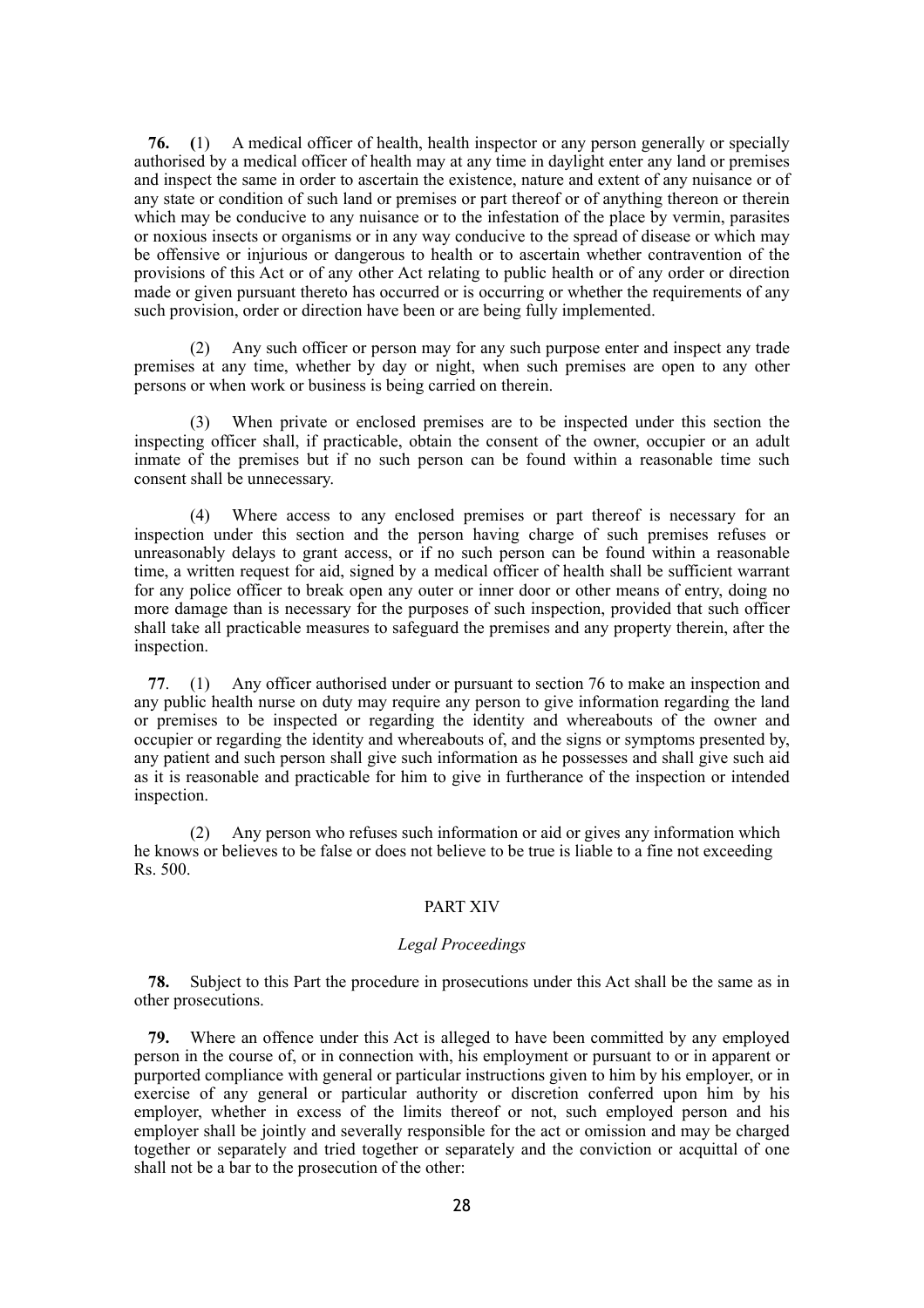Provided that where one has been tried separately and convicted or acquitted proceedings shall not be instituted or continued against the other, save with the written consent of the AttorneyGeneral.

**80**. (1) Where it is desired to serve a notice, or summons under this Act on a person trading under a name other than his own or on a firm or on a committee or other body of persons or on joint tenants, executors, administrators or any other plurality of persons as owners of property or otherwise, such person or persons neither being nor claiming to be incorporated, the notice or summons may be directed on its face to such person or persons by the name, or collective name, style or title in which he or they carry on business or conduct affairs R hold property, as the case may be, and may be served by registered post in a cover directed to him or them by that name at the address of the place where they carry on their business or conduct affairs or if there is no such place at the address of the chairman, secretary or other officer or member of the committee or body of persons or at the address of any partner, joint owner, executor or administrator, as the case may be.

(2) In any case to which this section relates proceedings in court shall be deemed to be against the respondents or accused collectively. Any one of such persons may appear, and plead on behalf of all and, with the permission of the court, may conduct the defence on behalf of all but such permission may be withdrawn by the court at any stage and thereafter the defence must be conducted by an advocate unless the court is of opinion that in the circumstances of the case the person defending is solely or mainly responsible for the act or omission in which case he shall be treated as a sole respondent or accused but no amendment of the process shall be necessary.

(3) Where two or more persons are prosecuted collectively pursuant to this section, any fine imposed shall be deemed to be imposed primarily on the collective fund or joint property of the accused and may be levied accordingly but if such fine be not paid within seven days it shall be deemed to have been imposed on the person who pleaded and on all the others jointly and severally and any or all of them may be summoned to show cause why he or each of them should not be ordered to pay the whole, or such part of it as he is able to pay, or to be imprisoned in default and each such person shall be liable to be imprisoned in default of payment.

(4) The provisions of this section shall apply, mutatis mutandis, to the enforcement of payment of expenses, contribution and costs awarded in proceedings for abatement of nuisances.

**81. (**1) Where it is desired to serve a notice or summons under this Act on an association of persons who are, or claim to be, or have by their title, letterhead or any other means held themselves out as having been, incorporated, whether in Seychelles or elsewhere, the notice or summons shall be directed on its face to such persons by the name of the association, and may be served by registered post in a cover addressed to the person registered under the provisions of any Act relating to service of process on corporations as authorised to accept such service on behalf of the association or, if no such person is so registered, in a cover bearing the name of the association and the address of the registered office or place of business or of the person having apparent control or management of the business or affairs of the association.

(2) In a magistrates' court a director, the secretary or the person having general management of the business or affairs of such an association may with the permission of the court appear on behalf of the association and the court may in its discretion waive the requirement that a corporation plead under seal and allow such person to plead orally on behalf of the association and to give his own evidence and to address the court in explanation or mitigation but, if it is desired to call any other witness or to crossexamine witnesses called by the opposite party or to address the court on any point of law, the association must be represented by an advocate.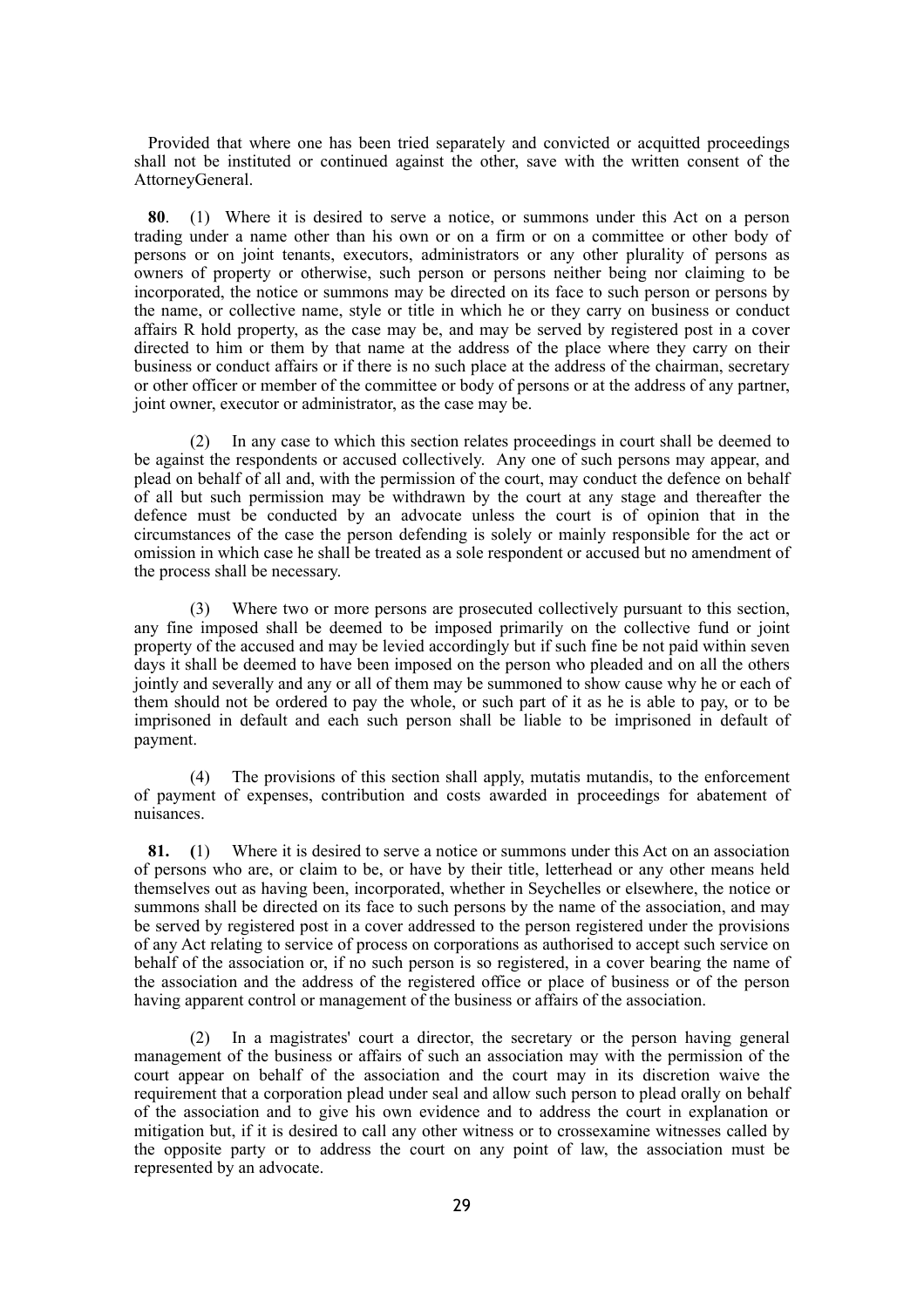(3) In the Supreme Court any such association must be represented by an advocate.

**82.** Proceedings for abatement of nuisance instituted by a by a medical officer of health or any officer in his office shall be conducted by the AttorneyGeneral or by an advocate or by a person generally or specially authorised by the AttorneyGeneral.

83. All proceedings in the Supreme Court under this Act shall be conducted on behalf of the Director or a medical officer of health by the AttorneyGeneral or by an advocate.

**84**. (1) Where a party who has been successful in proceedings under Part VI was represented in the magistrates' court by an advocate the court may, in its discretion, order the unsuccessful party or parties to pay, or contribute to the costs of the successful party or parties.

(2) The amount of a contribution shall be fixed by the court and specified in the order.

(3) Where such costs are to be taxed the order shall so provide and the costs shall be taxed by the magistrate or by the Registrar of the Supreme Court in the same manner as the costs of civil proceedings in the Supreme Court. For this purpose the value of the claim or subject matter shall ordinarily be deemed to be the lowest for which a fee is provided and in assessing fees for matters for which fees are not provided the taxing officer shall use his discretion, having regard to the fees provided for comparable matters.

(4) In lieu of taxation the court may, in its discretion, fix a sum to comprise all the costs allowed.

(5) Costs of proceedings under this Act in the Supreme Court shall be allowed and, if necessary, taxed in accordance with the law and practice applied in comparable matters.

#### PART XV

### *Miscellaneous Provisions*

**85.** A medical officer of health may by public notice prohibit the washing of clothes for reward except at public washhouses or at such other places as may be appointed for that purpose.

**86.** A medical officer of health shall cause the prompt removal and burial or cremation of the bodies of destitute persons and of unclaimed bodies in their respective areas.

**87**. (1) Any person who becomes aware of any unusual sickness or mortality among poultry, dogs, cats, rats or mice shall forthwith report the fact to the medical officer of health or health inspector or to the officer in charge of the nearest police station.

(2) Any person who fails so to report is liable to a fine not exceeding Rs. 200.

(3) Every police officer who receives a report under this section shall forthwith communicate the substance of the report to the medical officer of health by telephone or telegraph or by a special messenger.

**88.** Any person who offers or threatens any resistance or obstruction to any medical officer of health or other person performing a duty imposed on him by or pursuant to this Act is liable to a fine not exceeding Rs. 1,000 or to imprisonment not exceeding six months or to both.

**89.** Any person who makes default in complying punctually with any requirement of this Act or with any order, notice or direction served on or given to him in pursuance of this Act is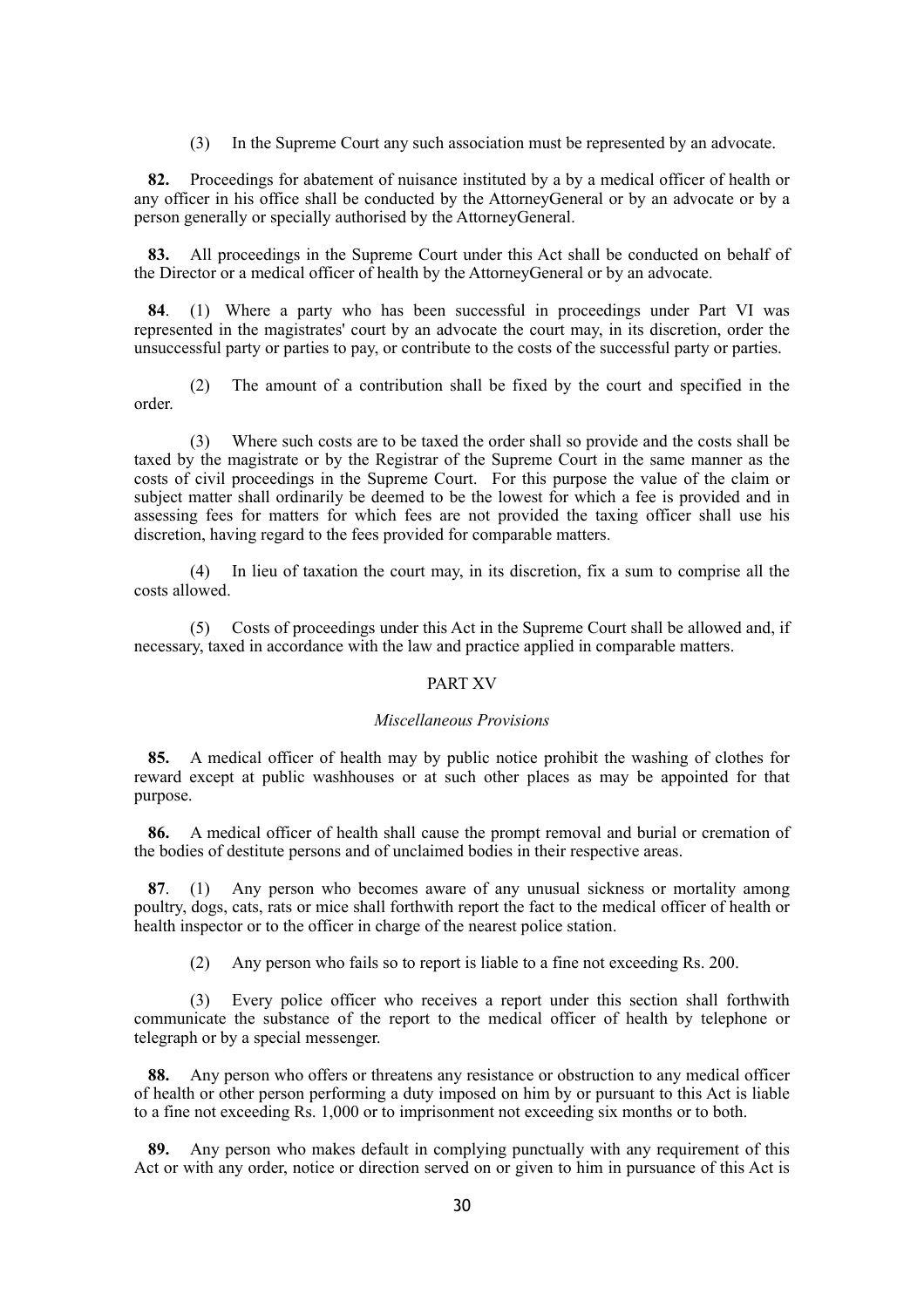liable to a fine not exceeding Rs. 1,000 or to imprisonment not exceeding six months or to both, unless some other penalty is provided for such default.

**90**. (1) Any notice, order or other instrument issued in pursuance of this Act may be amended or the time for compliance may be extended by the authority which issued the instrument at any time before proceedings relating thereto have been instituted in any court.

An instrument so amended after service shall be reserved. Where time is extended reservice shall not be necessary.

(2) Where such proceedings are pending the instrument may be amended by or by leave of the court, with or without reservice as the court directs.

**91**. (1) Any notice, order or other instrument to be served in pursuance of this Act may be served

- (a) by delivery thereof to the person to whom it is addressed; or
- (b) by delivery thereof at the dwelling of the person to whom it is addressed to an adult inmate of the dwelling; or
- (c) by post, by sending the instrument in a prepaid cover addressed to the person to be served at his residence or place of business; such service shall be deemed to have been effected at the time when, in the ordinary course of the post, the cover would have reached the addressee; or
- (d) where the instrument is to be served on the occupier of premises and his name is not known by addressing it to the occupier of the premises and delivering it to the person appearing to be the occupier or, if such person cannot be found, to an adult inmate of the premises; or
- (e) if service cannot be effected otherwise, by affixing the instrument to some conspicuous part of the premises to which the instrument relates; or
- (f) in any other manner directed by a court in any particular case.

(2) Any such instrument may be served by a health inspector or clerk of the Medical Department acting in the ordinary course of his duty or specially instructed to effect service in a particular case.

(3) The serving officer shall, at the time of service or as soon as practicable thereafter, endorse on a duplicate of the instrument the hour, day and manner of service and his own name in full and verify the same with his ordinary signature or, where the service is by registered post, he shall affix the postal receipt to a duplicate of the instrument.

(4) A duplicate so endorsed shall be prima facie proof of service but a court may require further evidence and may direct reservice.

**92**. (1) No error, irregularity or want of due form shall invalid-date any notice, order or other instrument issued in pursuance of this Act unless the court before which objection to such instrument is taken finds that the defect cannot, without injustice, be remedied by amendment, with or without reservice and with or without extension of time.

(2) No irregularity in the service of any such instrument shall invalidate the instrument.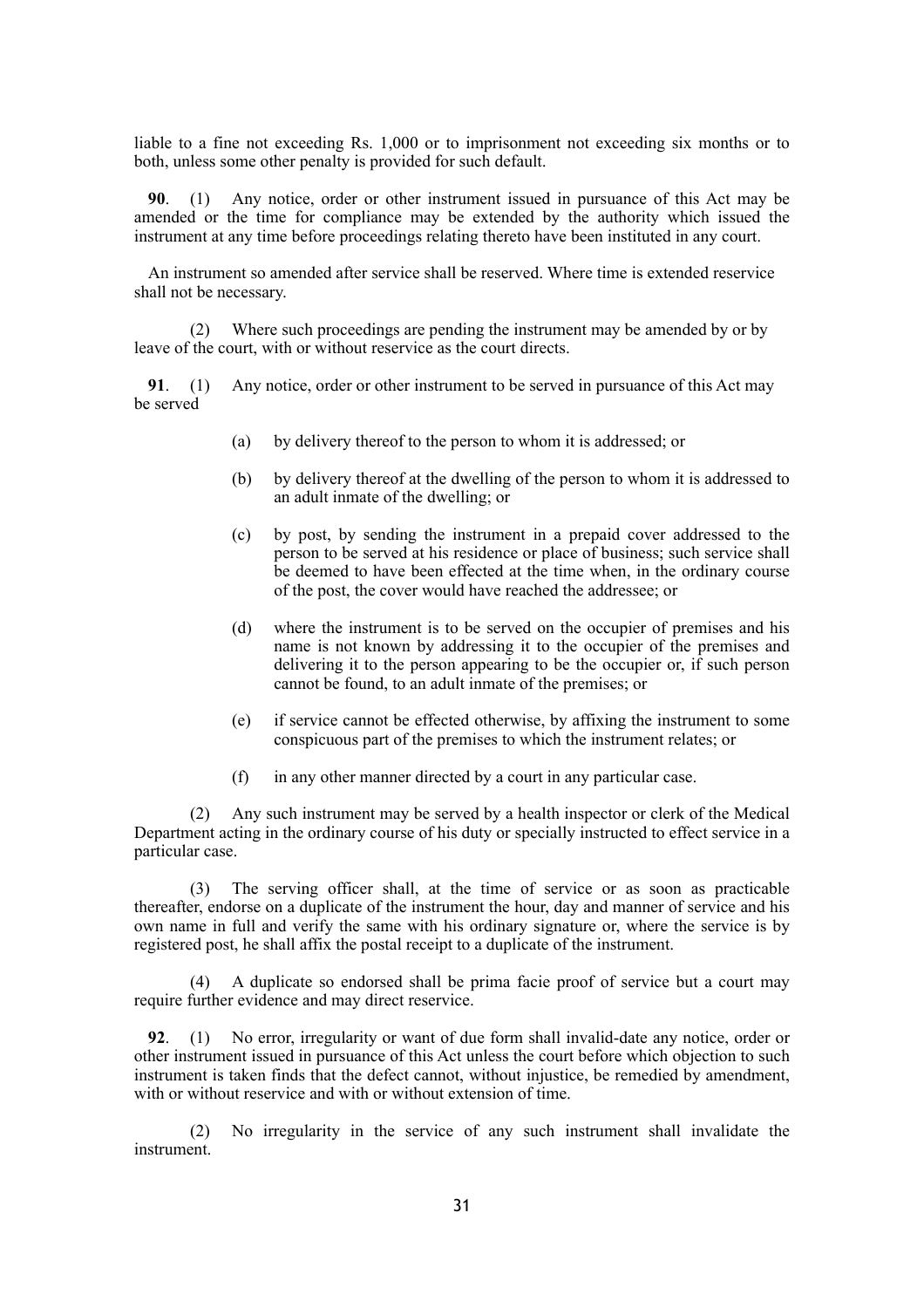(3) No irregularity in the service of any such instrument shall invalidate the service if the court before which objection to such service is taken finds that the party intended to be served had sufficient notice of the existence of the instrument and that it was intended for him, but in such a case service shall be deemed to have been effected at the time when the matter was brought to the notice of the party. In any other case the instrument shall be reserved in such manner as the court directs.

**93. (**1) The Minister may make regulations to provide for the establishment, equipment, administration, inspection and licensing of private hospitals, nursing homes, convalescent homes, clinics, private mental hospitals, maternity homes, infirmaries, hostels and other institutions where invalids, convalescents, or children are treated or received, whether for reward or otherwise. Such regulations may prescribe standards of attendance by medical practitioners and by trained and other staff and of space in relation to numbers of patients or inmates and of any other matters whatsoever which may affect the health or welfare of the patients or inmates.

(2) Any person who establishes or takes part in the management or control of an institution to which this section relates without both the premises and the matron or other person in actual control, howsoever styled, being licensed pursuant to this Act is liable to fine not exceeding Rs. 1,000 and all powers of control and management shall devolve upon the Director until a licence has been obtained or until all the patients or inmates have been removed from the premises and the premises shall be deemed to be charged and all the moveable property therein subjected to a lien to secure repayment to the Director of all the expenses incurred by him in exercising his powers under this section.

(3) Where there are no regulations applicable to an institution to which this relates or in any case of urgency or other special circumstances the Director may in his section discretion grant a licence to any person to control the institution in premises specified in the licence for such time and subject to such conditions as he thinks fit.

(4) The Director may at any time, in writing, authorise a medical officer or practitioner to inspect and report upon any institution to which this section relates, whether licensed or not, and any person who offers or threatens any obstruction to a medical officer or practitioner performing duties pursuant to such authorisation is liable to a fine not exceeding Rs. 1000.

(5) The Director may at any time withdraw or vary the conditions of a licence to use any premises as an institution to which this section relates and may withdraw the licence of any matron or controller. Any person aggrieved by a decision of the Director under this subsection may appeal to the Minister.

**94**. The Minister may make regulations intituled the Drugs and Pharmaceutical Preparation Regulations to provide for the inspection, sampling and examination of medicinal drugs and of vaccines, vaccine lymphs, sera, and other preparations imported into or manufactured in Seychelles and intended or used for the treatment or prevention of disease and to provide for the prohibition, restriction or licensing of the import or manufacture of any such materials.

**95.** The Minister may make regulations intituled the Health and Sanitation Regulations to provide for –

- (a) inspection of land and premises of all kinds;
- (b) measures to secure the keeping of land and premises of all kinds clean, free from refuse and material of any other kind whatsoever which is conducive to nuisance or in any other respect inimical to sanitation or health;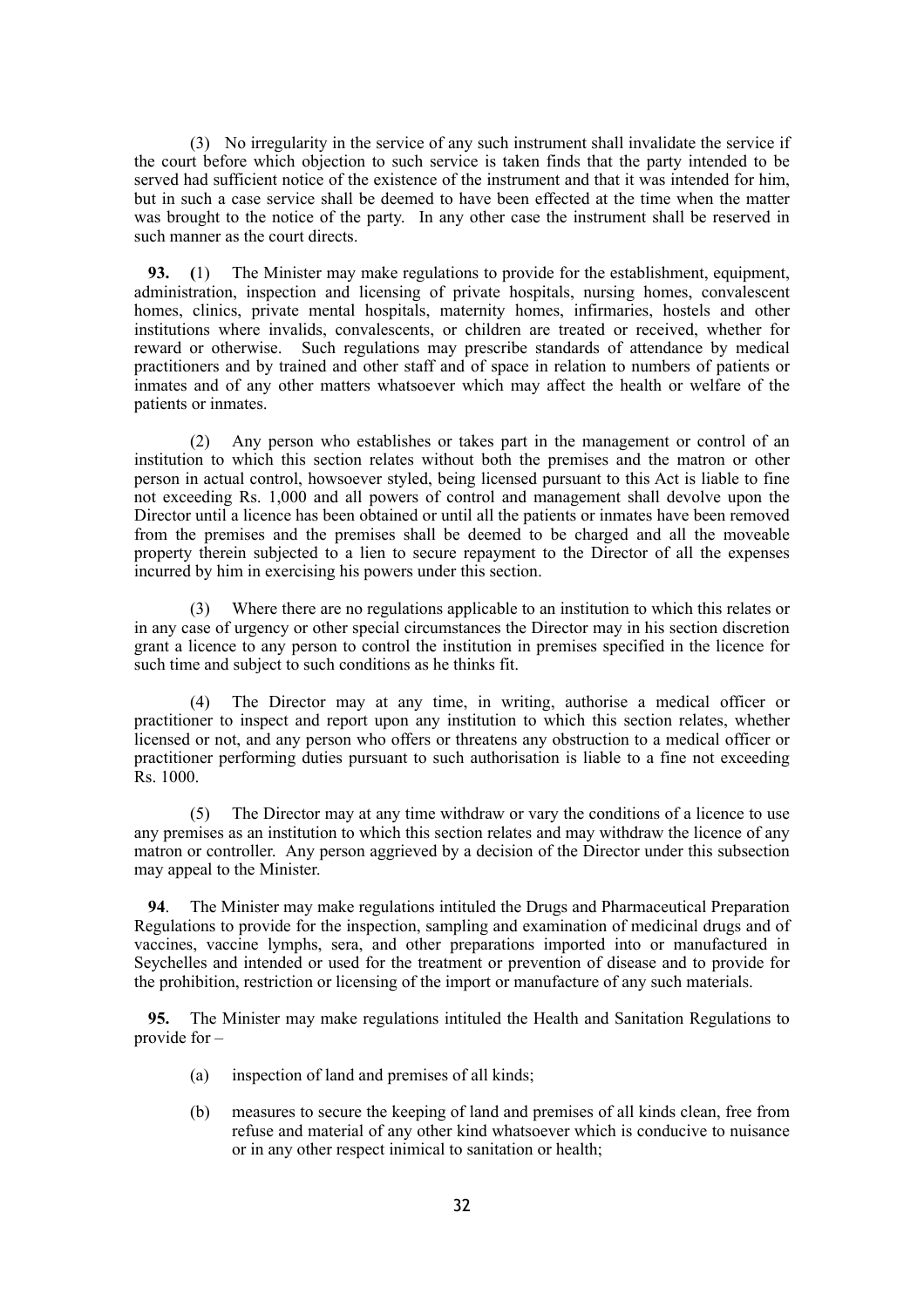- (c) periodical cleansing, whitewashing or other treatment of trade premises of all kinds and the regular removal therefrom of refuse and waste material of all kinds<sup>-</sup>
- (d) construction, maintenance, cleansing and inspection of drains and sewers of all kinds:
- (e) declaration and enforcement of standards of purity of effluents from trade premises and purification works;
- (f) construction, maintenance, cleansing, inspection and control of the latrines and means of ablution of trade premises of all kinds;
- (g) siting, construction, maintenance, cleansing, inspection and control of places where any animals or birds are kept;
- (h) siting, construction, maintenance, cleansing, inspection and control of premises for offensive trades and of any other trade premises of a kind conducive to any nuisance;
- (i) maintenance, cleansing, inspection and control of lodging houses and specification of standards of adequacy of their floorspace, airspace, ventilation, latrines and means of ablution;
- (i) equipment, maintenance, cleansing, inspection and control of the premises of hairdressers and barbers;
- (j) equipment, maintenance, cleansing, inspection and control of markets and market buildings;
- (k) maintenance, cleansing, inspection and control of public buildings and the adequacy of their latrines and means of ablution;
- (l) equipment, cleansing, inspection and control of laundries and washhouses.

**96.** In addition to regulations made in pursuance of other provisions of this Act the Minister may make regulations for carrying out the objects of this Act and in particular and without derogation from the generality of the power hereby conferred may by such regulations provide that contravention of or failure to comply with any such regulation shall be an offence and may prescribe the maximum penalty for such offence, in any case a fine not exceeding one thousand rupees and imprisonment not exceeding twelve months and may provide for the keeping of registers and records, the issue of licences and certificates, the forms of records, orders and any other instruments whatsoever, the payment of fees, expenses and costs and the disposal of moneys received.

**97.** The Minister may by notice in the Gazette amend the First Schedule.

#### FIRST SCHEDULE

────────────

#### *[SECTIONS 2 AND 97 AND PART VII]*

- 1. Anthrax
- 2. BeriBeri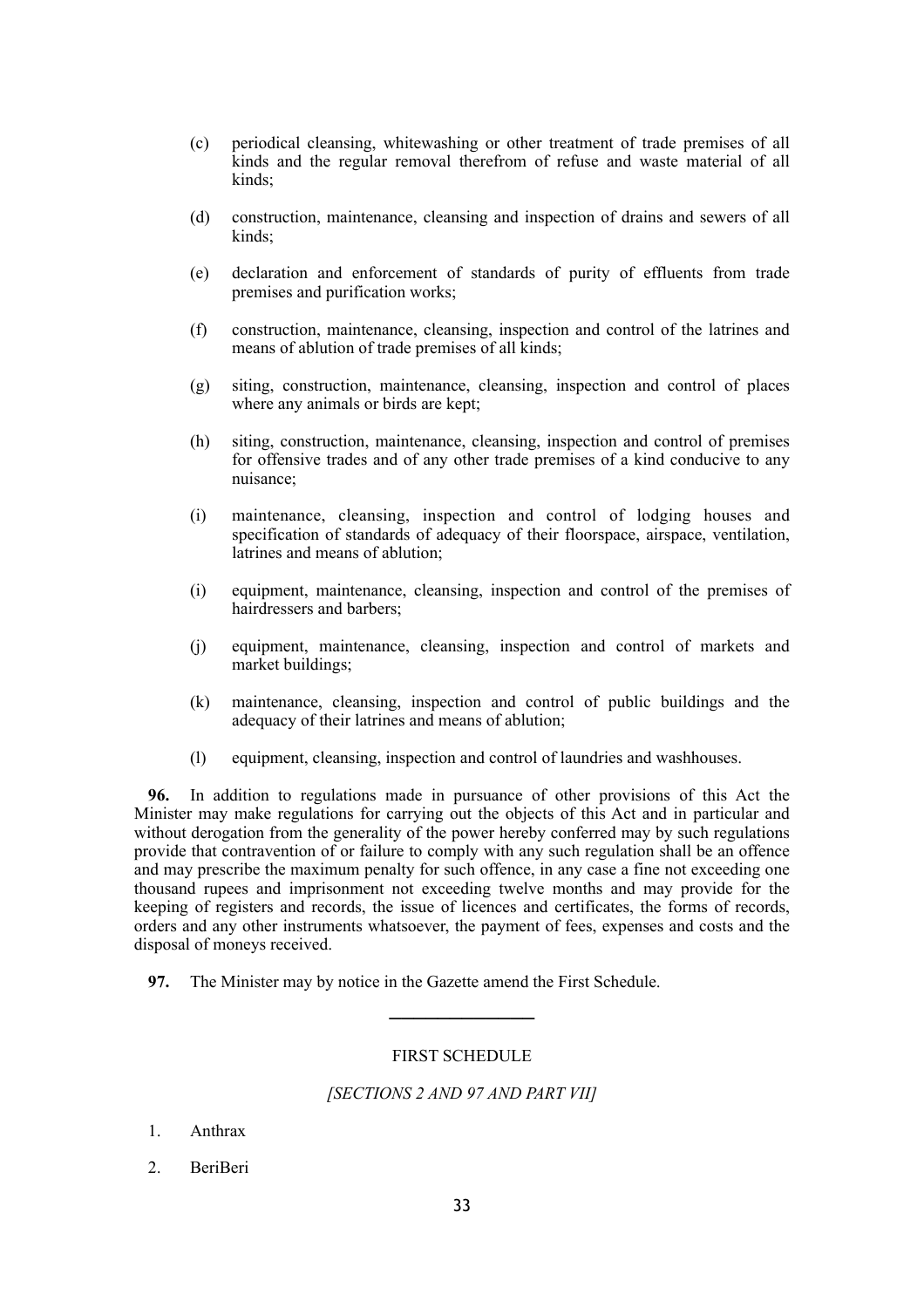- 3. Cerebrospinal fever
- 4. Cerebrospinal meningitis (epidemic)
- 5. Cholera
- 6. Croup (membranous)
- 7. Diphtheria
- 8. Dysentery
- 9. Encephalitis
- 10. Enteric fever
- 11. Erysipelas
- 12. Food poisoning
- 13. Gastroenteritis
- 14. Gonorrhoea
- 15. Hepatitis (virus and amoebic)
- 16. Leprosy
- 17. Malta fever
- 18. Measles
- 19. Ophthalmia neonatorum
- 20. Paratyphoid fever
- 21. Plague
- 22. Poliomyelitis (acute)
- 23. Puerperal fever including any serious septic condition arising from the puerperal state.
- 24. Rabies
- 25. Scarlatina
- 26. Scarlet fever
- 27. Syphilis
- 28. Smallpox
- 29. Tetanus
- 30. Tuberculosis (all forms clinically recognisable apart from reaction to the tuberculin test)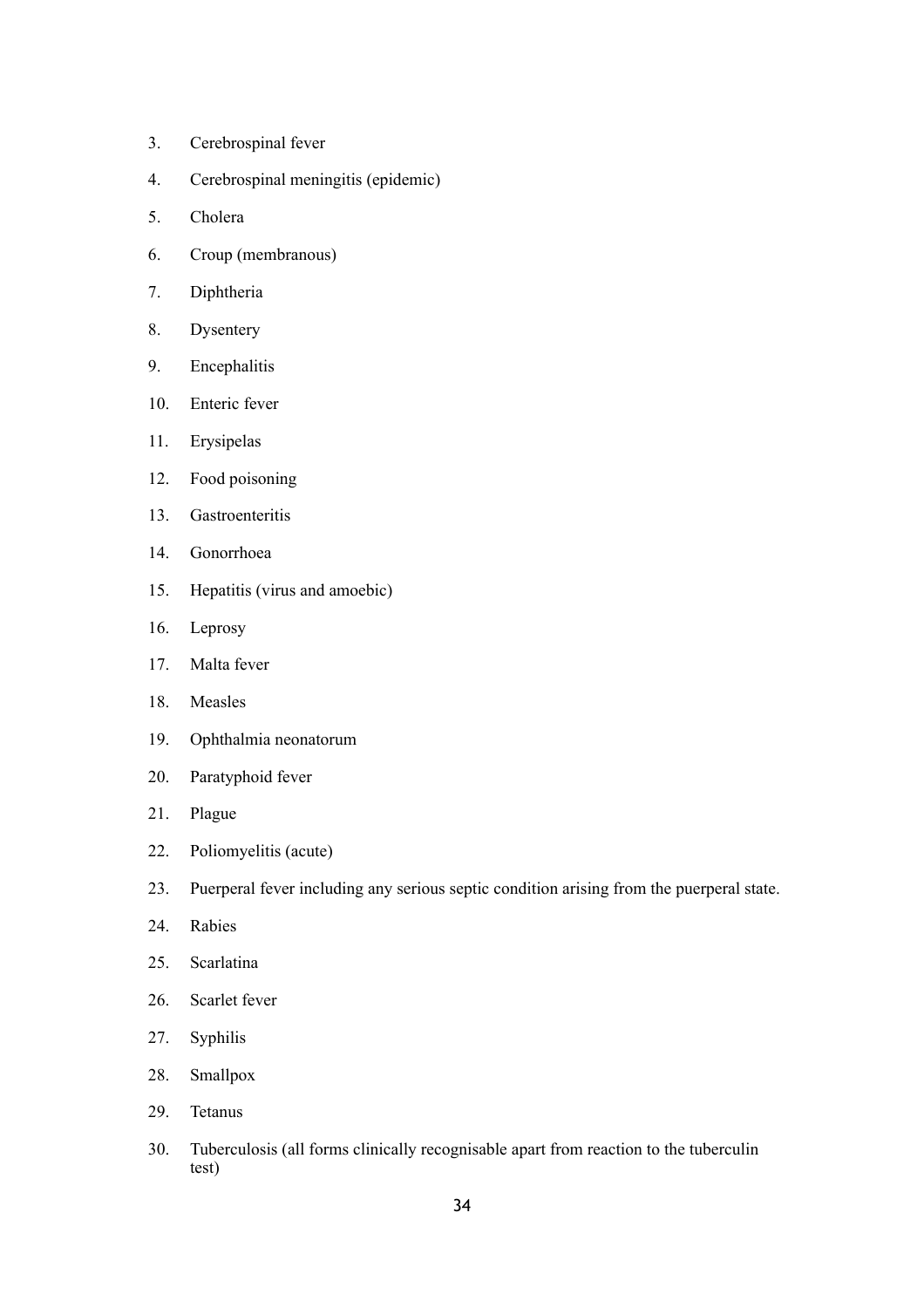- 31. Typhoid fever
- 32. Typhus
- 33. Whooping cough
- 34. Yellow fever

 $\mathcal{L}_\text{max}$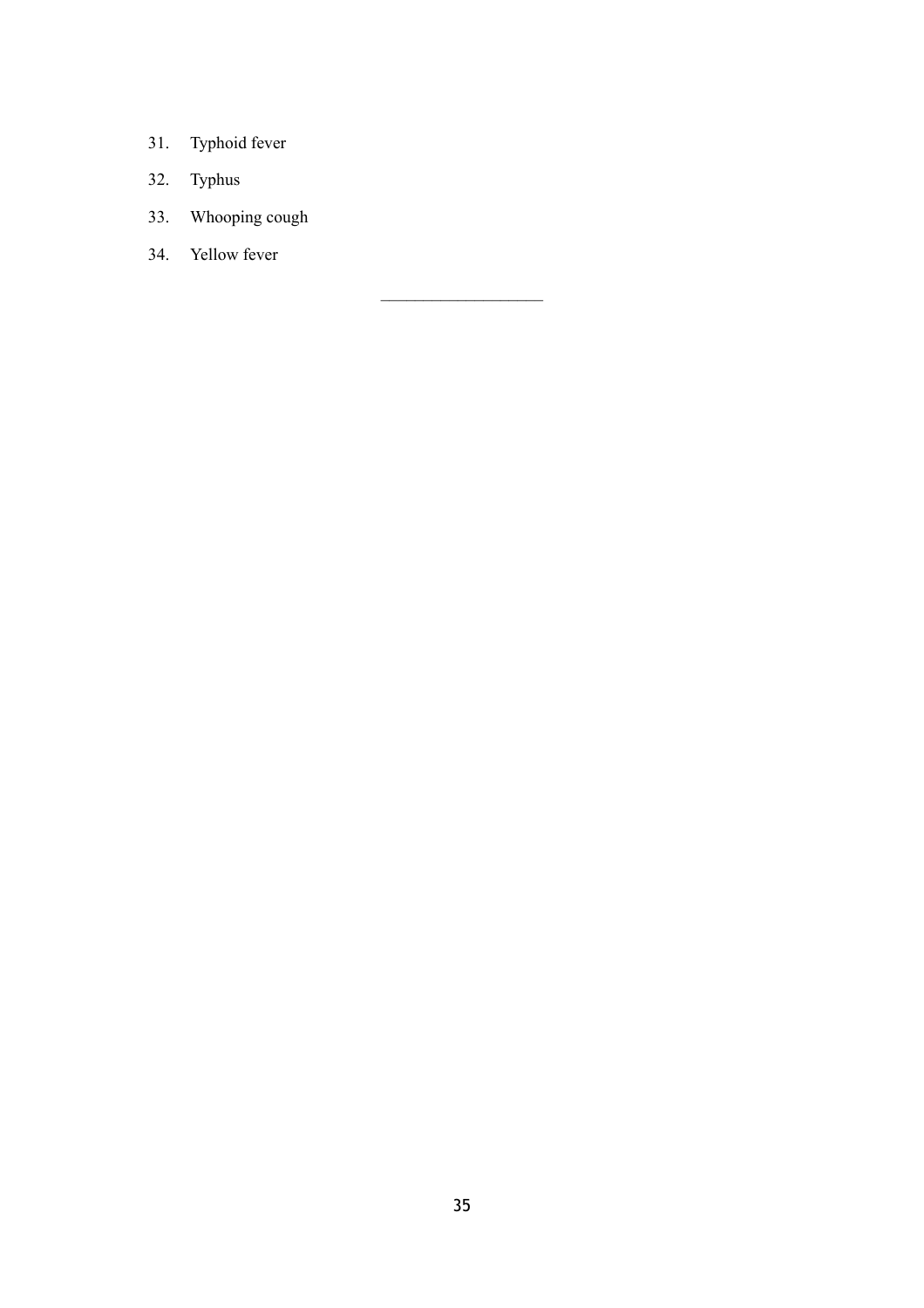### **LAW OF SEYCHELLES**

### **PUBLIC HEALTH ACT**

# **CHAPTER 189**

### **SUBSIDIARY LEGISLATION**

### SECTION 16

G.N. 159/1931 149/1932 152/1932 162/1932 74/1933 140/1945 SI. 95/1975

# **PUBLIC HEALTH (BAKE-HOUSES) REGULATIONS**

### **ARRANGEMENT OF REGULATIONS**

- 1. Citation and application
- 2. Cleanly condition.
- 3. Construction.
- 4. To be used only for trade, storage.
- 5. Inside walls painted or limewashed.
- 6. Utensils to be kept clean.
- 7. Not to be used for sleeping.
- 8. No communication into privy, etc.
- 9. Cistern separate.
- 10. Drains.
- 11. Animals prohibited.
- 12. Person with infectious disease not to enter, etc.
- 13. Owners, etc., to notify infectious disease.
- 14. Water supply.
- 15. Clothing of bakers, etc.
- 16. Inspection by medical or police officers.
- 17. Definition; prosecution.
- 18. Owner, etc., not to allow, nor to employ persons with infectious disease.

Certificate necessary as to freedom from infectious disease.

 $\frac{1}{2}$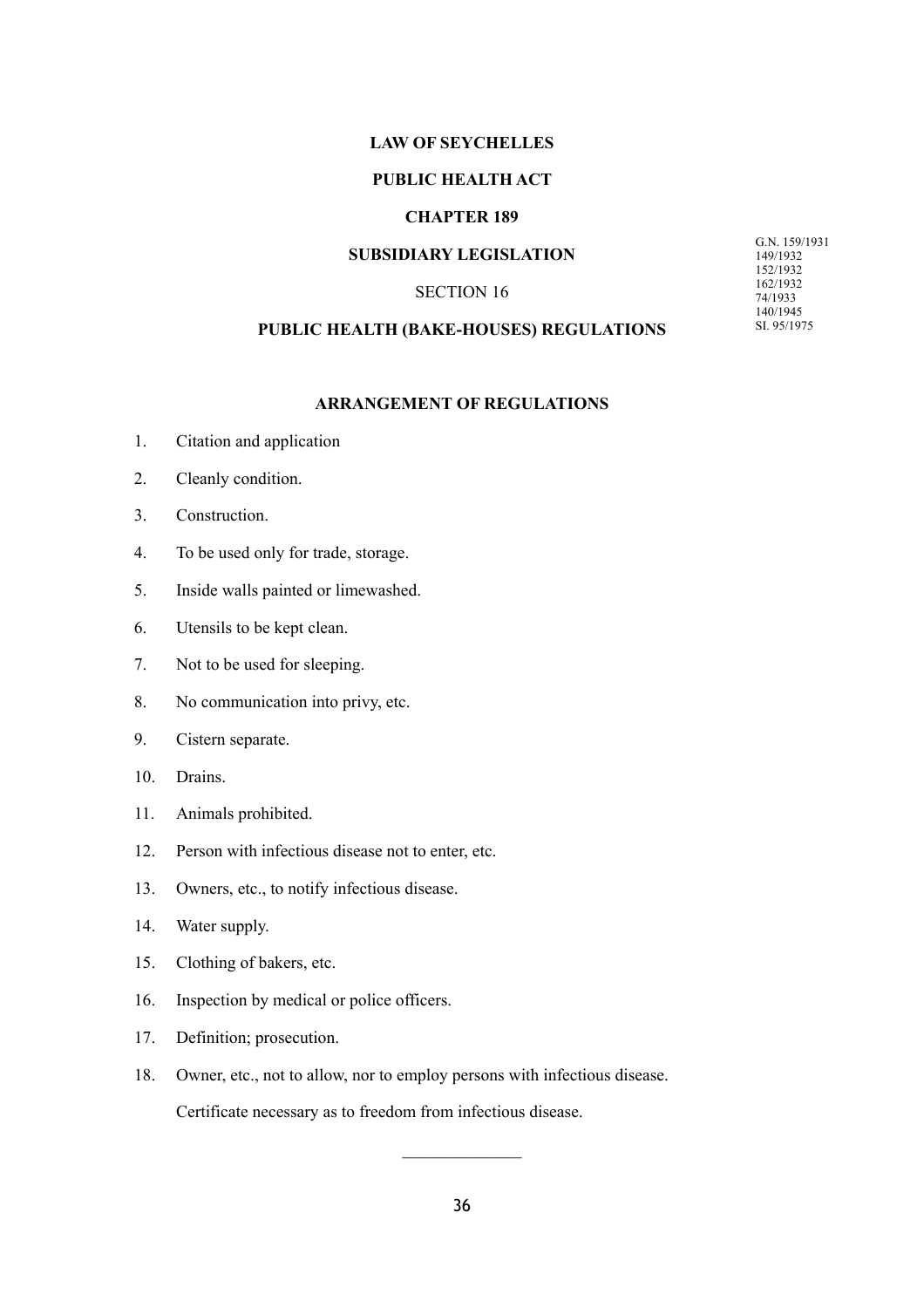**1.** (1) These Regulations may be cited as the Public Health (Bake-House) Regulations application.

(2) These regulations shall apply to the whole of Seychelles.

**2.** Every bake-house shall be kept in a clean state, and free from effluvia arising from any drain, latrine, or other nuisance.

The floors shall be carefully scraped and swept at least once every twenty-four hours, and the sweepings shall be immediately placed in an impermeable covered receptacle and removed from the bake-house at no longer intervals than every twenty-four hours.

**3.** The building shall be properly constructed, to the satisfaction of the Medical Officer of Health, shall be efficiently lighted, and shall be ventilated so as to render harmless all gases and dust, and shall not be overcrowded while work is carried on therein.

**4.** Every bake-house shall be used solely for the purpose of the trade, and a separate room shall be provided for the storing of flour and bread.

The flour, bread, cakes, and biscuits so stored, to be efficiently protected from contamination by vermin, flies and insects.

**5.** All the inside walls of the rooms of the bake-house, and all the ceilings or tops of such rooms, and all passages and staircases of the bakery shall either be painted with oil, or varnished, or limewashed. When painted with oil or varnished the paint or varnish shall be renewed once at least in every seven years, and shall be washed with hot water and soap once at least in every six months; when limewashed, the limewashing should be renewed once at least every six months, or when called upon to do so by the Sanitary Inspector.

**6.** The troughs and all utensils in the making of bread and pastry shall be kept scrupulously clean, in good repair and must be so built as to allow easy cleaning underneath. All tables and troughs shall be made of materials that are easily cleaned with water.

**7.** No building used as a bakery shall be used as a sleeping place.

**8.** No water-closet, earth-closet, privy, or ashpit shall be within, or communicate directly with, the bake-house. Further no urinal, latrine, cow-house, stable, or pig-sty shall be within close proximity to the bake-house.

**9.** Any cistern for supplying water to the bake-house shall be separate and distant from any cistern for supplying water to a water-closet, or for the purpose of washing clothes.

**10.** No drain or pipe for carrying off faecal or sewage matter shall have an opening in close proximity to the bake-house, and every sink, waste, or other pipe used for carrying off surface water within the bake-house shall be efficiently trapped and disconnected from any drain.

**11.** No animal shall be kept in the bake-house on any pretence whatever.

**12.** No person suffering, or who has recently suffered from any infectious or contagious disease shall be permitted to enter the bake-house, or take part in the manufacture or sale on the premises of bread, cakes, biscuits and confectionery.

**13.** The owner, occupier or person in charge of the bakery shall give immediate notice to the Medical Officer of Health, of any case of infectious or contagious disease occurring on the premises.

**14.** All water supplied to the bakery shall be pure, and free from pollution.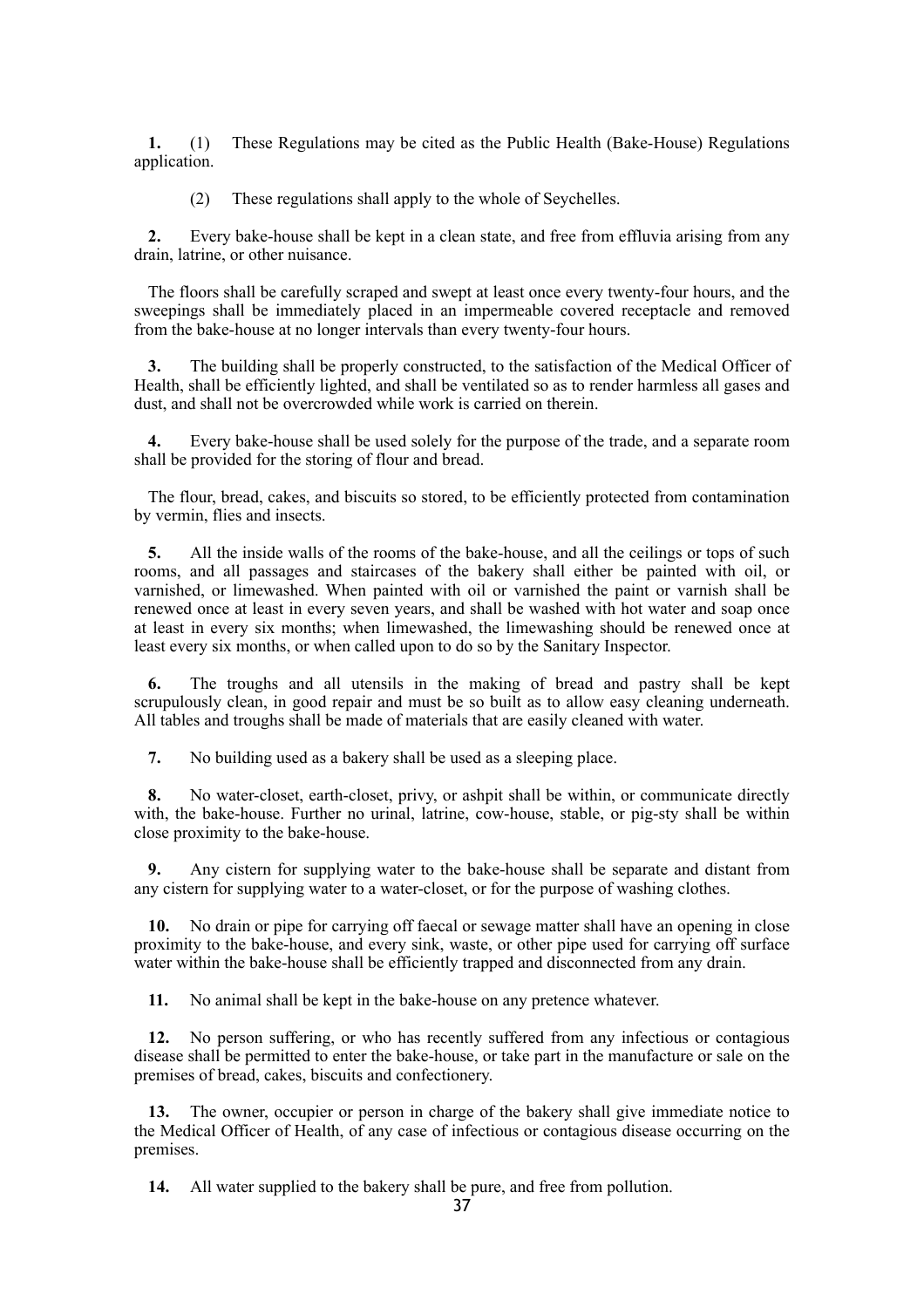**15.** All bakers and workmen employed in the bake-house shall wear clean apparel and bakers whilst actually in the performance of their work shall cover their every day garments with a long apron of washable material.

**16.** The Medical Officer of Health, the Assistant Medical Officers, the Sanitary Inspector, or Assistant Sanitary Inspectors or any members of the police force duly authorised by the Health Officer, shall at any time day or night be entitled to enter and examine any bake-house, and to examine any baker or workman if there are reasonable grounds to suspect that he is suffering from an infectious or contagious disease. Further notice can be served on any owner or occupier of a bake-house to present himself or any of his workmen to the Medical Officer of Health for Medical examination, if there is a reasonable suspicion that they are suffering from any infectious or contagious disease.

**17.** (1) A bake-house is defined as any place duly licensed to manufacture for sale to the public-

Bread, cakes, biscuits, confectionery, and includes the manufacture of moutailles and gateaux piment.

(2) Any person found guilty of opposing, molesting or interfering with the entry on or inspection of bake-houses or of non-compliance with the provisions of these regulations shall be liable on conviction to a fine not exceeding one hundred rupees and to imprisonment not exceeding one month. Further the court shall have power, in case of a second or subsequent offence, to remove tha accused's licence.

(3) All offences under these regulations may be instituted and prosecuted by any sanitary officer, or any constable or officer of the police force.

**18.** (1) No owner, occupier or person in charge of a bake-house shall employ in such bake-house any person suffering from any contagious or infectious disease or shall permit any such person to work in such bake-house.

(2) No person shall employ himself or work in any bake-house unless he produces to the owner or occupier or person in charge of the bake-house a certificate from a Government medical officer that he is not suffering from any contagious or infectious disease.

Sections 96

#### **The Public Health (Slaughterhouses) Regulations.**

| (4th June, 1973)                  | SI, 37 of 1973<br>SI, 42 of 1973 |
|-----------------------------------|----------------------------------|
|                                   | SL 74 of 1974                    |
|                                   | SI, 95 of 1975                   |
|                                   | SI, 21 of 1976                   |
|                                   | SI, 6 of 1978                    |
| <b>ARRANGEMENT OF REGULATIONS</b> | SI, 31 of 1982                   |
|                                   | SI, 74 of 1974                   |

<sup>\*</sup> These Regulations consolidate the following Regulations -

Regulations for Bake Houses in Victoria (G.N. 159/1931); Regulations for Bake Houses in South Mahe (G.N. 149/1932); Regulations for Bake Houses in Praslin (G.N. 152/1932); Regulations for Bake Houses in La Digue (G.N. 162/1932); Regulations for Bake Houses in Central Mahe (G.N. 74/1933) and Regulations for Bake House in North Mahe (G.N. 140/1945).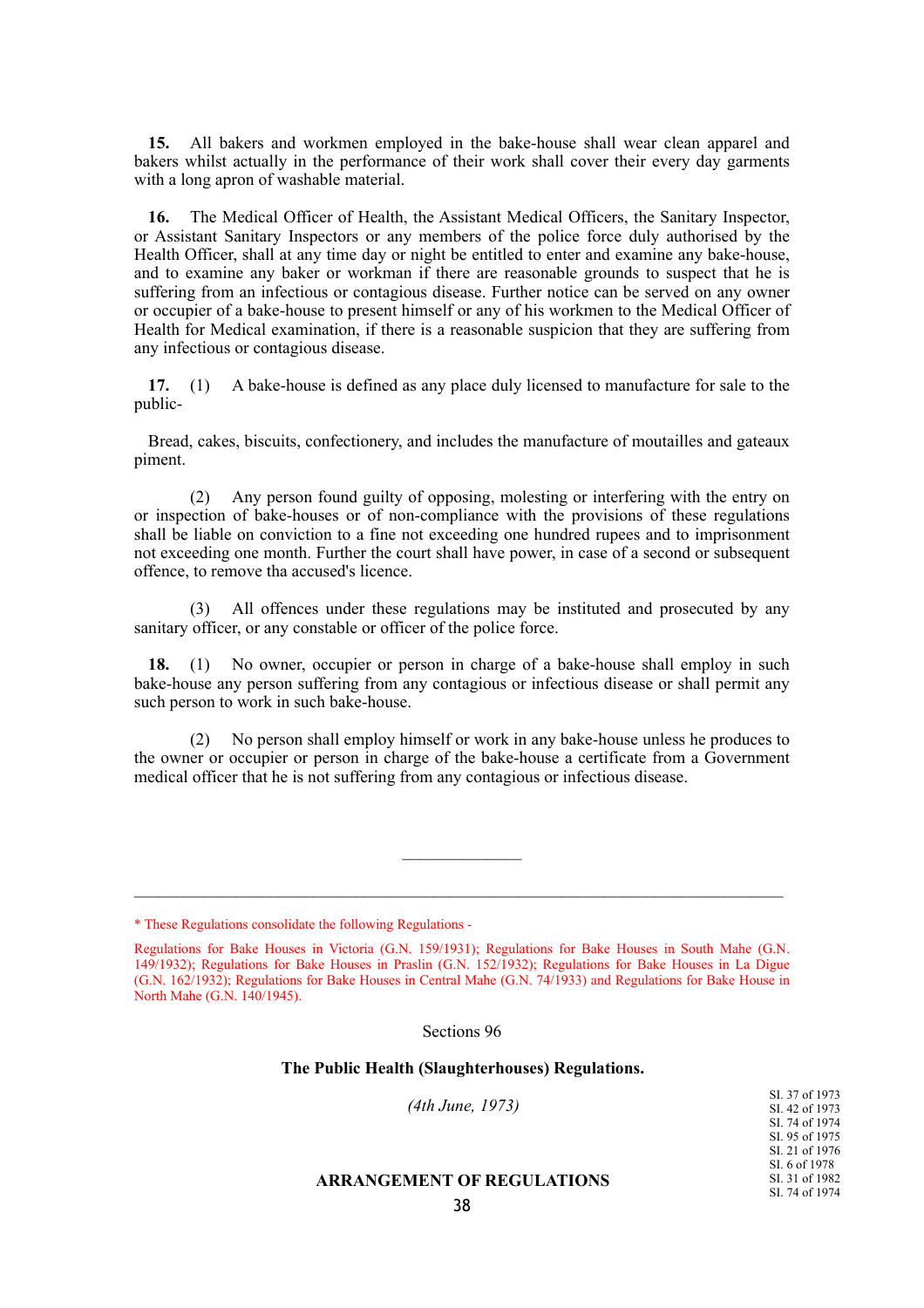## PART I. - GENERAL

- 1. Citation.
- 2. Interpretation.

## PART II. - SLAUGHTER OF ANIMALS

- 3. Sale on Mahe of meat from cattle.
- 4. Sale in Victoria of meat from sheep, pigs and goats.
- 5. Notice to be given by butcher of proposed slaughter of sheep, pigs and goats on Mahe other than in a designated slaughtershouse.
- 6. Slaughter by butcher of animals in Baie Ste. Anne District of Praslin.
- 7. Slaughter by butcher of animales in Grand'Anse District of Praslin.
- 8. Notice to be given by butcher of proposed slaughter of animals on Praslin.
- 9. Hotels and restaurants.
- 10. Offences by butchers.

PART III. - MEAT INSPECTION IN DESIGNATED SLAUGHTERHOUSES

- 11. Application of Part III.
- 12. Ante mortem and post mortem examinations.
- 13. Unfitness for human consumption.
- 14. offences under Part III.

## PART IV. - HYGENIC PRATICES IN SLAUGHTERHOUSES

- 15. Application of Part IV.
- 16. Diseased animals
- 17. Animals intented for human consumption only.
- 18. Hygiene of slaughterhouse premises.
- 19. Removal of hides or skins.
- 20. Infectious diseases of workers.
- 21. Hygiene of clothing.
- 22. Prohibition of use of tobacco.
- 23. Hygiene of equipment.
- 24. Removal of refuse and by-products.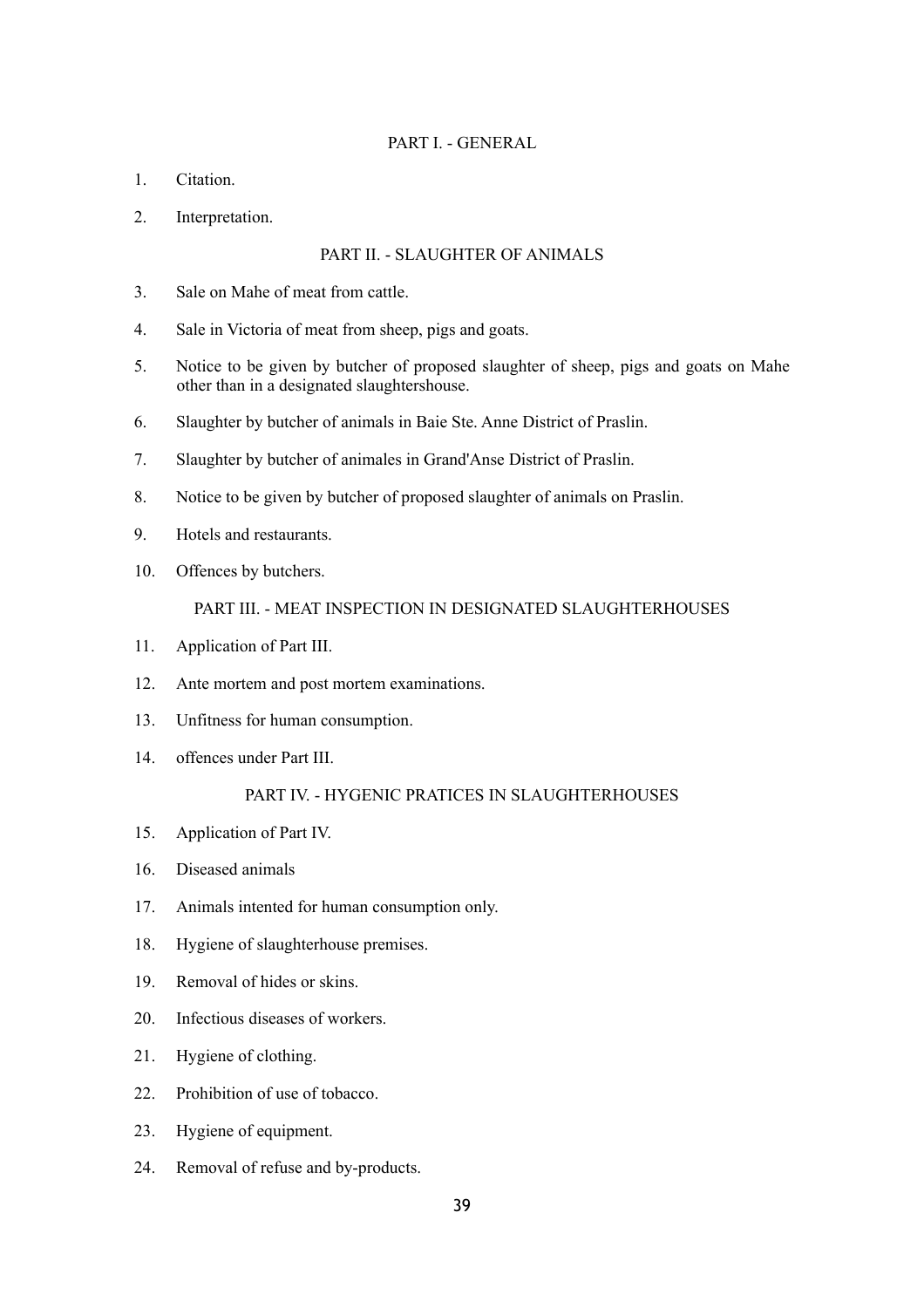25. Offences under Part IV.

## PART V - OPERATION OF DESIGNATED SLAUGHTER HOUSES

- 26. Application of Part V.
- 27. Delivery of animals to slaughterhouse.
- 28. Period in chill-room.
- 29. Entry into slaughterhouse.
- 30. Slaughtering of animals.
- 31. Ownership of hides and skins.
- 32. Delivery of carcases from slaughterhouse.

## PART I. - GENERAL

- **1.** These regulations may be cited as the Public Health (Slaughterhouses) Regulations.
- **2.** In these regulations, unless the context otherwise requires:-

"animals" means cattle, sheep, goats and pigs;

"Baie Ste. Anne District" means the area described in paragraph 3 of Proclamation No. 15 of 1948;

"butcher" means a person holding a butcher's licence issued under the Licences Act;

"carcases" includes parts of carcases;

"cattle" means bulls, bullocks, cows, oxen, heifers and calves;

"designated slaughterhouse" means Le Rocher abatoir and such othe slaughterhouses as may be specified by the Minister by notice in the Gazette;

"Grand'Anse District" means the area described in paragraph 1 of Proclamation No. 15 of 1948;

"hotel" means any establishment, however described, at which sleeping accommodation and food are provided to and available to the public on demand with or without prior arrangement by way of trade or business;

"infectious disease" has the meaning assigned thereto in section 2 of the Act;

"Inspecting Officer" means any public officer authorised in writing by the Minister to be an inspecting officer for the purposes of these Regulations;

"meat" means the flesh of animals and includes fat, offal and uncooked meat products;

"restaurant" means any premises in, at or from which food for human consumption is supplied and provided to the public on demand for reward and at which facilities for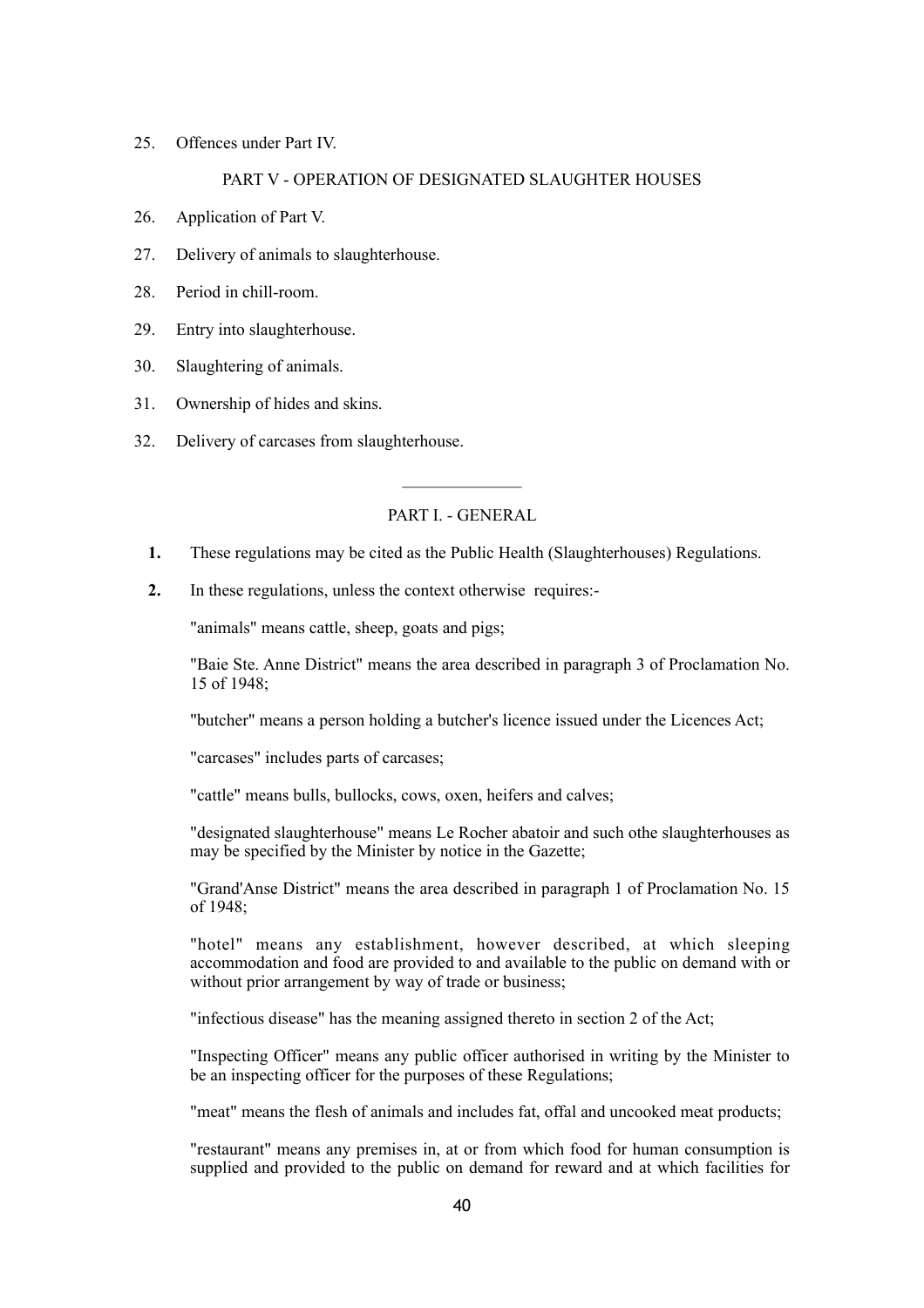consumption on the premises are provided but does not include any portion of a hotel, guest house, self-catering establishment or private house accommodation;

"slaughterhouse" means a place for slaughtering ani- mals, the flesh of which is intended for sale for human consumption, and includes any place available in connexion therewith for the confinement of animals while awaiting slaughter there or for keeping, or subjecting to any treatment or process, products of the slaughtering of animals there;

"Veterinary Officer" has the meaning assigned thereto in section 2 of the Animals (Diseases and Import) Act;

"Victoria" means the town of Victoria as defined in the Schedule to the Town of Victoria (Boundaries and Divisions) Act together with any reclaimed land abutting thereon.

## PART II. - SLAUGHTER OF ANIMALS

**3.** (1) No person shall sell, offer or expose for sale in Mahe for human consumption any meat from cattle which have not been slaughtered in a designated slaugherhouse:

Provided that it shall be lawful to sell, offer or expose for sale in Mahe for human consumption meat from cattle and which has been imported into Seychelles and approved for consumption by the Veterinary Officer.

(2) Any person who contravens subregulation (1) shall be guilty of an offence and liable to a fine not exceeding Rs. 1,000.

**4.** (1) No person shall sell, offer or expose for sale in Victoria for human consumption any meat from any sheep, pig or goat which has not been slaughtered in a designated slaughter-

Provided that it shall be lawful to sell, offer or expose for sale in Victoria for human consumption meat from any sheep, big or goat and which has been imported into Seychelles and approved for consumption by the Veterinary Officer.

Any person who contravens subregulation (1) shall be guilty of an offence and liable to a fine not exceeding Rs.1,000.

**5.** (1) No butcher shall slaughter on Mahe other than in a designated slaughterhouse a sheep, pig or goat intended for human consumption without first giving not less than two days notice in writing thereof to an Inspecting Officer.

(2) Upon receipt of such notification the Inspecting Officer may arrange for the examination of the animal ante and post mortem by an Inspecting Officer.

(3) Where the Inspecting Officer is of the opinion that the animal or carcase is unfit for human consumption, he shall cause it to be destroyed and disposed of in such manner as he may direct and no compensation shall be payable to any person in respect of such destruction or disposal.

An animal shall be unfit for human consumption if in the opinion of the Inspecting Officer it suffers from any disease or condition specified in Schedule.

**6.** No butcher shall slaughter an animal, the meat of which is intended for human consumption, in the Baie Ste. Anne District of Praslin other than in the Baie Ste. Anne slaughter house.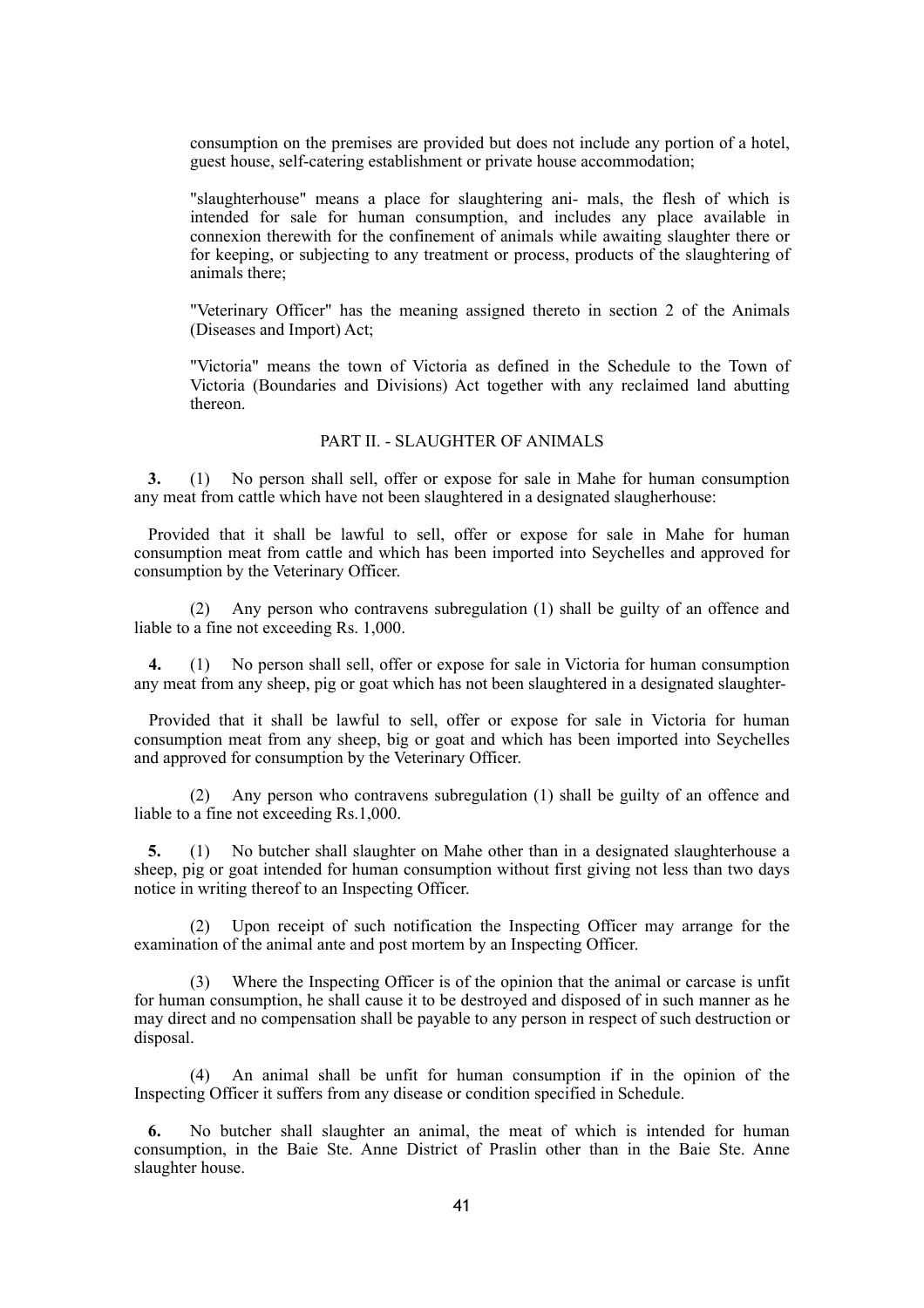**7.** No butcher shall slaughter an animal, the meat of which is intended for human consumption, in the Grand' Anse District of Praslin other than in the Grand' Anse slaughter house.

**8.** (1) No butcher shall slaughter on Praslin an animal, the meat of which is intended for human consumption, without first giving not less than two days notice in writing thereof to an Inspecting Officer.

(2) receipt of such notification the Inspecting Officer may examine the animal ante and post mortem.

(3) Where the Inspecting Officer is of the opinion that the animal or carcase is unfit for human consumption, he shall cause it to be destroyed and disposed of in such manner as he may direct and no compensation shall be payable to any person in respect of such destruction or disposal.

(4) An animal shall be unfit for human consumption if in the opinion of the Inspecting Officer it suffers from any disease or condition specified in the Schedule.

**9.** (1) No hotel keeper or restaurant keeper of premises situate on Mahe, Ste. Anne or Therese shall sell for consump- tion on the hotel or restaurant premises, as the case may be, the meat of any animal which has not been slaughtered in a designated slaughterhouse :

Provided that this regulation shall not prohibit such consumption of meat imported into Seychelles and approved for consumption by the Veterinary Authority.

(2) Any hotel keeper or restaurant keeper who contravens or fails to comply with subregulation (1) shall be guilty of an offence and liable to a fine not exceeding Rs. 1,000.

**10.** Any butcher who contravens or fails to comply with regulations 5, 6, 7 or 8 shall be guilty of an offence and liable to a fine not exceeding Rs. 1,000:

Provided that where an animal is slaughtered in accordance with the Prevention of Cruelty to Animals Act, no offence is committed hereunder.

PART III. - MEAT INSPECTION IN DESIGNATED SLAUGHTERHOUSES

**11.** This Part of these regulations shall apply only to designated slaughterhouses.

**12.** (1) No animal shall be slaughtered unless it shall first have been examined by an Inspecting Officer and approved by him for slaughter.

(2) After slaughter the carcase of every animal shall be examined by an Inspecting Officer for the purpose of ascer- taining whether the the carcase suffers from a disease or condition specified in the Schedule.

(3) No carcase shall be removed from a slaughterhouse until it has been examied by an Inspecting Officer and passed fit for such removal.

**13.** (1) Where the Inspecting Officer is of the opinion that any animal or carcase is unfit for human consumption, he shall cause it to be destroyed and disposed of in such manner as he may direct and no compensation shall be payable to any person in respect of such destruction.

(2) An animal or carcase shall be unfit for human consumption if in the opinion of the Inspecting Officer it suffers from any disease or condition specified in the Schedule.

**14.** Any person who-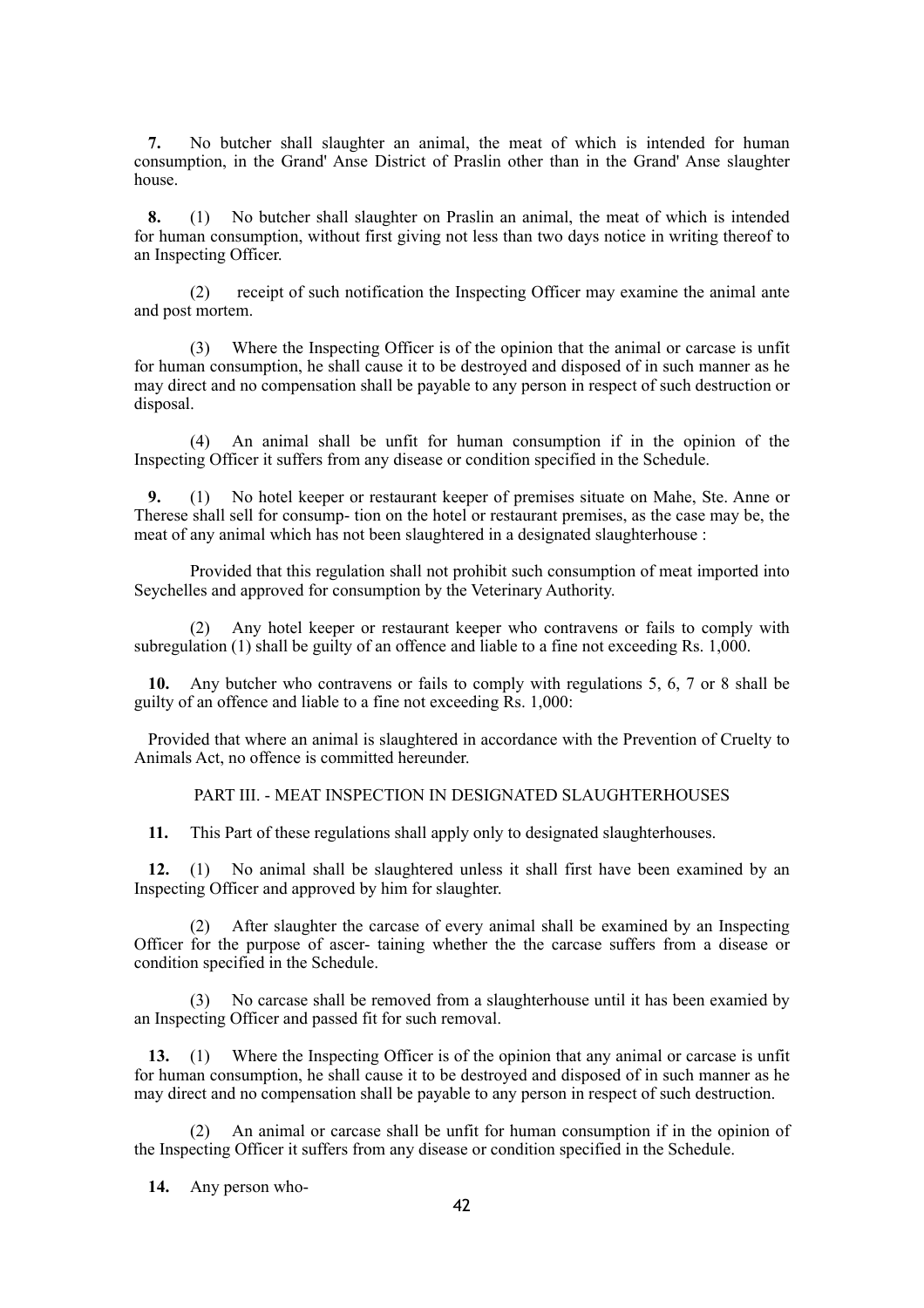(1) slaughters an animal without its first having been examined and approved for slaughter as required by regulation 12 (1),

(2) removes a carcase from a slaughterhouse without its first having been examined and passed fit for removal as required by 12  $(3)$ .

shall be guilty of an offence and liable to a fine not exceeding Rs.1,000.

#### PART IV. - HYGIENIC PRATICES IN SLAUGHTERHOUSES

**15.** This Part of these regulations shall apply only to designated slaughtershouses and to the Baie Ste. Anne and Grand'Anse slaughterhouses.

**16.** No person shall bring or permit to be brought into or to remain in a slaughterhouse any animal which he knows or suspects to be suffering from any disease or condition specified in the Schedule unless he takes or causes it be taken to that part of the lairage provided for the segregation of such animals.

**17.** No person shall bring or permit to be brought into or to remain in a slaughterhouse any animal not intended for slaughter for human consumption.

**18.** The person in charge of a slaughterhouse shall keep it or cause it to be kept in such a state of cleanliness and otherwise so conduct it as to prevent the risk of contamination of any meat therein or of any blood intended for human consumption, and in particular shall ensure that-

- (a) receptacles provided for holding blood intended for human consumption are clearly identified and used for no other purpose;
- (b) receptacles (other than manure bays) which contain blood, garbage, filth or refuse are kept covered with closely fitting covers;
- (c) fixtures, fittings and equipment are kept clean;
- (d) scalding tanks are emptied and washed out as often as is resonably necessary and thoroughly cleansed at the end of each working day.

**19.** The person in charge of a slaughterhouse shall remove or cause to be removed every hide or skin from any part of the slaughterhouse containing any meat or containing any blood intended for human consumption as soon as possible after it has been separated from the carcase.

**20.** (1) As soon as any person engaged in or about a slaughterhouse in the handling of meat or the handling of blood intended for human consumption becomes aware that he is suffering from, or is the carrier of, any infectious disease he shall forthwith give notice of the fact to the person in charge of the slaughterhouse who shall immediately notify the Medical officer of Health to the same effect.

(2) Where the person required to give the notice referred to in subregulation (1) is himself the person in charge of the slaughterhouse he shall immediately notify the Medical Officer of Health.

**21.** Any person while engaged in or about a slaughterhouse in the handling of meat or the handling of blood intended for human consumption shall wear overalls or other suitable protective clothing including head covering and boots all of which articles shall be washable and be kept clean as is reasonably practicable.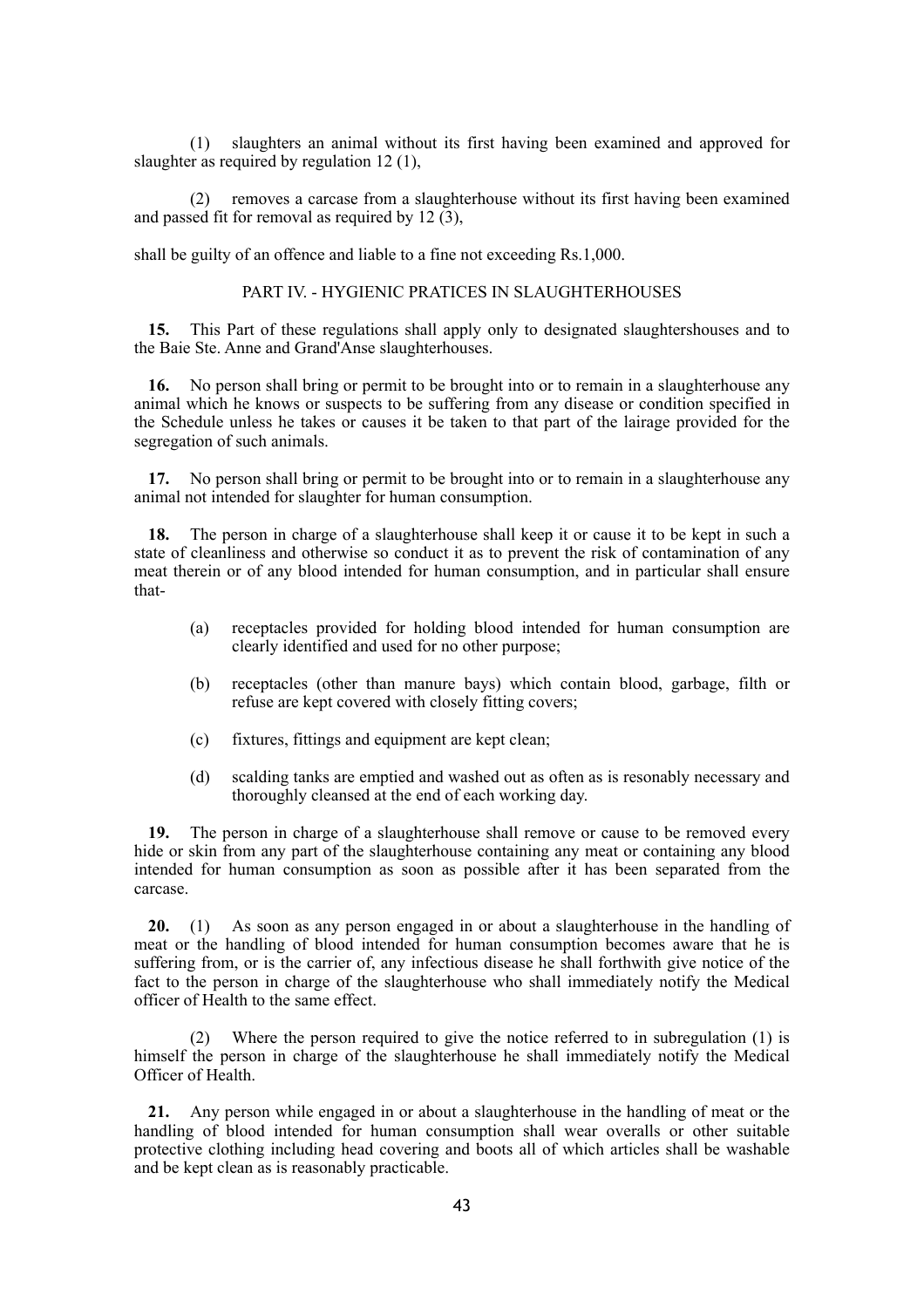**22.** No person shall use tobacco in any part of a slaughterhouse containing meat or blood or while he is handling any meat or blood.

- **23.** Any person-
	- (a) using any knife, scabbard, sharpening steel, chopper or saw in a slaughterhouse shall ensure that it is thoroughly cleansed and sterilised in boiling water or steam immediately after any contact with meat known or suspected to be diseased and in every case at the end of each working day;
	- (b) using any wiping cloth in a slaughterhouse shall ensure that any such cloth is-
		- (i) sterilised by boiling or destroyed at the end of each working day and, where praticable, sterilised by boiling after use on any carcase;
		- (ii) destroyed or sterilised by boiling forthwith if it has come into contract with meat known or suspected to be diseased.
- **24.** The person in charge of a slaughterhouse shall cause-
	- (a) the contents of every receptacle or bay containing manure and every receptacle referred to in paragraph (b) of regulation 18 to be removed from the slaughterhouse as often as may be necessary to prevent a nuisance and in any event at least once in every two days and after the contents have been so removed he shall cause the receptacle or bay to be thoroughly cleansed before being used again;
	- (b) by-products of slaughtering not intended for human consumption, including hides and skins, to be removed from the slaughterhouse as often as may be necessary to prevent a nuisance and in any event at least once in every two days.

**25.** (1) Any person who contravenes or fails to comply with any provisions of this Part which impose obligations on him shall be guilty of an offence and liable to a fine not exceeding Rs.1,000.

(2) Any person in charge of a slaughterhouse who fails to take all reasonable steps to secure the compliance of any person employed by him or under his control, as the case may be, or any person admitted to the slaughterhouse with any provisions of this Part shall be guilty of an ofence and liable to a fine not exceeding Rs.1000.

## PART V. - OPERATION OF DESIGNATED SLAUGHTERHOUSES

**26.** This Part of these regulations shall apply only to designated slaughterhouses.

**27.** Any animal intended to be slaughtered shall be delivered by the owner of the animal to the lairage of the slaughterhouse not less than twleve hours nor more than twenty-four hours before slaughter.

**28.** Every carcase shall remain in the chill-room of the slaughterhouse for a period of not less than twenty-four hours prior to its removal therefrom.

**29.** No person shall be allowed into the slaughterhouse without the prior consent of the person in charge thereof.

**30.** The slaughter of any animal in a slaughterhouse shall be by a person employed for such purposes by the owner of the slaughterhouse.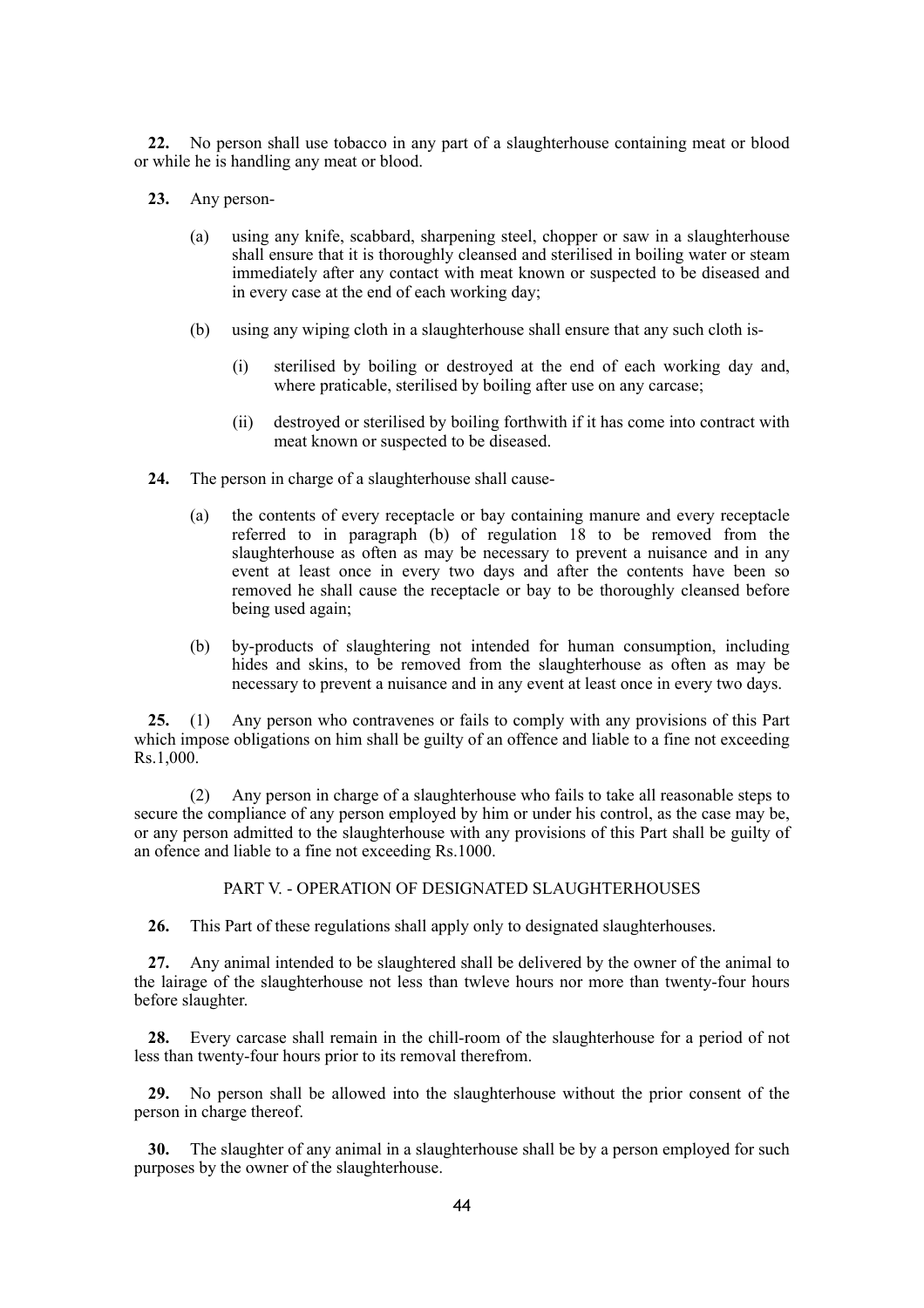**31.** The hide or skin of every slaughtered animal shall become the property of and shall be retained by the owner of the slaughterhouse for any such purposes as he may deem fit.

**32.** The owner of a slaughterhouse shall be responsible for delivering therefrom at his own expense-

 $\mathcal{L}_\text{max}$ 

- (a) the carcase of cattle to such place on Mahe as may reasonably be specified by the owner of the carcase;
- (b) the carcase of any other animal to such place in Victoria as may be specified by the owner of the carcase.

SCHEDULE Regulations, 5, 8, 12, 13 and 16

- i. Anthrax;
- ii. Abscesses, multiple;
- iii. Anaplasmosis and redwater (braxy), save where carcase is in good condition;
- iv. Actinomycosis and actinobacillosis, generalized;
- v. Blackleg;
- vi. Bluetongue;
- vii. Cysticercosis, generalized;
- viii. Caseous lymphadenitis, if the carcase is in poor condition or the lesions are either multiple, acute and actively progressive, or inactive but widespread;
- ix. Decomposition, generalized;
- x. Dropsy, generalized;
- xi. Emaciation, pathological;
- xii. Erysipelas, acute;
- xiii. East Coast fever, save where the carcase is in good condition;
- xiv. Foot-and-mouth disease;
- xv. Heartwater, save if carcase in good condition and not feverish;
- xvi. Immaturity, unborn or stillborn carcase;
- xvii. Jaundice, if discoloration of the carcase is still present after 24 hours of cooling, or if the carcase is in poor condition, or dropsical, or if an unpleasant taste or smell is noted when carrying out the boiling or frying test;
- xviii. Leptospirosis;
- xix. Leukaemia;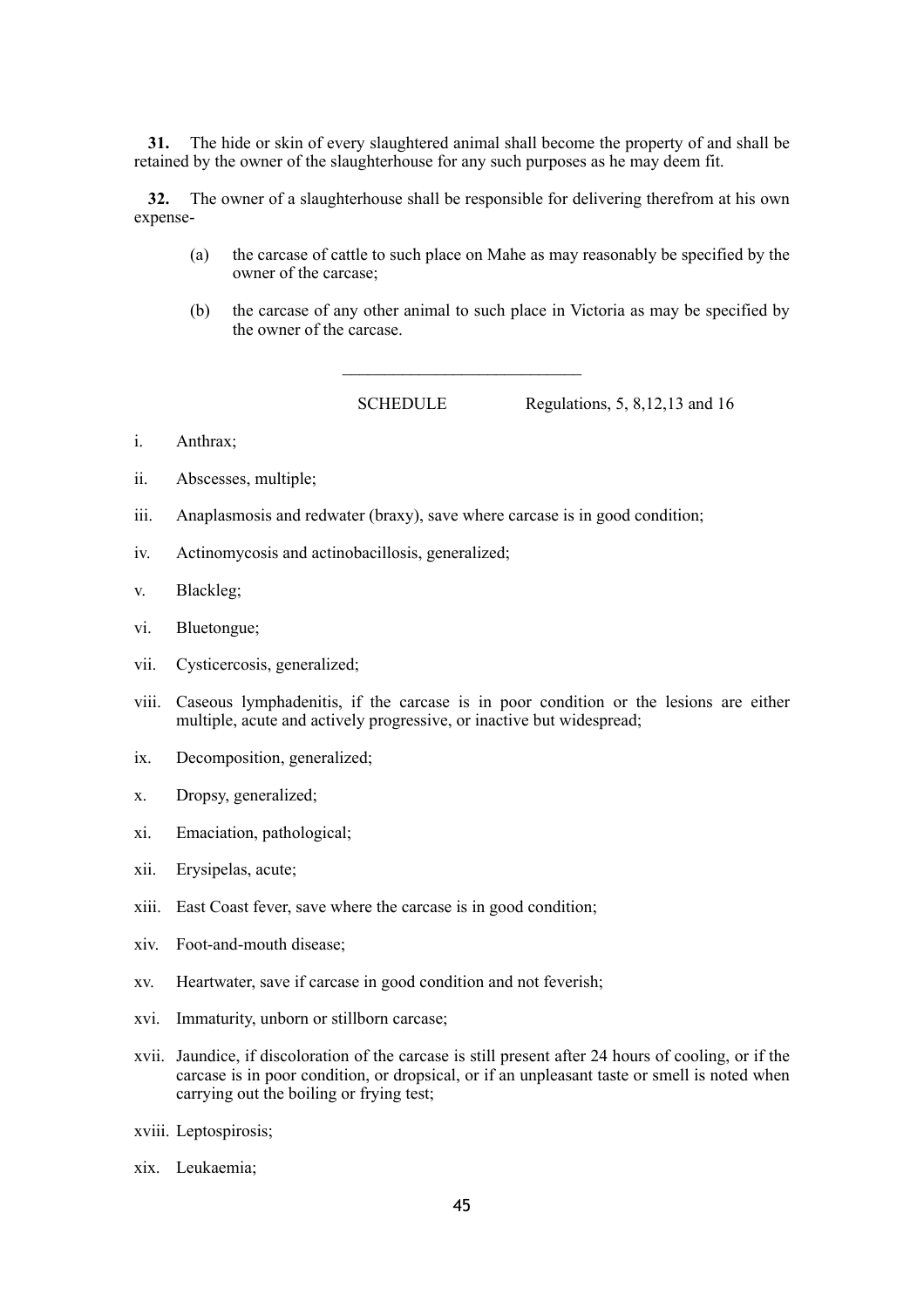- xx. Mammitis, acute, septic;
- xxi. Metritis, acute, septic;
- xxii. Malignant catarrh;
- xxiii. Nairobi sheep disease;
- xxiv. Paratyphus of pigs;
- xxv. Parturient paresis, carcase judged according to its merits;
- xxvi. Pneumonia, acute, septic;
- xxvii. Pleurisy, acute, diffuse, septic;
- xxviii. Pericarditis, acute, septic;
- xxix Peritenitis, acute, septic;
- xxx. Pigment formation, generalized;
- xxxi. Polyarthritis;
- xxxii. Rabies;
- xxxiii. Rinderpest;
- xxxiv. Salmonellosis, generalized;
- xxxv. Saroccocystosis (Sarococyctis mieschoriana), if the meat is watery and discoloured;
- xxxvi. Septicaemia and pyaemia;
- xxxvii. Tetanus;
- xxxviii. Transit fever, save when carcase is in good condition;
- xxxix. Trichinosis;
- xl. Trypanosomiasis, save where the carcase is in good condition and does not show lesions of fever and dropsy;
- xli. Tuberculosis, if the carcase is emaciated and/or fevered due to an acute blood infection, or if the lesions are generalized, extensive acute, or actively progressive;
- xlii. Tumours, generalized or malignant;
- xliii. Unpleasant odour or taste; or
- xliv. Swine fever.

## SECTION 121

 $\frac{1}{2}$ 

 **\*PUBLIC HEALTH (CATTLE SHEDS) REGULATIONS**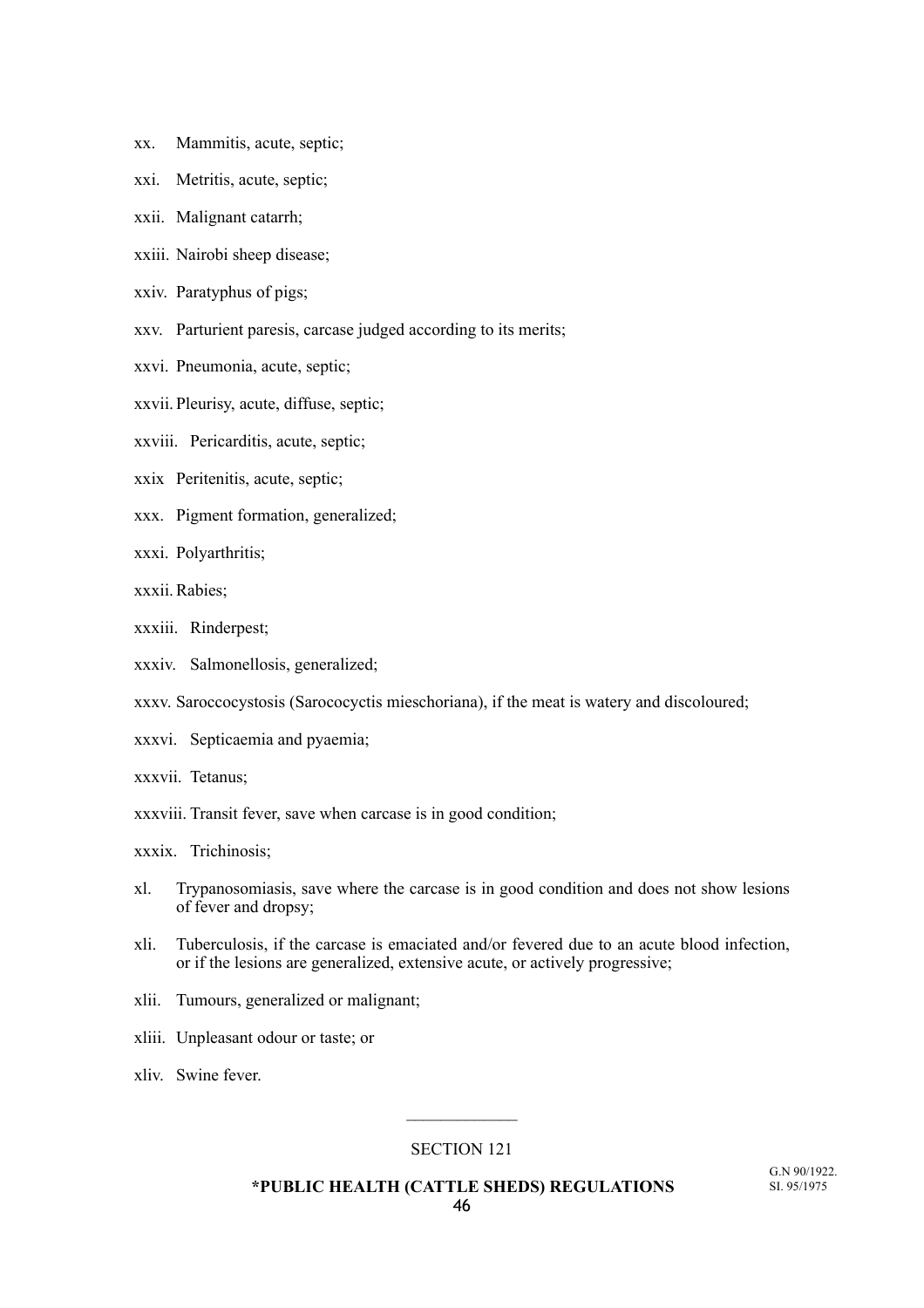## *(6th October, 1922)*

## **ARRANGEMENT OF REGULATIONS**

- 1. Citation and definition.
- 2. Unlawful to keep cattle in the central part of Victoria
- 3. Floors of buildings to be used for keeping animals, how to be made.
- 4. Cow-sheds to have dry roof.
- 5. Dimensions.
- 6. Distance of cow-sheds from a dwelling house.
- 7. Manure to be stacked.
- 8. Stables etc. to be kept clean.
- 9. Sanitary inspector to inspect premises.
- 10. Application for permission.
- 11. Medical Officer of Health may withdraw permission to keep cattle on giving one week's written notice.
- 12. Penalty.
	- **1.** (1) These Regulations may be cited as the Public Health (Cattle Sheds) Regulations.
		- (2) For the purpose of these regulations
			- (a) the central part of the town of Victoria shall be held to mean that part of the town of Victoria which is comprised within the following limits: - On the North: 1. A line starting from the Slaughter House and running due West to a point 100 metres distant to the West of the North East road; 2. A line running parallel and at a distance of 100 metres to the West of the North East road as far as Moussa River; 3. Moussa River and its tributary Belony River to the Cr $\tilde{A}^a$ ve Coeur road. On the West: 1. Labourdonnais Street and  $Cr\tilde{A}^a$ ve Coeur road to the Moussa River. 2. Eau Clair Lane to meet the limits of the Central Distict near the St. Louis River. On the South: 1. The limits of the Central Area as defined in the Schedule to the Town of Victoria (Boundaries and Divisions) Act to the Trois Fr $\tilde{A}$  res River; 2. Trois Fr $\tilde{A}$  res River to the sea. On the East: The sea to the point of departure;
			- (b) cattle shall include bulls, cows, oxen, heifers, calves, goats, sheeps, horses, asses and mules.

**2.** It shall not be lawful to keep cattle in the central part of the Town of Victoria save with the permission of the Medical Officer of Health as hereinafter provided.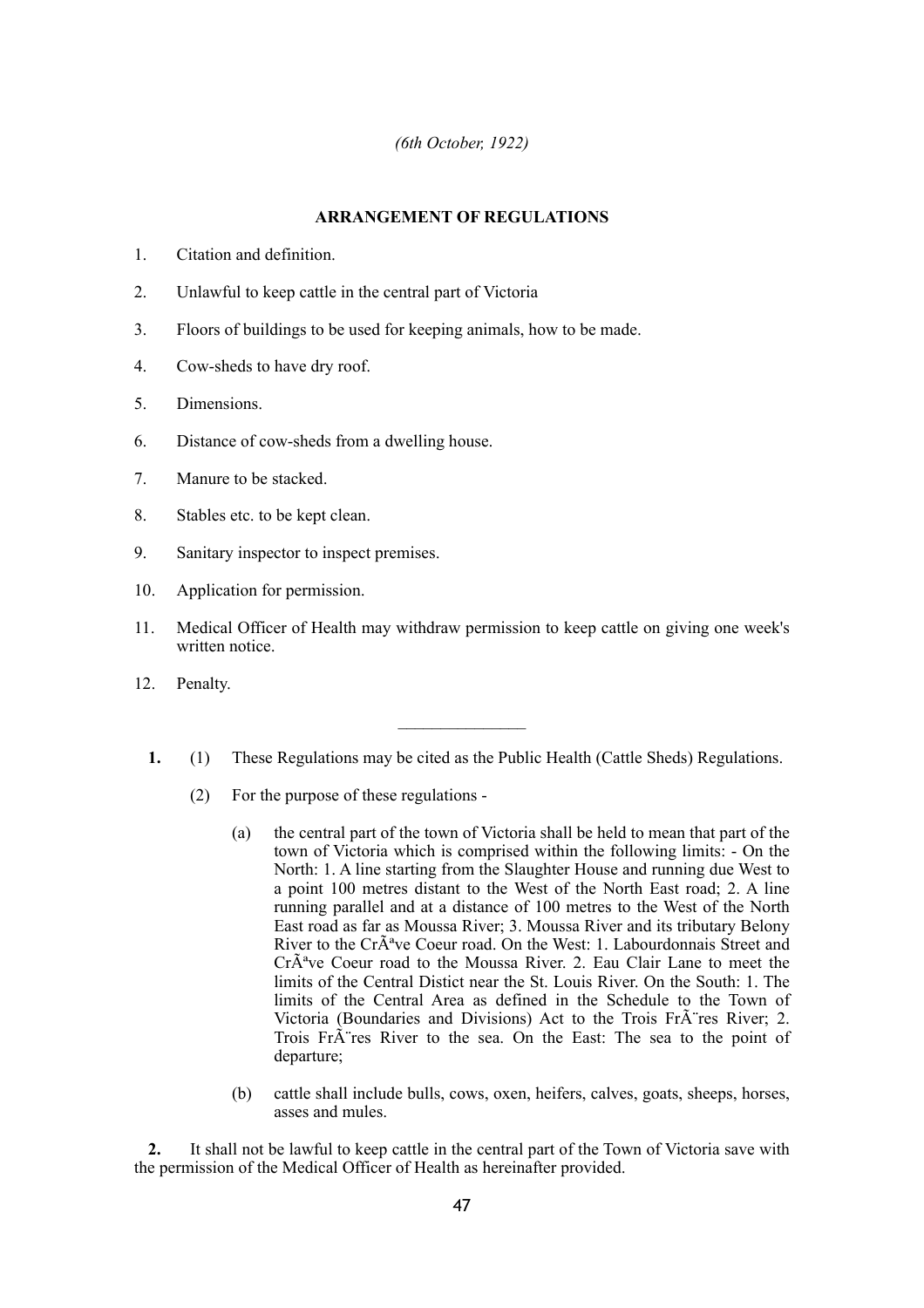**3.** The floors of all buildings in which animals are to be kept shall be paved in masonry and the joints cemented with cement mortar. The pavements thereof shall slope to a cement or stone gutter with proper drainage.

**4.** All cow-sheds shall be provided with a dry roof and not covered with leaves or straw.

\_\_\_\_\_\_\_\_\_\_\_\_\_\_\_\_\_\_\_\_\_\_\_\_\_\_\_\_\_\_\_\_\_\_\_\_\_\_\_\_\_\_\_\_\_\_\_\_\_\_\_\_\_\_\_\_\_\_\_\_\_\_\_\_\_\_\_\_\_\_\_\_\_  $\overline{\phantom{a}}$ 

\* These Regulations are a part of the Victoria Public Health Regulations (Vol V Laws of Seychelles, 1971 Ed pg 281). Rest of the Victoria Public Health Regulations have become obsolete or are repealed by the Food Act. (Cap 83)

**5.** The following dimensions shall be observed:-

In the case of cow-sheds 6 feet by 10 feet for one cow and not less than 6 feet in height at the lowest point from the floor.

**6.** No cow-shed shall be kept at a distance which is less 30 feet from the nearest dwelling house.

**7.** All manure shall be stacked and kept at a distance of at least 30 feet from the nearest dwelling house.

**8.** It shall be the duty of the person to whom permission to keep cattle is granted to keep the stables and cow-sheds in good repair and to clean the same daily.

**9.** It shall be lawful for the sanitary inspector when authorised by the Medical Officer of Health in writing at any time between 6 o'clock in the morning and 6 o'clock in the evening to enter into and inspect any premises in which he shall have cause to believe cattle are kept.

- **10.** (a) All applications for permission to keep cattle shall be made in writing to the Medical Officer of Health specifying the number of animals to be kept and the dimensions of the buildings to be used for such purpose. The Medical Officer of Health may then in the absence of sanitary objections grant the permission applied for subject to such conditions as he may consider necessary.
	- (b) Such permission shall be given in writing under the hand of the Medical Officer of Health.

**11.** It shall be lawful for the Medical Officer of Health to withdraw any permission to keep cattle in the Central District by giving one week's notice in writing.

**12.** Any person who contravens any of these regulations or who shall obstruct the Sanitary Inspector in the exercise of his inspection under regulation 9 shall be guilty of an offence against these regulations and shall be liable on conviction to a fine not exceeding one hundred rupees.

#### SECTIONS 32 and 96

 $\mathcal{L}_\text{max}$ 

SI. 14/1974

## **The Public Health (Notifiable Diseases) (Remote Area) Regulations, 1974.**

## *(25th February, 1974)*

**1.** These Regulations may be cited as the Public Health (Notifiable Diseases) (Remote Area) Regulations.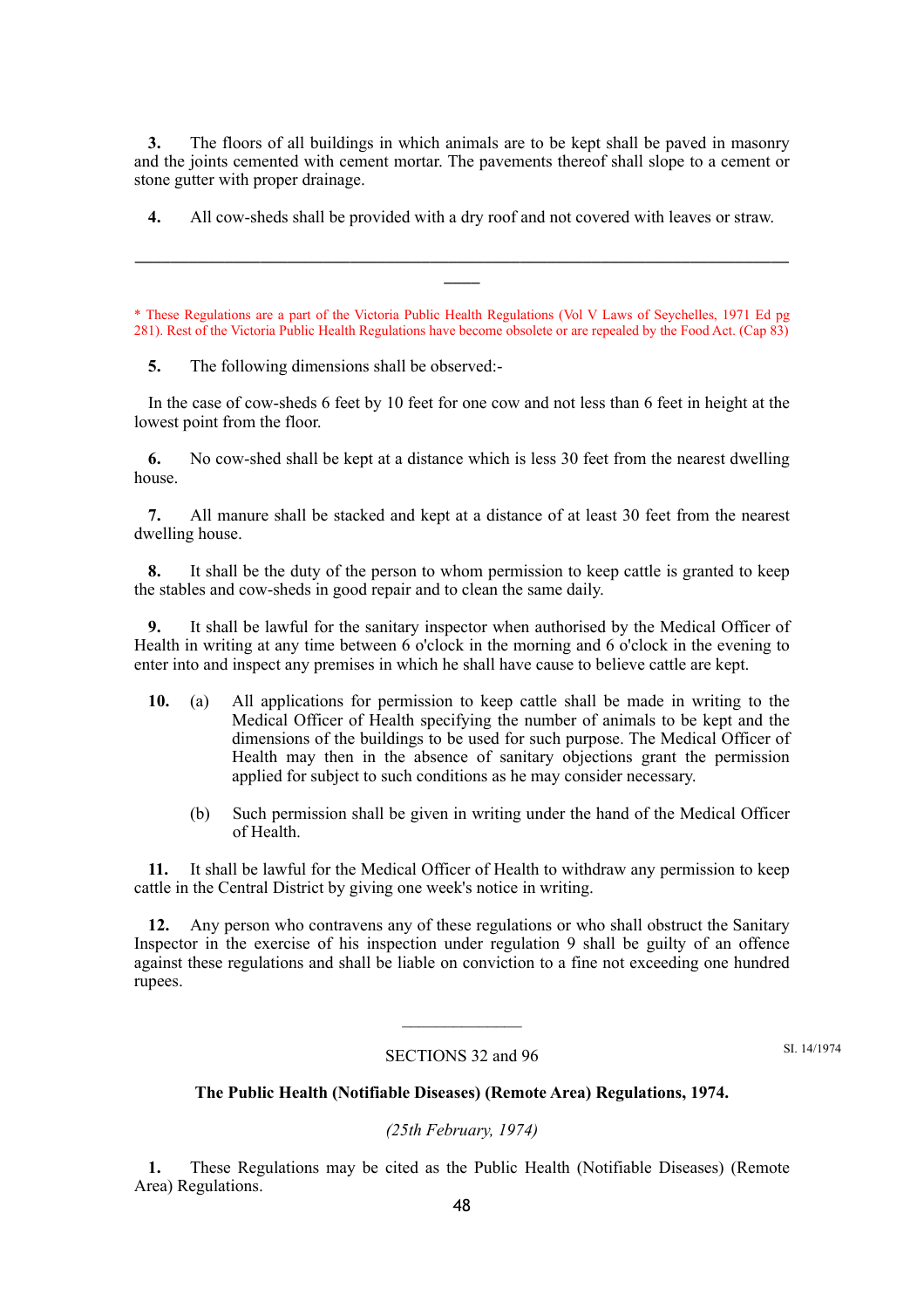**2.** These Regulations shall apply in any part of Seychelles not being a part to which section 32 of the Act applies.

**3.** In these Regulations-

"infectious disease" means any disease mentioned in the Schedule hereto.

**4.** (1) Where any inmate of any dwelling, other than a hospital in which persons suffering from infectious diseases are received, is suffering from an infectious disease -

- (a) the head of the family of such inmate; or
- (b) if the head of the family is absent or unable to act, the other adult members of the family; or
- (c) if no adult member of the family is present and able to act, the person having charge of or in attendance on such inmate; or
- (d) if there is no such person able to act, the occupier of the dwelling,

shall, as soon as he becomes aware that such inmate is suffering from an infectious disease, give or send notice of the fact to the medical officer of health.

(2) A notice under this regulation must be given personally and the earliest possible opportunity and may be given to the medical officer of health or to a health inspector or public health nurse or, if none of those can be found without delay, to the nearest police station.

(3) Every police officer who receives a report under this regulation shall forthwith communicate the substance of the report to the medical officer of health by telephone or telegraph or by special messenger.

**5.** (1) Every medical practitioner attending or called in to visit a patient shall, on becoming aware that the patient is suffering from any infectious disease, forthwith send to the medical officer of health a certificate stating the name of the patient, the situation of his dwelling and the infectious disease from which in the opinion of the medical partitioner, the patient is suffering.

(2) It shall be the duty of the medical practitioner, in addition to anything required to be done under subregulation (1), to inform the person having charge of or in attendance on the patient and the occupier of the premises in which the patient is found or dwells of the nature of the infectious disease and the precautions to be taken to prevent the infection of others.

**6.** There shall be paid to a medical practitioner other than a Government medical officer a fee of one rupee for each certificate duly sent by him in accordance with regulation 5 in respect of a case which occurs in his private practice.

**7.** Any person who, being required by these Regulations to give any notice or to communicate a report or to send any certificate to any other person, fails to do so shall be guilty of an offence and liable on conviction to a fine not exceeding one thousand rupees and to imprisonment for a term not exceeding twelve months.

## **SCHEDULE**

 $\mathcal{L}_\text{max}$  , where  $\mathcal{L}_\text{max}$  is the set of the set of the set of the set of the set of the set of the set of the set of the set of the set of the set of the set of the set of the set of the set of the set of the se

## **INFECTIOUS DISEASE**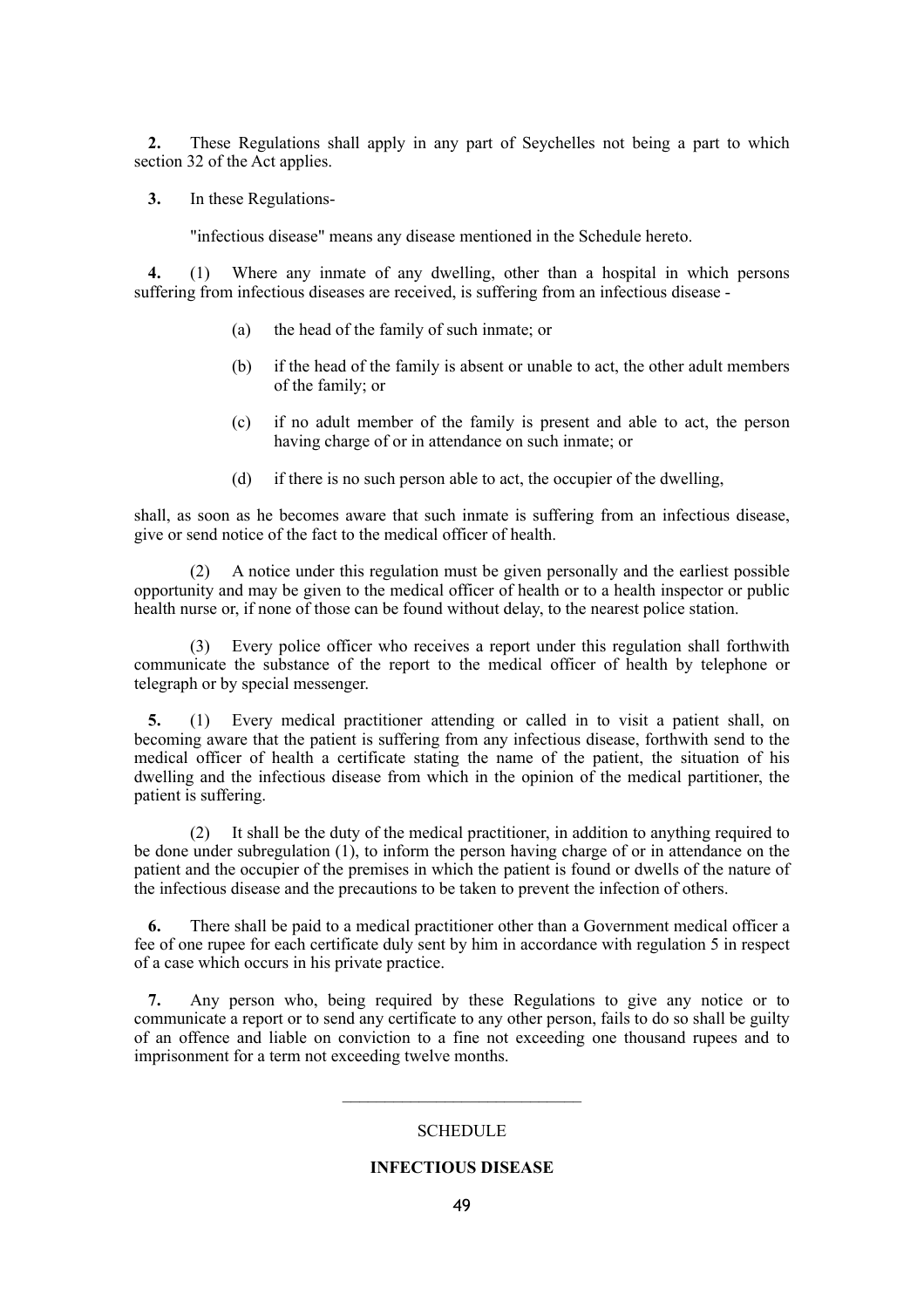## (Regulation 3)

- 1. Anthrax
- 2. Beri-Beri
- 3. Cerebro-spinal fever
- 4. Cerebro-spinal meningitis (epidemic)
- 5. Cholera
- 6. Croup (membranous)
- 7. Diptheria
- 8. Dysentery
- 9. Encephalitis
- 10. Enteric fever
- 11. Erysipelas
- 12. Filariasis (including elephantiasis)
- 13. Food poisoning
- 14. Gastroenteritis
- 15. Gonorrhoea
- 16. Hepatitis (virus and amoebic)
- 17. Leprosy
- 18. Malaria
- 19. Malta fever
- 20. Measles
- 21. Ophthalmia neonatorum
- 22. Paratyphoid fever
- 23. Plague
- 24. Poliomyelitis (acute)
- 25. Puerperal fever including any serious septic condition arising from the puerperal state
- 26. Rabies
- 27. Scarlatina
- 28. Scarlet fever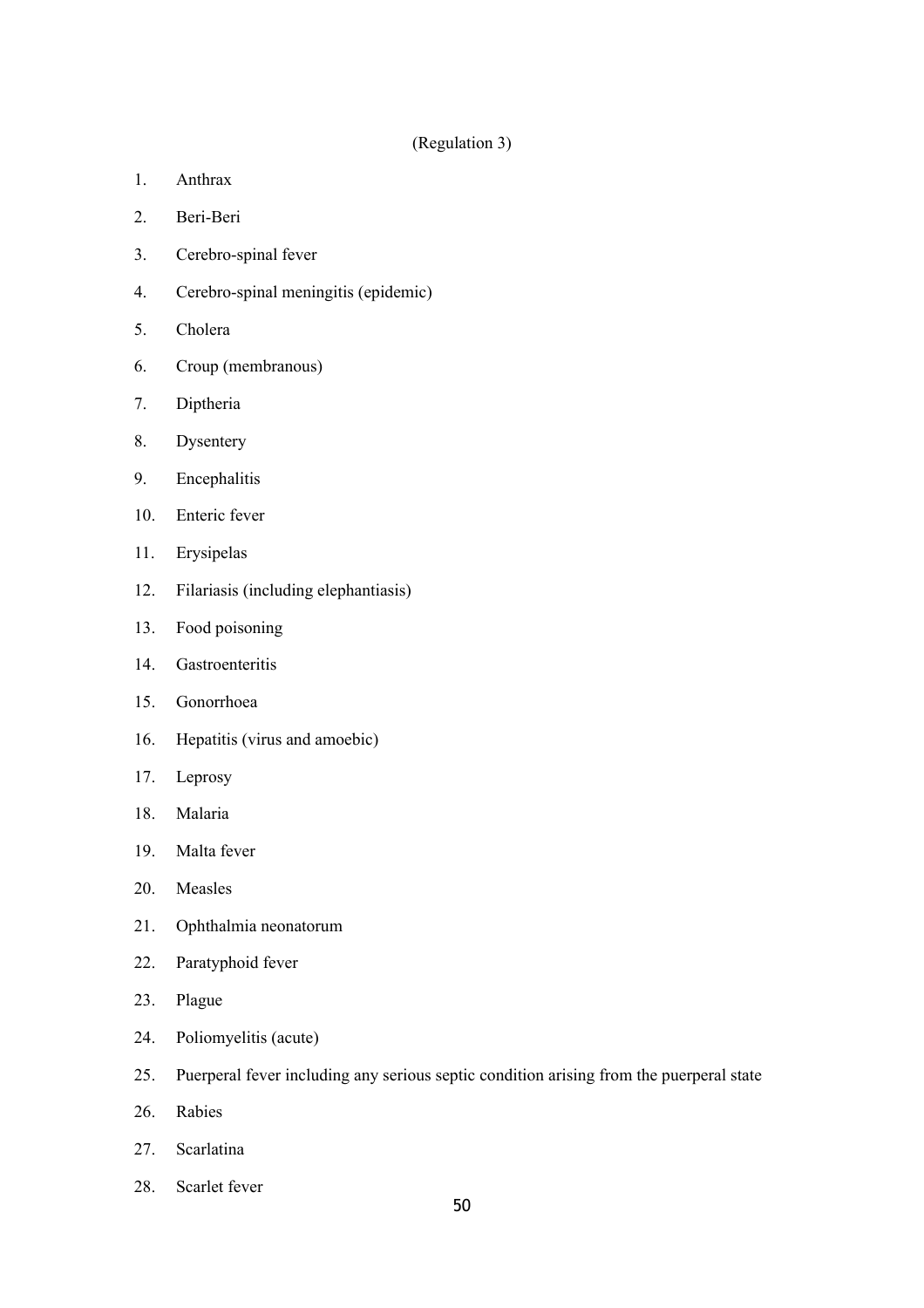- 29. Syphilis
- 30. Smallpox
- 31. Tetanus
- 32. Tuberculosis (all forms clinically recognisable apart from reaction to the tuberculin test)
- 33. Typhoid fever
- 34. Typhus
- 35. Whooping cough
- 36. Yellow fever.

SECTION 46

G.N. 238/1942. SI. 104/1975

## **PUBLIC HEALTH (DIPHTHERIA) REGULATIONS**

*[13th August, 1942]*

## **ARRANGEMENT OF REGULATIONS**

- 1. Citation and Report by occupier.
- 2. Segregation.
- 3. Cleansing and disinfection.
- 4. Sanitary measures.
- 5. Applied to Mahe.
- 6. Penalty.

**1.** (1) These Regulations may be cited as the Public Health (Diptheria) Regulations.

(2) The occupier of any premises on which there is a person suffering from diptheria or his nearest relative or any person in attendance on him is required as soon as he becomes aware of the fact to give notice thereof to the Chief Medical Officer or sanitary inspector in Victoria or in the country to the officer or constable in charge of the nearest police station who shall at once inform the Chief Medical Officer of the same.

**2.** It shall be lawful for the Chief Medical Officer to order the segregation or isolation in appropriate places of persons suffering from diptheria, or of any persons who have been in contact with patients suffering from diptheria or who may have been exposed to infection by any means whatsoever.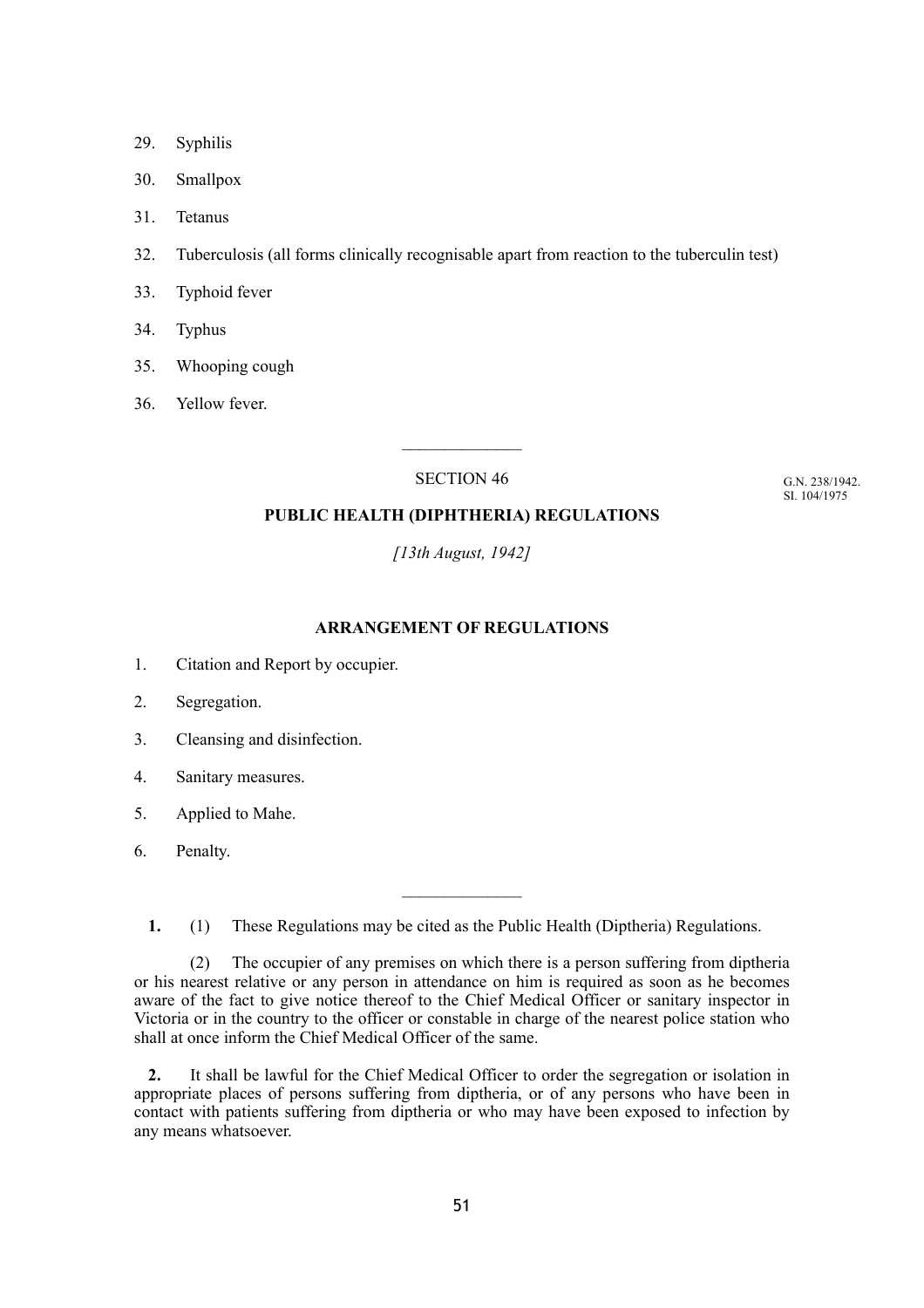**3.** It shall be lawful for the Chief Medical Officer to order the cleansing and disinfecting of premises on which a case of diptheria has manifested itself and the disinfection or burning of huts, clothing or any other articles that may have been exposed to infection.

**4.** Further the Chief Medical Officer is empowered to take any sanitary measures which he may think fit for the prevention and mitigation of diptheria.

**5.** These regulations apply to and will be in force in the Island of Mahe.

**6.** Any person contravening any of these regulations will be liable to a fine not exceeding five hundred rupees and to imprisonment not exceeding three months.

 $\mathcal{L}_\text{max}$ 

## SECTION 46

## **PUBLIC HEALTH (INFECTIOUS DISEASE) REGULATIONS**

SI. 8/1960 SI. 104/1975. SI. 6/2003

*[18th January, 1960]*

## **ARRANGEMENT OF REGULATIONS**

## *General*

- 1. Citation.
- 2. Scope.
- 3. Director may order closing of schools.
- 4. Effect of closing order.
- 5. Closing of particular school.
- 6. Restriction of attendance at schools.
- 7. Further orders.

## *Public Assemblies*

- 8. Prohibition of assemblies.
- 9. Effect of prohibition orders.
- 10. Extension of time for statutory meetings.
- 11. Outdoor assemblies.
- 12. Games.
- 13. Quarantine and surveillance of contacts.
- 14. Temporary isolation hospitals.
- 15. Antiseptic ablution.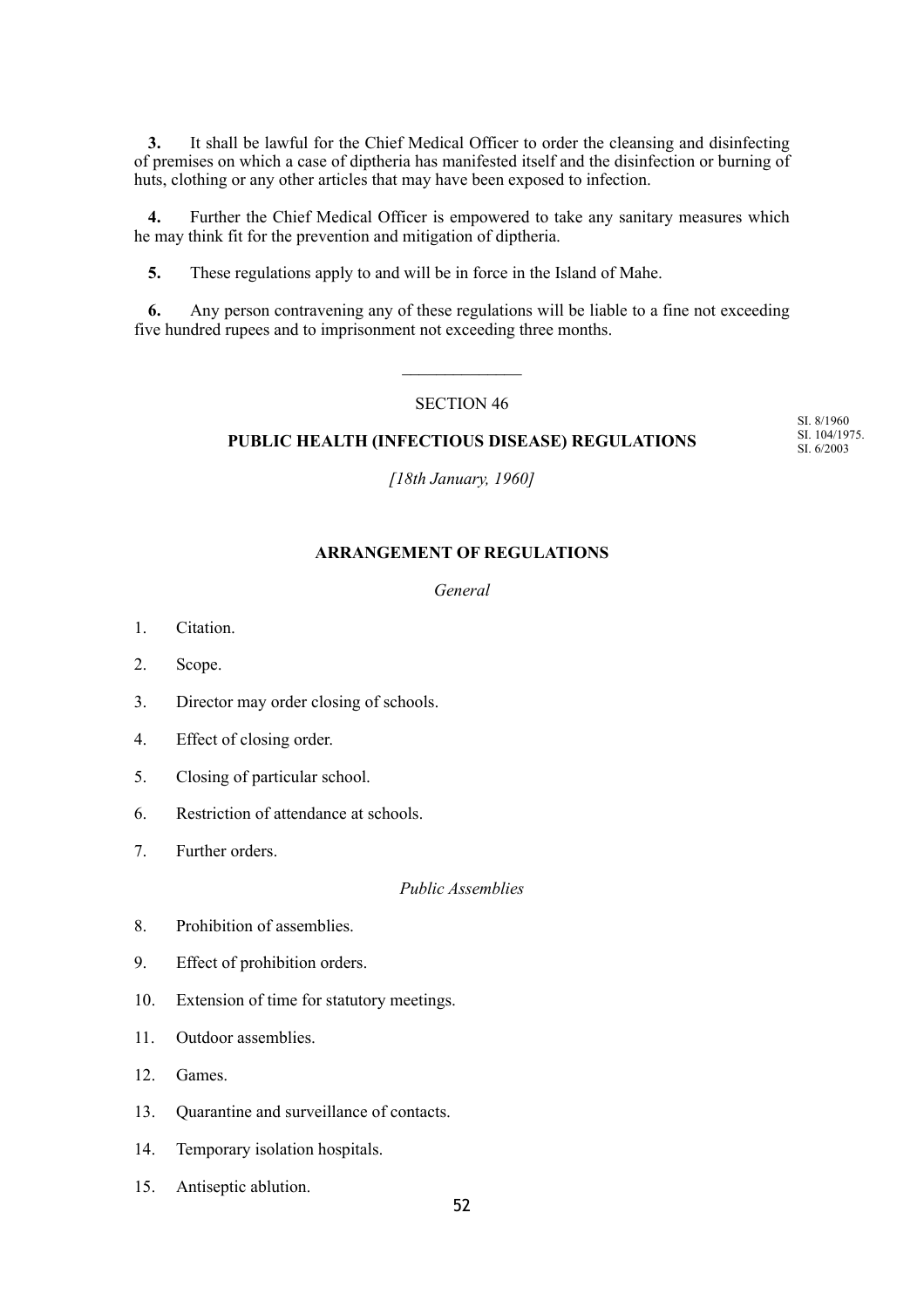- 16. Carriers.
- 17. Protection of isolation hospitals.
- 18. Segregation at home.
- 19. Burials.
- 20. General Penalty.

## *General*

 $\mathcal{L}_\text{max}$ 

**1.** These regulations may be cited as the Public Health (Infectious Disease) Regulations.

**2.** These regulations shall apply to all infectious diseases, and shall apply throughout Seychelles.

**3.** Where the incidence of infectious disease in any area in Seychelles renders it necessary, in the opinion of the Director, to close all the schools in that area the Director shall inform the Chief Education Officer who shall make a school closing order, in writing, and shall cause it to be served, on the head of every school in the area.

- **4.** On the making of a school closing order
	- (a) instruction in day schools shall cease;
	- (b) all day pupils shall be sent home immediately;
	- (c) all school buildings and equipment shall be disinfected in such manner as the medical officer of health directs;
	- (d) all the pupils in each boarding school shall be confined to the school premises until the medical officer of health gives directions as to which pupils or group of pupils should be sent to their homes, as to the examination, segregation and treatment of those who remain, as to the extent, if any, to which teaching may be resumed and as to all other measures which the medical officer of health thinks necessary for maintaining health and minimising the spread of infection and all persons concerned shall comply with such directions;
	- (e) the staffs of all schools shall furnish all such information as the medical officer of health requires concerning the attendances and absences of pupils and the names and addresses of pupils and their parents and guardians and of all persons employed in connection with the school;
	- (f) all teachers and other persons employed in schools shall submit to examination of their persons as directed by the medical officer of health.

**5.** Where the incidence of infectious disease in a particular school renders it necessary, in the opinion of a medical officer of health, to close that school the medical officer of health shall inform the Chief Education Officer who shall make a closing order accordingly and cause it to be served on the head of the school and thereupon the provisions of regulation 4 shall apply to such school, so far as applicable.

**6.** Where the incidence of infectious disease renders it necessary, in the opinion of the medical officer of health, to restrict the attendance at schools to pupils of certain classes or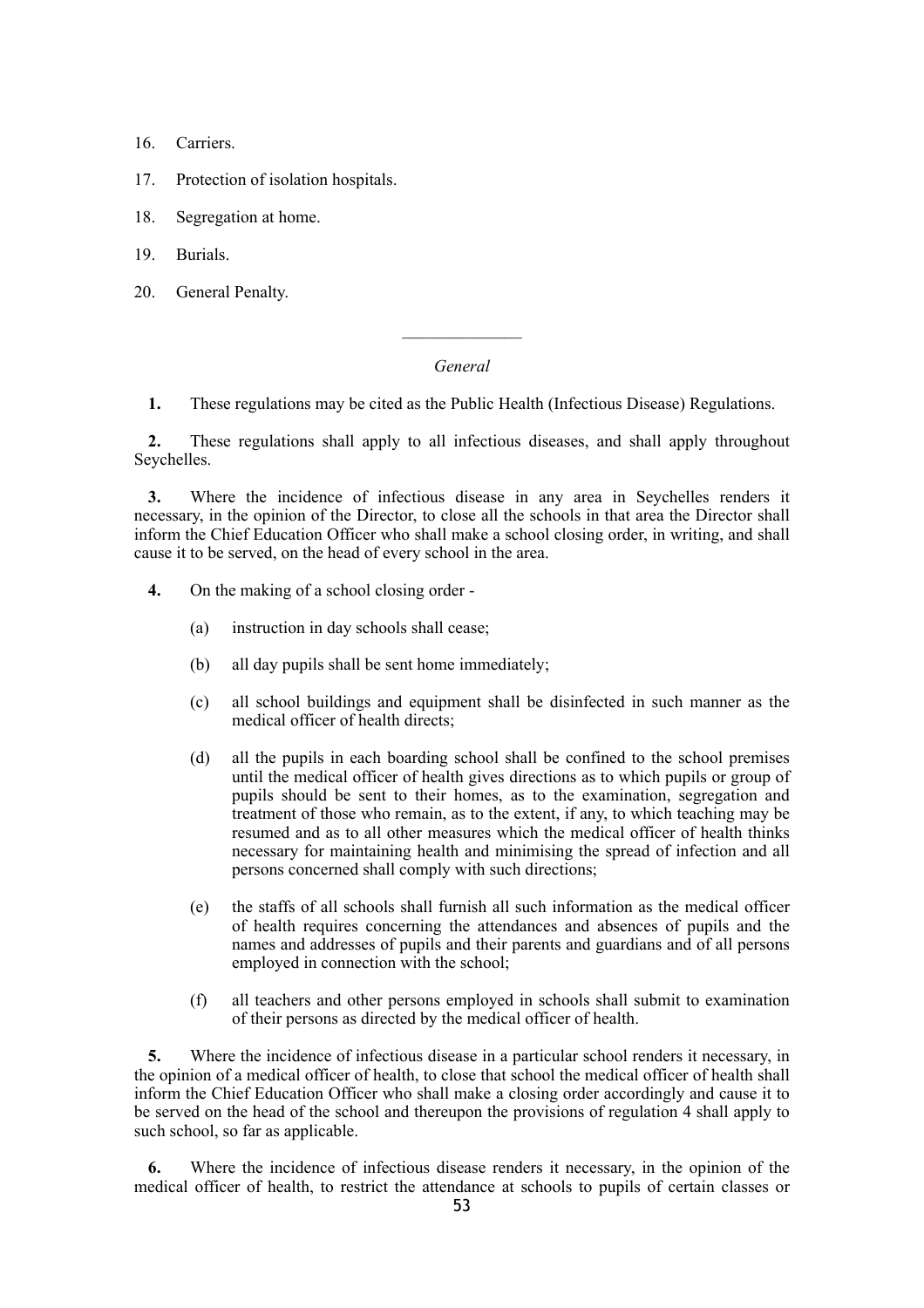groups or to exclude from attendance any particular class or group, the medical officer of health may cause a written restriction order to be served by the Chief Education Officer on the heads of the schools concerned who shall forthwith enforce the order and shall also comply with any directions given to them by the medical officer of health regarding precautions and the supply of information.

The class or group to which a restriction order applies may be an educational class or an age group or a class or group specified in any other way to suit the needs of particular circumstances.

**7.** Closing orders and restriction orders under these regulations shall remain in force until they are revoked. Such orders may be extended in scope or relaxed, modified or revoked by further orders from the Chief Education Officer as circumstances require.

## *Public Assemblies*

**8.** Where the incidence of infectious disease renders it necessary, in the opinion of the Director to prohibit all public assemblies or all indoor public assemblies, in the whole or any part of Seychelles the Director shall make an order in writing in accordance with such opinion and cause the order to be promulgated by means of placards, circulars, broadcasting or otherwise as may be practicable and may cause it to be served on particular persons who may be specially affected.

- **9.** Where a prohibition order under regulation 8 is in force
	- (a) no entertainment, meeting, dance, bazaar or other function whatsoever shall be held in any public building;
	- (b) no such function shall be held in any other building without the written permission of the medical officer of health, which permission may be subject to such conditions as are specified in the permit;
	- (c) no assembly of more than ten persons shall be held for any purpose in any building without the permission of the medical officer of health, which permission may be subject to such conditions as are specified in the permit.

**10.** When the time for holding a meeting of shareholders or of any other body is fixed in relation to any statutory provision or to the regulations of any corporation or other association and an application for a permit to hold such meeting is made before the expiration of the time so fixed and is refused, the time for holding such meeting shall be extended by virtue of these regulations until the relevant prohibition order has been revoked and for such further time as may reasonably be required to convene, or re-convene, the meeting.

- **11.** Where an order prohibiting outdoor assemblies is in operation
	- (a) any person who makes or prepares to make any speech or to exhibit any puppet show or in any other manner whatsoever encourages persons to assemble may be arrested without warrant by any police officer and is liable to a fine not exceeding Rs. 500 or to imprison- ment not exceeding three months;
	- (b) any group of ten or more persons who have assembled spontaneously shall disperse and any member of such group who fails to depart when instructed by a police officer to do so, may be arrested without warrant and is liable to a fine not exceeding Rs. 500 or imprisonment not exceeding three months.

**12.** An order prohibiting outdoor assemblies shall not have the effect of prohibiting games, provided that -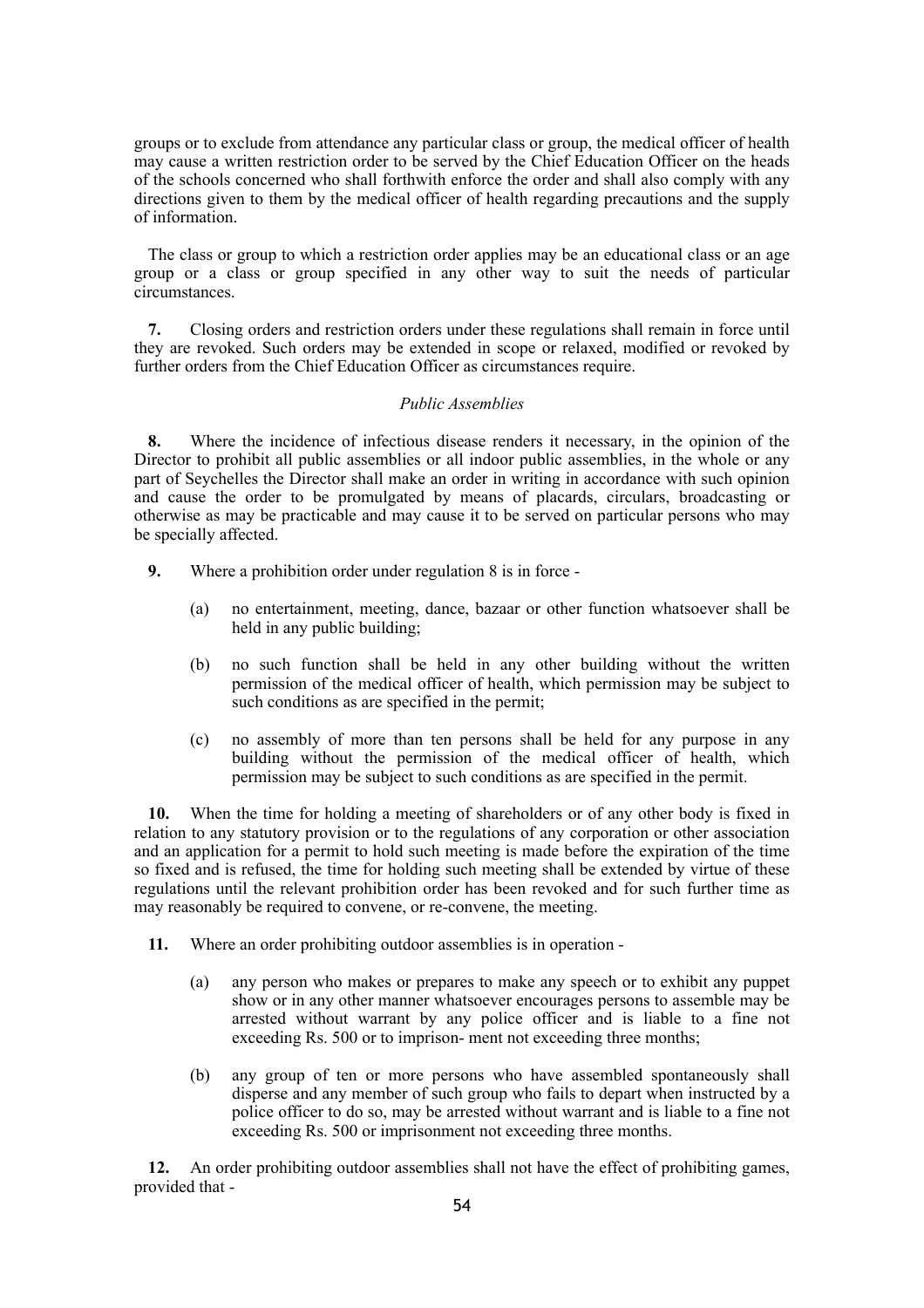- (a) if at any stage spectators form an assembly of more than ten persons the game shall cease and the participants shall disperse and quit the vicinity of the ground; and
- (b) not more than five persons shall assemble at any time in any pavilion or changing room.

**13.** A medical officer of health may order any person whom he has reason to believe to be a contact of any patient suffering from an infectious disease to be detained in quarantine, or to submit to medical surveillance.

**14.** The Director may appropriate any hospital temporarily for the exclusive purpose of receiving and treating patients suffering from infectious disease.

The Director may establish camps for the reception, treatment and segregation of persons suffering from infectious disease or suspected of being infected with such disease.

**15.** All persons recovering in any hospital or camp from an infectious disease shall submit to such antiseptic ablution as may be prescribed by the medical officer in charge of the hospital or camp.

**16.** A medical officer of health may direct any person whom he suspects of being a carrier to submit to such examination of the person and dejects as the medical officer of health prescribes.

**17.** No person shall enter or leave any isolation hospital or any camp appropriated or established under regulation 14, or the curtilage of any such hospital or camp without the written permission of the medical officer in charge of such hospital or camp.

**18.** Where a person has been certified to be suffering from an infectious disease, pursuant to subsection (4) of section 33 of the Act such person shall not quit his dwelling without the permission of the medical offier of health or a medical practitioner.

**19.** The body of any person who died of an infectious disease shall be placed as soon as possible in a coffin lined with disinfectant as prescribed by the medical officer of health and the coffin shall be closed and shall be interred within twenty four hours of death.

**20.** Any person who infringes or fails to comply with any of these regulations is liable to a fine not exceeding Rs. 1000 and imprisonment for a period not exceeding 6 months.

# --------------- SECTION 66

## **PUBLIC HEALTH (CEMETERY) REGULATIONS**

## **ARRANGEMENT OF REGULATIONS**

## PART I

1. Citation and definition of terms.

## PART II

*Public Cemeteries and keepers* 55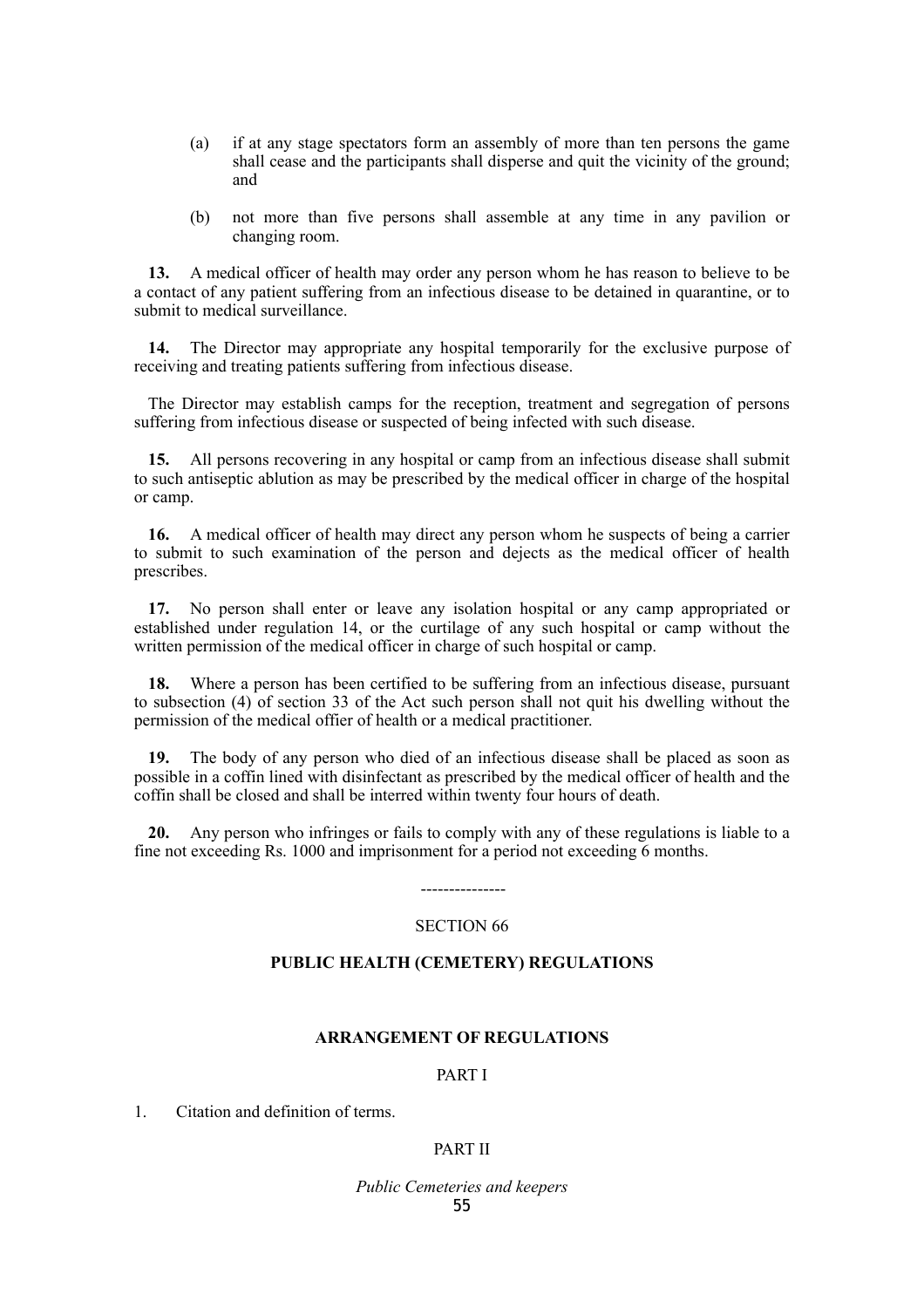- 2. Duty of keeper.
- 3. Register.
- 4. No burials without permit.
- 5. Presence of keeper within cemetery
- 6. Graves are to be respected.
- 7. Animals and vehicles not to enter cemetery.
- 8. Introduction of liquors, etc., prohibited.
- 9. Nuisances.
- 10. Burials to take place in cemetery.
- 11. Portions set apart for religious creeds and common graves.
- 12. Ground may be purchased.
- 13. Contractors to be responsible for damage.
- 14. Corpses to be carried in coffin.
- 15. Corpses may be removed from coffin for burial.
- 16. Except in case of contagious disease.
- 17. Cemeteries may be closed.

## PART III

## *Private Burial Grounds*

18. Private burial grounds.

## PART IV

## Interments

- 19. Hours of burial.
- 20. Spaces between graves.
- 21. Dimensions of graves.

## PART V

## Vault

- 22. Vault how built.
- 23. Dimensions.
- 24. Owners to repair vault, etc.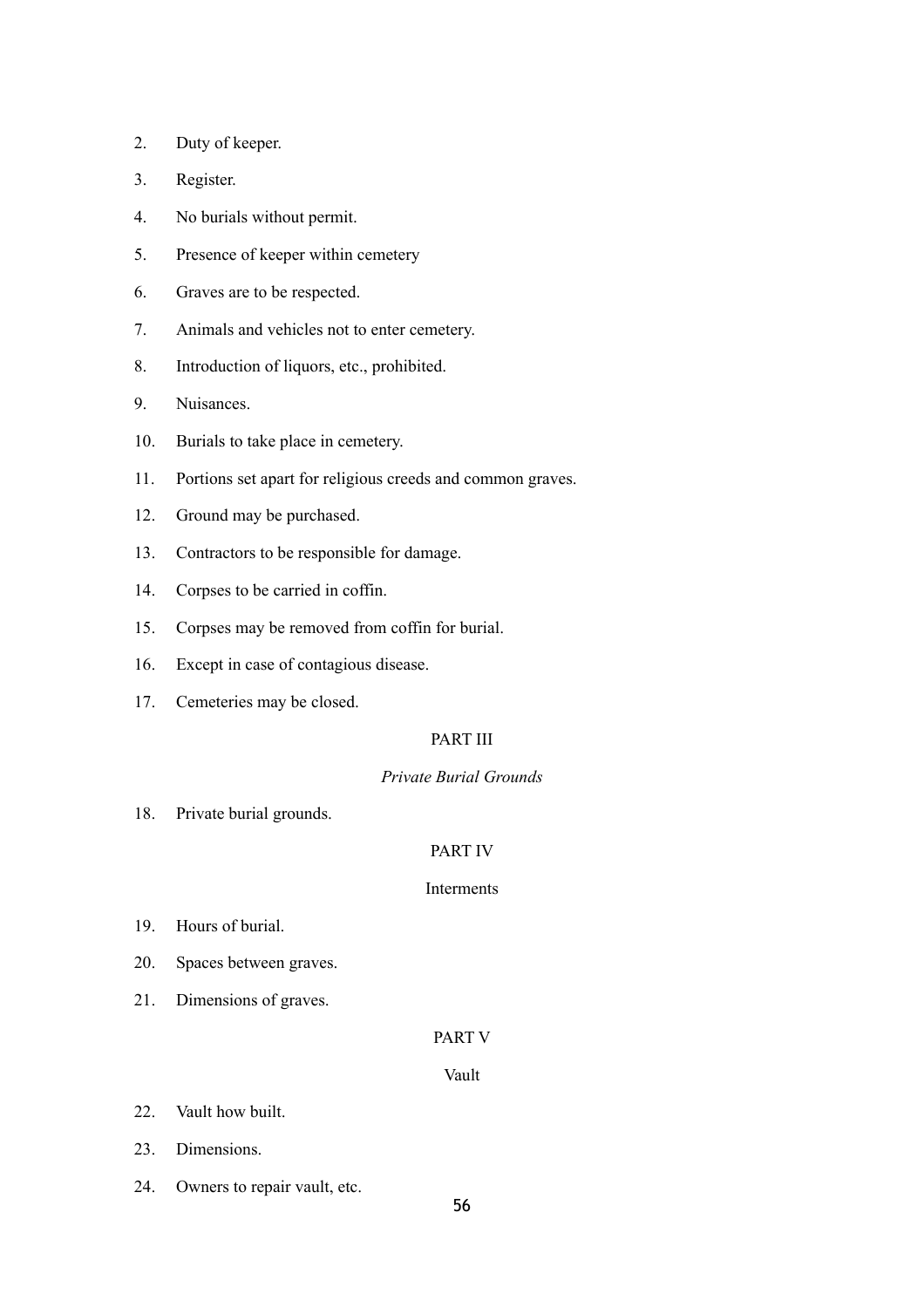#### 25. Burial in vault.

## PART VI

## *Re-opening of Graves or Vaults*

- 26. Condemned vaults to be marked.
- 27. In case of contagious disease, vault, etc., condemned.
- 28. In case of non-contagious disease.
- 29. Filling up.
- 30 Application to re-open graves, etc. how made.
- 31. Common graves may be re-opened.

### PART VII

#### *Exhumations*

- 32. Applications for exhumations, how to be made.
- 33. Conditions for exhumation.
- 34. Re-interment.
- 35. Not applicable to court order.
- 36. Prohibition in case of contagious disease.

## PART VIII

## *Miscellaneous*

- 37. Penalty.
- 38. Tariffs.

## PART I

 $\mathcal{L}=\mathcal{L}^{\mathcal{L}}$ 

**1.** (1) These Regulations may be cited as the Public Health (Cemeteries) Regulations.

(2) In these Regulations the following words and expressions shall have the meanings hereinafter assigned to them unless the context otherwise requires:-

"cemetery" or "burial ground" means any place authorised under the Act for the burial of corpses or which may hereafter be authorised as such;

"grave" means a burial place in a cemetery, formed in the ground by excavation and without any internal wall of brick or stone work;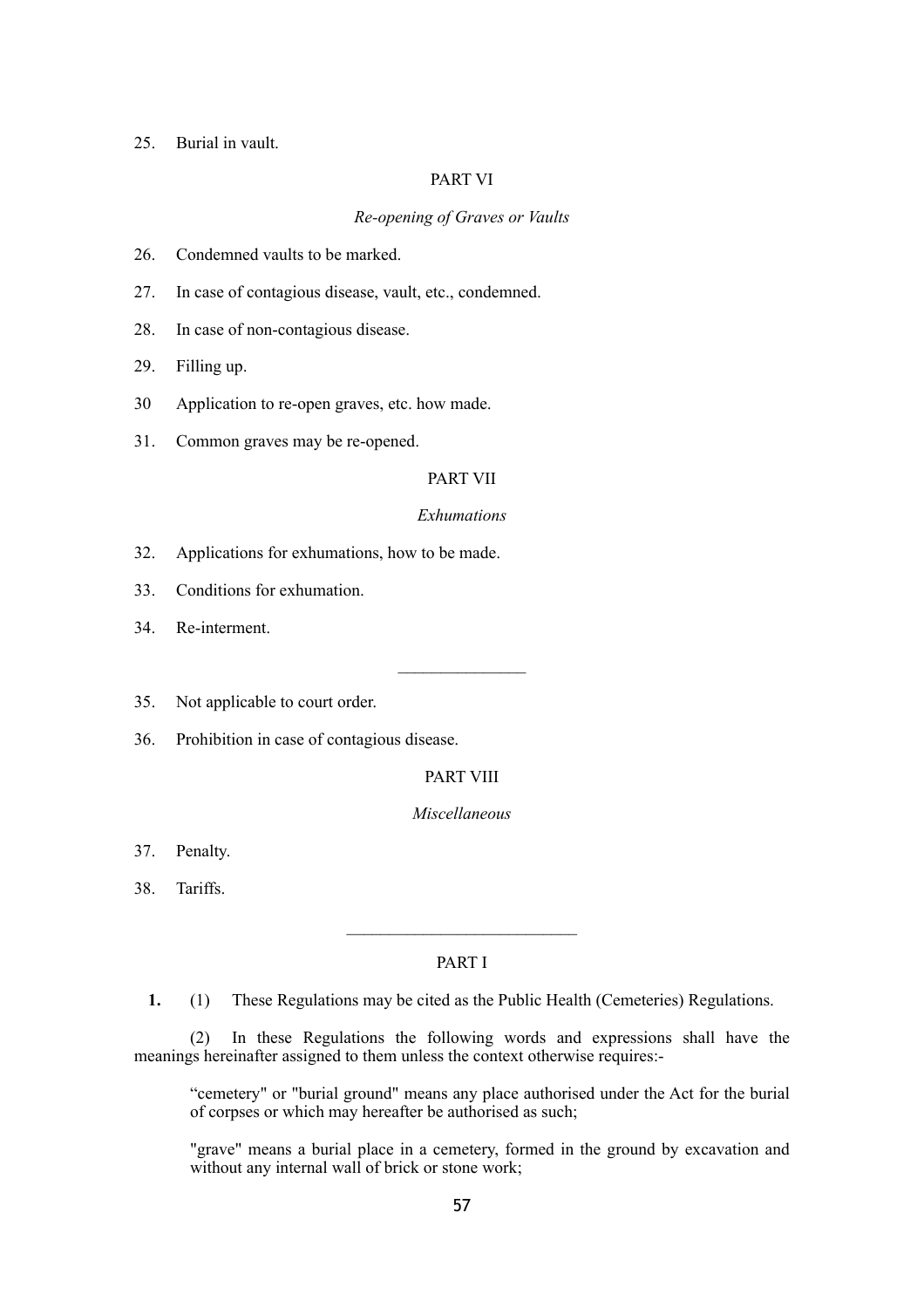"private grave" means a grave in land which has been purchased under these Regulations;

"common grave" means a grave in which persons have been buried in land other than land purchased under these Regulations;

"tomb" means a construction in masonry covering a grave;

"vault" or "mausoleum" means a burial place of any other description than those already mentioned;

"contagious disease" means and includes any of the following diseases namely: plague, cholera, small pox, yellow fever, diphtheria, measles, scarlatina or scarlet fever, typhus, typhoid or enteric fever, relapsing or continued fever, puerperal fever, traumatic erysipelas, or any other disease which may hereafter for the purpose of these regulations be declared contagious by the Minister by a notice published in the Gazette.

## PART II

## *Public Cemeteries and Keepers*

**2.** (1) Every public cemetery shall be in the charge of a keeper who shall maintain order and cleanliness and see to the due enforcement therein of all regulations and orders relating to cemeteries.

(2) The keeper shall keep a plan of the cemetery showing its several sections or squares, rows, vaults, and graves and he shall mark each square, row, vault and grave with the number assigned to them, corresponding to their counterparts entered in the cemetery register.

**3.** (1) The keeper shall keep a cemetery register of burials and a register of exhumations and such other books and registers in such form as he may be directed by the Minister from time to time.

(2) The Cemetery register of burials and the register of exhumation shall be in the form specified Schedule A.

(3) He shall also keep, bound up in order of dates, all permits or orders of burials and exhumations.

**4.** No burial shall take place in a cemetery until the permit or order for burial shall have been produced to the keeper and any keeper who shall allow any burial without the production of the permit or order or any party burying a corpse or bringing a corpse for burial without the permit or order shall be liable to a fine of rupees two hundred or imprisonment for two months.

**5.** The cemetery keeper shall remain within the cemetery during such time as it is open.

<sup>\*</sup> These regulations consolidate the Cemetery Regulations (G.N. 33/1904), Cemetery Regulations, Praslin (G.N. 96/1905), Victoria Cemetery Regulations (G.N. 47/1910), Anse Royale Public Cemetery Regulations (G.N. 41/1912), Anse Aux Pins Public Cemetery Regulations (G.N. 83/1914), La Digue Public Cemetery Regulations, G.N. 62/1916), Cascade Cemetery Regulations (P12/1953) Anse Louis Cemetery Regulations (S.I. 39/1960), Glacis Cemetery Regulations (S.I. 6/1963), Takamaka Cemetery Regulations (S.I. 54/1965), Baie Lazare Cemetery Regulations (S.I. 55/1965), Public Health (Amendment) Regulations (S.I. 9/1966) Town of Victoria (Cemetery Fees) Regulations (S.I. 89/1965, S.I. 89/1969 and S.I. 68/1970) Victoria Cemetery (Amendment) Regulation SI 122/1978).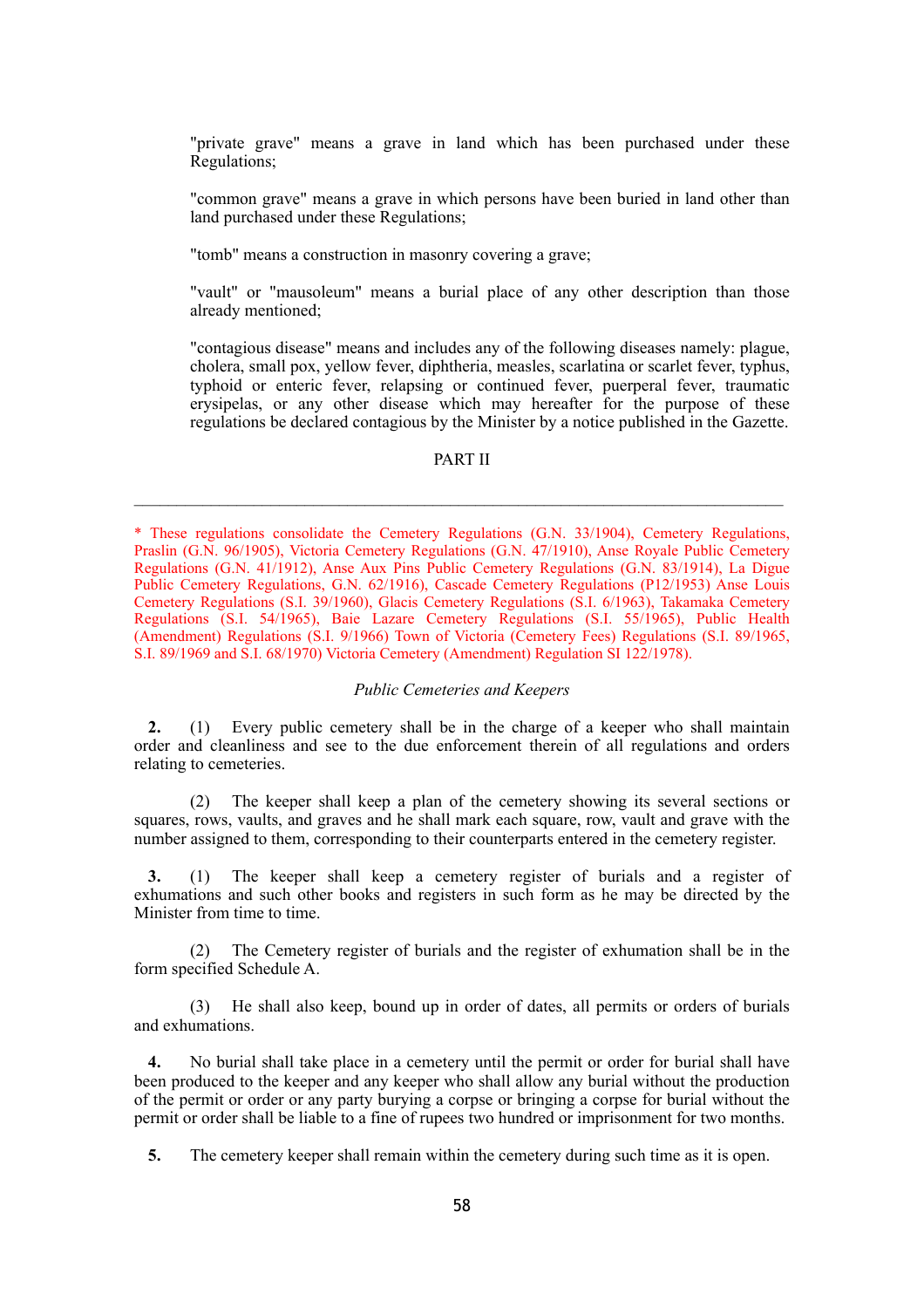**6.** It is forbidden to tread on any grave or any burial place, to leap over the enclosures, and to write on or otherwise deface any monument.

It is also forbidden to pluck, take away, or remove any flower, plant, shrub, vase, or other article deposited in a cemetery except with the authority of the keeper.

**7.** It is forbidden to introduce dogs or other animals into a cemetery, or to introduce any cart, waggon, or other vehicle into a cemetery without the permission of the keeper.

**8.** It is forbidden to introduce intoxicating liquors into a cemetery, to light candles or form processions by torchlight or with drums, horns, or other instruments of music therein, except with the permission of the keeper.

**9.** No person shall act improperly or cause a nuisance or create a disturbance in a cemetery or interfere with the keeper in the discharge of his duties.

**10.** No burial shall take place except in a public cemetery unless under very special circumstances, and with the approval of the Minister. The preceding provision shall not affect the right of proprietors of private burial grounds authorised under section 65 of the Act.

**11.** (1) Portions of a cemetery may be set apart for persons professing particular religious creeds.

(2) Common graves shall occupy a place apart.

**12.** (1) Any person desirous of purchasing a plot of ground in a public cemetery, or of having a vault or monument built in the same, shall apply to the Minister, and, on payment of the purchase money, the plot of ground shall be measured and marked out and the work commenced agreeably to the conditions of the purchaser.

(2) All purchasers of plots of ground under subregulation (1) shall conform to the plans and divisions laid down for the management and distribution of land made by the Minister.

**13.** All contractors or other persons undertaking private work in any public cemetery shall be responsible for any damage caused by their workmen; and this without prejudice to the other penalties that may be incurred by the said work men. All contractors and others aforesaid, shall, after the completion of the work, remove all rubbish, and put the place in proper order.

**14.** Corpses shall be carried to the cemetery in a closed, strong and well made coffin.

**15.** In case of death from any non-contagious disease, the corpse may at the grave side, and provided the body is properly shrouded, be removed from its coffin for interment.

**16.** In case of death from any contagious disease, the must be interred in its coffin.

**17.** (1) It shall be lawful for the Director to order that any cemetery, which has become overcrowded or which is dangerous to public health, shall be closed either totally or partially and with such restrictions as to interments therein as the Director shall deem fit.

(2) Such closing shall be notified in the Gazette.

(3) All disused cemeteries shall be in the charge and under the control of the Director who may issue such instructions as he may deem fit to be enforced by the Police, in respect of the proper maintenance, order and cleanliness of such cemeteries and of the admittance of the public to the same.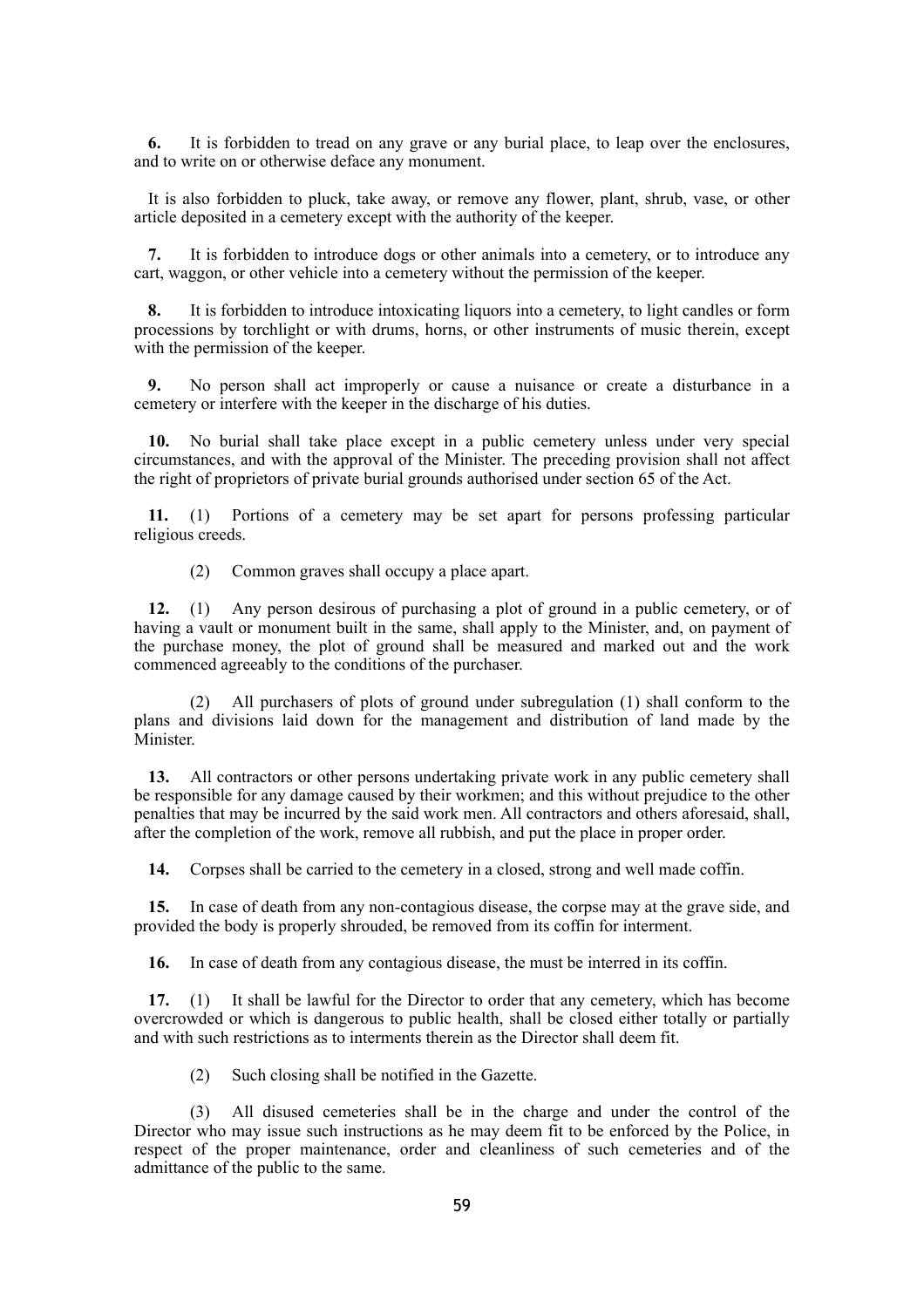#### PART III

## *Private Burial Grounds*

**18.** (1) Any private burial ground authorised under the Act shall be under the care and superintendence of the owner thereof or the head of the religious denomination to which it belongs and, in other respects shall be subject to these Regulations.

(2) Any registers, books or documents kept in respect of any private burial ground shall be open for inspection by the Director or any person authorised by him.

#### PART IV

#### *Interments*

**19.** Burials shall only take place from 6 a.m. to 6 p.m., unless in extraordinary circumstances, and with the permission, in writing of the Minister. In case of urgency, such permission may be given by the Director. Such permission shall be given on form 1.

**20.** There shall be left a space of 3 feet or 0 m.91 between each two rows of graves, and  $1\hat{A}\frac{1}{2}$  feet or 45 centimetres between each two graves. No interment shall be allowed in the inter spaces except by special order of the Minister.

**21.** No grave shall be less than 6 feet or 1m.83 long, 2 feet or 0m.61 wide and 6 feet or 1m. 83 deep:

Provided that in the case of infants and children the above dimensions regarding length and width may be decreased at the option of the keeper.

#### PART V

#### *Vault*

**22.** All vaults shall be built of brick or well cemented stone or coral, the walls, floor and ceiling being at least 30 centimetres thick and coated inside with a layer of cement 6 millimetres thick.

**23.** The floor surface of a vault must not be less than two metres below the surface of the surrounding ground, and the internal height of such vault from floor to ceiling shall not exceed 3 metres.

**24.** Whenever any tomb or vault shall be left in a dilapidated state, it shall be lawful for the Minister to order the owners of any such tomb or vault to repair the same properly, and in case of non-compliance the Minister shall cause such repairs to be made at the cost of such owners.

**25.** No corpse shall be deposited in a vault unless enclosed in a leaden coffin.

## PART VI

#### *Re-opening of Graves or Vaults*

**26.** The grave or vault in which the corpse of a person who has died of a contagious disease has been buried, shall for the purpose of identification be marked by the letters "C.D.", cut in stone or painted on wood.

**27.** No grave or vault in which the corpse of a person having died of any contagious disease has been interred shall be re-opened for another interment without the special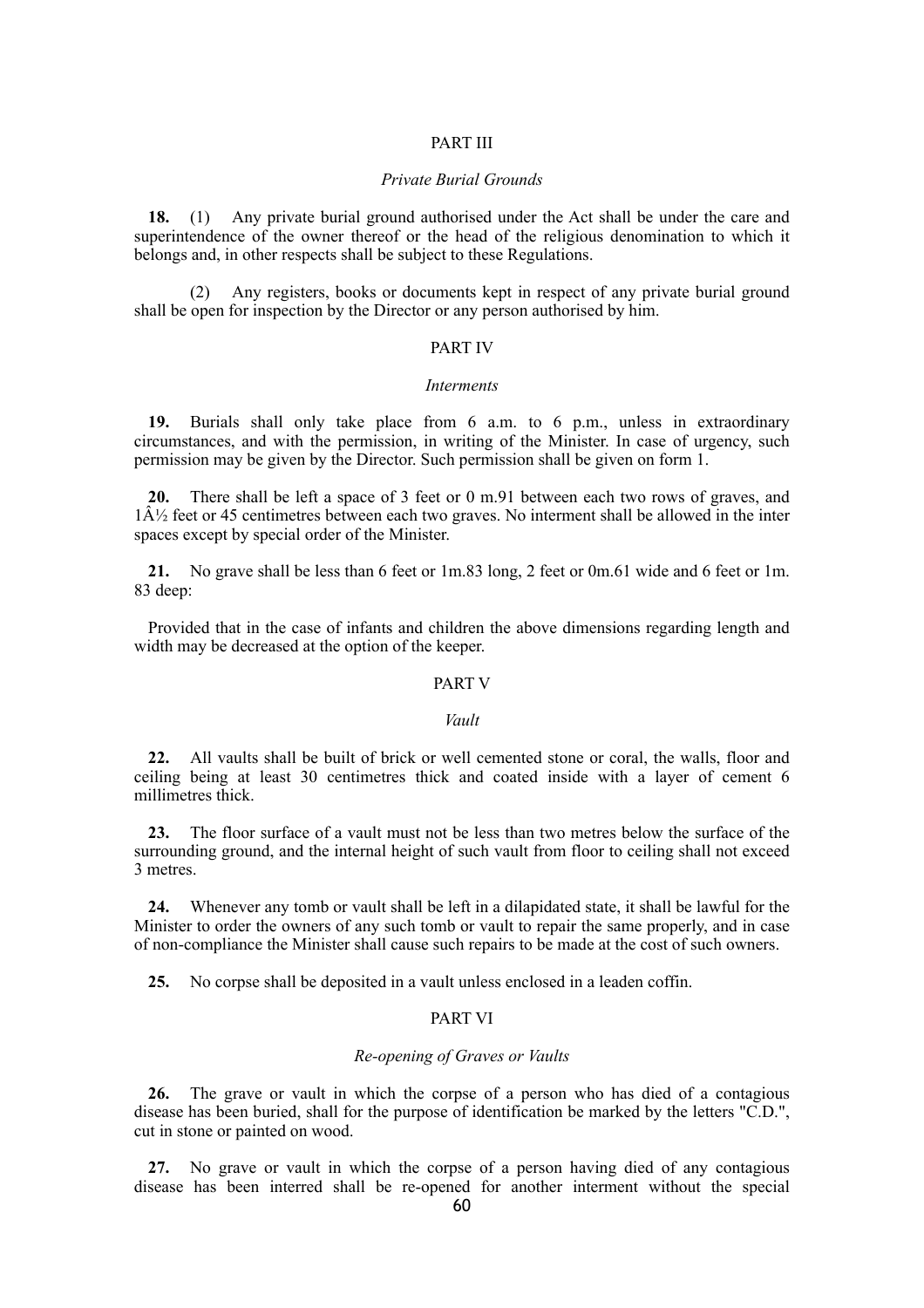permission of the Director and then only under such sanitary precautions as the Director may prescribe, and no such permission shall be granted unless the second interment or interments shall follow the first after the lapse of ten years.

**28.** No grave or vault in which the corpse of a person who died of a non-contagious disease has been interred shall be reopened for a fresh burial until 6 years have elapsed in the case of an adult, or 4 years in the case of a child under 12 years of age, since the last burial in the same grave or vault. When such re-burial takes place in a grave the bottom of the second coffin shall be at a depth of at least 5 feet from the surface of the ground:

Provided that the keeper of the cemetery shall, before such re-opening takes place, satisfy himself of the identify of the grave or vault which is being reopened and shall record all particulars of the re-opening and the re-burial in a book.

**29.** (1) If, on re-opening a grave, decomposed human remains having a foul odour are met with, the sinking of such grave shall at once be discontinued and the grave filled up again.

(2) The re-opening of such grave shall not be allowed until further lapse of twelve months.

**30.** Applications for re-opening graves or vaults shall be addressed to the Director, and shall be accompanied by an extract of a declaration of death from the office of the Civil Status of the person last buried in the grave or vault the re-opening of which is applied for. Permission shall be granted on Form 2.

**31.** (1) If, for want of space in a burial ground, or from any unforeseen reason, it should become necessary to use again for burial purposes the ground previously employed in a cemetery for common graves, such re-opening may be effected after one month notice, which shall be published in the Gazette.

(2) Such re-openings shall be subject to the conditions laid down in these regulations.

## PART VII

## EXHUMATIONS

**32.** (1) Applications for the re-opening of a grave or vault for the exhumation or removal of any corpse shall mention the cause of death and whether the corpse was buried in a leaden coffin or not. Such applications shall be considered by the Director and dealt with according to the circumstances of each case.

(2) Permission for the exhumation of a body shall be granted on Form 3.

**33.** (1) If the corpse was enclosed in a wooden coffin, permission shall not be granted until two years after the burial, if the corpse is that of a child under six years; and until five years after the burial, if the corpse is that of a person above that age.

(2) It shall, however, be lawful for the Director to authorise, at any time, the exhumation and removal of a corpse that has been buried in a leaden coffin.

**34.** (1) If the re-interment takes place in the same cemetery, the exhumed remains and coffin, leaden or not, shall be placed in another coffin which shall be new and air-tight.

(2) If the re-interment takes place in another cemetery, the remains shall be placed in a leaden coffin enclosed in an outer case large enough to contain saw-dust, etc., soaked with such disinfectants as the Director may direct.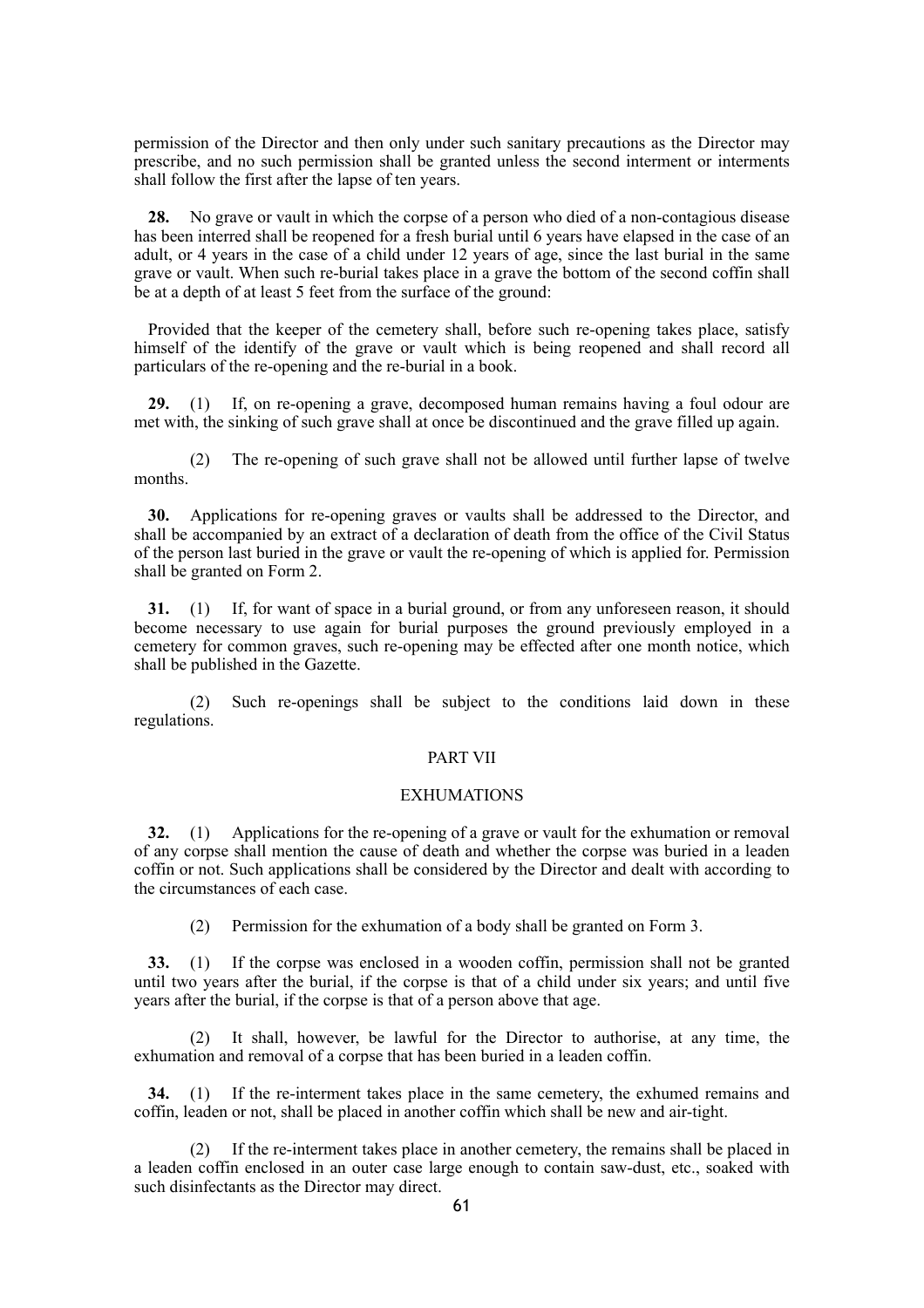**35.** (1) The provisions of regulations 32, 33 and 34 shall not be applicable to exhumations ordered by any judge or magistrate to meet the ends of justice.

(2) Exhumations ordered by a judge or a magistrate shall be made subject to the following conditions:-

- (a) Such exhumations shall be carried out between the hours of 10 pm and 7 am only;
- (b) The cemetery shall be closed to the public during the exhumation;
- (c) The site of exhumation shall be protected from public view by suitable screens.

**36.** It shall not be lawful to authorise the exhumation in case of and removal of any bodies of persons who have died of any contagious disease.

## PART VII

#### *Miscellaneous*

**37.** (1) Any person who shall do any act contrary to the provisions of these regulations, or shall refuse or neglect to do anything which is directed to be done by these regulations, shall unless otherwise provided for be liable to a fine of five hundred rupees.

(2) The same penalty shall be incurred by any person who shall bury, cause to be buried or take part in the burial of a corpse against the lawful direction of the keeper, or his assistant, in any common grave other than one pointed out by the keeper or his assistant.

**38.** (1) The cemetery tariff in respect of a public cemetery situated in the area specified in schedule B shall be as set out therein.

B.

(2) The Minister may exempt any person from any of the tariff specified in schedule

(3) All purchasers of plots of grounds shall conform to the plans and divisions laid down for the management and distribution of the land made by the Minister.

## SCHEDULE A

Form 1 [Regulation 4]

ORDER OF BURIAL

 $\mathcal{L}_\text{max}$ 

To the keeper of Cemetery.

You are hereby authorised and requested

to effect the burial of the body of

To the keeper of Cemetery.

You are hereby authorised and re-

quested to allow the re-opening of grave  $62$ 

Form 2 [Regulation 30]

No.

ORDER OF RE-OPENING OF

GRAVE OR VAULT

 $\mathcal{L}_\text{max}$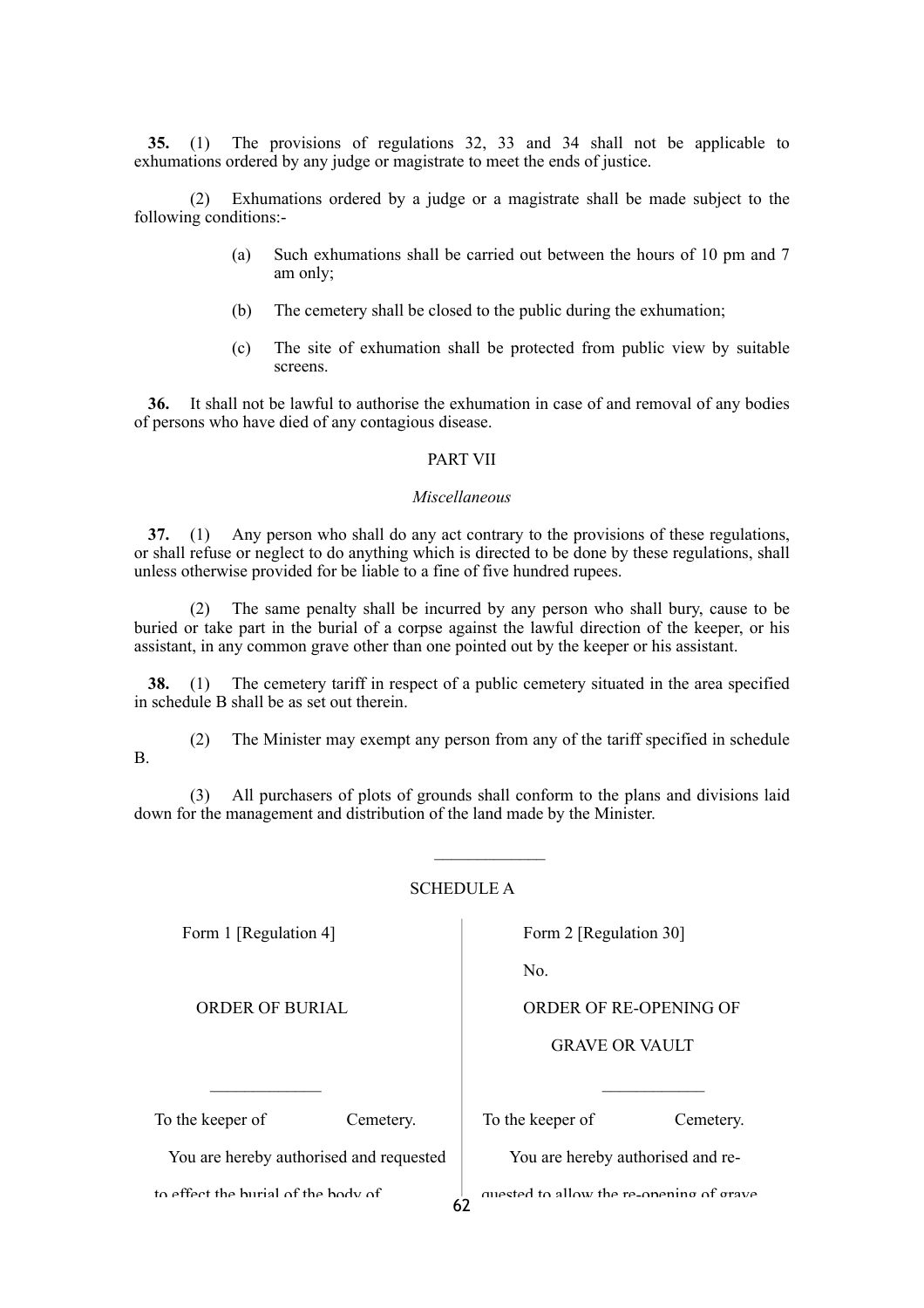## FORM 3

 $\mathcal{L}_\text{max}$ 

# ORDER OF EXHUMATION

[REGULATION 32]

NO.

To the Keeper Cemetery.

| Person to be Exhumes |         | Date of First | Plan        | Where to be | Precautions to be |
|----------------------|---------|---------------|-------------|-------------|-------------------|
|                      |         | <b>Burial</b> | of Cemetery | Re-interred | Taken             |
| Name                 | Surname | D. M. Year    |             |             |                   |
|                      |         |               |             |             |                   |
|                      |         |               |             |             |                   |
|                      |         |               |             |             |                   |
|                      |         |               |             |             |                   |

NOTE: Your attention is strictly called to regulations 32 to 36 of the Public Health (Cemetery) Regulations (Cap 189. Sub. Leg.)

Date 19 19

**Director** 

FORM 4 [Regulation 3]

## CEMETERY REGISTER OF INTEMENTS COMMON AND PRIVATE

| $Ent$ Date<br>y<br>No. | of<br>buri<br>al |                                       | Cemetery Plan                                     |                                         |                                   | Register                   |   |                        | entry    | Reference to Civil Status No. of Memorandu<br>m regarding<br>re-opening<br>$\Omega$<br>exhumation |                                           |  |  |
|------------------------|------------------|---------------------------------------|---------------------------------------------------|-----------------------------------------|-----------------------------------|----------------------------|---|------------------------|----------|---------------------------------------------------------------------------------------------------|-------------------------------------------|--|--|
|                        |                  | No.<br>of<br>Pla<br>n<br>(i f)<br>any | No.<br>$\boldsymbol{f}$<br>$\Omega$<br>squar<br>e | N <sub>o</sub><br>O f<br>$r \circ$<br>W | No.<br>f<br>$\Omega$<br>grav<br>e | No<br>$\ddot{\phantom{a}}$ | e | $Nam \mid Surna$<br>me | S e<br>X | Age<br>Y.                                                                                         | $\overline{\mathbf{M}}$<br>$\blacksquare$ |  |  |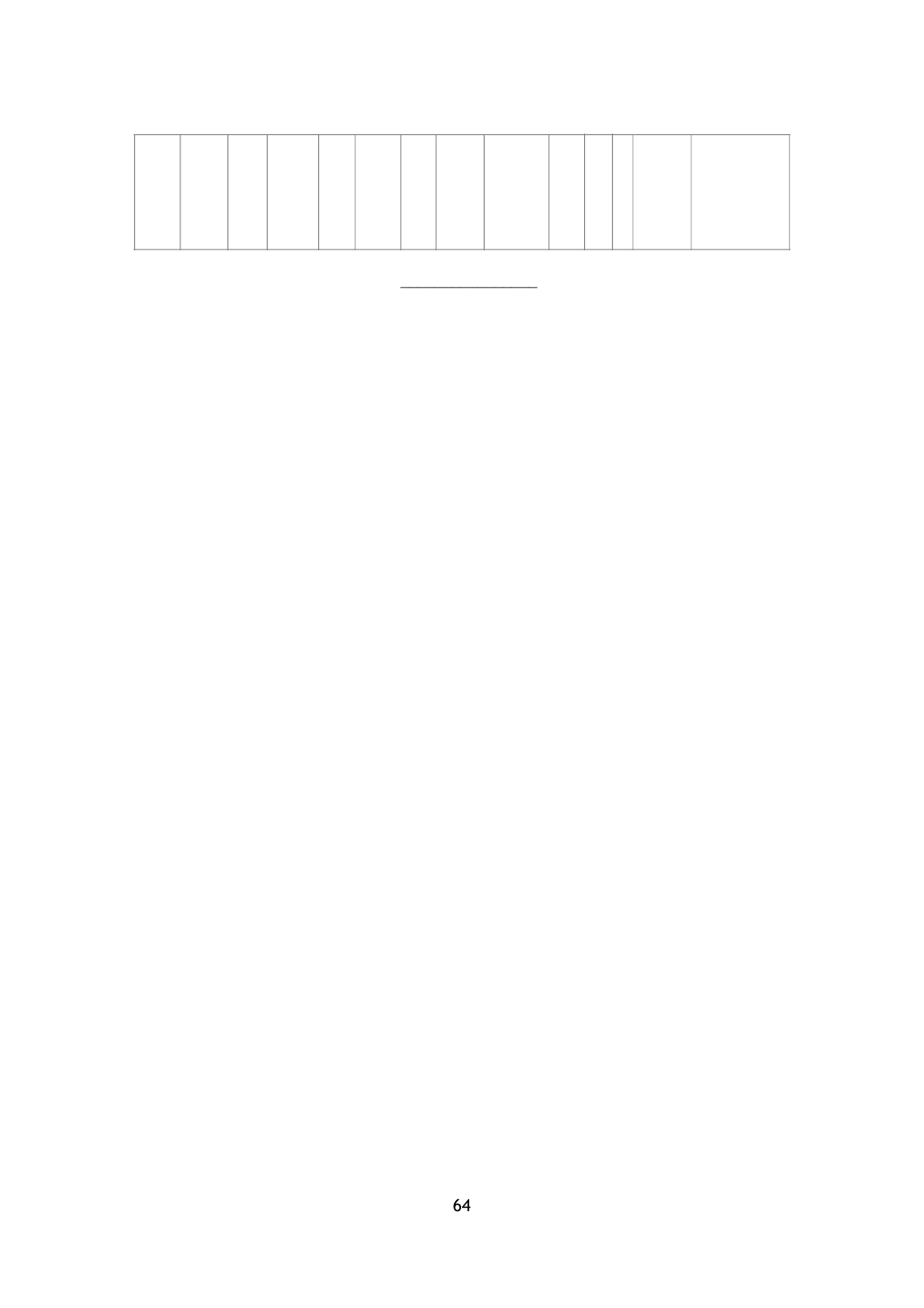## FORM 5

# REGISTER OF EXHUMATIONS

| Date<br>$-f$<br>$\mathbf{o}$<br>E x h<br>u<br>$\overline{\phantom{a}}$<br>mati | ex-<br>humed                                   | Person |                                                                  |                                                 |                     |                                        |    |                                   |    |                                                   | Reference to            |                                  |                                           |                      |                       | Exhu<br>med<br>Rema                                |     |    |             |             |
|--------------------------------------------------------------------------------|------------------------------------------------|--------|------------------------------------------------------------------|-------------------------------------------------|---------------------|----------------------------------------|----|-----------------------------------|----|---------------------------------------------------|-------------------------|----------------------------------|-------------------------------------------|----------------------|-----------------------|----------------------------------------------------|-----|----|-------------|-------------|
| on                                                                             |                                                |        | Cau<br>se<br>$o$ f<br>$\mathrm{d}\,\mathrm{e}\,\mathrm{a}$<br>th |                                                 |                     | Cemetery Register                      |    |                                   |    | Private<br>Graves                                 |                         | Register of                      | Graves<br>reopened                        | Register of          |                       | ins<br>Wher<br>$\mathbf e$<br>Reint<br>$e-$<br>red |     |    |             |             |
|                                                                                | $S$ ur<br>Na<br>me<br>$\overline{\phantom{a}}$ |        |                                                                  | No.                                             | Foli<br>$\mathbf 0$ | ${\bf E}$ n<br>try                     |    | Date if<br>first burial           |    | No<br>$\ddot{\phantom{0}}$                        | $\rm F$ o<br>$\rm{lio}$ | En<br>try                        | $\mathbf N$ o<br>$\ddot{\phantom{a}}$     | Fol<br>$\rm i\sigma$ | E <sub>n</sub><br>try |                                                    | No. |    |             | Date        |
|                                                                                | n a<br>me                                      |        |                                                                  | $$\mbox{\,f}$$<br>$\mathbf{O}$<br>Reg-<br>ister |                     | N <sub>0</sub><br>$\ddot{\phantom{0}}$ | D. | $\vert$ M<br>$\ddot{\phantom{0}}$ | Y. | $\mathop{\rm Of}\nolimits$<br>${\bf R}$ e<br>$g-$ |                         | $\rm No$<br>$\ddot{\phantom{0}}$ | $\mathop{\rm Of}\nolimits$<br>R e<br>$g-$ |                      |                       |                                                    |     | D. | $M_{\cdot}$ | $\mathbf Y$ |
|                                                                                |                                                |        |                                                                  |                                                 |                     |                                        |    |                                   |    | ist<br>$\rm{er}$                                  |                         |                                  | iste<br>$\Gamma$                          |                      |                       |                                                    |     |    |             |             |
|                                                                                |                                                |        |                                                                  |                                                 |                     |                                        |    |                                   |    |                                                   |                         |                                  |                                           |                      |                       |                                                    |     |    |             |             |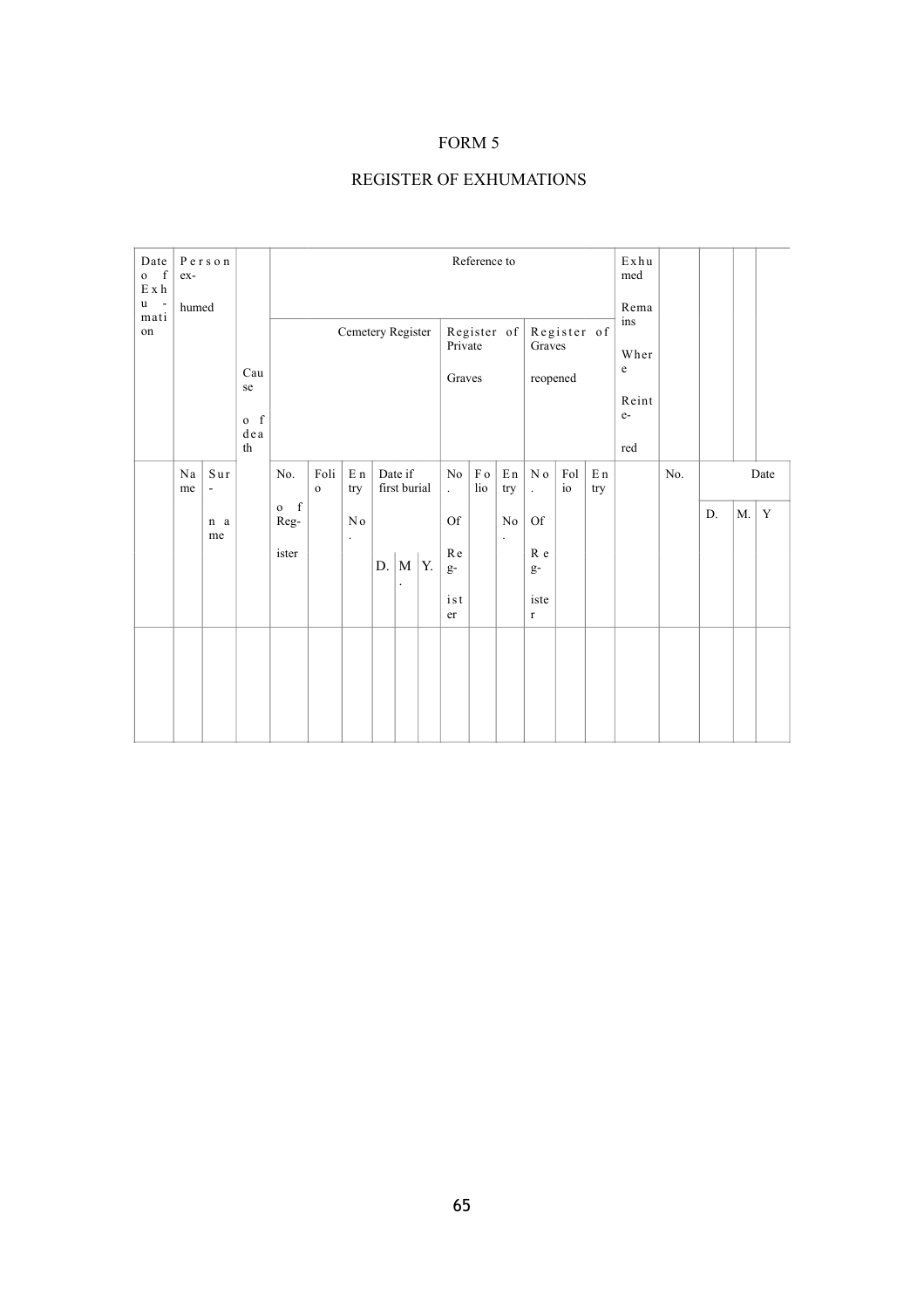## FORM 6

# REGISTER OF GRAVES RE-<br>
(Regulation [Regulation 3(1)]

Year ……………………..

| Plan of<br>Cemetry                                                                          | e | a v t e<br> 0 f <br>$\mathrm{No} \mathrm{r}\,\mathrm{e} $<br>o p<br>eni | G r   Da   Person<br>n<br>now<br>burie<br>d                                        | $\mathbf{x}$ | e | $ S\,e\, $ Ag $ $ Nu $ Da\, $ $M$ $ Ye\, Da\, $ $M$ $ Ye\, By\, No\, Fo\, En\, No\, Fo\, En\, No\, Fo\, En\, No\,  Fo\, En\, No\,  Fo\,  En\, No\,  Fo\, En\, No\,  Fo\, En\, No\,  Fo\, En\, No\,  Fo\, En\, No\,  Fo\, En\, No\,  Fo\, En\, No\,  Fo\, En\, No\,  Fo\, En\, No\,  Fo\$<br>mb   $y$<br>e <sub>r</sub><br>o f<br>cor<br>p e | $ o n $ ar  <br>th | y | th | $  \circ n  $ ar $  \wedge n   \circ f  $ lio $  \text{try}  $ . $  \text{lio}   \text{try}  $ .<br>$\mathbf{o}$<br>m<br>$ $ is s<br>u e | Re<br>gis<br>ter | $\Box$ | $\vert$ No $\vert$ o f $\vert$<br>Re<br>gis<br>ter | $ No $ o f $ $<br>$\vert$ , | $ R$ e<br>gis<br>ter | $\frac{1}{\log  \text{try}  \cdot \text{of}  \text{lio} }$ | $\vert$ No $\vert$ R e $\vert$<br>$\ddot{\phantom{a}}$ | gis<br>ter | try<br>No<br>$\ddot{\phantom{a}}$ |
|---------------------------------------------------------------------------------------------|---|-------------------------------------------------------------------------|------------------------------------------------------------------------------------|--------------|---|---------------------------------------------------------------------------------------------------------------------------------------------------------------------------------------------------------------------------------------------------------------------------------------------------------------------------------------------|--------------------|---|----|------------------------------------------------------------------------------------------------------------------------------------------|------------------|--------|----------------------------------------------------|-----------------------------|----------------------|------------------------------------------------------------|--------------------------------------------------------|------------|-----------------------------------|
| $E \nvert n \nvert S q \nvert Ro$<br>try $u a w$<br>$Nu$ r e $No$<br>$mb \text{No}$ .<br>er |   | ng                                                                      | $ S u $ Na<br>$\left  \mathbf{r} \right $ n $\left  \mathbf{m} \right $<br>am<br>e |              |   | S.<br>alr<br>e a<br>d y<br>b u<br>rie<br>d<br>$i$ n<br>the<br>G r<br>a v<br>e                                                                                                                                                                                                                                                               |                    |   |    | d                                                                                                                                        |                  |        |                                                    |                             |                      |                                                            |                                                        |            |                                   |
|                                                                                             |   |                                                                         |                                                                                    |              |   |                                                                                                                                                                                                                                                                                                                                             |                    |   |    |                                                                                                                                          |                  |        |                                                    |                             |                      |                                                            |                                                        |            |                                   |
|                                                                                             |   |                                                                         |                                                                                    |              |   |                                                                                                                                                                                                                                                                                                                                             |                    |   |    |                                                                                                                                          |                  |        |                                                    |                             |                      |                                                            |                                                        |            |                                   |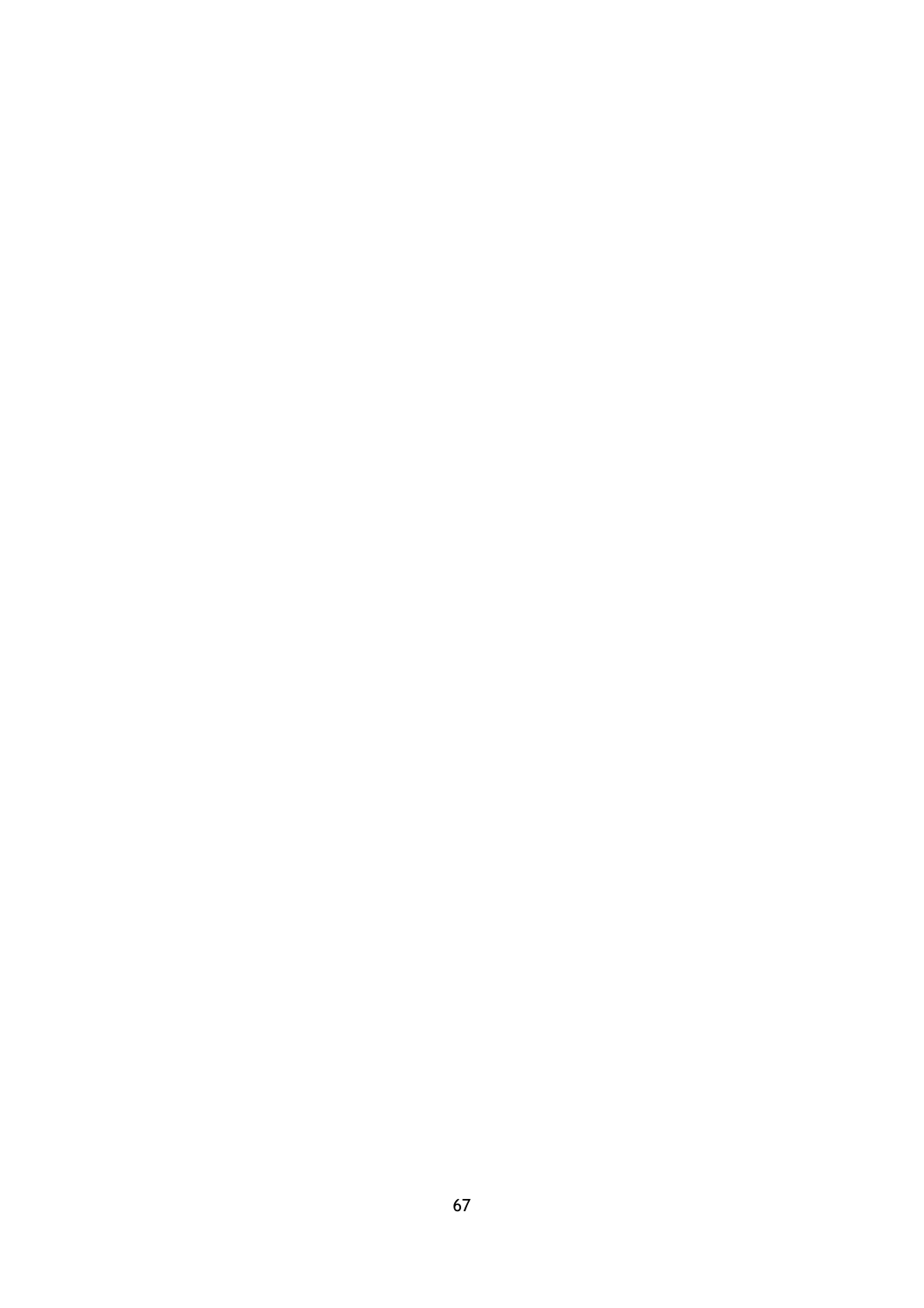SCHEDULE B REGULATION 38

## **TARIFFS**

## ANSE AUX PINS

| 1. |     | For plot of ground sold:                                                                                                                                      |          |
|----|-----|---------------------------------------------------------------------------------------------------------------------------------------------------------------|----------|
|    | (a) | For plots of ground not exceeding                                                                                                                             |          |
|    |     | 1.66 square metre or 1 metre 83 centimetres                                                                                                                   |          |
|    |     | long by 0 metre 91 centimetres wide for each .092                                                                                                             |          |
|    |     | square metre                                                                                                                                                  | R. 0.25  |
|    | (b) | For each .092 square metre over 1.66 square                                                                                                                   |          |
|    |     | metre                                                                                                                                                         | R. 0.50  |
| 2. |     | For digging or re-opening of a grave                                                                                                                          | R. 2.00  |
|    |     | <b>ANSE LOUIS</b>                                                                                                                                             |          |
|    |     | For plot of ground sold-                                                                                                                                      |          |
|    | (a) | For plots of ground not exceeding 18 square                                                                                                                   |          |
|    |     | Feet or 6 feet long by 3 feet wide                                                                                                                            |          |
|    |     | for each square foot<br>Cts.                                                                                                                                  | Rs. 0.50 |
|    | (b) | For each square foot over 18 square feet                                                                                                                      | Rs. 2.00 |
|    |     | For digging or re-opening of a grave                                                                                                                          | Rs. 2.00 |
|    |     | All purchasers of plots of ground shall conform to the plans and divisions laid down for the<br>management and distribution of the land made by the Minister. |          |
|    |     | <b>ANSE ROYALE</b>                                                                                                                                            |          |

1. For plots of ground sold- (a) For plots of ground not exceeding 1m. 672 cent. square or 1m. 828 cent. long by 0m. 915 cent. wide for each square 0m. 092 ... R. 0.25 (b) For every square over 1.m 672 square cent. for each square 0m. 092 ... ... ... R. 0.50

For digging or re-opening of a grave R. 2.00

68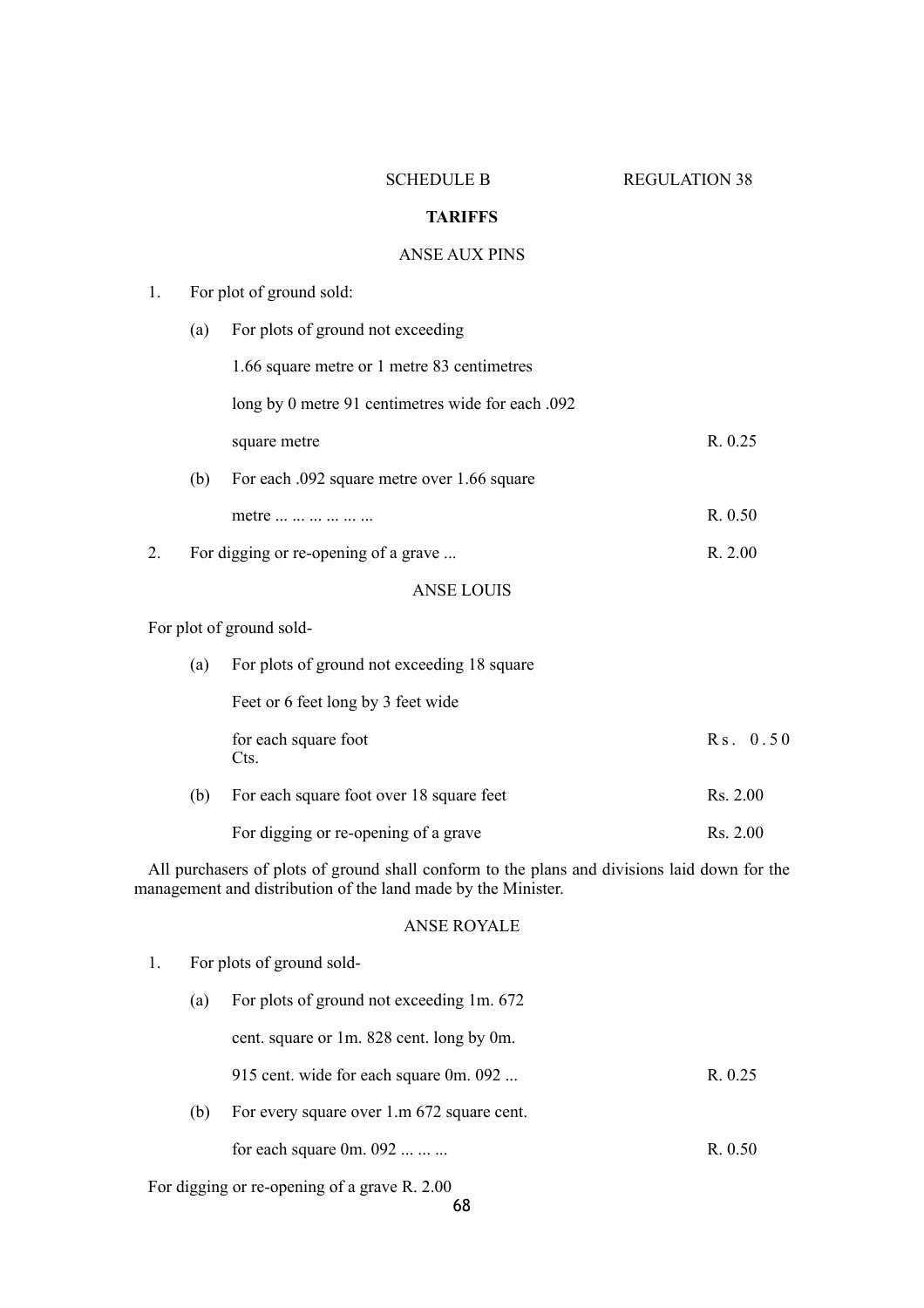All purchasers of plots of ground shall conform to the plans and divisions laid down for the management and distribution of the land made by the Minister.

# BAIE LAZARE, CASCADE, GLACIS

## AND TAKAMAKA

The cemetery tariff shall be as follows:-

| 1. |     | For plot of ground sold-                           |         |
|----|-----|----------------------------------------------------|---------|
|    | (a) | For plots of ground not exceeding 18 square feet   |         |
|    |     | or 6 feet long by 3 feet wide for each square foot | R. 0.50 |
|    | (b) | For each square foot over 18 feet                  | R. 2.00 |
|    |     | For digging or re-opening of a grave R. 2.00       |         |
|    |     | <b>LA DIGUE</b>                                    |         |
| 1. |     | For plots of ground sold:-                         |         |
|    | (a) | For plots not exceeding 6 feet long by 2 feet      |         |
|    |     | 6 inches wide or 15 square feet.                   |         |
|    |     | For each square foot                               | R. 0.20 |
|    | (b) | for every square foot over 15 square feet.         |         |
|    |     | Each square foot                                   | R. 1.00 |
| 2. |     | For tombs and monuments:                           |         |
|    | (a) | for a vault or a tomb of more than 15              |         |
|    |     | square feet irrespective of height                 | R.15.00 |
|    | (b) | for any cross, tablet, tomb or form of enclosure   |         |
|    |     | in wood, metal or masonry under 3 feet in height   | R. 1.00 |
|    |     | If over 3 feet but under 6 feet                    | R. 5.00 |
|    |     | If over 6 feet high                                | R.10.00 |
|    | (c) | for digging or re-opening of a grave               | R. 2.00 |
|    |     | <b>MONT FLEURI</b>                                 |         |
| 1. |     | For the sale of plots of ground -                  |         |
|    | (a) | For plots not exceeding 18 square feet equivalent  |         |
|    |     | to 6 feet long by 3 feet wide                      | R.40.00 |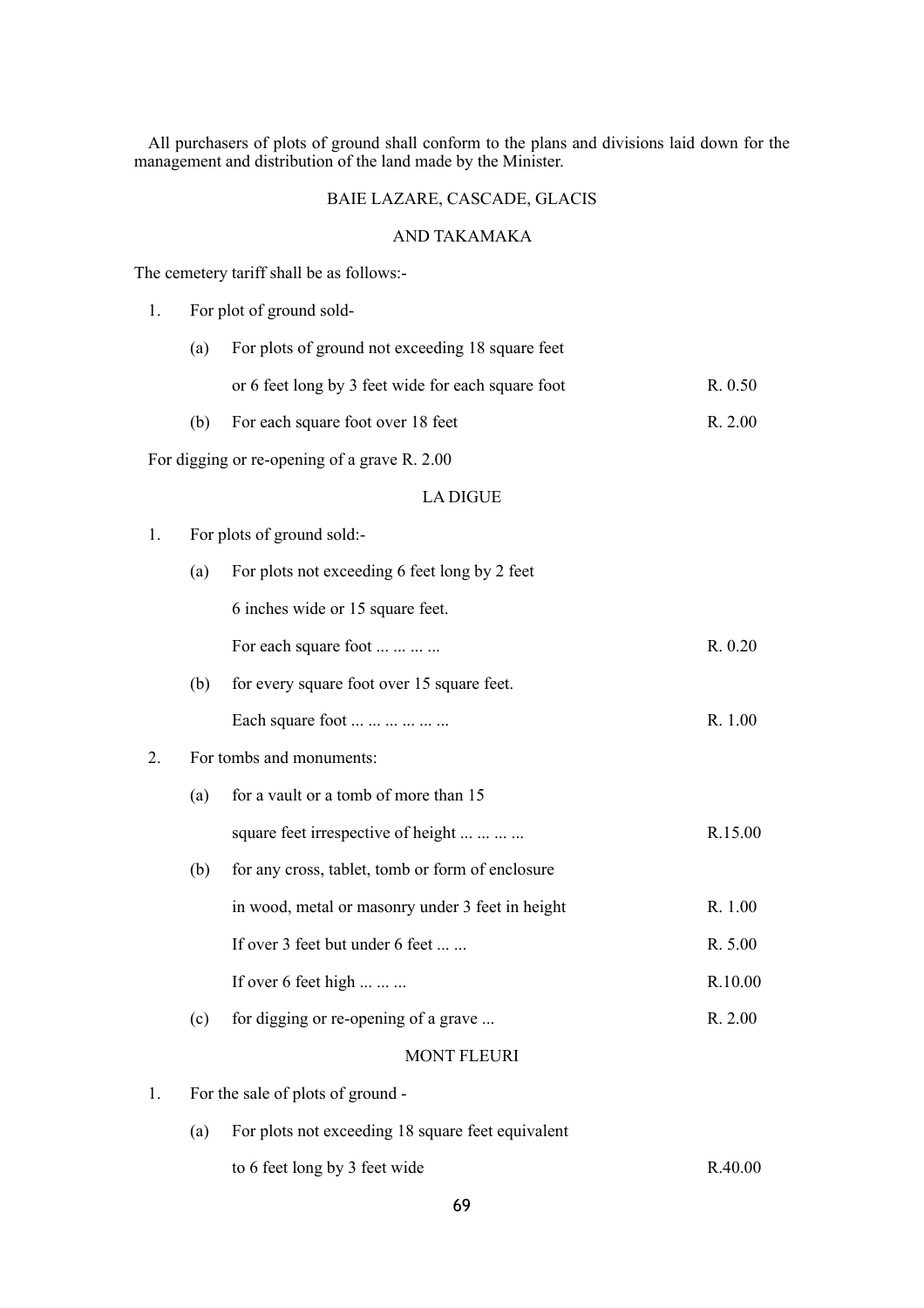|    | (b)     | for each square foot over 18 square feet             | R. 4.00 |
|----|---------|------------------------------------------------------|---------|
| 2. |         | For tombs and vaults-                                |         |
|    | (a)     | For a vault or tomb of more than 6 feet in           | R.50.00 |
|    |         | height                                               |         |
|    | (b)     | For a vault or tomb not exceeding 6 feet in          | R.30.00 |
|    |         | height                                               |         |
|    | (c)     | For a vault or tomb not exceeding 4 feet in          | R.15.00 |
|    |         | height                                               |         |
|    | (d)     | For a vault or tomb not exceeding 3 feet in          | R.10.00 |
|    |         | height                                               |         |
|    | (e)     | For a vault or tomb not exceeding 1 foot in          | R. 5.00 |
|    |         | height                                               |         |
|    | (f)     | For a simple grave stone placed horizontally         |         |
|    |         | or vertically with inscription                       | R. 4.00 |
|    | (g)     | For a tomb with plaster masonry without a            |         |
|    |         | grave stone                                          | R. 4.00 |
|    | (h)     | For a grave board with inscription Free              |         |
|    | (i)     | For a cross of wood or iron not exceeding 2          |         |
|    |         | feet in height                                       | Free    |
|    | (j)     | For a cross of wood or iron above that height        | R. 1.00 |
|    | (k)     | For an enclosure in plain boards (trellis or         |         |
|    |         | bars of 2 feet in height)                            | R. 1.00 |
|    | (1)     | For an enclosure in plain boards 3 feet in           |         |
|    |         | height                                               | R. 1.50 |
|    | (m)     | For an enclosure in plain boards 4 feet in           |         |
|    |         | height                                               | R. 2.00 |
|    | (n)     | For 4 pillars with chains                            | R. 3.00 |
|    | $\circ$ | For each additional pillar supporting chains         | R. .50  |
|    | (p)     | For an iron railing whatever may be the height<br>70 | R. 4.00 |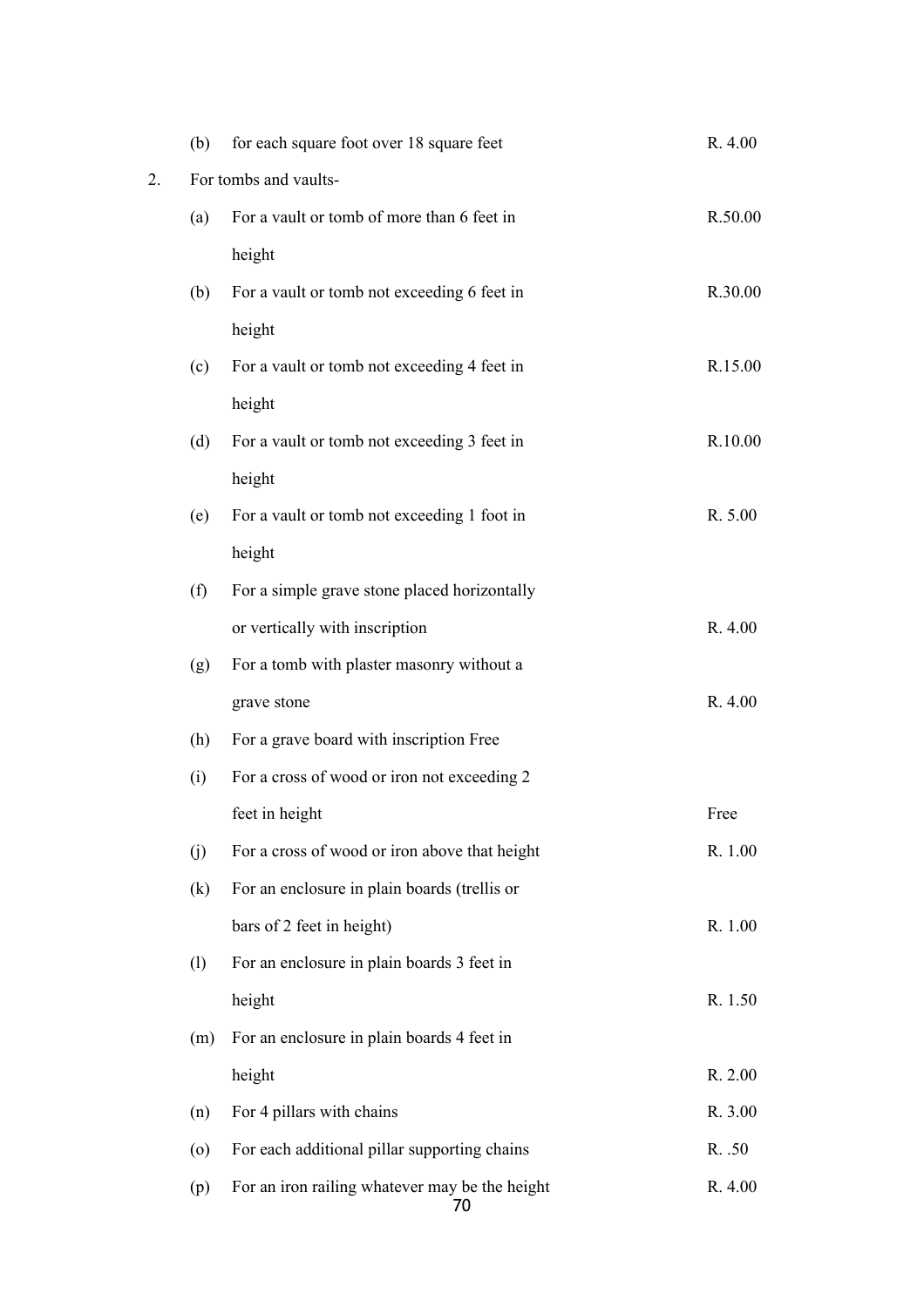|     | height                                      | R <sub>10.00</sub> |
|-----|---------------------------------------------|--------------------|
|     | around the tomb not exceeding one foot in   |                    |
| (t) | For erecting or repairing a dry stone wall  |                    |
| (S) | For digging a grave                         | R. 8.00            |
| (r) | For the reopening of a vault, tomb or grave | R. 8.00            |
| (q) | For an enclosure of stones                  | R. 4.00            |

3. Hearse-

Rent of hearse for each burial R.2.50

Such fees shall be paid in advance at the office of the Cemetary and on Sundays and Public Holidays to the guardian of the cemetery.

#### PRASLIN

| 1. |     | For plots of ground sold:                                    |          |
|----|-----|--------------------------------------------------------------|----------|
|    | (a) | for plots not exceeding 1 metre 672 centimetres              |          |
|    |     | square, or 1 metre 828 centimetres long by 0 metres          |          |
|    |     | 915 centimetres wide for each square 0 metre 092             |          |
|    |     | centimetres                                                  | R. 0.25  |
|    | (b) | for every square over 1 metre 672 square for each            |          |
|    |     | square 0 metres 092 centimetres                              | R. 1.00  |
| 2. |     | For tombs and monuments:                                     |          |
|    | (a) | for a vault or tomb of more than 1 metre 828                 |          |
|    |     | centimetres irrespective of height                           | Rs.15.00 |
|    | (b) | for any cross, tablet, tomb, or form of enclo-               |          |
|    |     | sure, in wood, metal, or masonry, under 3ft. in              |          |
|    |     | height                                                       | Rs. 2.00 |
|    |     | If over 3ft. but under 6ft. high                             | Rs. 5.00 |
|    |     | If over 6ft. high                                            | Rs.10.00 |
|    | (c) | for the digging or re-opening of a grave                     | Rs. 2.00 |
|    | (d) | All purchasers of plots of ground shall conform to the plans |          |

and divisions laid down for the management and distribution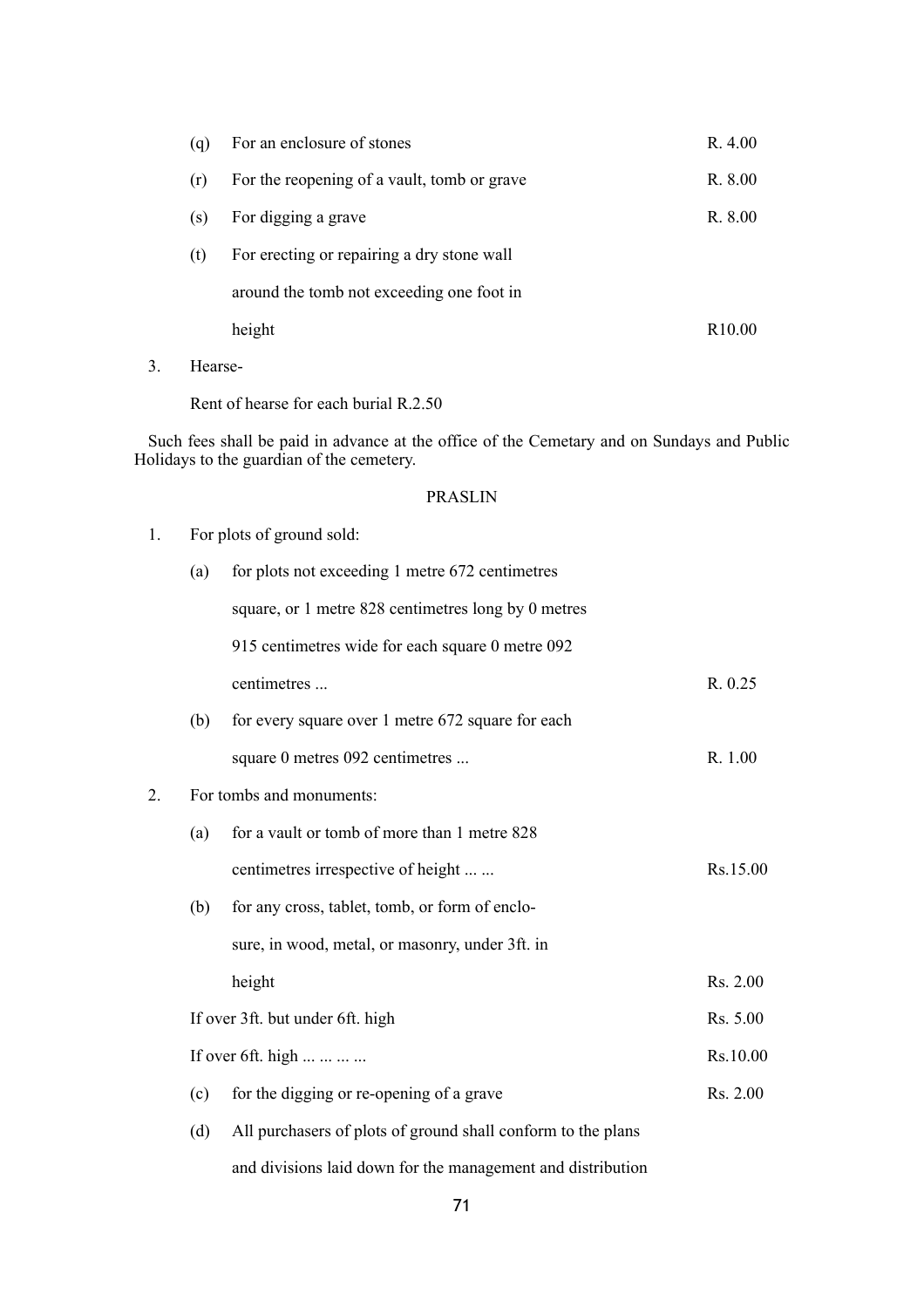of the land made by the Council.

## [SECTIONS 67 AND 96]

 $\mathcal{L}_\text{max}$ 

## **PUBLIC HEALTH (BURIAL AT SEA) REGULATIONS**

*[17th April, 1961]*

SI. 28/1961 SI. 18/1972 SI. 95/1975

## **ARRANGEMENT OF REGULATIONS**

1. Citation.

2. Application for licence.

3. Decision of medical officer of health.

4. Issue and effect of licence.

5. Fees.

6. Saving provision.

7. Preparation of body.

8. Embarkation.

9. Burial.

10. General.

11. Penalty.

**1.** These regulations may be cited as the Public Health (Burial at Sea) Regulations.

**2.** (1) An application for a licence to bury at sea the body of a person who has died in Seychelles may be made by the surviving spouse or one of the next of kin, being an adult.

 $\frac{1}{2}$ 

(2) If no person eligible to apply under subregulation 1 is in the island where the death occurred, or if the only person so eligible is not in fit state of health to apply, an application may be made by the occupier of the house in which the death occurred or by another person authorised by the Medical Officer of Health to apply.

The application shall be in writing, in the form in the appendix, in duplicate, and shall be handed to the Harbour Master together with the original act of death issued by the Civil Officer.

(4) The Harbour Master shall make such enquiries as he thinks necessary and shall forward the original application and act of death to the Medical Officer of Health with his recommendation.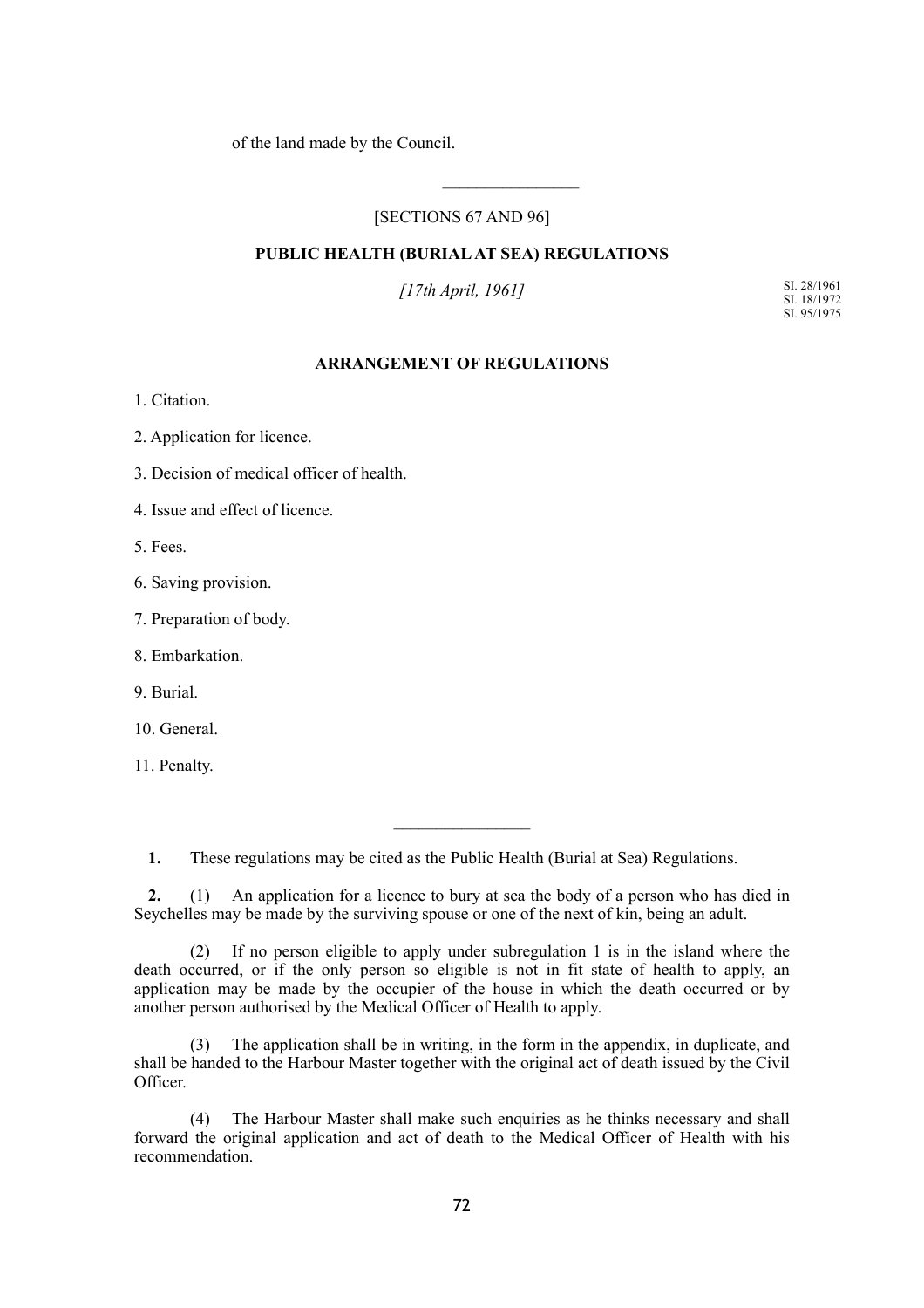**3.** The Medical Officer of Health shall make any further enquiries which he considers necessary and shall then, in his absolute discretion, grant or refuse a licence. The act of death shall be returned to the applicant, if he so desires.

**4.** (1) A licence for burial at sea shall be in the form in the appendix and shall forthwith be sent to the Harbour Master who shall cause the body to buried in accordance with these regulations, except in cases to which regulation 6 applies.

(2) The Harbour Master shall appoint the time and place of embarkation, specify maximum number of persons who may travel in the vessel to the place of burial and give any other necessary directions.

**5.** The applicant shall pay to the Harbour Master the fees specified in the schedule.

**6.** If in the opinion of the Harbour Master it is impraticable or improper to bury the body within twenty four hours of the issue of the licence he shall forthwith return the license to the Medical Officer of Health with a report of the circumstances.

**7.** (1) The applicant shall cause the body to be completely enshrouded in canvas, firmly sewn, but shall not cause it to be weighted before embarkation.

(2) If a coffin is used the cover shall be easily removable and shall not be screwed down.

**8.** (1) At the appointed time the applicant shall cause the body to be brought to the appointed place of embarkation, covered with a pall or encoffined and accompanied by sufficient bearers.

(2) No person other than the bearers shall approach the vessel until directed to do so.

(3) A person specially instructed by the Harbour Master shall firmly secure to the lower part of the body iron weights, provided by the Harbour Master for that purpose, and cover them with an overshroud.

(4) The total of the weights shall be three times the estimated weight of the body.

**9.** The vessel shall proceed to a place appointed by the Harbour Master with regard to the conditions at the time of departure and not less than three nautical miles from the nearest coast where the body shall be buried in the sea.

**10.** The Harbour Master shall have general superintendence of all the arrangements for a burial at sea and shall give, and may vary, any directions which may be necessary in particular circumstances.

**11.** Any applicant or other person who makes any oral or written statement for the purpose of obtaining a licence under these regulations, is hereby required to state the whole truth, so far as material, and to state only such matters as on reasonable grounds, he believes to be true.

### THE SCHEDULE

 $\mathcal{L}=\{1,2,3,4,5\}$ 

### **FEES**

Application for licence Rs.10

Licence, including weighting and overshroud Rs.10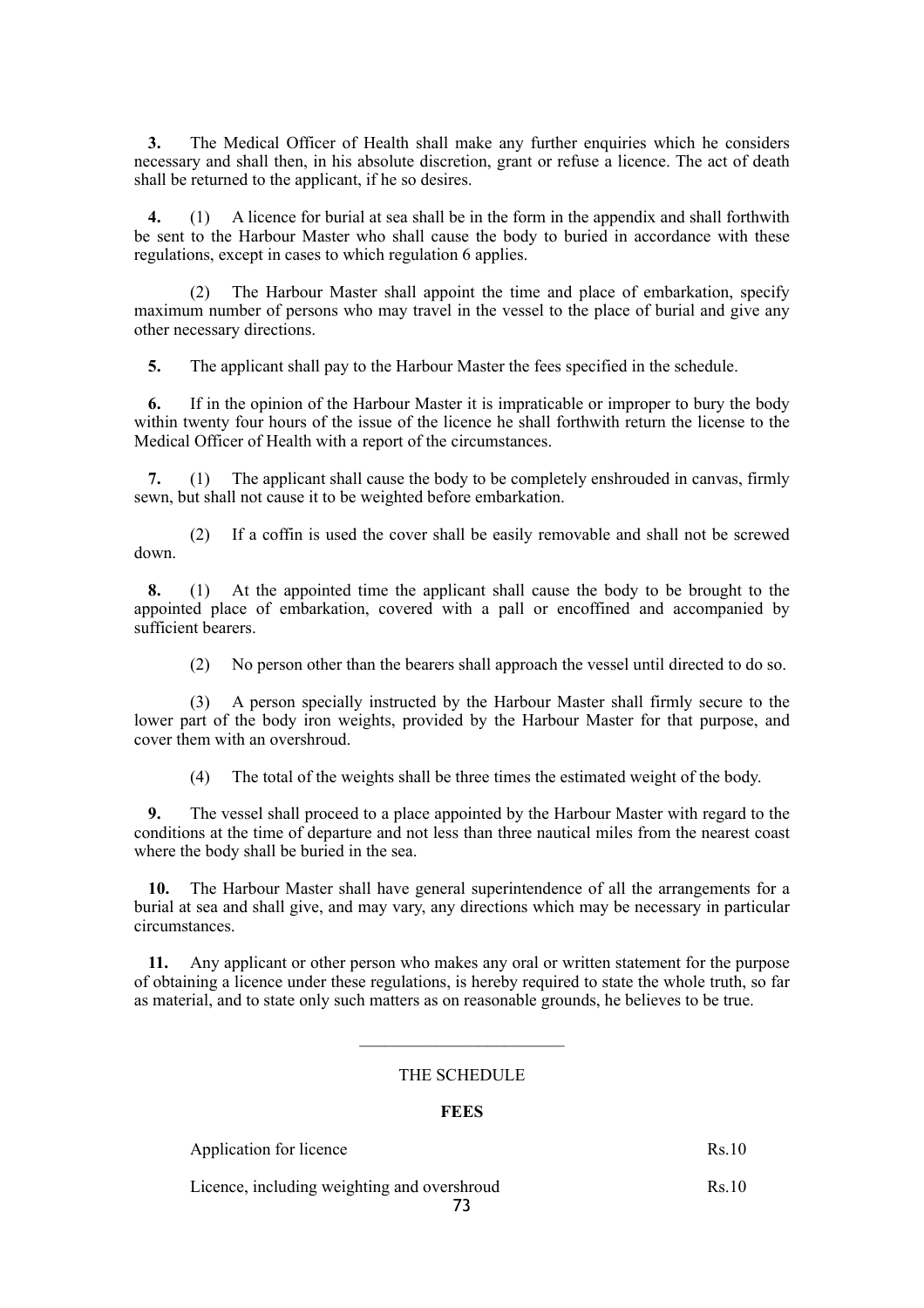Sea transport Normal rate for the vessel used

### *Remissions*

Where the deceased was at the time of his death a serving officer of the Government of Seychelles no fees will be charged.

Where the decreased was the wife or a dependent child of a serving officer half the fees will be charged.

In any special case the Medical Officer of Health may remit or reduce the fees.

APPENDIX OF FORMS Form A

### **PUBLIC HEALTH (BURIAL AT SEA) REGULATIONS**

### APPLICATION FOR LICENCE

| I    |                                                                                        | Full name of           |
|------|----------------------------------------------------------------------------------------|------------------------|
|      | hereby apply for a licence to bury at sea the body of                                  | applicant.             |
|      |                                                                                        | Full name of           |
|      |                                                                                        | deceased.              |
|      | who last ordinarily resided at                                                         | Address.               |
| 2.   | The original act of death by the Civil Status Officer is attached to this application. |                        |
| 3.   | I am the surviving spouse of the deceased                                              |                        |
|      |                                                                                        | Delete and             |
|      |                                                                                        | fill in as or          |
|      |                                                                                        | required.              |
|      | I am one of the next-of-kin being the                                                  |                        |
|      | of the deceased.                                                                       |                        |
| 4.   | I declare that the particulars of the deceased stated overleaf are correct.            |                        |
|      |                                                                                        | Signature of applicant |
| Date | 19                                                                                     |                        |
|      | PARTICULARS OF DECEASED                                                                |                        |
|      | Surname                                                                                |                        |

Father's name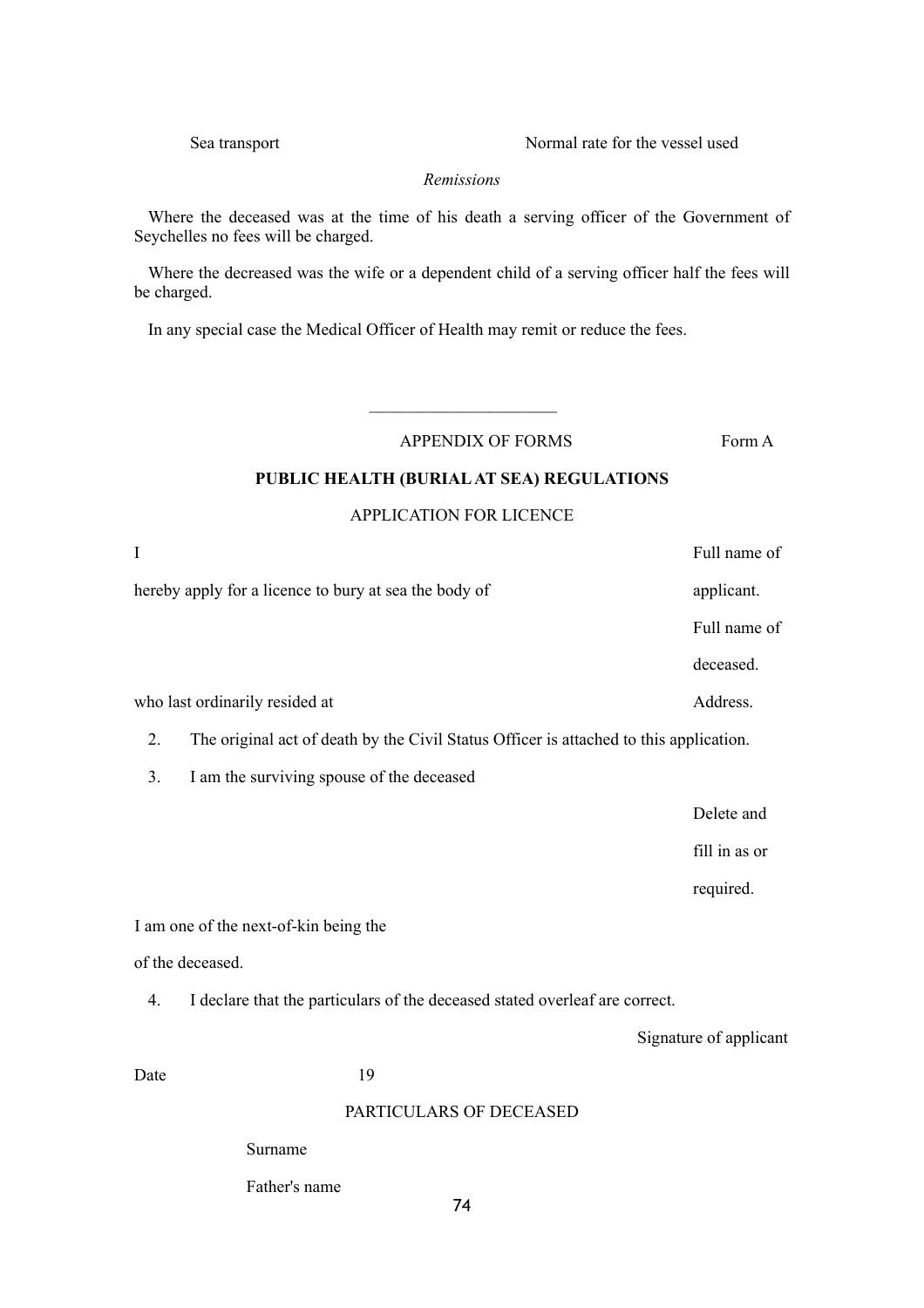Sex and Age

Estimated weight

# *Status*

| Delete and fill | Bachelor                   | Married man | Divorce | Widower |
|-----------------|----------------------------|-------------|---------|---------|
| in as required. |                            |             |         |         |
|                 | Spinster                   |             |         |         |
|                 | Married woman, the wife of |             |         |         |
|                 | who resides at             |             |         |         |
| Name of last    | Divorced wife of           |             |         |         |
| husband.        | The widow of               |             |         |         |

FORM B

# **PUBLIC HEALTH (BURIAL AT SEA) REGULATIONS**

The Medical Officer of Health hereby authorises the burial at sea of the body

*Full name*

whose death is recorded in act of death No.

issued by the Civil Status Officer for

and dated 19

in accordance with the Public Health (Burial) at Sea Regulations.

Dated this 19

Medical Officer Health

# **PUBLIC HEALTH (WASHING LIMITS) REGULATIONS**

 $\frac{1}{2}$ 

### **ARRANGEMENT OF REGULATIONS**

I

### *Central District*

- 1. Washing limits of rivers in Central District.
- 2. Washing limit at Anse Boileau.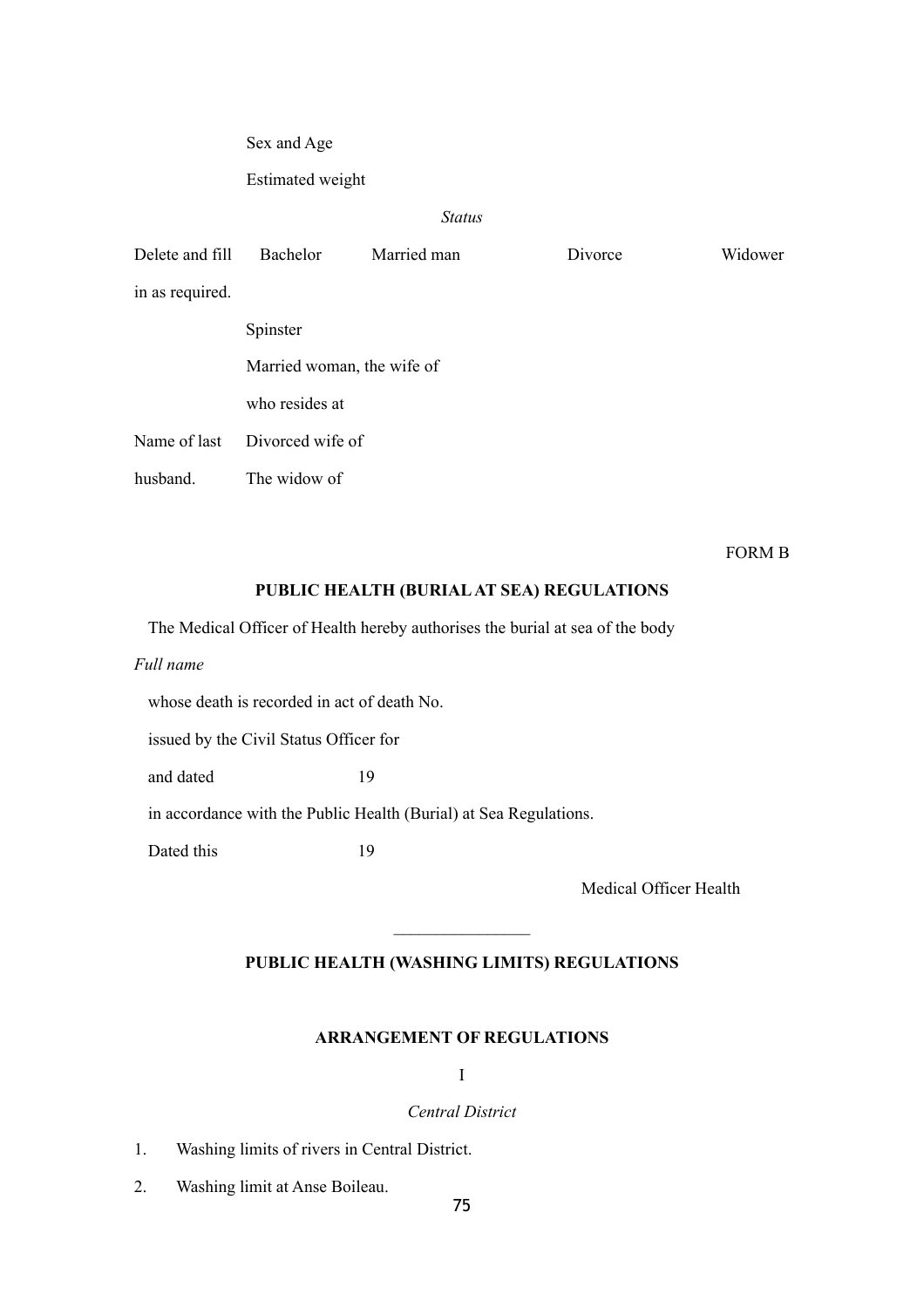- 3. Washing limit of Glacis River.
- 4. Washing limit at Grand'Anse.
- 5. Washing limit of rivers in Central District.
- 6. Washing limit at Anse Dejeuner.
- 7. Washing limit at Dans Isles.
- 8. Cupidon river.
- 9. Washing limit at Pointe La Rue.
- 10. Washing limit at Cascade.
- 11. Washing limit at Cap Ternay.
- 12. Washing limit at Anse Aux Pins.
- 13. Belony River.

REGULATION

II

## *North Mahe*

- 14. River Beoliere.
- 15. River Seche.
- 16. Fonds de Lianes.
- 17. Mare Anglaise.
- 18. River Button.
- 19. Tirant River.

# III

# *South Mahe*

- 20. River at Anse Aux Poules Bleues.
- 21. Anse Gouvernment.
- 22. Dijoux River.
- 23. McGaw River.
- 24. Anse Louis and Val d'Andore Rivers.

# IV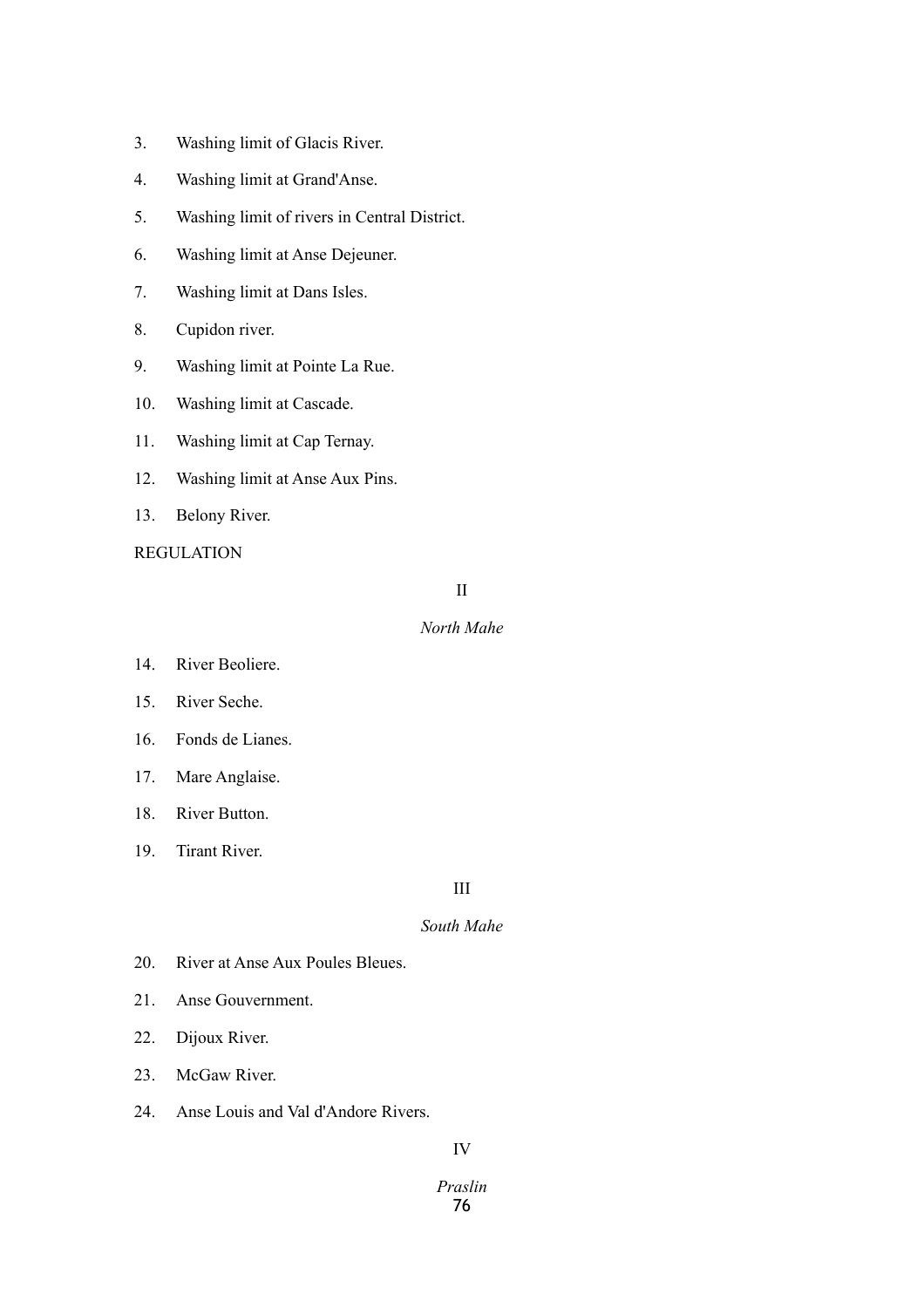- 25. Boffay River.
- 26. Various rivers.
- 27 Mon Desir River.
- 28. Anse Boudin.
- 29. Anse Kerlan and Pasquiere Rivers.
- 30. Salazie.
- 31. Civine.
- 32. Pickwood.
- 33. Anse Marie Louise
- 34. Anse Takamaka.

V

### *La Digue*

- 35. La Digue rivers.
- 36. Penalty.

### I

# *Central District*

**1.** The washing limits of the following rivers shall be designated by a post and board with the words "Washing Limit" painted thereon-

- (a) Rochon River;
- (b) Trois Freres River;
- (c) St. Louis River;
- (d) Moussa River;
- (e) Quincy River, also called Riviere Anglaise.

**2.** The washing limit of the river which runs into Anse Boileau Boileau near the 9th mile stone shall be designated by a post and board with the words "Washing Limit" painted thereon.

**3.** The washing limits of the river known as "Glacis" or "Catholic Mission" at Glacis shall be designated by a post and board with the words "Washing Limit" painted thereon.

**4.** The washing limit of Riviere Seche which has its source on the property "Chateau Margot" crosses the Misere Road from Terain Naz above the 5th milestone, runs through a part of Barbarons Estate and falls into the Sea at Grand'Anse shall be designated by a post and board with the words "Washing Limit" painted thereon.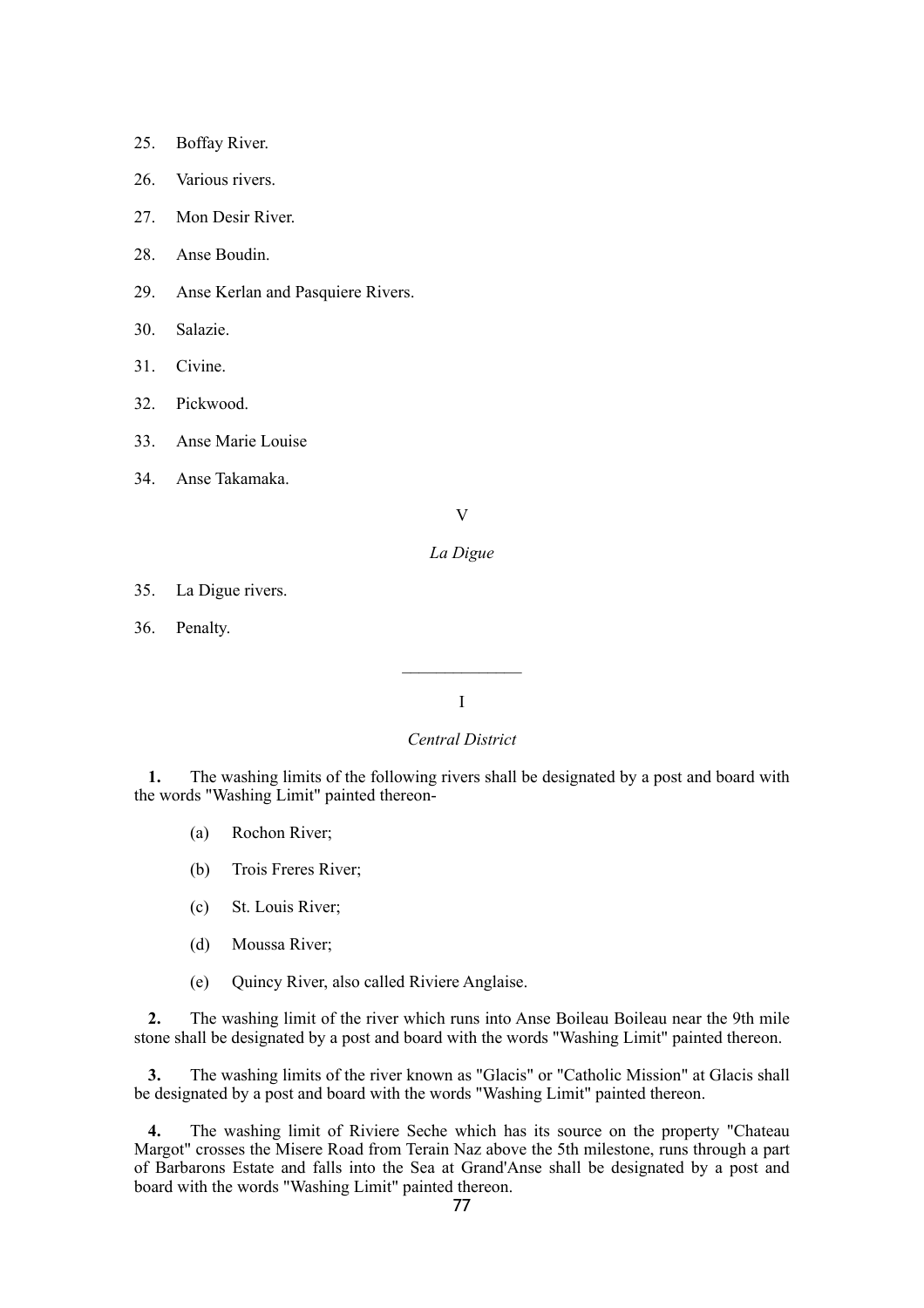**5.** The washing limits of the following rivers shall be designated by a post and board with the words "Washing Limit" painted thereon-

- (a) Riviere Anglai (near the Slaughter-house.)
- (b) Riviere des Fruits de Cythere (a tributary of the Moussa River).
- (c) Riviere Quenet or Finette.

**6.** The washing limit of the river which runs into Anse Dejeuner shall be designated by a post and board with the words "Washing Limit" painted thereon.

**7.** The washing limits of the river known as Dans Isles River No.2 shall be designated by a post and board with the words "Washing Limit" painted thereon.

**8.** The washing limits of Cupidon River at Bel Ombre shall be designated by a board with the words "Washing Limit" painted thereon.

**9.** The washing limits of the Stream at Pointe La Rue on Mrs Widow J.d'Argent's property shall be designated by a post and board with the words "Washing Limit" painted thereon.

**10.** The washing limit of the rivulet which crosses the property of Hosanna Brassel at Cascade shall be designated by a post and board with the words "Washing Limit" painted thereon placed at a distance of 250 feet or 76 metres to the west of the main road on the left bank of the rivulet.

**11.** The washing limit of the rivulet which crosses the property of Virginie Agatine & ors. at Cap Ternay shall be designated by a post and a board with the words "Washing Limit" painted thereon placed at a distance of 408 feet or 123.35 metres to the East of the main road on the North bank of the rivulet 20 feet below the dam from which the Cap Ternay supply is taken.

**12.** The washing limit of Grand Bassin river which crosses property of Mr. J. B. Jumeau at Anse Aux Pins shall be designated by a post and board with the words "Washing Limit" painted thereon placed at a distance of 800 feet or 244 metres to the West of the main road on the right bank of the said river.

**13.** A post and board with the words "Washing Limit" shall be erected in the course of the Belony River (a tributary of the Moussa River) at a point twenty feet upstream from the bridge.

#### II

### *North Mahe*

**14.** A post and board with the words "Washing Limit" shall be erected in the course of Beoliere River where it flows across the property of Mr. V. L. Chetty at a point on the North-East side of the Beoliere Road, 20 feet from the said road.

**15.** A post and board with the words "Washing Limit" shall be erected in the course of River Seche at Grand'Anse, Mahe, at a point one hundred feet from the public road on the mountain side.

**16.** A post and board with the words "Washing Limit" shall be erected in the course of the Fonds de Lianes Rivulet at Machabee, Mahe, at a point three hundred and fifty feet from the new public road on the mountain side.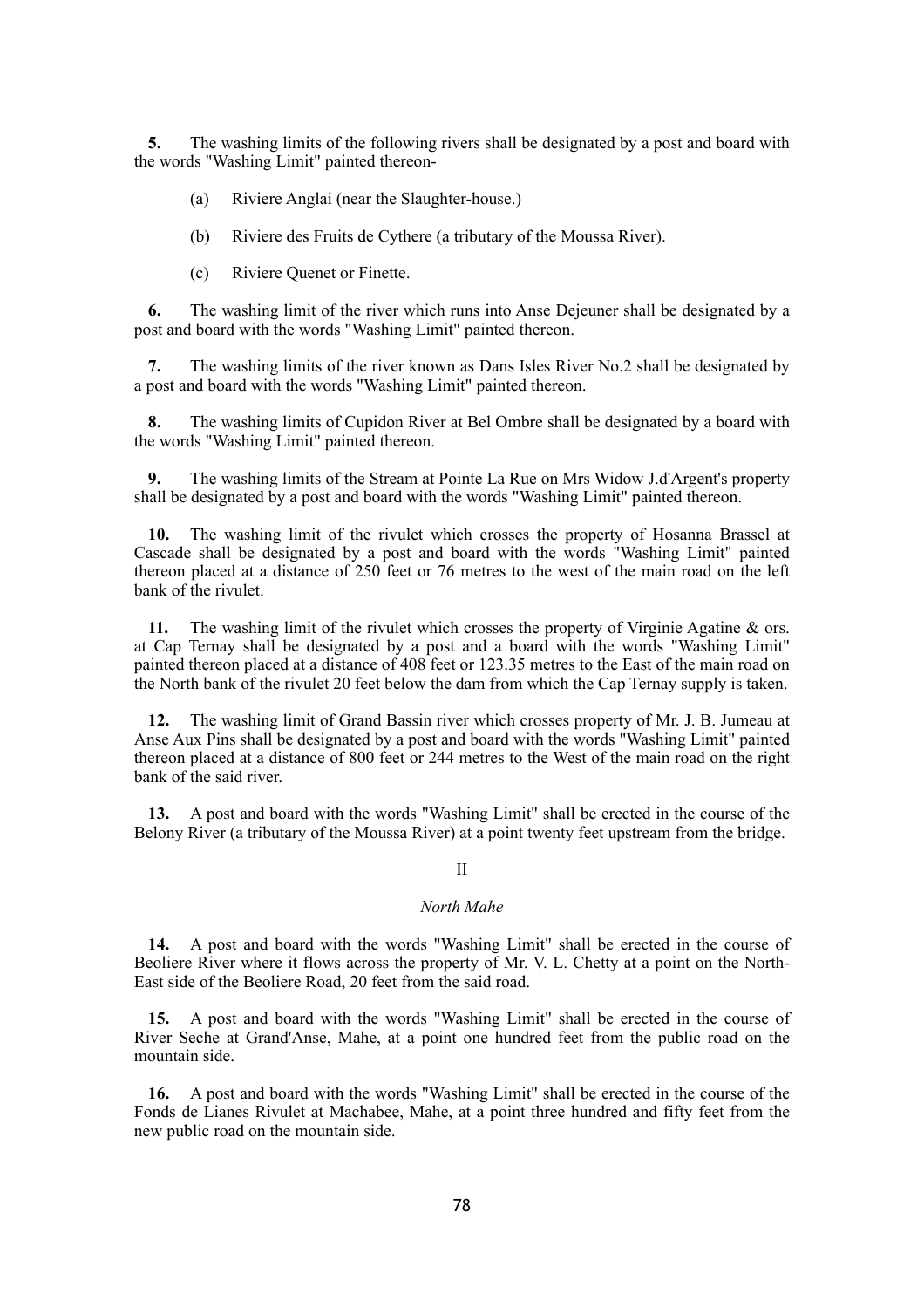**17.** A post and board with the words "Washing Limit" shall be erected in the course of Albertine Loiseau's Rivulet at Mare Anglaise two hundred and twenty feet above the public road.

**18.** A post and board with the words "Washing Limit" shall be erected in a branch of River Button at Petit at a point two hundred feet from the public road on the mountain side beyond the said river coming to town.

**19.** A post and board with the words "Washing Limit" shall be erected in the course of the Tirant River at Glacis, Mahe, at a point two hundred feet distant from the public road to be measured upstream from the said road.

#### III

### *South Mahe*

**20.** The washing limits of the river which runs into Anse Aux Aux Poules Bleues shall be designated by a post and board with the words "Washing Limit" painted thereon.

**21.** The washing limits of the river which runs into Anse Governement on the property of Charles Magnan shall be designated by a post and board with the words "Washing Limit" painted thereon.

**22.** A post and board with the words "Washing Limit" shall be erected in the course of the Dijoux or St. Jorre river at Anse Aux Courbes at a point four hundred and forty feet from the public road.

**23.** A post and board with the words "Washing Limit" shall be erected in the course of the McGaw river at Pointe Au Sel, at a point two hundred and sixty feet from the public road.

**24.** A post and board with the words "Washing Limit" shall be erected in the course of the following rivers at a point described hereunder-

- (a) Anse Louis River, where the river flows across Mr. Octave Pool's property at a point 332 feet upstream from the public road.
- (b) Anse Louis River, where the river flows across the property of Mr. Chang Yune at a point in the left branch of the river going upstream, 103 feet from the public road.
- (c) The river flowing across the property of Mr. France Payet at Val d'Andore at a point 1,800 feet upstream from the public road.

### IV

#### *Praslin*

**25.** The washing limits of the river which has its source in Fonds Boffay State Land and which flows into Bay St. Anne after running under the foot-bridge known as the "Pont de l'Eglise", the said river to be known henceforth as Boffay River, are fixed at a point indicated by posts and boards with the words "Washing Limits" painted thereon, and situated about fifty yards below the dam erected across the river to supply the district with pure water.

**26.** The washing limits of the following rivers, situated as described shall be fixed at a point indicated by a post and board with the words "Washing Limit" painted thereon-

Pelicier } Near Baie Ste Anne and crossing 79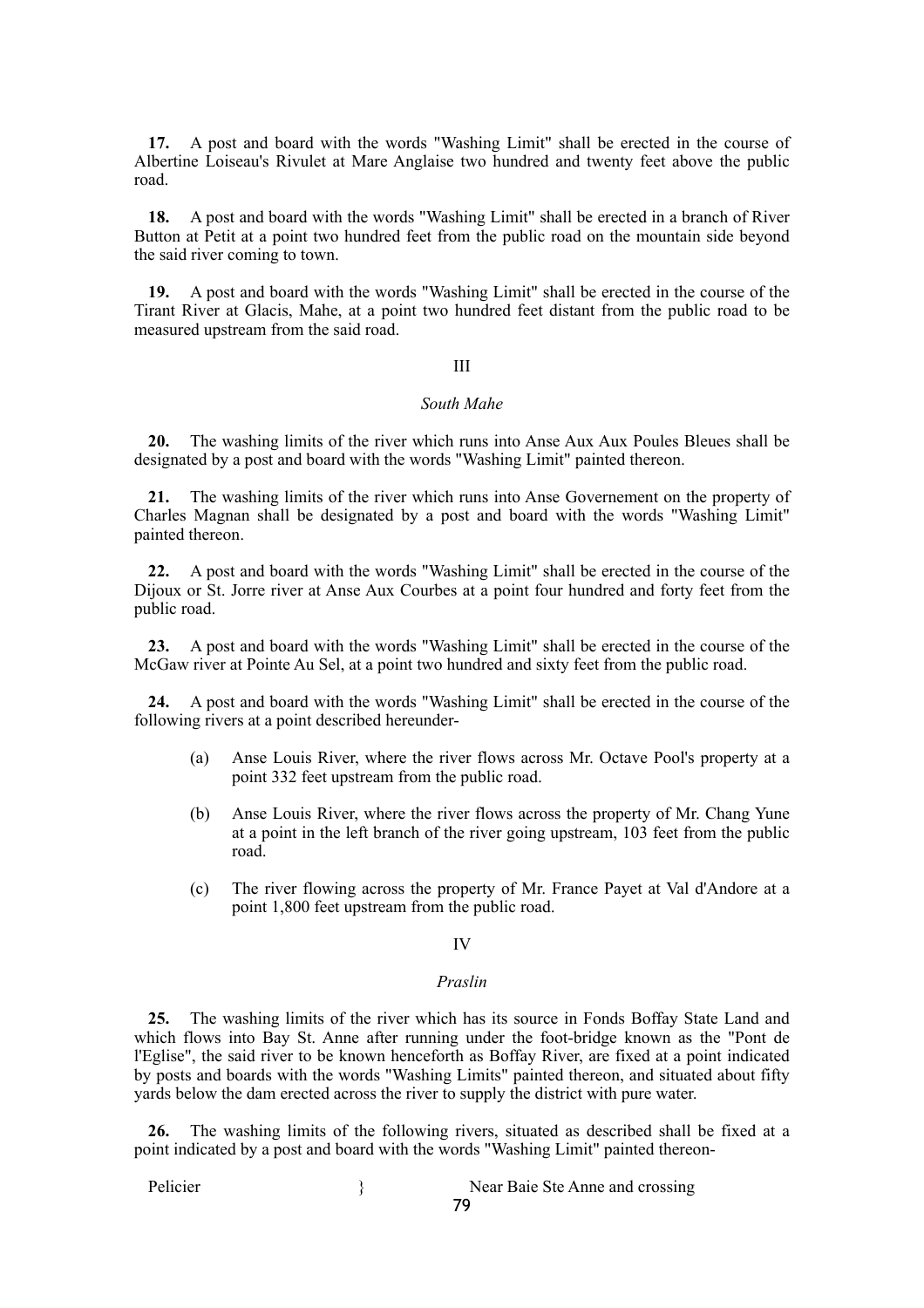| Boquet               | the Roadway which leads to Anse |
|----------------------|---------------------------------|
| <b>Charles Payet</b> | Consolation.                    |
| La Blache            | "Belle Vue", Grand'Anse         |

**27.** The washing limit of the "Mon Desir" River which has its source on the property of Mr. Ismael Accouche and falls into Anse Boudin Bay midway between the North end of the Village, and South end of Pointe Chevalier State Land shall be designated by a post and board with the words "Washing Limit" painted thereon.

**28.** The washing limit of the streams of Anse Boudin river shall be designated by a post and board with the words"Washing Limit" painted thereon.

**29.** The washing limits of the stream of Anse Kerlan and Pasquiere rivers shall be designated by a post and board with the words "Washing Limit" painted thereon.

**30.** The washing limits of the river which has its source in Salazie and which flows into the sea at Anse Vaulbert after running through the properties of Adam Moosa, Mrs. Raba and Cote D'or, the said river to be known henceforth as Salazie River, are fixed at a point indicated by posts and boards with the words "Washing Limits" painted thereon, and situated about 50 yards below the Government reservoir and settling tank erected in the course of the river to supply the distict with pure water.

**31.** The washing limits of the which river has its source on the property known as Civine and flows into the sea at Grand Port after running through Terrain Grand Court and Nouvelle Decouverte, the said river to be known henceforth as River Civine, are fixed at a point indicated by posts and boards with the words "Washing Limits" painted thereon, and situated on the property of Terrain Grand Court in order to supply the locality with pure water.

**32.** A post and board with the words "Washing Limit" shall be erected in the course of the River "Pickwood" at Grand Anse, Praslin, at a point one hundred and seventy feet from the public road on the mountain side.

**33.** A post and board with the words "Washing Limit" shall be erected in the course of Anse Marie Louise River, Praslin, at a point one thousand six hundred feet from the bridge (known as Pont Gardener) on the mountain side.

**34.** A post and board with the words "Washing Limit" shall be erected in the course of the river "Ma Catherine" at Anse Takamaka, Praslin, at a point two hundred and fifty-five English feet from the public road on the mountain side.

### V

### *La Digue*

**35.** A post and board with the words "Washing Limit" shall be erected in the course of the following rivers at the points specified hereunder:-

- (a) River Anse Severe, where the river flows across the property of Heirs K. C. Chetty at a point upstream measuring 583 feet from the public road.
- (b) River Frederick Payet, where the river flows across the property of Mr. Duphay Payet at La Passe, at a point measuring 200 feet from the source.
- (c) River Charles Morel, where the river flows across the property of the Heirs Hossen at a point measuring 100 feet from the source.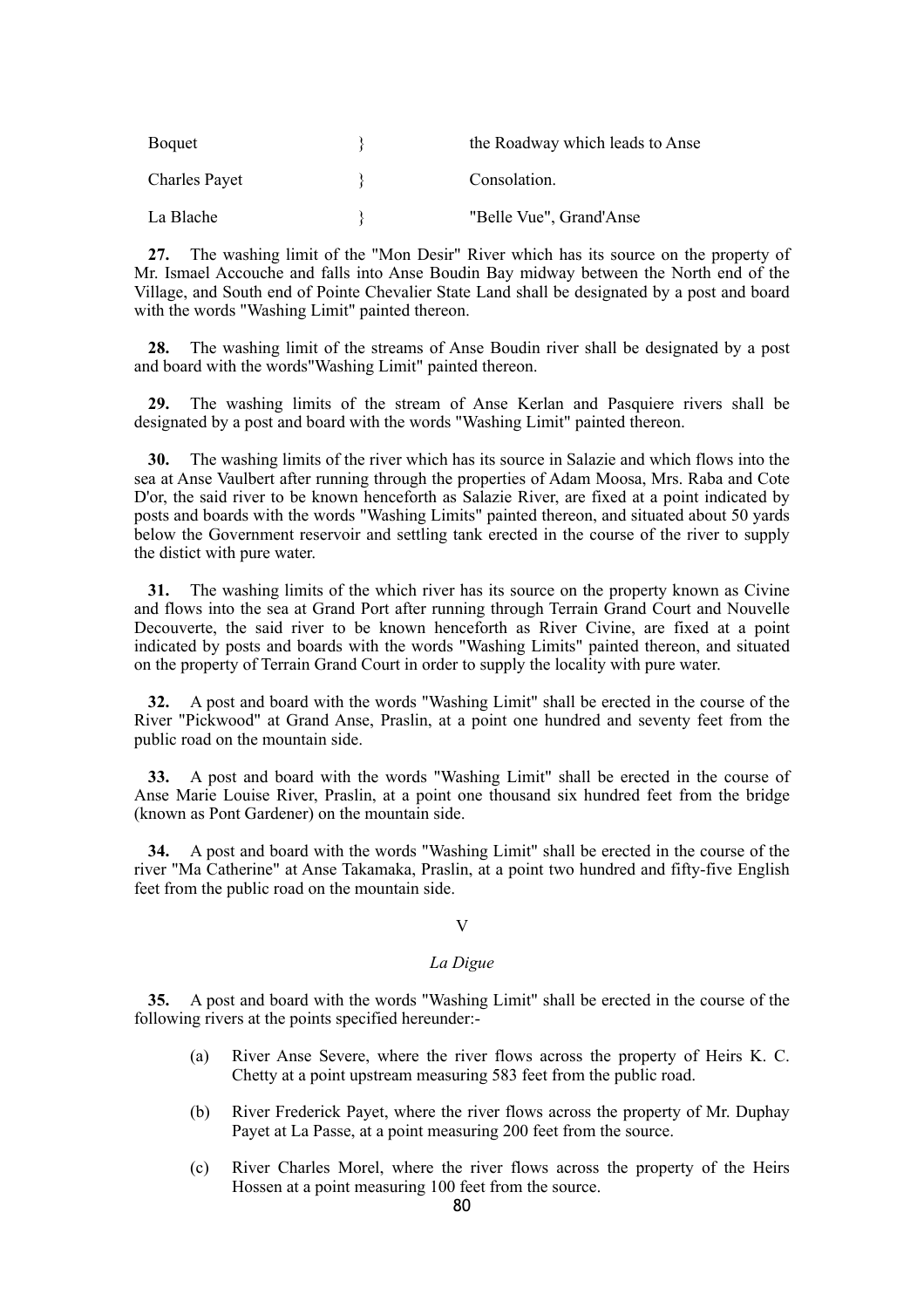(d) River MacGaw, where the river flows across the property of the Heirs MacGaw at a point upstream measuring 400 feet from the public road.

**36.** Any person washing clothes, bathing, casting therein dirty or polluted liquid or excrement or in any other way defiling the said the said rivers, above the aforesaid washing limits shall for every such offence be liable to a fine not exceeding one hundred rupees.

#### [SECTION 95 (b]

 $\mathcal{L}_\text{max}$ 

G.G. 3/4/1950

### **PUBLIC HEALTH (THE NORTH MAHE) (POLLUTION OF BEACHES) REGULATIONS**

### [*3rd April, 1950]*

**1.** These regulations may be cited as the Public Health (North Mahe) (Pollution of Beaches) Regulations.

**2.** In these regulations-

"beach" includes all the portion of the foreshore adjacent to the sea which is alternately covered and uncovered by the sea at high and low water during the new and full moons and up to the limit reached by the sea water during spring tides;

"refuse" includes any fish, fish offals, fish guts and any part of the body thereof.

**3.** No person shall gut any fish, deposit or throw or allow to be deposited or thrown any refuse on that part of the beach of Beau Vallon and Bel Ombre lying between the points specified in the schedule to these regulations except in receptacles provided for that purpose.

**4.** Any person contravening the provisions of the foregoing regulation shall be liable on conviction to a fine not exceeding Rs. 50.

### **SCHEDULE**

(1) From the boundary line of the properties of the Roman Catholic Mission and J. Délorié to the estuary of the stream behind J. Délorié's house.

(2) From one hundred yards after the estuary of the stream behind J. Délorié's house to the west boundary line of Mrs. Louis Albert's property.

(3) From the boundary line of Mrs. Louis Albert and the Wireless Station to the east boundary line of the Wireless Station.

 $[SECTION 95 (k)]$ 

 $\frac{1}{2}$ 

G.N 47/1910. G.N.54/1926. G.N. 75/1947. G.N.292/1951. SI. 25/1960 SI. 50/1962. SI. 60/1966. SI. 104/1975

### **PUBLIC HEALTH (MARKET) REGULATIONS**\*

#### **ARRANGEMENT OF REGULATIONS**

1. Citation.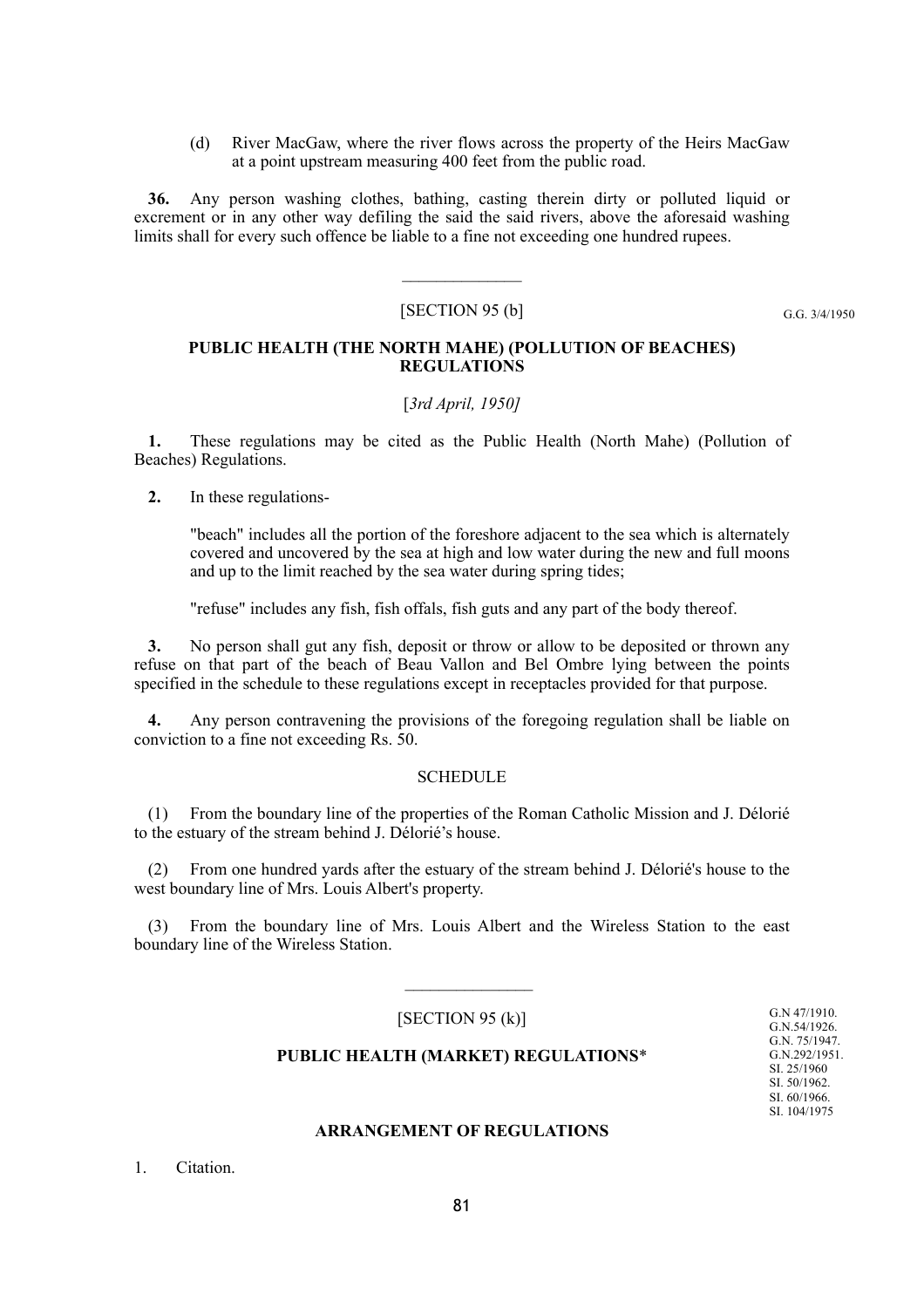- 2. Market hours.
- 3. Market to be closed till opening hour.
- 4. No meat or fish to be sold outside the market.
- 5. Licence to sell in market.
- 6. No fresh meat, turtle or fish to be sold elsewhere.
- 7. Unfit, tainted meat, etc., removed and destroyed.
- 8. Commodities exposed for sale to be sold to purchaser.
- 9. Articles sold to be removed.
- 10. Articles sold may not be resold within market.
- 11. Barrels, cases, etc., not to be kept in market.
- 12. Hawking prohibited.
- 13. Dogs.
- 14. Smoking.
- 15. Begging.
- 16. Disturbance
- 17. Sitting on stalls etc., prohibited.
- 18. Loitering inside market prohibited.
- 19. Lighting fires.
- 20. Damage to buildings.
- 21. Name of seller to be posted up.
- 22. Blocks to be provided by butchers.
- 23. Blown meat to be prohibited.
- 24. Cleaning of butchers' and fishmongers' stalls and other stalls.
- 25. Butchers to be clean.
- 26. Vessels for offal.
- 27. Scales and weights.
- 28. Penalties.
- 29. Sale of shark regulated.
- 30. Sale of dangerous fish prohibited.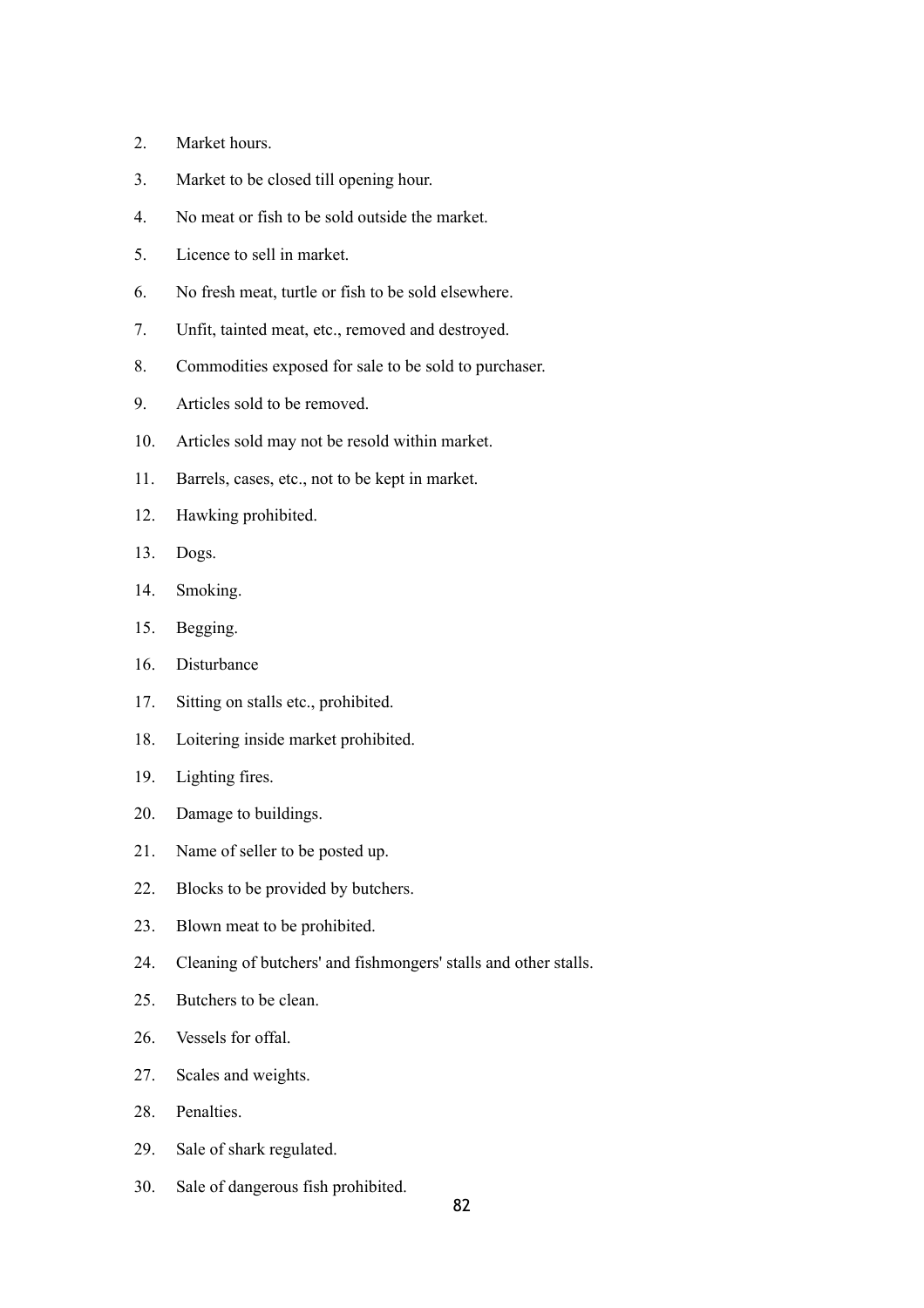- 31. Verification of weights.
- 32. Fees.

\*These Regulations consolidate the La Digue, Victoria, Mont Fleuri, Les Mamelles, Praslin and South Mahe Market Regulations.

 $\mathcal{L}_\mathcal{L} = \{ \mathcal{L}_\mathcal{L} = \{ \mathcal{L}_\mathcal{L} = \{ \mathcal{L}_\mathcal{L} = \{ \mathcal{L}_\mathcal{L} = \{ \mathcal{L}_\mathcal{L} = \{ \mathcal{L}_\mathcal{L} = \{ \mathcal{L}_\mathcal{L} = \{ \mathcal{L}_\mathcal{L} = \{ \mathcal{L}_\mathcal{L} = \{ \mathcal{L}_\mathcal{L} = \{ \mathcal{L}_\mathcal{L} = \{ \mathcal{L}_\mathcal{L} = \{ \mathcal{L}_\mathcal{L} = \{ \mathcal{L}_\mathcal{$ 

**1.** These regulations may be cited as the Public Health (Market) Regulations.

**2.** (1) The opening hour of a market on days other than Sundays and public holidays shall be-

- (a) 5.00 a.m in La Digue
- (b) 5.30 a.m in Les Mamelles, Mont Fleuri and Victoria.
- (c) 6.00 a.m in Praslin; and
- (d) 6.30 a.m in South Mahe

(2) The closing hour of a market, on days other than Sundays and public holidays, shall be-

- (a) 5.30 p.m in Les Mamelles, Mont Fleuri and Victoria; and
- (b) 6.00 p.m in La Digue, Praslin and South Mahe.
- (3) On Sundays and public holidays market may be kept open-
	- (a) from 5.00 a.m to 8.00 a.m and from 3.00 p.m to 6.00 p.m in La Digue;
	- (b) from 5.30 a.m to 12.00 noon and from 1.00 p.m to 4.00 p.m in Les Mamelles, Mont Fleuri and Victoria;
	- (c) from  $6.00$  a.m to  $9.00$  p.m and from  $3.00$  p.m to  $6.00$  p.m in Praslin; and
	- (d) from  $6.30$  a.m to  $9.30$  am and from  $3.00$  p.m to  $6.00$  p.m in South Mahe.

(4) A bell shall be rung 15 minutes before closing time and again at closing time when the gates shall be closed.

**3.** The market shall be cleaned at the end of every day and shall be closed and remain closed until the opening hours of the following morning.

**4.** No person who has not disposed of any fish or meat before the closing of the market for the day shall sell any such fish or meat outside the market.

**5.** No person shall sell any commodities in the market before having taken out a licence in accordance with the provisions of the law relating to licences.

**6.** (1) No fresh meat, fish or turtle shall be sold or exposed for sale within the limits prescribed in subregulation (2) in any place other than the market.

(2) The limits prescribed for the purposes of subregulation (1) are -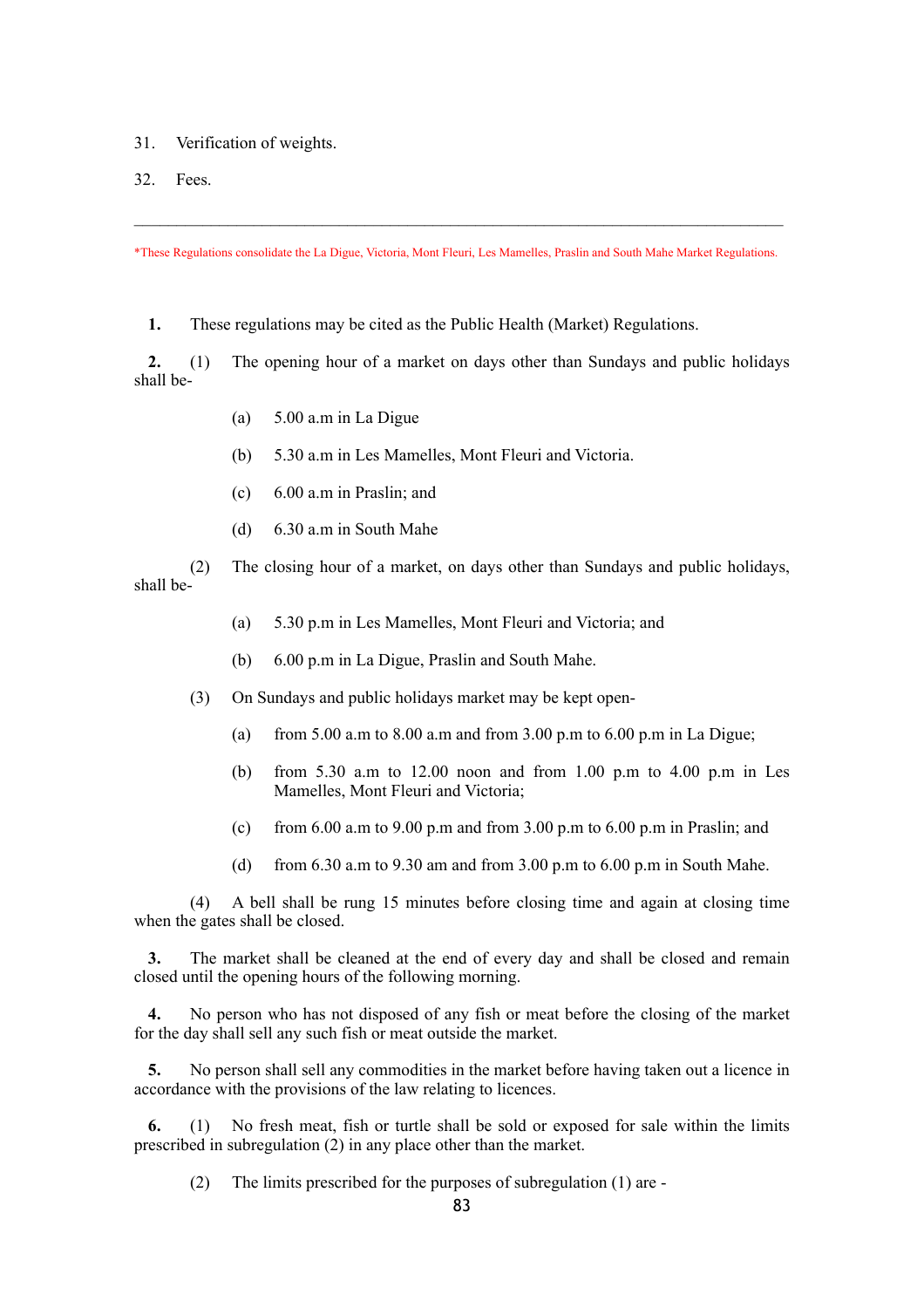- (a) An area bounded by the reef on the North, boundary line separating Miss Edoxie Vidot's property from the property of Heirs Kanabady up to the mountain range on the East, mountain range on the south and from the Cross near Union Junction following the track up to the main road and from there following the boundary line separating Mr Hossen's property from Mr. Payet's property until it reaches the mountain range on the West, in La Passe, La Digue.
- (b) An area between Point Cabris at one end and the boundary between the Cotes D'Or Estate and that of Mr. James Sullivan at the other end, in Baie Ste Anne, Praslin.
- (c) An area bounded by Grosse Roche on the South East, by by Pont Bacar on the West, by the mountain side on the North and the reef on the South, in Grand Anse, Praslin.
- (d) An area bounded by a straight line drawn from Mr. Joseph Jumeau's bridge to the Junction of the Sweet-Escott Cannelles Road and from there to the bridge forming the boundary between Heirs F. Hoareau and Mr. F. Dingwall and on the third side by the sea, in South Mahe.

(3) No fresh meat, fish or turtle shall be sold or exposed for sale in Les Mamelles, Mont Fleuri and Victoria in any place other than the market.

**7.** No meat, fish or other foodstuff shall be sold or exposed for sale which, in the opinion of the market keeper, is unfit for human consumption or is adulterated or tainted. Any such meat, fish or other foodstuff which is unfit for human consumption, or which becomes unfit for human consumption whilst exposed for sale, or is adulterated or tainted shall be removed forthwith and destroyed by the market keeper.

**8.** (1) Any commodities brought for sale to the market shall be exposed for sale in places assigned for the same.

(2) All commodities so exposed shall be sold to any intending purchaser who is willing to pay the current market price of such commodities.

**9.** (1) All articles sold, including fish, meat, vegetables, etc., shall not be exposed in the vendors' stalls, but shall be at once removed.

(2) In the case of butchers' meat, all portions previously sold shall be marked "sold" and put aside until it may be convenient for the purchaser to remove them, provided that such removal shall take place on the day of the sale.

**10.** All articles sold in the market shall not be resold within the precints of the market.

**11.** No barrel, basket, case, bag or other similar receptacle shall be kept in the interior of the market, except when used to contain grain, seed or other similar article.

**12.** No person shall hawk or sell by auction any commodity within the market premises.

No person other than the market keeper, the sanitary inspectors and the vendors shall enter the enclosure reserved for vendors within the market.

**13.** No person shall introduce any dog within the market premises.

**14.** No person shall smoke within the market premises.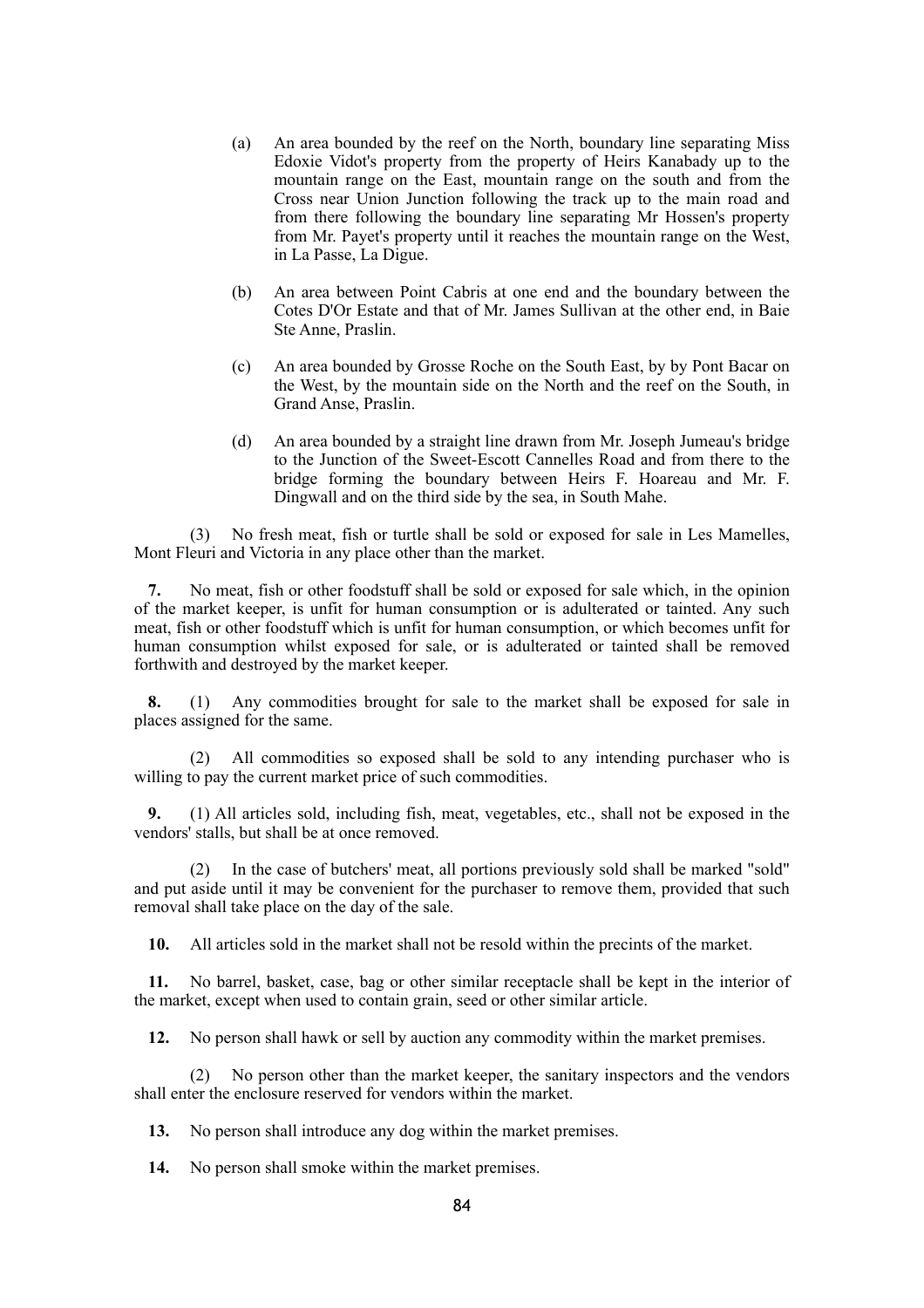**15.** No person shall beg within the market premises.

**16.** No person shall cause any disturbance in the market in any way whatsoever or use any foul, abusive or unbecoming language in the market.

**17.** No person shall sit on or lean against any stall in the market or sing, whistle, shout or make any noise whatsoever in the market.

**18.** No person shall loiter inside the market or at the gates thereof. Any such person may be ordered by the market keeper to leave the market.

**19.** (1) Stall-holders, who may require to light a fire in the market for the purpose of their trade, shall first obtain permission from the market keeper.

(2) Such fire shall be contained in a proper iron stove or chafingdish, and the stallholder shall not leave the market without extinguishing the same.

**20.** Any person causing damage to the building and dependencies of the market shall be liable to prosecution, and besides the fine that may be imposed on him under regulation 28, shall be liable to pay the cost of the damage, the amount of which shall be estimated by the market keeper and, in Victoria, Les Mamelles and Mont Fleuri, by the Public Works Manager.

**21.** The name and licence number of every butcher, baker, fish-monger, or other licensed and authorised sellers shall be posted up in some conspicuous part of his stall painted in white letters three inches in height and on a black ground and each stall shall be, in La Digue, Praslin and South Mahe, be two feet long, except stalls for sellers of meat which shall be three feet long.

**22.** Every butcher shall provide, at his own expene, a block whereon to cut his meat. No meat shall be cut except on such block. All butcher's meat shall be exposed for sale on a clean white cloth which shall be renewed daily and covered with clean white gauze so as to prevent flies having access to the meat.

**23.** No person shall sell any blown meat.

**24.** (1) Every butcher and fishmonger shall be bound to have his stall, inside and outside, and his block, washed and cleaned every day to the satisfaction of the market keeper.

(2) Every other stall holder shall clean to the satisfaction of the market keeper his stall before leaving the market every day.

**25.** All butchers shall be cleanly dressed and wear a clean white apron or overall.

**26.** Every fishmonger cutting up or cleansing fish in the market shall have a vessel placed close to his stall wherein to put the offal. Before vacating his stall, he shall dispose of the offal in such a manner as the market keeper directs.

**27.** (1) Every person selling by weight in the market whether for his own or another party's account shall provide his own scales and weights. Such scales shall be suspended in such manner that when evenly balanced they shall be at least one inch above the table or stall.

(2) The scale shall be kept clean and in proper order and the scale dishes shall be of tin or tinned copper.

**28.** Any person contravening any of the provisions of these regulations shall for any such offence for which no special penalty is provided be liable on prosecution before the competent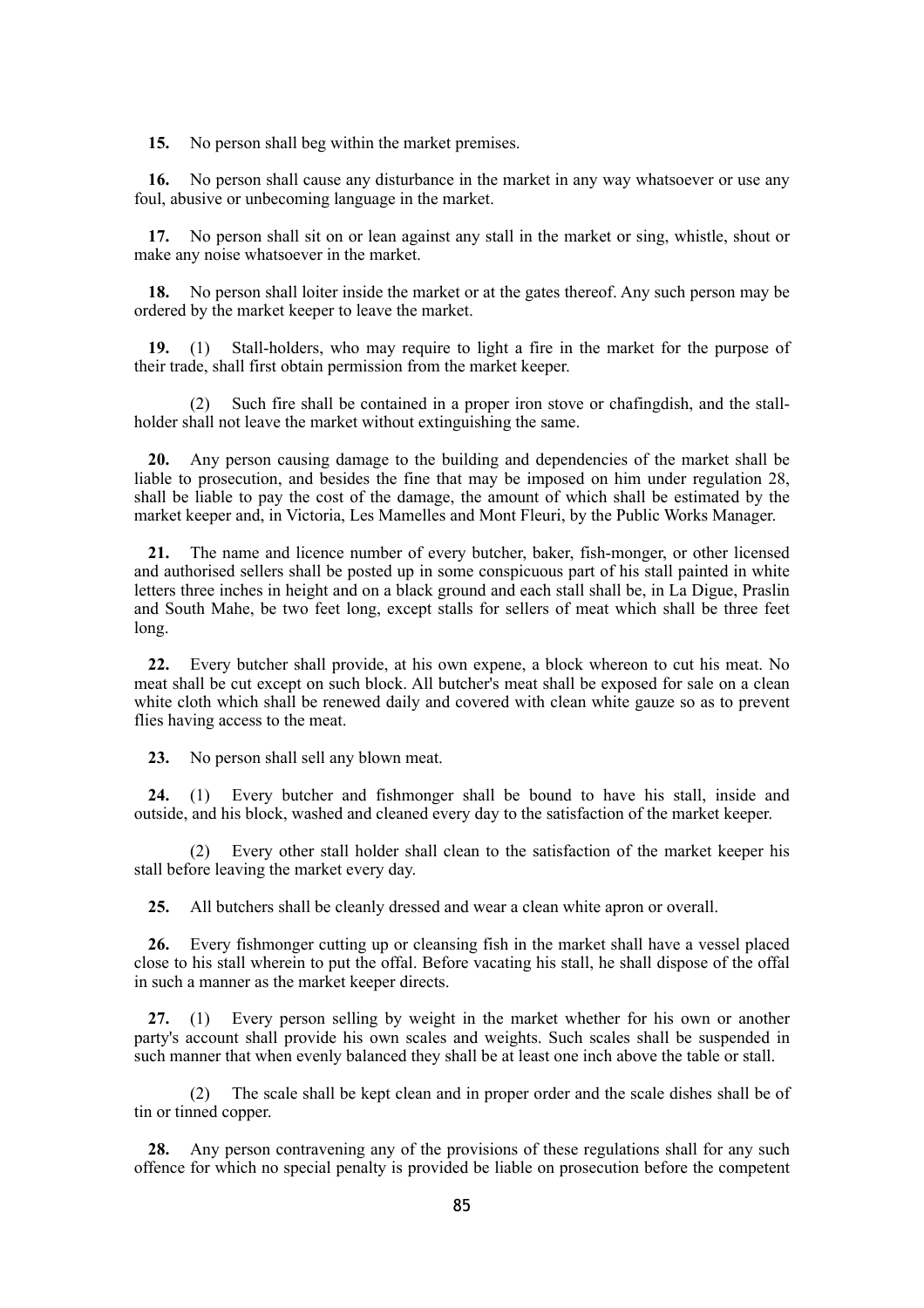court by the market keeper or any member of the police force to a fine not exceeding one hundred rupees.

**29.** Shark shall not be sold within the market unless it is exposed for sale apart from other kinds of fish and shall have been previously cleaned and gutted before entering the market.

**30.** (1) The following fish known to be dangerous shall not be admitted into the market:-

1. the suisila;

2. the otter wrasse;

3. the wrasse, alias black crab;

4. the large tartara;

5. the crab with red spots;

6. the sea urchin;

7. the hawksbill turtle;

8. the laf;

9. the boule tangue;

10. the cheval-de-bois;

11. the chemise;

12. the flat wrasse, alias bambara;

13. the remora or sharks pilot.

(2) If any such fish is introduced within the market they shall be seized and destroyed and the retailer in whose possession they shall be found shall be liable to a fine not exceeding one hundred rupees.

**31.** The standard scales, weights and measures shall be deposited at the market keeper office or at the respective police stations and it shall be lawful for any buyer to request the market keeper to verify the weight of his goods and if the said weight shall not be found correct the seller shall be bound to make up the difference, and shall be liable to a fine provided for in regulation 28.

**32.** (1) The following market fees shall be levied by the market keeper on every carcass of an animal sold within the market -

| (a) |       | in La Digue                                   |      |
|-----|-------|-----------------------------------------------|------|
|     | (i)   | bullock                                       | 1.00 |
|     | (11)  | heifer, cow, calf, turtle, pig, sheep or goat | .50  |
|     | (111) | goose and turkey                              | .25  |
|     | (iv)  | sucking pig                                   | .05  |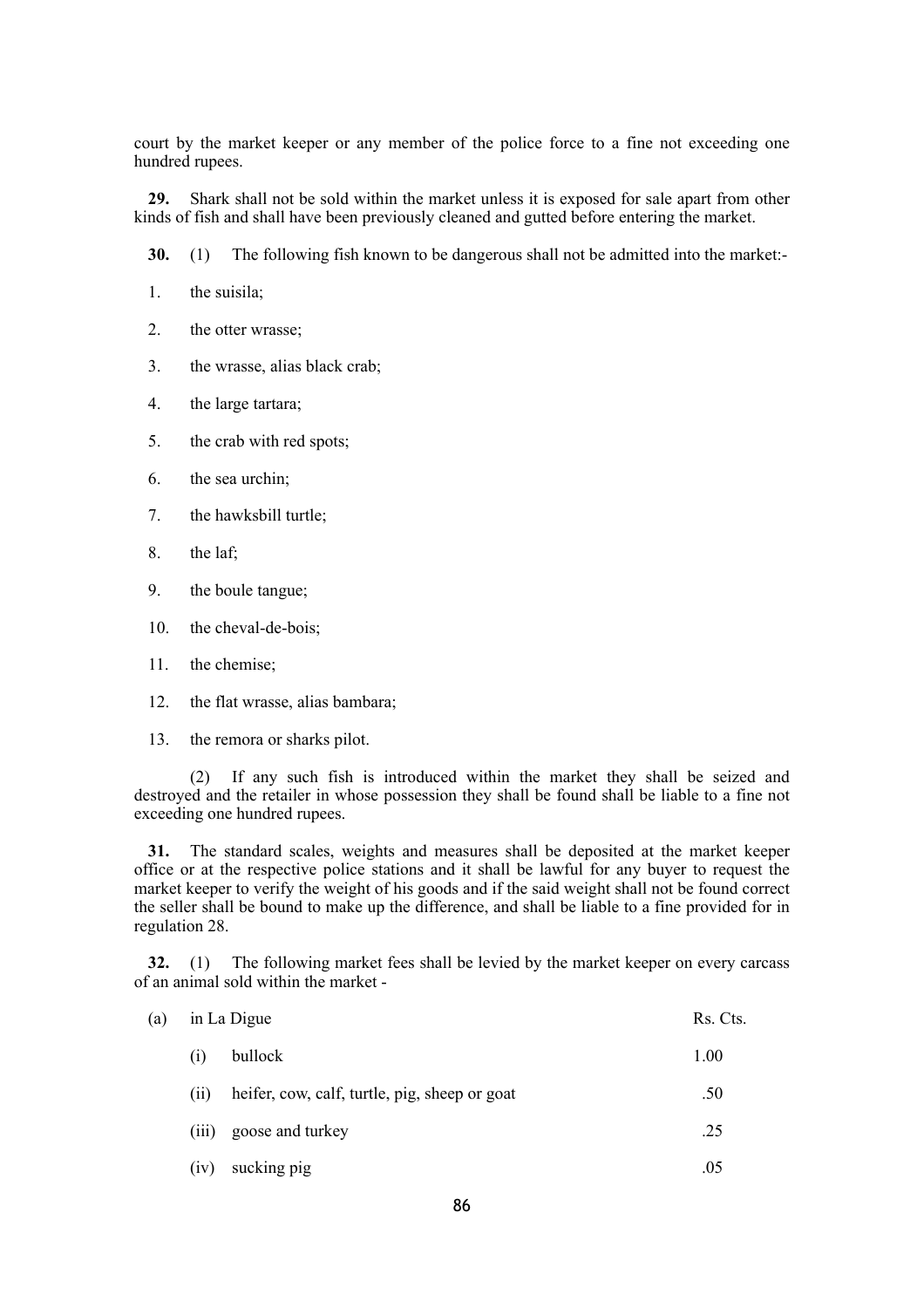(b) in Praslin

|     | (i)   | bullock                    | 2.00 |
|-----|-------|----------------------------|------|
|     | (ii)  | heifer, cow, calf          | 1.00 |
|     | (iii) | pig or turtle              | 1.00 |
| (c) |       | in South Mahe.             |      |
|     | (i)   | bullock                    | 2.00 |
|     | (ii)  | heifer, cow or calf        | 1.00 |
|     | (iii) | pig, goat, sheep or turtle | 1.00 |

(2) The following market fees shall be levied by the market keeper from each stall holder in a market in La Digue on each of the following items-

| (a) | furniture (for every six months) | Rs.2.00 |
|-----|----------------------------------|---------|
| (b) | charcoal and firewood            | Rs.1.00 |
| (c) | infused tea and coffee (for six  |         |
|     | calendar months)                 | Rs.1.00 |

(3) Every butcher wishing to sell the meat of any animal in a market at victoria shall pay a fee of fifty cents for the use of each stall for a period of two consecutive daylight periods of twelve hours.

# SECTIONS 120 AND 121

SI. 35of 1963

# **THE PUBLIC HEALTH (HEALTH AND SANITATION) (CONTROL OF PIGS) REGULATIONS**

*[1st August, 1963]*

# **ARRANGEMENT OF REGULATIONS**

- 1. Citation.
- 2. Definitions.
- 3. Prohibitions to keep pigs within the scheduled area.
- 4. Pigs may be kept in the town of Victoria outside scheduled area subject to certain conditions.
- 5. Powers to Medical Officers of Health and health inspectors to control pig keeping.
- 6. Powers of entry and inspection.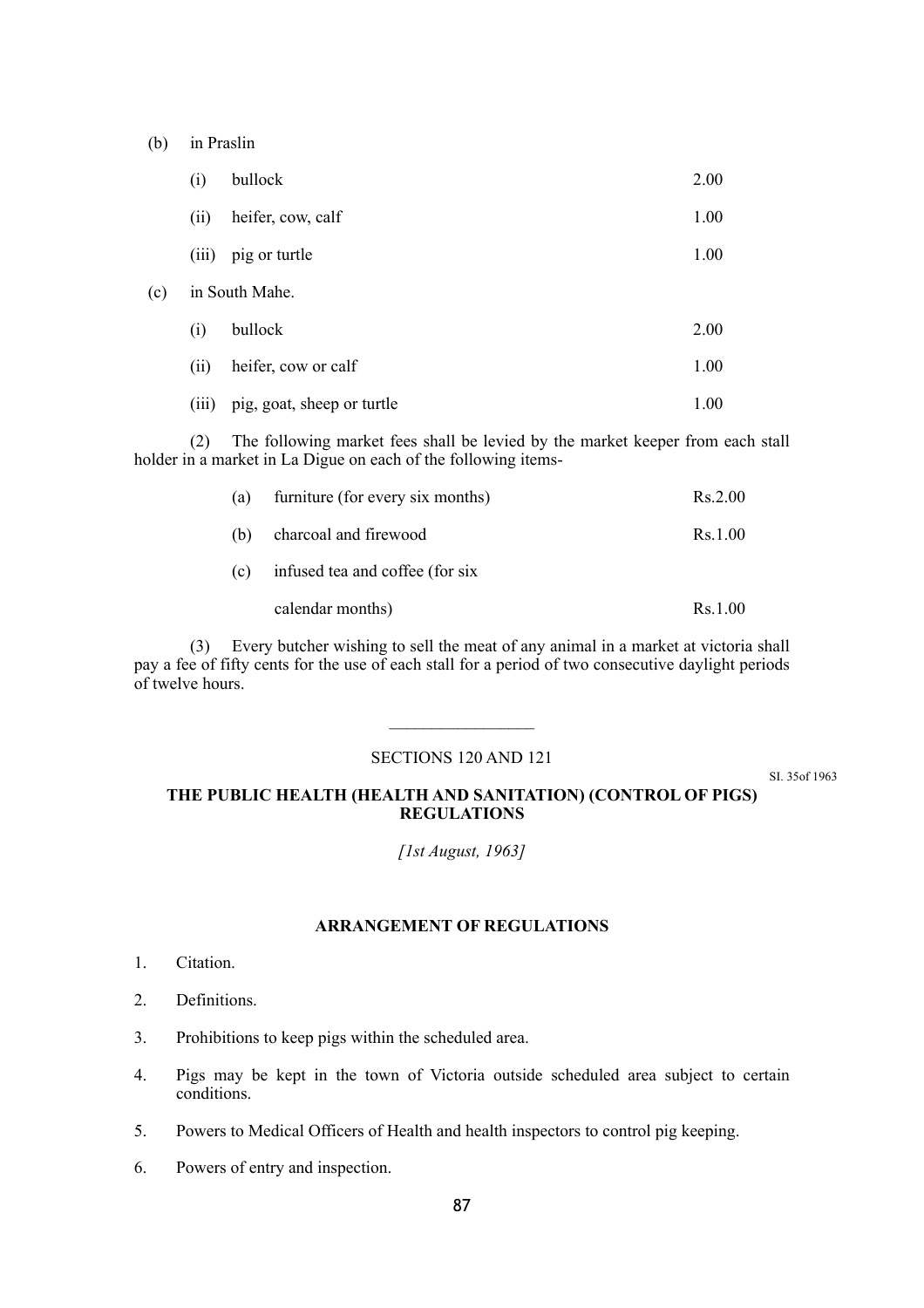7. Offences and penalties.

**1.** These regulations may be cited as the Public Health (Health and Sanitation) (Control of Pigs) Regulations.

 $\mathcal{L}_\text{max}$ 

**2.** In these regulations-

"scheduled area" means that part of the town of Victoria comprised within the boundaries defined in the schedule;

"town of Victoria" means the town of Victoria as defined in the Schedule to the Town of Victoria (Boundaries and Divisions) Act (Cap 238).

**3.** No pigs shall be kept within the scheduled area.

**4.** (1) Pigs may be kept in the town of Victoria outside the scheduled area in properly constructed pig-sties which shall conform to the following requirements:-

- (a) the pig-sty must be at a distance of not less than 30 feet from the nearest dwelling-house;
- (b) the pig-sty must have a superficial area of not less than 3 feet by 5 feet for each pig housed therein and must be covered with a roof so as to protect the floor from sun and rain;
- (c) the floor of the pig-sty must be paved in masonry and cemented mortar and adequately sloped to an outside drain;
- (d) the drain attached to the pig-sty must be properly cemented throughout and lead to a cess pit not more than 10 feet away from the pig-sty;
- (e) the cess pit attached to the pig-sty must not be less than 3 feet deep and must be cement lined and protected with a concrete cover or such other cover as may be approved by the Medical Officer of Health or a health inspector;
- (f) the pig-sty shall be constructed to the satisfaction of a Medical Officer of Health or health inspector who may give directions as to the place where it should be situated;
- (g) the pig-sty shall be kept in good repair and in a clean and sanitary condition to the satisfaction of a Medical Officer of Health or a health inspector.

(2) A Medical Officer of Health may in individual cases whenever he is satisfied that a nuisance shall not be occasioned thereby give written dispensation for all or any of the provisions of Subregulation (1). Such dispensation may subsequently be withdrawn or modified at any time.

**5.** (1) Where in the opinion of a Medical Officer of Health or a health inspector a person keeps a pig in such a situation or in such a manner as to be offensive or injurious or dangerous to public health such Medical Officer of Health or health inspector may cause to be served upon such person or, if such person cannot be found or ascertained, upon the occupier or owner of the land or premises on or from which such nuisance arises, a notice to remove the pig from such land or premises and to cease keeping pigs or to abate the nuisance, setting out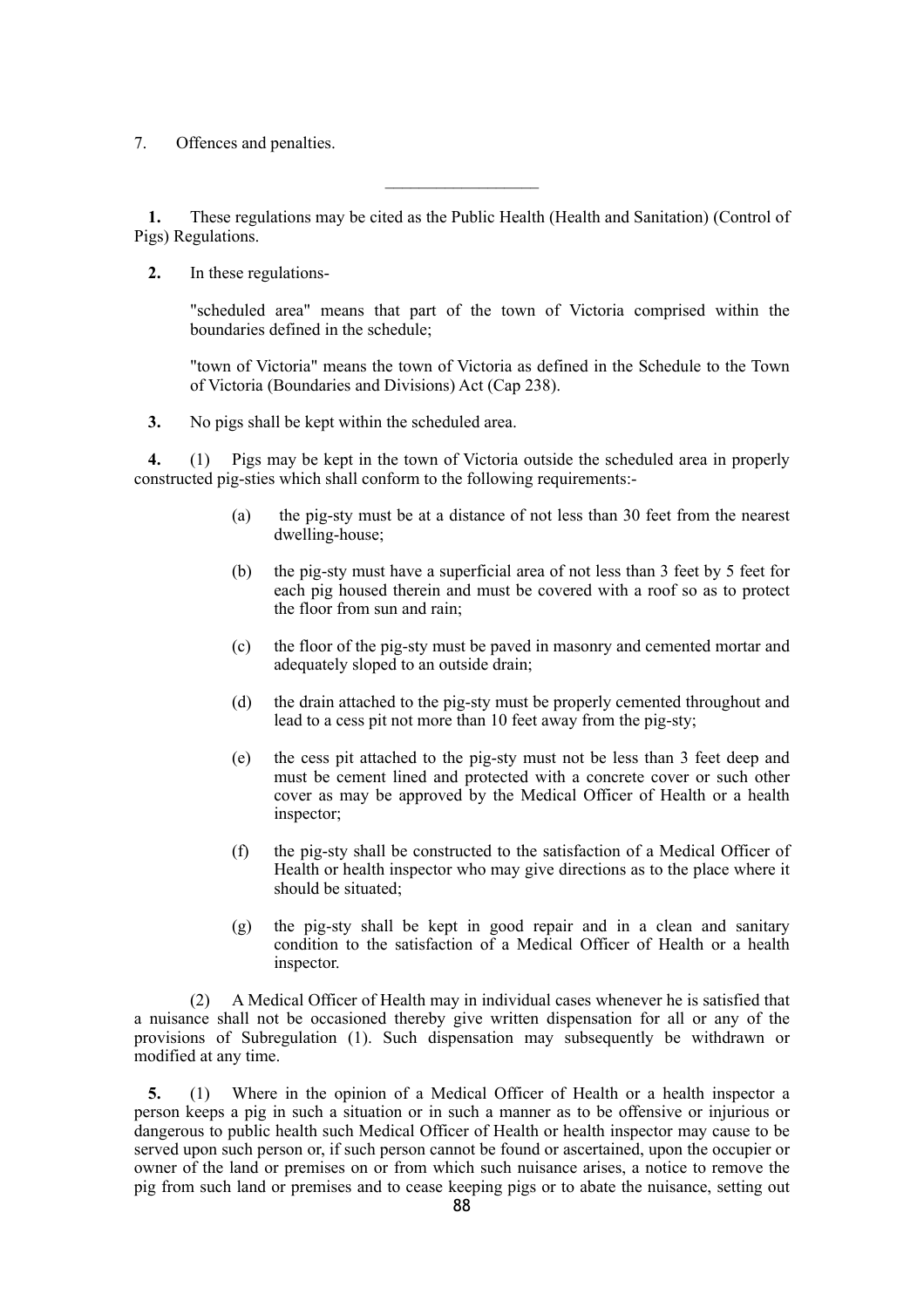short particulars of the measures which in the opinion of such Medical Officer of Health or health inspector are the most practicable and expeditious means of abating the nuisance. The notice shall set out a reasonable time within which the addressee is required to comply with the notice. The person issuing such notice may extend the time specified therein by written documents signed by him.

(2) A person on whom a notice has been served in conformity with the provisions of subregulation (1) shall be bound to comply with the directions set out therein within the specified time limit.

(3) This regulation shall apply throughout Seychelles.

**6.** It shall be lawful for a Medical Officer of Health or a health inspector at any time between 8 a.m and 6 p.m, to enter upon and inspect any land or premises for the purpose of ascertaining whether any nuisance is being caused by the keeping of pigs or whether the provisions of these regulations or of any directions issued thereunder are being complied with.

**7.** (1) Any person who keeps a pig or any owner or occupier of land or premises who allows or permits a pig to be kept on such land or premises, in contravention of any of the provisions of these regulations shall be guilty of an offence.

(2) Any person who fails to comply with any direction contained in a notice under regulation 5 within the specified time limit shall be guilty of an offence.

Any person who obstructs an officer exercising any power or performing any duty conferred or imposed upon him by these regulations shall be guilty of an offence.

(4) A person convicted of an offence under this regulation shall be liable to a fine not exceeding five hundred rupees.

# **SCHEDULE**

The scheduled area shall be that area comprised within the boundaries shown on a plan registered in Register A.33 No. 3095 and filed in the Mortgage and Registration Office in Tin Box 23 at folio 57:

Provided that where the scheduled area is defined as bounded by the sea all the portion of the foreshore adjacent to the sea which is alternately covered and uncovered by the sea at the highest and lowest tides and all estuaries shall be deemed to be comprised within the boundaries of the scheduled area.

 $\frac{1}{2}$ 

#### **THE PUBLIC HEALTH (HEALTH AND SANITATION)** (**PREVENTION OF DEFILEMENT OF RIVERS AND STREAMS) REGULATIONS** SI. 4 of 1970

*[21st January, 1970]*

**1.** These regulations may be cited as the Public Health (Health and Sanitation) (Prevention of Defilement of Rivers and Streams) Regulations.

**2.** In these regulations, unless the context otherwise requires-

"rivers" and "streams" include all springs, natural rivers of water and water courses but do not include artificial water courses.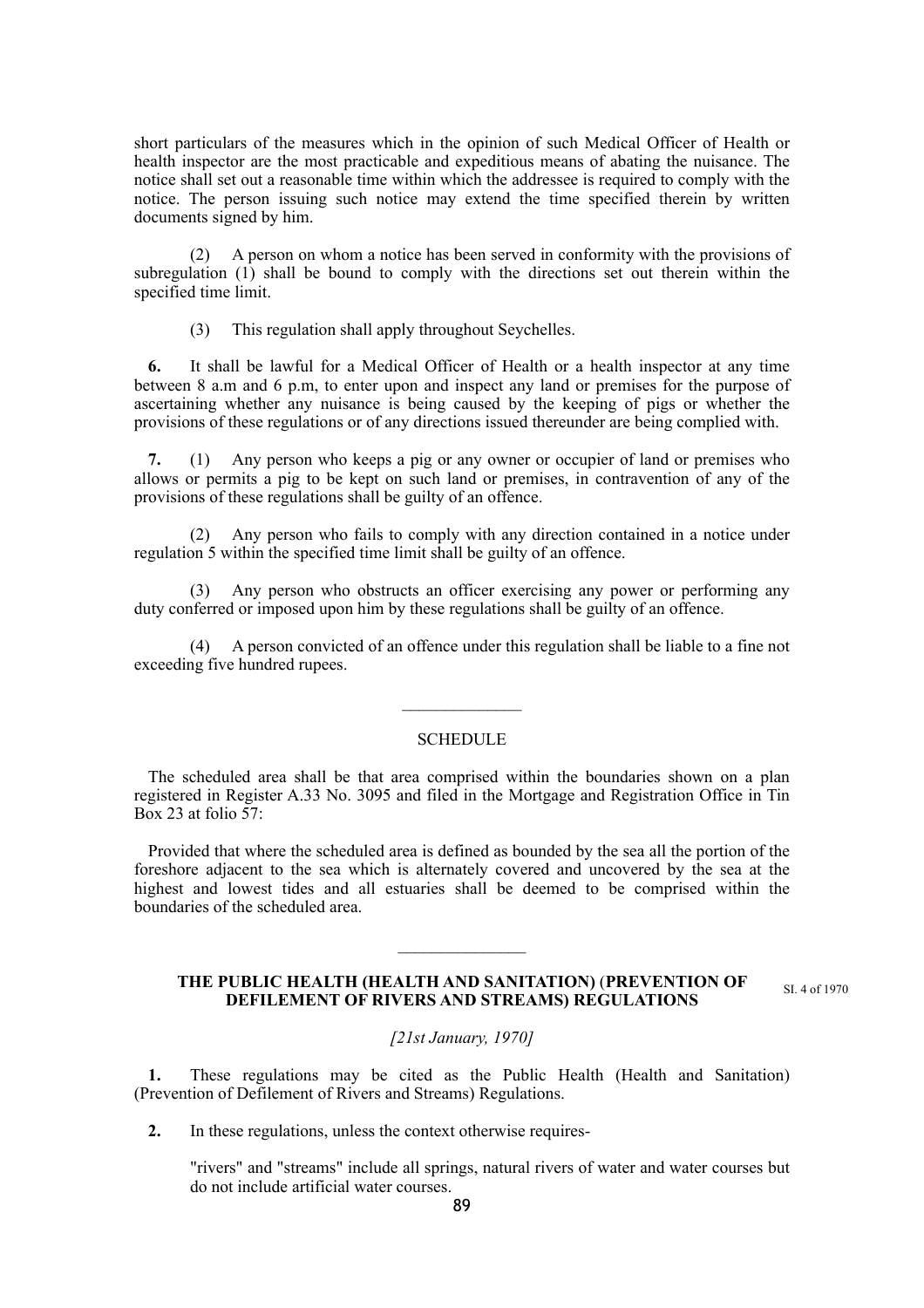**3.** (1) No dwelling house, kitchen, slaughter-house, latrine, urinal, stable, cow shed, cattle yard, pig-sty, poultry yard, poultry house, distillery or other manufacturing premises shall be placed within fifty feet of any river or stream except under and in accordance with any conditions in a permit in writing granted by a medical officer of health.

- (2) Any person who-
	- (a) constructs or permits to remain in position any of the premises referred to in subregulation (1) otherwise than under a permit or;
	- (b) contravenes or permits the contravention of or fails or permits the failure to comply with any conditions of a permit,

granted under this regulation, shall be guilty of an offence and liable to a fine of one thousand rupees.

**4.** Any premises referred to in regulation 3(1) or any collection of water, sewage, dung, manure, rubbish, refuse, garbage or similar fluid or solid matter or any sewer, ditch or drain so situated that any fluid or matter therefrom can defile any river or stream shall be deemed to be a "nuisance" within the meaning of section 16 of the Act and all the provisions of that Act for the investigation, remedying, abatement, prosecution, and punishment thereof shall apply.

# SECTION 46

# **PUBLIC HEALTH (TUBERCULOSIS) REGULATIONS**

SI. 54 of 1964

*[5th October, 1964]*

# **ARRANGEMENT OF REGULATIONS**

- 1. Citation.
- 2. Duty to consult medical officer of health and to submit to medical examination.
- 3. Power of medical officer of health to call upon person to submit to medical examination. Compulsory examination.
- 4. Offences against regulation 3.
- 5. Offences against regulation 4.
- 6. Power of medical officer of health to direct person to submit to hospital or domiciliary treatment.
- 7. Removal and detention of person in hospital or sanatorium for treatment.
- 8. Offence by detained person who escapes or attempts to escape.
- 9. Power of medical officer of health to prescribe conditions of domiciliary treatment.
- 10. Offence by person who does not submit to, or follow, domiciliary treatment.
- 11. Misuse of food or drugs obtained free of charge or at a reduced price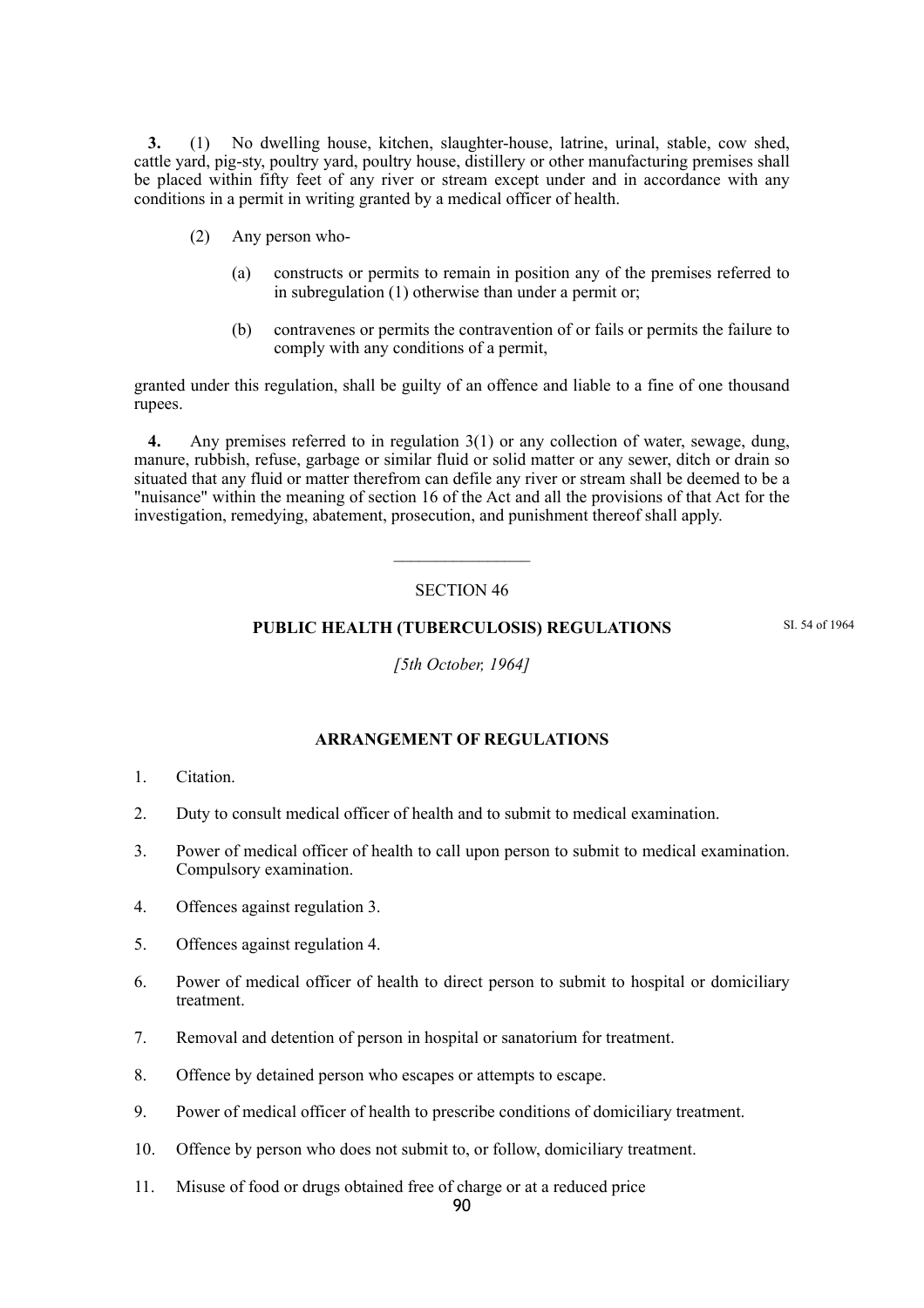12. Penalty.

**1.** These regulations may be cited as the Public Health (Tuberculosis) Regulation.

**2.** (1) Any person who suffers from or is infected with tuberculosis or who has reason to believe that he suffers from or is infected with tuberculosis shall consult a medical officer of health and shall submit to such medical examination as may, in the opinion of the medical officer of health, be necessary to finally determine whether he suffers from or is infected with tuberculosis.

 $\mathcal{L}_\text{max}$ 

(2) In the case of a child his parent or guardian shall cause the child to consult a medical officer of health and submit to the required medical examination.

**3** (1) A medical officer of health on being satisfied that a person may reasonably be suspected to suffer from or to be infected with tuberculosis may call upon such person to submit to such medical examination as may, in the opinion of the medical officer of health, be necessary to determine whether he suffers from or is infected with tuberculosis. On being called upon as aforesaid, such person shall be bound to submit to such examination.

(2) In the case of a child his parent or guardian may be called upon to cause the child to submit to the required medical examination and on being so called upon he shall have the duty to cause the child so to do.

(3) If on being called upon as aforesaid such person fails to submit or to cause the child to submit to such medical examination, the medical officer of health may cause such person or such child to be removed to a hospital or other suitable place and to undergo such examination as aforesaid, if necessary without such persons's consent or without the consent of such child's parent or guardian.

**4** (1) A person who fails to consult a medical officer of health or to submit to medical examination in contravention of the provisions of subparagraph (1) of regulation 3 is guilty of an offence.

(2) A parent or guardian who fails to cause a child to consult a medical officer of health or to submit to medical examination in contravention of the provisions of subparagraph (2) of regulation 3 is guilty of an offence.

**5.** A person who when called upon by a medical officer of health to submit or to cause a child to submit to a medical examination in accordance with the provisions of regulation 3 fails to submit or to cause the child to submit to such a medical examination is guilty of an offence.

**6.** Where in the opinion of a medical officer of health a person is suffering from or is infected with tuberculosis he may direct that such person shall submit to treatment in a hospital or sanatorium or to domiciliary treatment.

**7.** A person in respect of whom a medical officer of health has directed that he shall submit to treatment in a hospital or sanatorium who refuses or fails to submit to such treatment may be removed to and detained in such hospital or sanatorium in accordance with the provisions of section 36 of the Act for the purposes of treatment.

**8.** A person detained in a hospital or sanatorium in accordance with the provisions of section 36 of the Act for the purpose of treatment for tuberculosis who escapes or attempts to escape is guilty of an offence.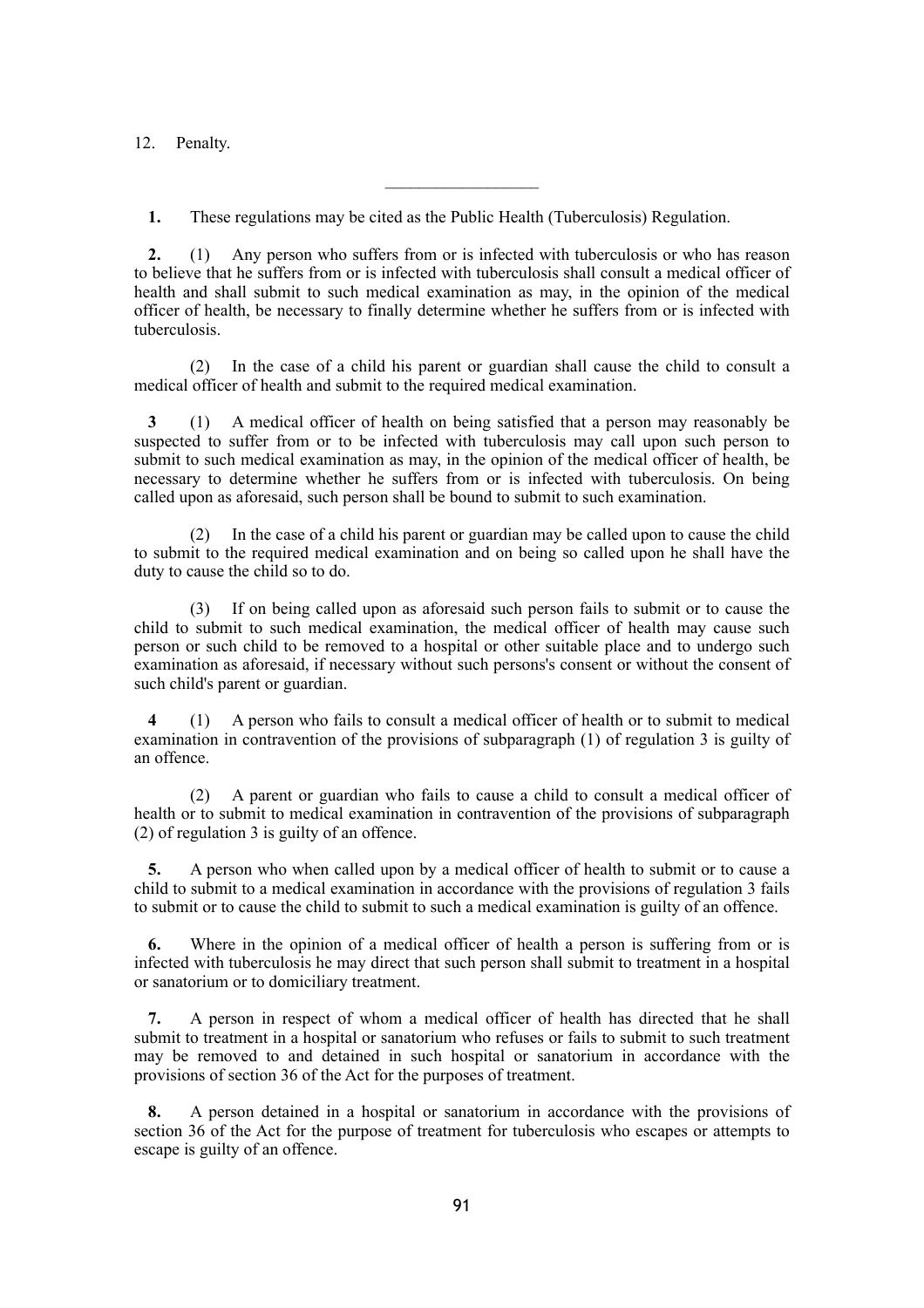**9.** A medical officer of health may prescribe in respect of a person whom he has directed shall submit to domiciliary treatment any or all of the following matters:-

- (a) the extent to which such person may move beyond the curtilage of his home;
- (b) the extent to which he may or may not associate with members of his family or other persons;
- (c) his course of medication;
- (d) his attendance at a hospital or other place for examination or treatment;
- (e) his mode of life;
- (f) his diet;
- (g) the manner in which his food and utensils are to be separated from those of others;
- (h) the vocational and recreational activities in which he may or may not engage.

**10.** A person directed by a medical officer of health to submit to domiciliary treatment shall comply with all the conditions prescribed by the medical officer of health for such treatment. Such person who fails to submit to such treatment or who contravenes or fails to comply with any of the conditions prescribed by the medical officer of health is guilty of an offence.

**11** (1) No person shall, for purposes other than for tuberculosis treatment, sell, buy, obtain, give away or use food or drugs which are obtained free of charge or at a reduced price for purposes of such treatment.

(2) Any person who contravenes the provisions of paragraph (1) is guilty of an offence.

**12.** A person guilty of an offence under these regulations is liable to a fine of one thousand rupees and to imprisonment for twelve months.

### SECTION 48 AND 96

#### **PUBLIC HEALTH (EPIDEMIC) REGULATIONS** SI. 27 of 1961 SI. 95 of 1975 SI. 104 of 1975 SI. 72 of 1976

*[Published on 17th April, but see regulation 2(1)]*

### **ARRANGEMENT OF REGULATIONS**

### PART I

### General

- 1. Citation.
- 2. Operation.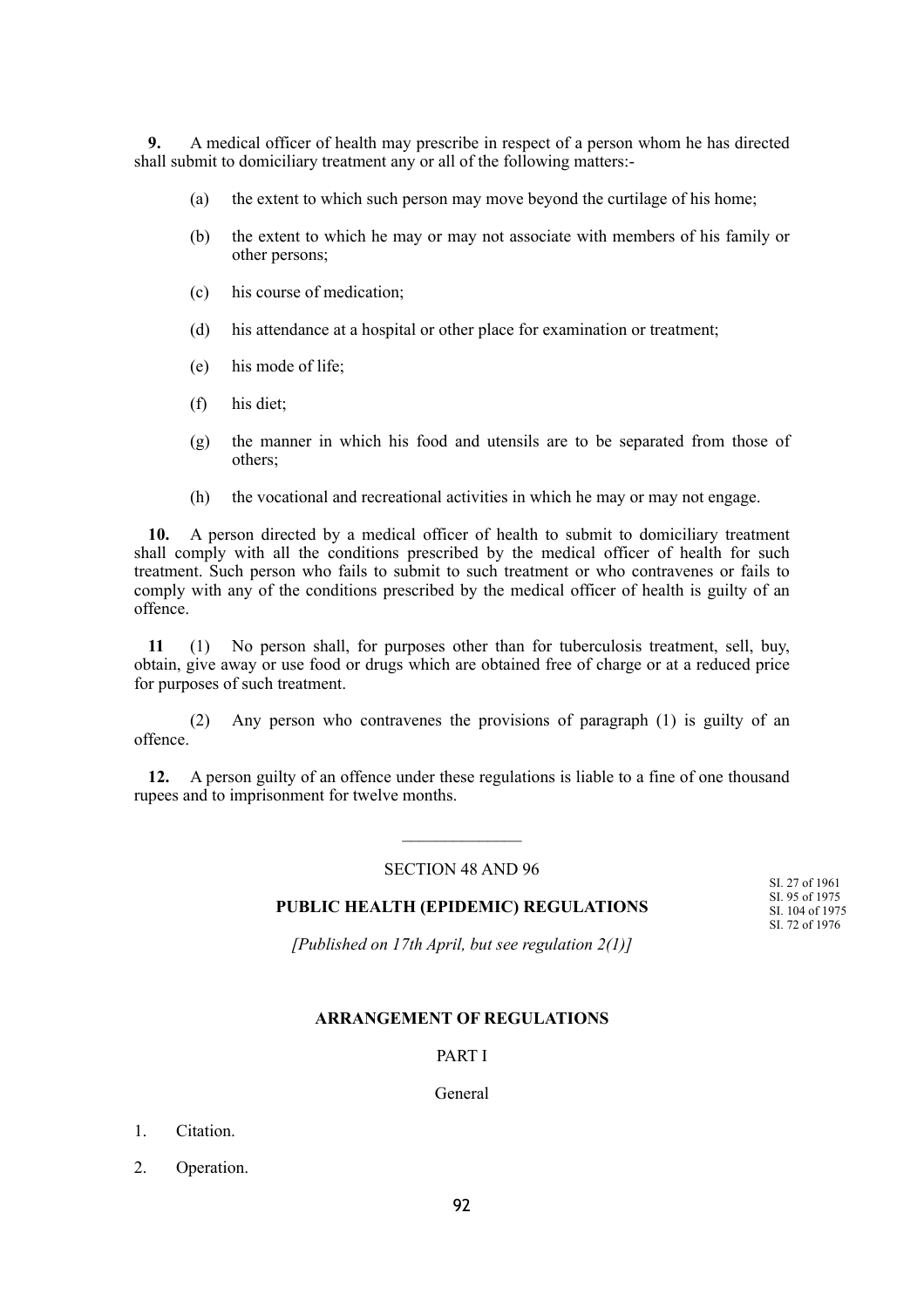- 3. Interpretation.
- 4. Scope.
- 5. Form of epidemic orders.
- 6. Emergency establishments.
- 7. Administration of temporary hospitals.
- 8. Additional medical officers.
- 9. Auxiliary health inspectors.
- 10. Duties of employers.

# PART II

#### Precautionary

- 11. Scope.
- 12. Control of movement between ships and shore.
- 13. Quarantine of agents and stevedores.
- 14. Precautions on shore.
- 15. Duties of masters, agents, etc.
- 16. Extirpation of rats.

# PART III

# Infected Areas

- 17. Scope.
- 18. Speedy burial.
- 19. Control of movement into and out of the area.
- 20. Medical examination.
- 21. Medical observation centres.
- 22. House to house visitation.
- 23. Aid centres.
- 24. Disinfection.
- 25. Vacation, etc. of buildings.

 $\frac{1}{2}$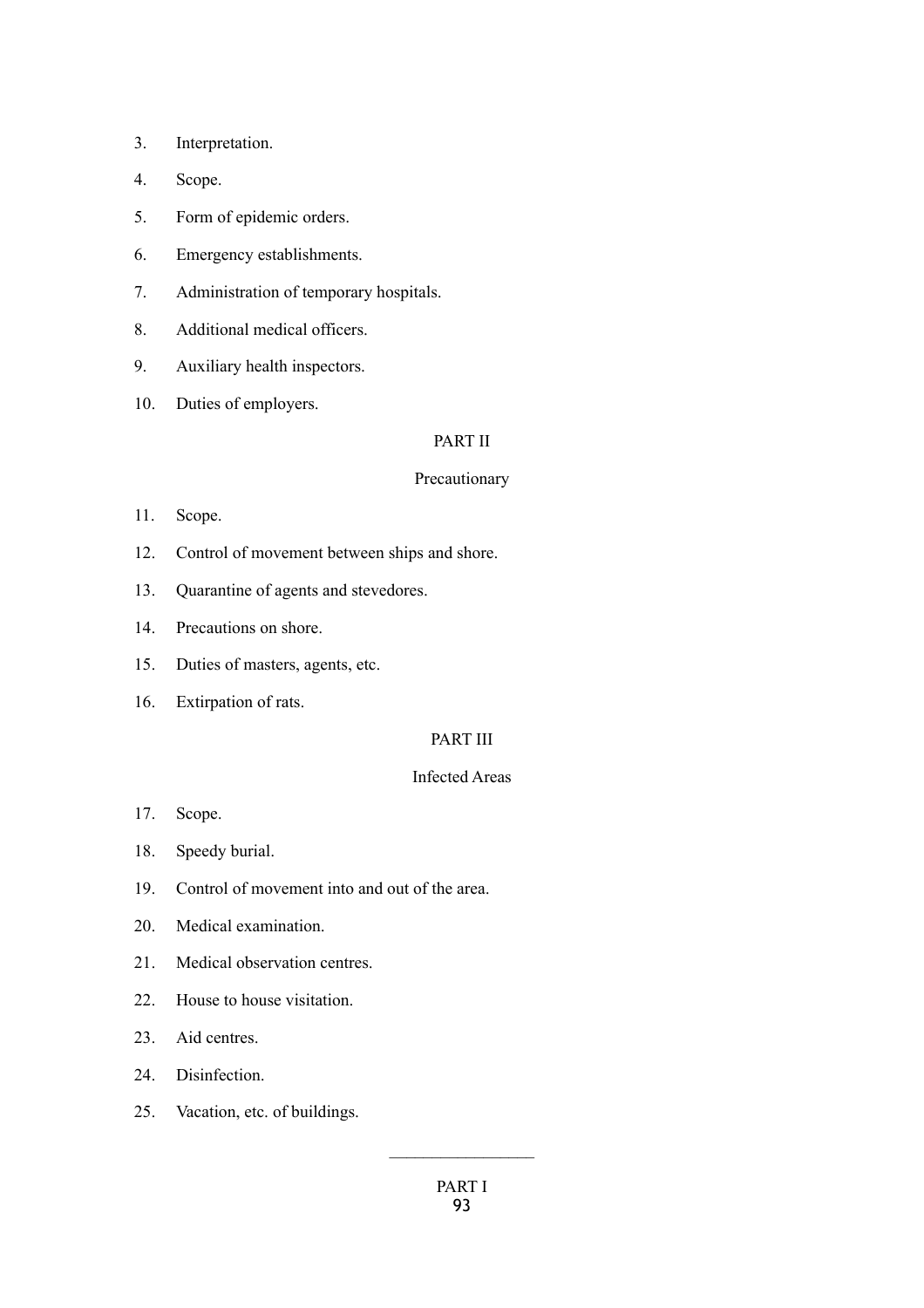#### General

**1.** These regulations may be cited as the Public Health (Epidemic) Regulation.

**2** (1) These regulations come into operation from time to time and is specified areas by virtue of orders under section 49 of the Act.

(2) These regulations operate concurrently with the Infectious Disease Regulations.

**3.** In these regulations, unless the context otherwise requires -

"the area" means, in each regulation in which the expression occurs, the area in which that regulation is in operation.

**4.** These regulations apply to cerebro-spinal meningitis, cholera, plague, smallpox, louseborne typhus, yellow fever and any disease declared by notice in the Gazette pursuant to section 47 of the Act to be a formidable epidemic disease.

**5.** Epidemic orders may be in the forms in the appendix to these regulations.

**6.** The Chief Medical Officer may establish additional and auxiliary hospitals, medical examination stations and medical observation camps as and where he deems it advisable and practicable to do so.

**7.** All additional and auxiliary hospitals, whether in requisitioned premises or in premises made available without requisition, shall be administered in accordance with the Hospitals and Dispensaries Regulations.

**8.** The Chief Medical Officer may appoint any registered medical practitioner to be an additional medical officer or an additional medical officer of health, either on a full-time basis or in conjunction with his private practice and in either case on such financial terms as the Minister approves. Every officer so appointed shall be deemed to have all the powers of a medical officer or medical officer of health, as the case may be.

**9** (1) The Chief Medical Officer may appoint persons of either sex to be auxiliary health inspectors and prescribe their duties.

As far as practicable male auxiliary health inspectors shall be employed on duties relating to mean and female auxiliary health inspectors on duties relating to women and children.

(3) Every male auxiliary health inspector shall be deemed to have all the powers of a health inspector and every female auxiliary health inspector shall be deemed to have all the powers of a health inspector and of a public health nurse but all auxiliary health inspectors shall act under the directions of a medical officer of health and, as far as practicable, in conjunction with a health inspector or public health nurse.

(4) Every auxiliary health inspector while on duty shall wear a distinctive arm-band.

(5) Auxiliary health inspectors who are not serving members of the staff of any department of the Government shall receive such remuneration as the minister prescribes.

(6) All auxiliary health inspectors shall receive such travelling and subsistence allowances as the Cabinet minister prescribes.

**10.** A medical officer of health may give such directions as he thinks advisable to employers generally, or to particular classes or groups of employers, or to any employer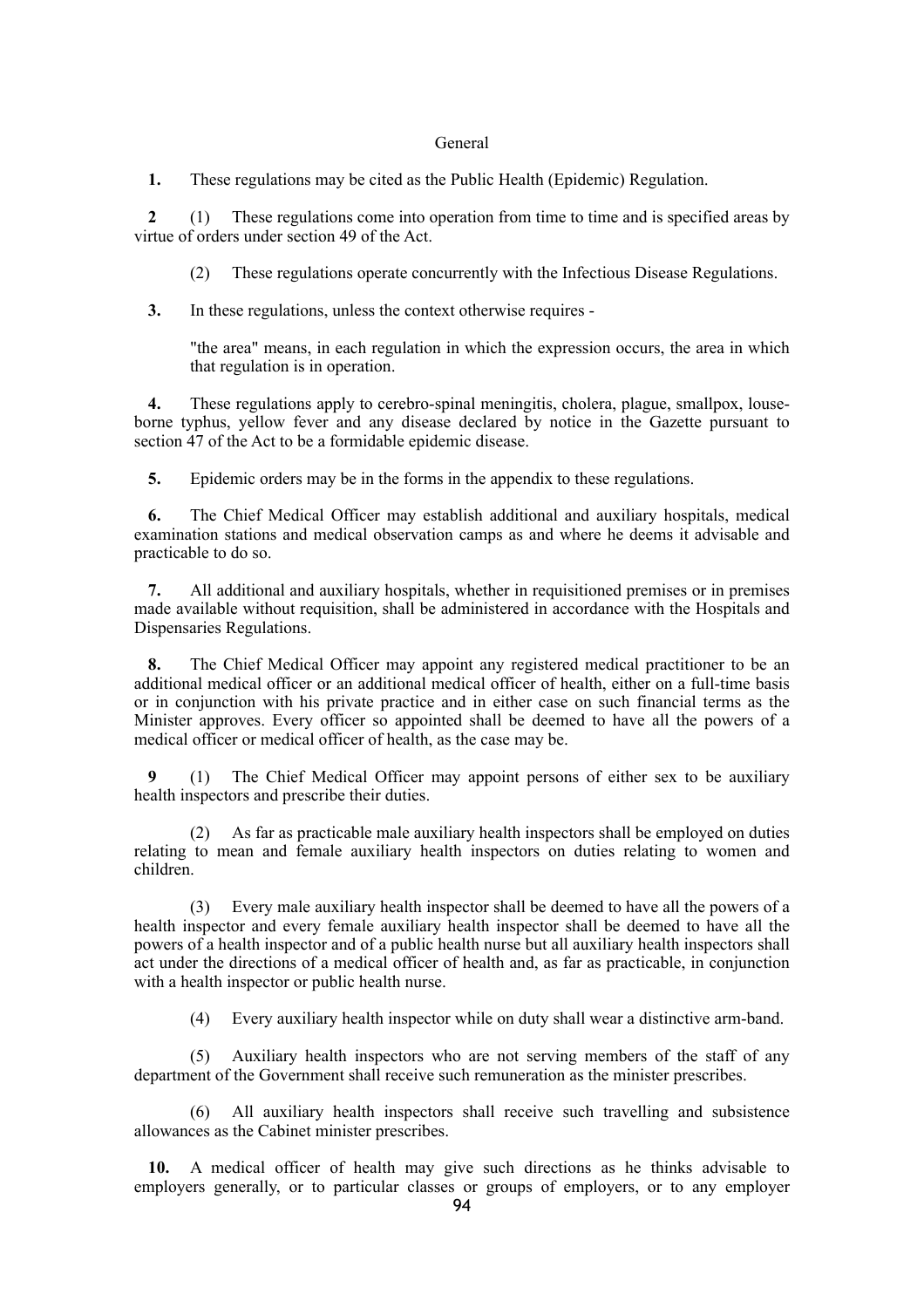individually, concerning special records to be kept and returns made of the attendances and absences of employees, the incidence of sickness and the names, addresses and movements of employees and also concerning administration of prophylatics, provisions for antiseptic ablution and any other precautionary measures whatsoever and every employer shall comply with such directions and shall do everything in his power to ensure compliance therewith by his employees.

### PART II

#### Precautionary

**11.** The regulations in this part are generally applicable to epidemic precaution area but all or any of them may be brought into operation in an infected area at the discretion of the Minister.

**12** (1) In this regulation "ship" means a sea-going vessel on an international voyage.

(2) Every ship entering the area shall be anchored at an anchorage designated by the Harbour Master with the concurrence of the Chief Medical Officer.

(3) Before any vessel from the shore approaches a ship the masters shall cause the ropes to be used for mooring to be fitted with rat-stops available contrivance and precaution to prevent movement of rats between such vessel and the slip.

(4) No vessel from the shore shall be moored to or alongside any ship except when her presence is immediately necessary for the service of the ship or the landing or discharging of her cargo.

(5) Not more than one gangway shall be lowered from a ship at any one time and each gangway shall be raised when not required for use.

(6) No rope ladder shall be lowered except when it is immediately necessary to enable a person to board or leave the ship and every rope ladder so lowered shall be raised immediately after use.

(7) At all times when a gangway is lowered a guard of at least two persons shall maintain a continuous watch to prevent any rate from entering or quitting the ship and, if possible to destroy any rat.

(8) Every gangway, while lowered, and every mooring rope, shall be brightly lit throughout the night.

(9) No person other than an embarking passenger or a person whose presence is essential for the service of the ship or the lading or discharging of her cargo shall approach or board the ship.

(10) No passenger in transit shall visit the shore.

(11) Desembarking passengers shall be subject to quarantine or to such other precautionary measures as the medical officer of health prescribes.

**13.** No person who has boarded the ship and no member of the crew or working party of any vessel which has been moored to or alongside the ship shall return to the shore without the written permission of the medical officer of health and all such persons shall be subject to quarantine or to such other precautionary measures as the medical officer of health prescribes while the ship is anchored and for such period after her departure as he prescribes.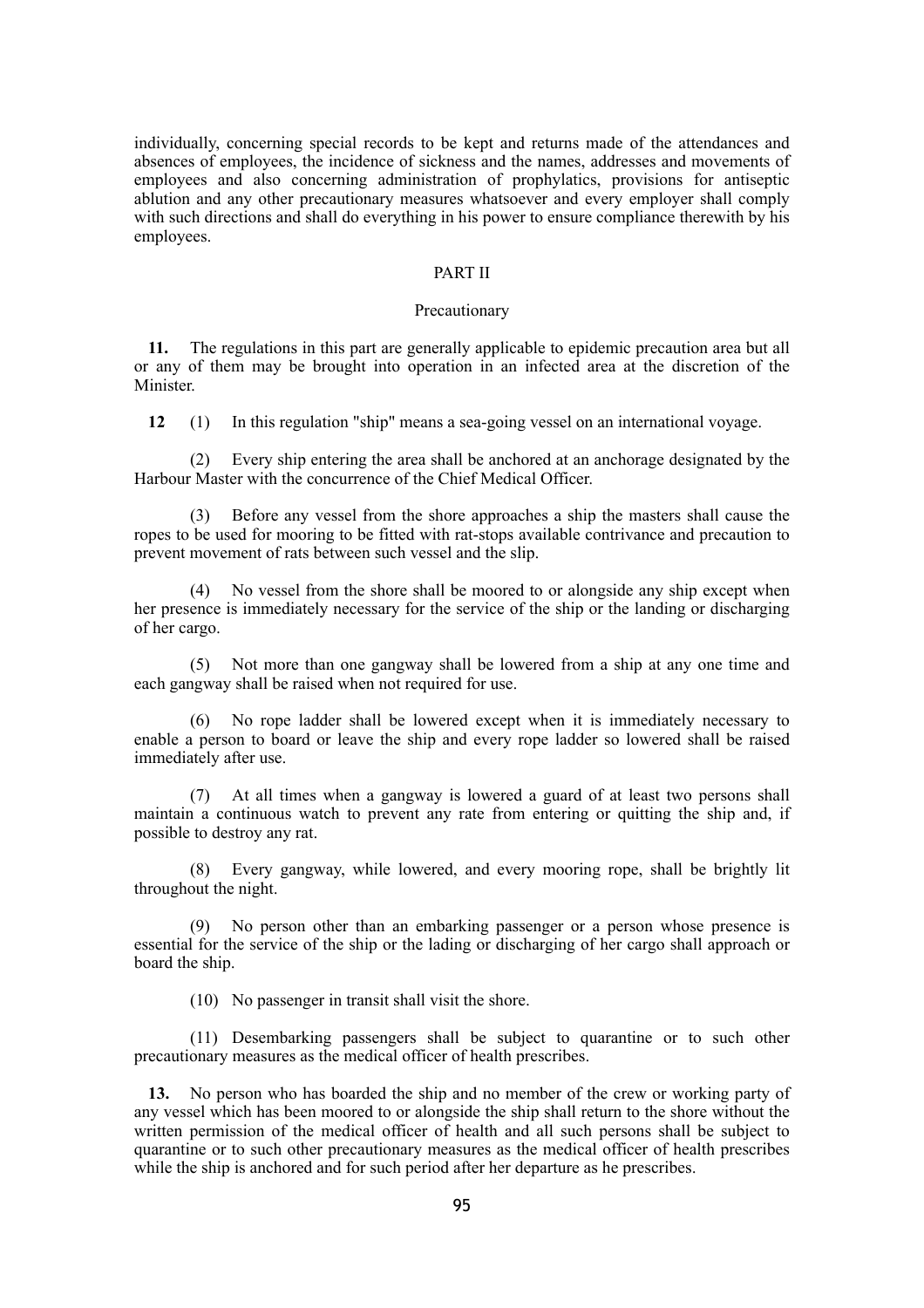**14** (1) Every vessel which has been moored to, or from which any person has visited, or which brings any cargo or other thing from, a ship in the area shall leave the ship and the anchorage as soon as practicable and shall return to the shore at a place designated by the Harbour Master with the occurrance of the Chief Medical Officer.

(2) Every such vessel shall slow down, and if necessary stop, fifty fathoms from the designated place until signalled to berth.

(3) Every person aboard such a vessel shall be deemed to be a contact and shall submit to such quarantine, medical observation or surveillance, prophylaxis, antiseptic ablution or other precautionary measures as the medical officer of health prescribes.

(4) The ropes mooring every such vessel shall be immediately fitted with rat stops to be provided by the owners of the vessel and shall be kept brightly lit throughout the night and a guard of at least two persons shall maintain a watch to prevent any rat from entering or leaving such vessel and shall, if possible, destroy any rat in, from or near her. Such watch shall be maintained until the vessel (not being a lighter) leaves the berth unless sooner released by the medical officer of health.

(5) All the precautions against rats mentioned in subregulation (4) shall continue to be applied to a lighter until her cargo is completely discharged.

**15.** The master, officers and members of the crew and the agents and the clerks and servants of the agents of every ship in the area and the master and the members of the crew and working party of every launch, lighter or other vessel visiting or having visited any such ship shall comply and shall, as far as is within their power, ensure compliance by every person subject to their orders or directions, with the provisions of regulations 12, 13 and 14.

**16** (1) The occupier of every building in the area shall use his utmost endeavours to extirpate rats from the building and its curtilage.

(2) A medical officer of health or health inspector may serve on the owner or occupier of any land or building in the area a notice to take such measures for the extirpation of rats from such land or building as are specified in the notice.

### PART III

#### Infected Area

**17.** The regulations in this part are generally applicable to infected areas but all or any of them may be brought into operation in an epidemic precaution area at the discretion of the Minister.

**18** (1) The bodies of all persons who die in the area shall be buried or cremated within twelve hours of death.

(2) Where the burial is by an undertaker the body shall be buried with all the disinfectants and other precautions prescribed by the (Infectious Disease) Regulations.

(3) If at any time it becomes impracticable for the local undertakers to comply fully and punctually with subparagraphs (1) and (2) the Chief Medical Officer may appoint a place or places for speedy burial or cremation and may cause trenches to be dug and lined with lime or other disinfectant and where it appears to a medical officer of health or health inspector that the body of any person who died in the area connot otherwise be promptly and safely buried he shall cause such body to be conveyed forthwith to a place so appointed and there to be buried or cremated.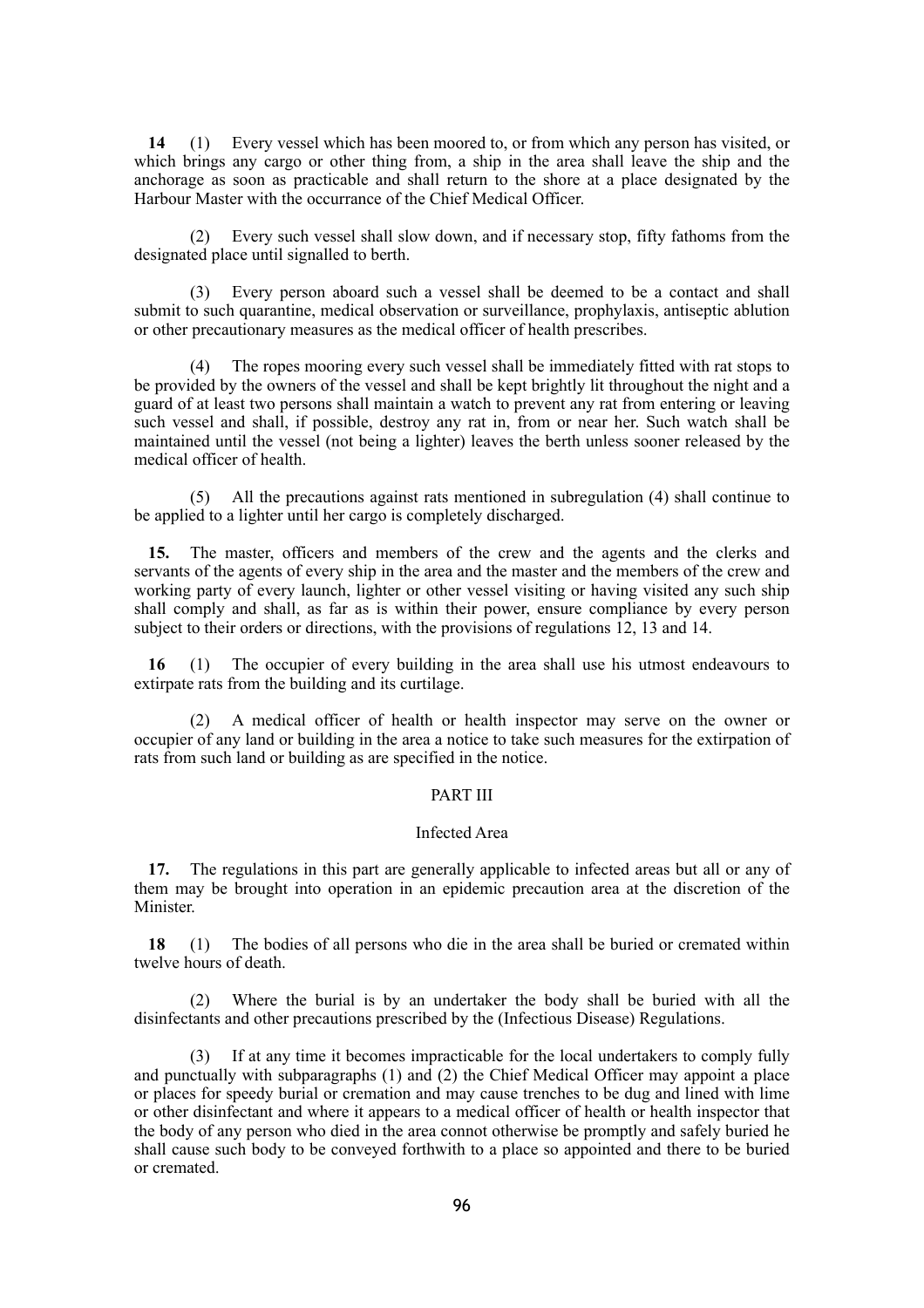(4) The Director shall appoint as may health inspectors and auxiliary health inspectors as he shall think necessary to supervise burials or cremation at each place so appointed and to make and preserve records showing the names of the persons whose bodies were so buried or cremated on each day and the names of the persons by whom the bodies were identified. Such records shall be handed to the Chief Officer of the Civil Status as soon as is practicable.

**19** (1) The Chief Medical Officer may establish control of movement into and out of an infected area and thereafter no person shall enter or leave the area at any place other than a place designated for that purpose; such a place is called a control post.

Any person desiring to enter or leave the area shall stop at a control post and if so directed by the officer in charge of the control post shall submit to medical examination.

(3) Every such person shall answer to the best of his ability every question put to him by any officer on duty at the control post concerning his movements and concerning any other matter relevant to his state of health or to that of any person with whom he has recently associated.

(4) Any medical officer of health or health inspector, or the officer in charge of a control post when so directed in writing by a medical officer of health, may forbid any person to leave or enter the area and order such person to return whence he came and may forbid any vehicle to be taken into or out of the area whether the driver thereof is personally forbidden to enter or leave, or not.

**20.** A medical officer of health or health inspector may direct any person to go to a specified place for medical examination or may send any person to such a place under the escort of a health inspector or auxiliary health inspector. Any person who refuses or unreasonably delays to comply with such a direction or absconds from such an escort may be arrested without warrant by any police officer or health inspector and detained in custody until he has been medically examined.

**21** (1) The Chief Medical Officer may establish a medical observation centre at any place.

(2) Where a medical officer, or medical officer of health, after examining any person considers it advisable that such person should be detained in a medical observation centre he shall, by order in writing, commit such person to such centre and every person so committed shall remain in such centre until released by the medical officer in charge thereof or transferred to a hospital.

(3) Any person who absconds from a medical observation centre may be arrested without warrant by any police officer or health inspector and detained in any place prescribed by a medical officer or medical officer of health until he is released by the medical officer in charge of such place or transferred to a hospital.

**22.** The Chief Medical Officer may require the health inspector and auxiliary health inspectors to undertake house to house visitation throughout the area or in such portions thereof as he ay specify and thereupon the health inspectors shall forthwith organise a scheme under the supervision of a medical officer of health and cause every house in the area or specified portion to be visited by a health inspector an auxiliary health inspector who shall make such reports and returns as the medical officer of health prescribes.

**23** (1) The Chief Medical Officer may establish, maintain and discontinue such aid centres as may from time to time be required at any place in the area.

(2) An aid centre may be a place for all or any of the following purposes -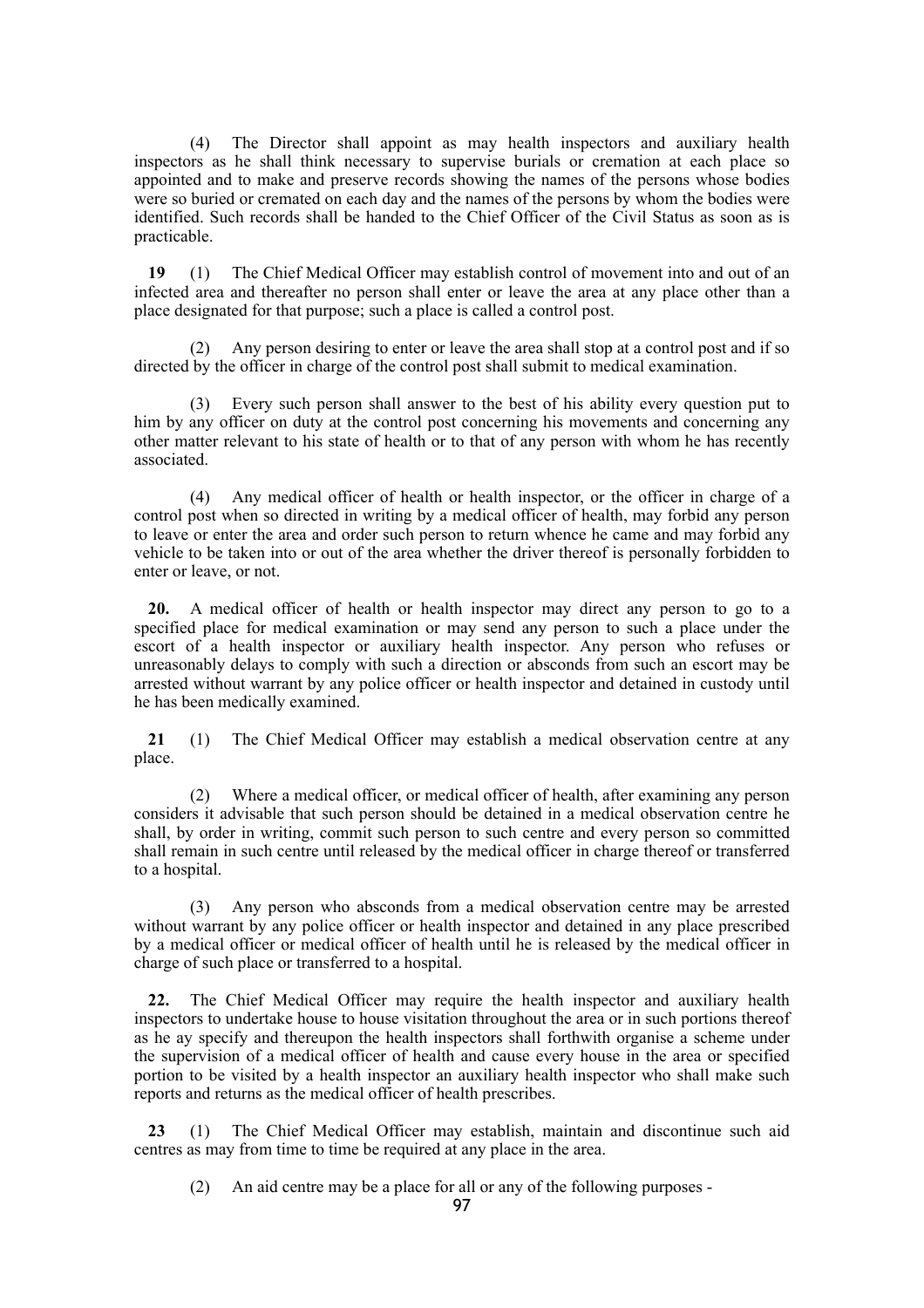- (a) providing rations for consumption at home,
- (b) providing meals,
- (c) providing clothing,
- (d) providing shelter or temporary lodging

for children, or for children and adults, who are in distress as a result of the epidemic.

(3) The Chief Medical Officer may prescribe and vary scales of rations and other supplies provided at aid centres.

(4) Clothing and food for aid centres shall be provided at the public expense and shall be distributed gratis to needy persons but persons who, thought temporarily in distress as a result of the epidemic, are not indigent may be required to contribute towards the cost according to scales prescribed by the Minister responsible for Finance.

(5) Any person who disturbs the good order or management of an aid centre or obstructs any person authorised by the Chief Medical Officer to manage the centre or distribute any food or clothing therein may be arrested without warrant and is liable to fine not exceeding Rs.500.

**24.** A medical officer of health, health inspector or public health nurse may disinfect or cause to be disinfected any premises, room or place or any article which he thinks liable to retain or spread infection and where he considers it impracticable to disinfect satisfactorily any bedding, clothing or other textile articles he shall cause them to be destroyed forthwith by fire and shall, as soon as possible thereafter, give to the owner as many articles of the same kinds as shall, as nearly as practicable, suffice to replace those destroyed.

Where in the opinion of a medical officer of health it is not practicable to disinfect any article or any building or part thereof which is likely to retain infection he shall cause the building or part to be vacated and shall record the principal dimentions and a brief description of the article, building or part and shall forthwith cause it to be destroyed under his supervision.

Compensation for property so destroyed shall be assessed and paid as nearly as possible in accordance with the Requisition and Compensation Regulations.

**25.** Where a medical officer of health considers that a building or any part thereof cannot be freely used without danger of the spread of infection he may, by order in writing, require temporary total evacuation and closure of the building and prohibit occupation thereof until such time as he, or another medical officer of health, by a further writing revokes the order.

The Public Health Act

 $\frac{1}{2}$ 

Section 49.

### **EPIDEMIC ORDER NO. OF 19**

WHEREAS it appears that a formidable epidemic disease, namely exist and that it is expedient that Epidemic Regulations should be brought into operation

BY THIS ORDER I DIRECT that the portions of the Epidemic Regulations, specified in the first column of the schedule hereto shall forthwith come into operation in the areas respectively specified in the second column of the said schedule.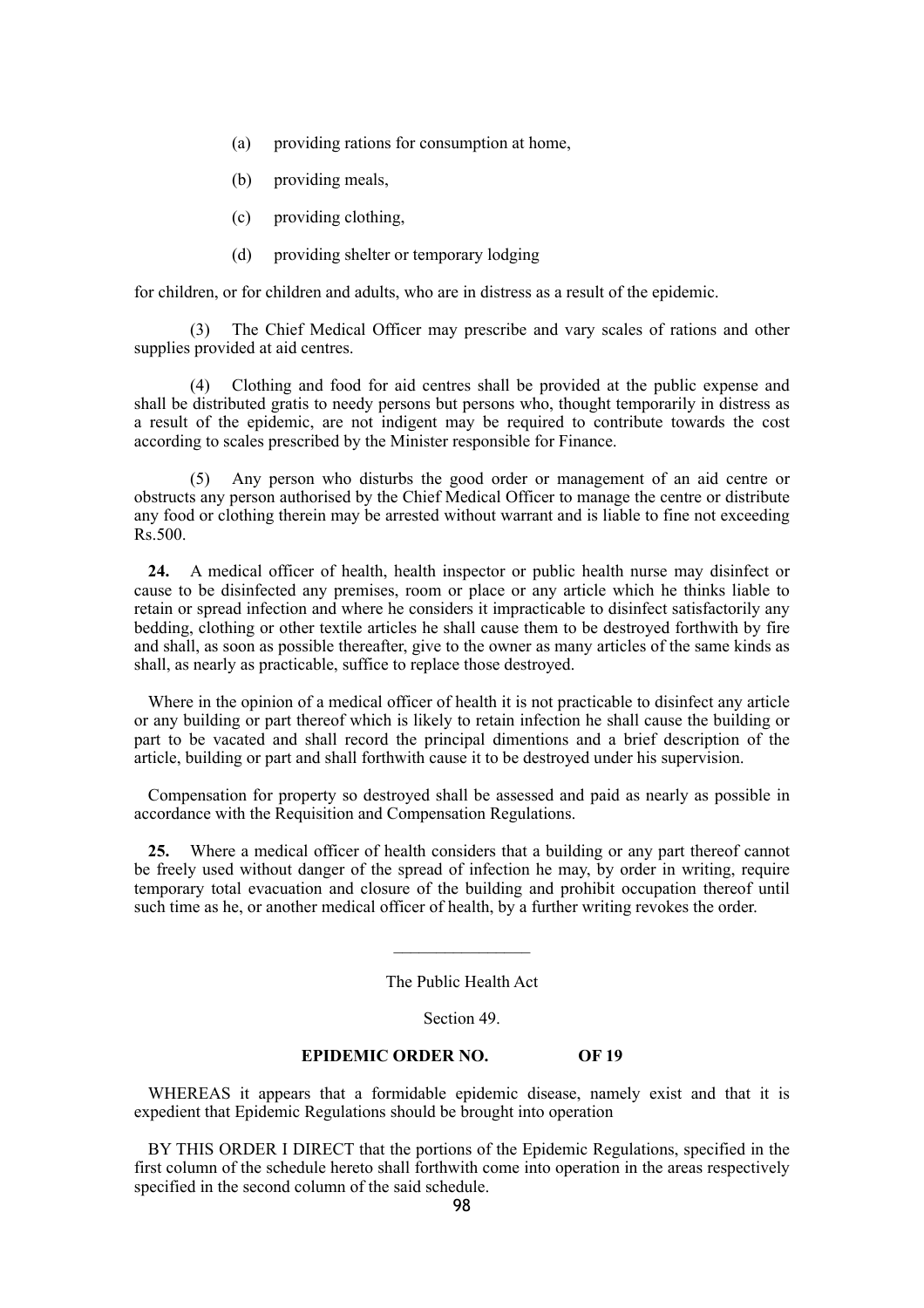### THE SCHEDULE

*Regulations Areas*

Part I Throughout Seychelles

*Epidemic Precaution Areas*

*Infected Areas*

Dated this day of 19

MINISTER

The Public Health Act

### **PUBLIC HEALTH (EPIDEMIC) REGULATION (CESSATION) ORDER**

NO. OF 19

WHEREAS by Epidemic Order(s)

No. of 19 published in Notice No. in the Gazette dated 19 it was directed, inter alia, that the Epidemic Regulations specified in the first column of the schedule hereto should come into operation in the areas respectively specified in the second column of the said schedule; and

WHEREAS it appears that such regulations are no longer required:

BY THIS ORDER I DIRECT that such regulations shall cease to apply to such areas.

# THE SCHEDULE

*Regulations Areas*

Dated this day of 19

MINISTER

Note. This order effects a partial revocation only; certain Epidemic Regulations continue in operation in ......... (S. Mahé).

# SECTIONS 56 AND 96

 $\frac{1}{2}$ 

**PUBLIC HEALTH (REQUISITION AND COMPENSATION) REGULATIONS**

*[19th April, 1960]*

SI. 95 of 1975 SI. 104 of 1975 SI. 72 of 1976 SI. 61 of 1985 SI. 41 of 1991

SI. 26 of 1960

### **ARRANGEMENT OF REGULATIONS**

1. Citation.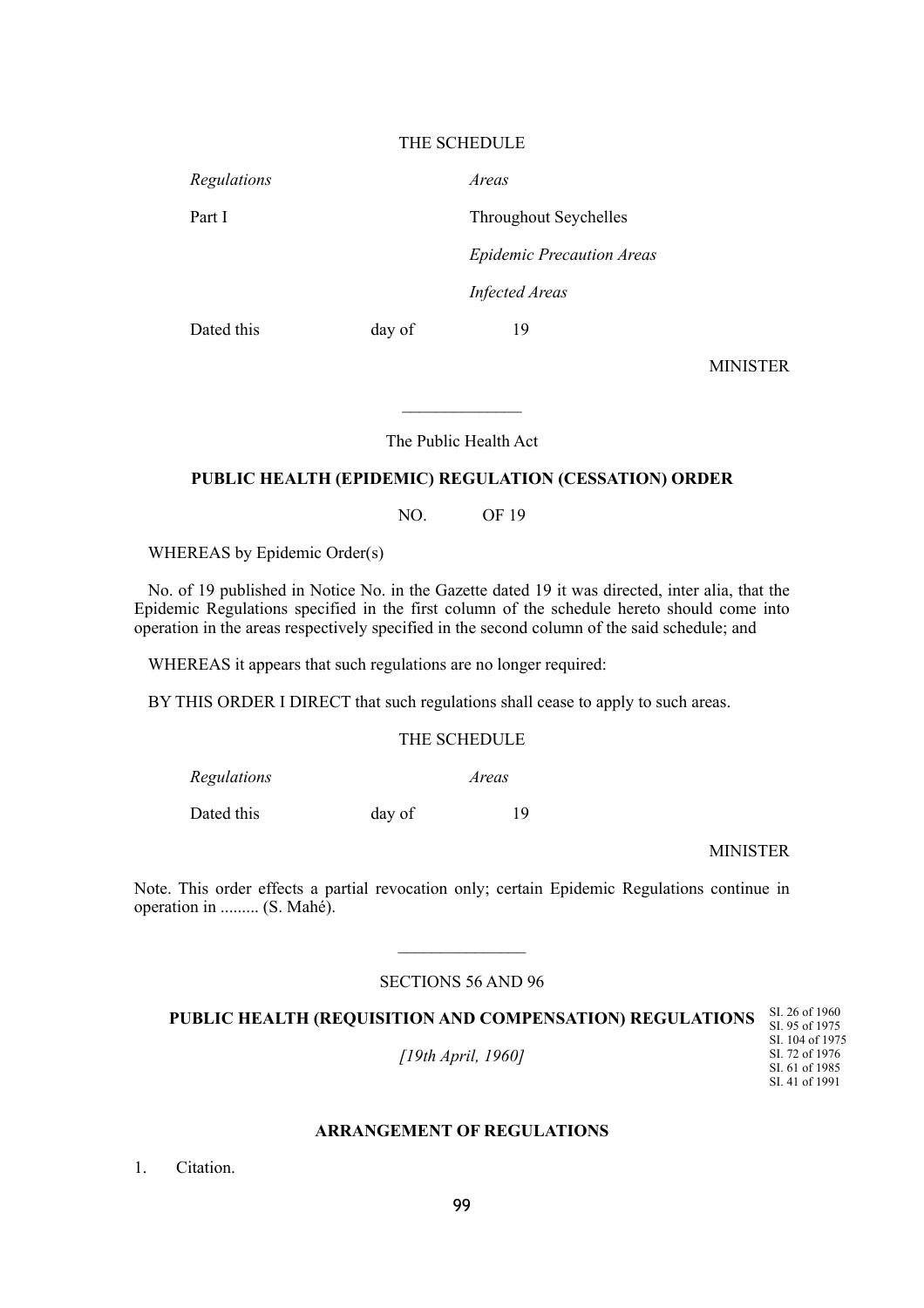# 2. Interpretation.

# PART II

# *Requisition of Immovable Property*

- 3. Application to immovable property.
- 4. Procedure on requisition of immovable property.
- 5. Procedure on taking possession.
- 6. Requisition report.
- 7. Provisional rent.

# PART III

### *Derequisition*

- 8. Derequisition.
- 9. Vacation report.
- 10. Mode of assessing rent.
- 11. Objections to vacation report.

## PART IV

### *Compensation*

- 12. Offer of compensation.
- 13. Basis of compensation.
- 14. Rent during restoration.
- 15. Lump sum basis.
- 16. Communication of offer.
- 17. Claims by owner.
- 18. Acceptance of offer.
- 19. Procedure on rejection of offer.
- 20. Effect of final offer.
- 21. Procedure on application to court.
- 22. Interest.

# PART V

### *Requisition of vacant or moveable property* 100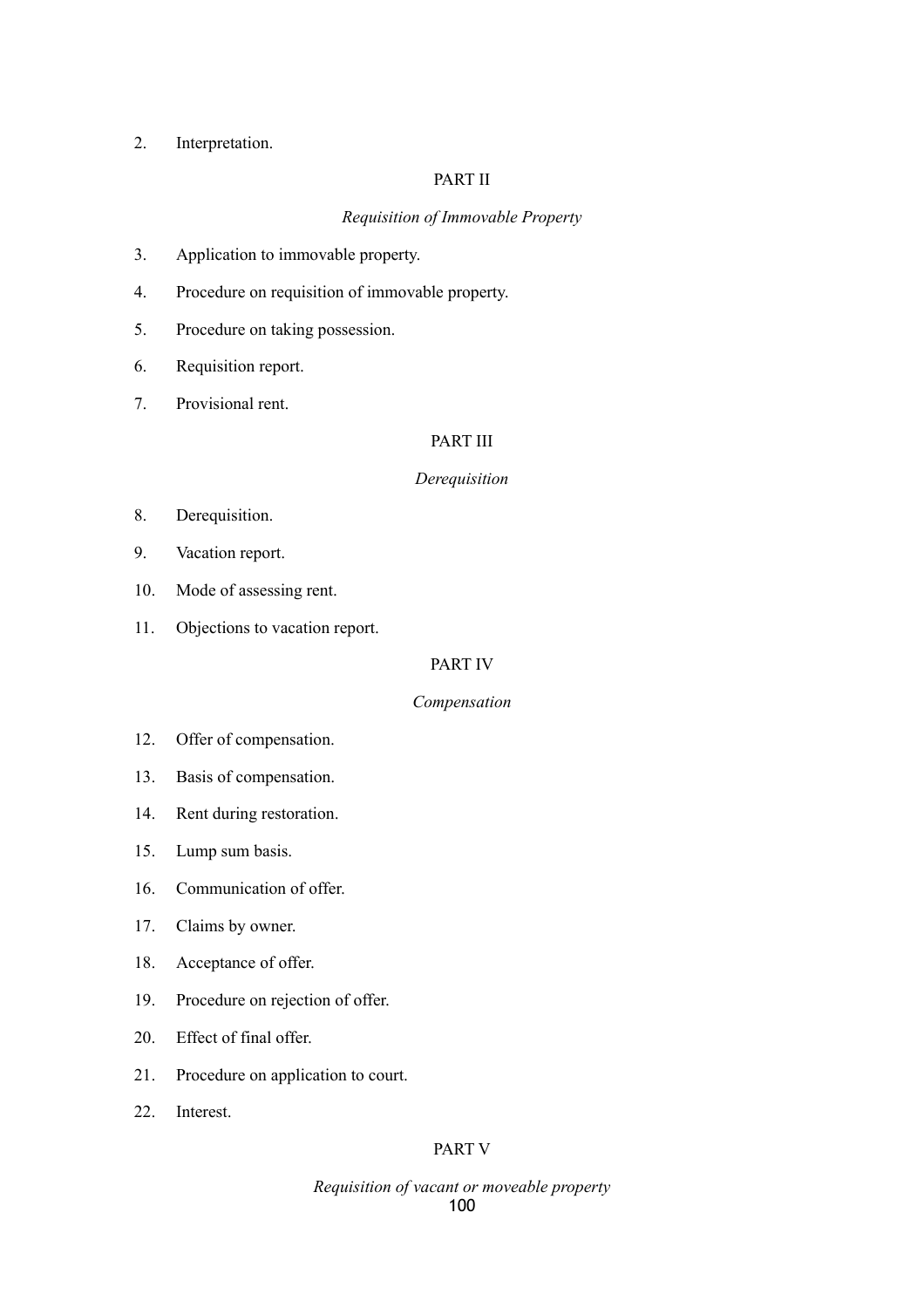- 24. Duty of Directors' agent.
- 25. Requisition report.
- 26. Requisition of vehicle.
- 27. Other equipment.
- 28. Goods in bulk.
- 29. Retail goods.
- 30. Used or secon-hand articles.

### PART VI

### *Derequisition and return*

31. Procedure on derequisition.

# PART VII

### *Restoration of and compensation for, moveable property requisitioned*

- 32. Moveable property on requisitioned premises.
- 33. Return of moveables to owner.
- 34. Disposal of articles not returned.
- 35. Compensation for used or second-hand articles.
- 36. Compensation for retail goods.
- 37. Compensation for wholesale goods.
- 38. Procedure in case of dispute.
- 39. Reference to court on point of law.
- 23. Procedure on requisition by Director.

### PART VIII

# *Destruction of infected buildings*

40. Compensation to be agreed if practicable.

Appraisal.

Fees of appraiser.

Payment.

 $\frac{1}{2}$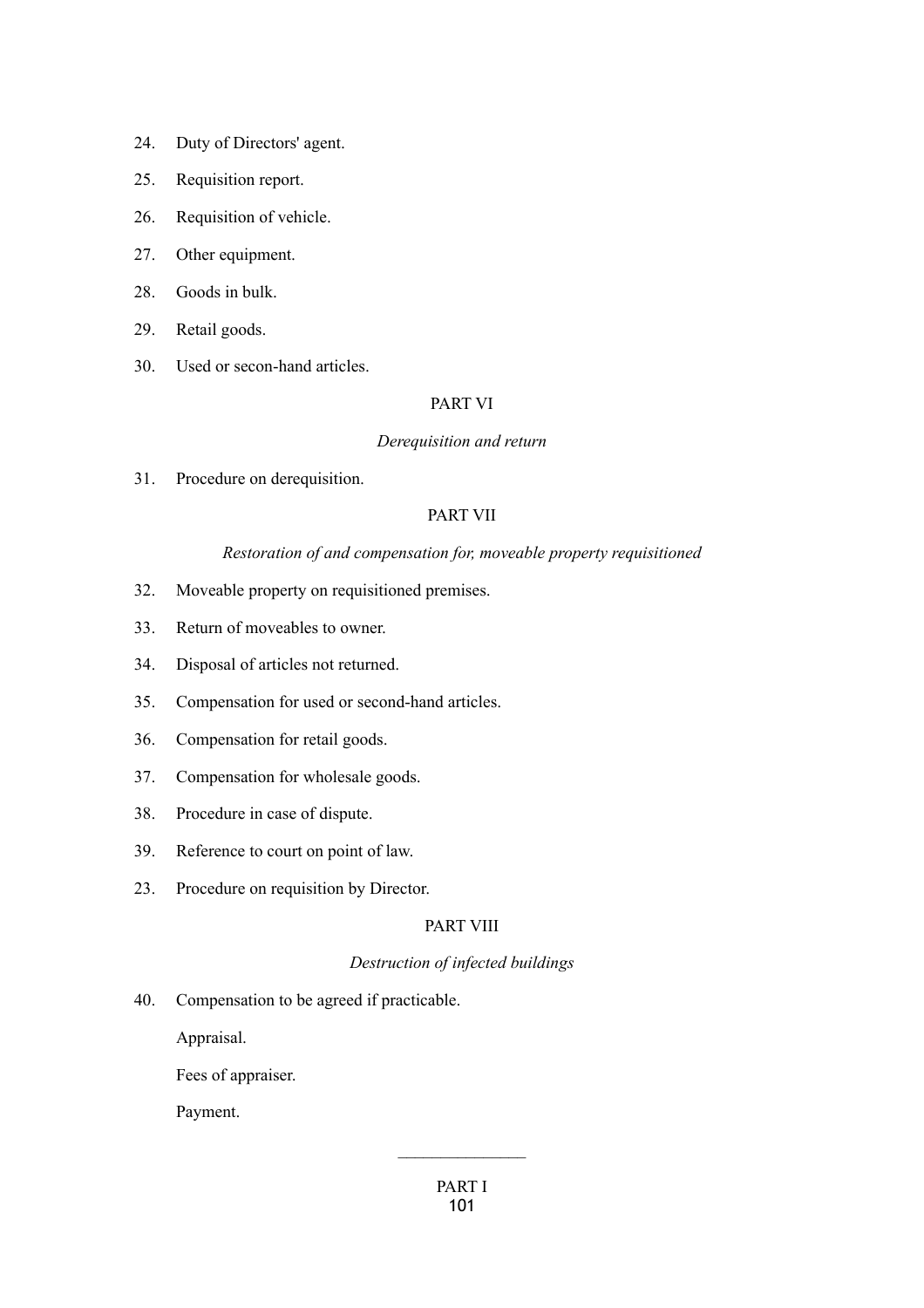**1.** These regulations may be cited as the Public Health (Requisition and Compensation) Regulations.

**2.** In these regulations, unless the context otherwise requires -

"owner," includes an authorised agent in Seychelles of an owner in Seychelles or abroad.

### PART II

#### *Requisition of Immovable Property*

**3.** Where any immovable property is requisitioned in pursuance of the Act regulations 4 to 22 shall have effect in so far as they are applicable to each particular case.

**4** (1) On receipt from the Minister of the requisition the Director shall immediately inform the owner of person in apparent control of the property, if his identity and whereabouts are known, and the occupier (if a different person) and the manager, caretaker or other like person, if any, on the premises of the fact and purpose of the requisition and shall give to each of them if he so desires, a copy of the requisition.

(2) The Director shall himself visit the property, or depute another officer to do so on his behalf, to arrange on the spot the best method of vacation and taking possession.

(3) The Director shall in writing appoint by name an officer to execute the requisition.

(4) The Director or officer appointed shall inform the officer in charge of the police station nearest to the property of the fact and effect of the requisition.

**5.** The officer executing the requisition shall, on taking possession of the property, immediately inspect the whole of it and of any moveable property thereon or therein, whether included in the requisition or not, and shall cause any moveables not included in the requisition and say moveables included in but not required for the purpose of the requisi- tion to be separated. If and in so far as the circumstances of the requisition admit -

- (a) the owner shall be permitted to remove such moveables from the premises; or
- (b) such moveables shall be stored on the premises in a separate part thereof suitably secured; or
- (c) such moveables shall be removed to some other place where they can be suitably secured and stored.

**6** (1) The officer executing the requisition shall, as soon as practicable after taking possession of the property, cause the property to be inspected by an architect, appraiser or other qualified person who shall give notice of his appointment to the owner, if he can be found within a reasonable time. The owner shall be entitled to appoint a similarly qualified person to attend the inspection on his behalf. The same person may act for both parties, if they consent.

The inspector shall prepare a report, to be termed the requisition report, on the state of the property, with schedules of defects and delapidations to the structure and fixtures and separate schedules of any furniture or equipment in or on the property and included in the same or any other requisition.

(3) Unless the rent has already been agreed the requisition report shall include the inspector's estimate of a reasonably monthly rent for the property.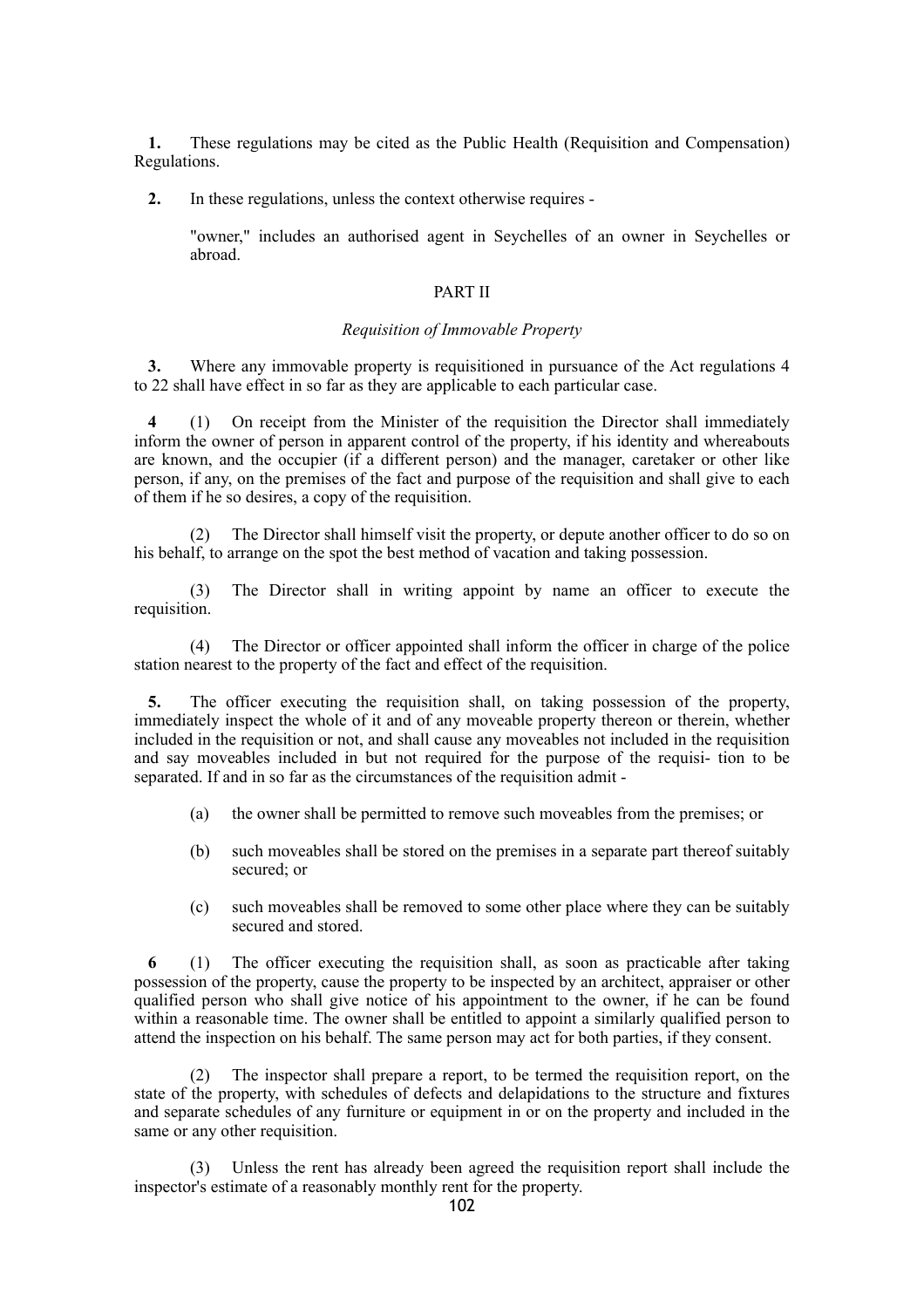(4) A copy of the requisition report shall be given to the owner.

(5) If the owner was not represented at the inspection he may give notice to the Director that he disputes the report, giving particular of the specific errors or omissions of which he complains. The Director shall cause such further investigation as is practicable and shall cause the result thereof to be recorded and a copy of the record to be given to the owner and the record shall form part of the requisition report.

(6) It shall be presumed, unless and until the contrary is proved, that all statements in a requisition report, at the making of which the owner was represented or to which he did not object at the earliest reasonable opportunity, were correct.

**7** (1) The rent specified in the requisition report shall be termed the provisional rent and shall be calculated from the date of taking possession to the end of the next following calendar month and shall be paid by the Principal Secretary of the Ministry of Finance to the owner for that period, and for each subsequent month, not later than the fifth day of the next succeeding month.

(2) The provisional rent shall be an interim payment only and shall in no way affect the rate at which the rent shall be finally assessed. It shall not be necessary either for the Director or for the owner to give any notice that he pays or receives the provisional rent under protest. When the rent is finally assessed the difference between the final and the provisional rent shall be paid to the owner by the Principal Secretary of the Ministry of Finance or repaid by the owner to the Principal Secretary of the Ministry of Finance, as the case may be, unless offset.

(3) Either the owner or the Principal Secretary of the Ministry of Finance may at any time, but not at intervals shorter than six month, give to the other notice of intention to claim on final settlement that the provisional rent is too low or too high, as the case may be, but such notice shall not affect the amount of the provisional rent, except by consent.

### PART III

### *Derequisition*

**8** (1) The Director may at any time give to the owner notice of his intention to derequisition the property. The period of such notice shall be not less than one month and shall expire on the last day of a calendar month and the notice shall direct the attention of the owner to the provisions of regulations 9 and 32.

(2) The premises shall be vacated on or before the expiration of the period unless in the meantime the Minister has cancelled the notice in which even the cancellation shall operate as a fresh requisition.

**9** (1) Immediately after vacation an architect, appraiser, or other qualified person appointed by the Director shall inspect the property. The inspector shall give reasonable notice to the owner who may attend or appoint a qualified person to attend the inspection on his behalf. The Inspector shall take the requisition report into consideration and shall thoroughly inspect the property and prepare a detailed report on the property with schedules of dilapidations and deficiencies. As far as practicable the inspector shall consult the owner or his representative if either attends and shall investigate any damage or losses alleged to have occurred during the period of requisition and shall endeavour to reach agreement as to the fact and extent of all dilapidations, damage and losses during, or due to, the occupation of the property under requisition and shall record particularly and matters which appear likely to be disputed and the results of his investigation thereof. The report of the inspector shall be termed the vacation report and a copy thereof shall be given to the owner.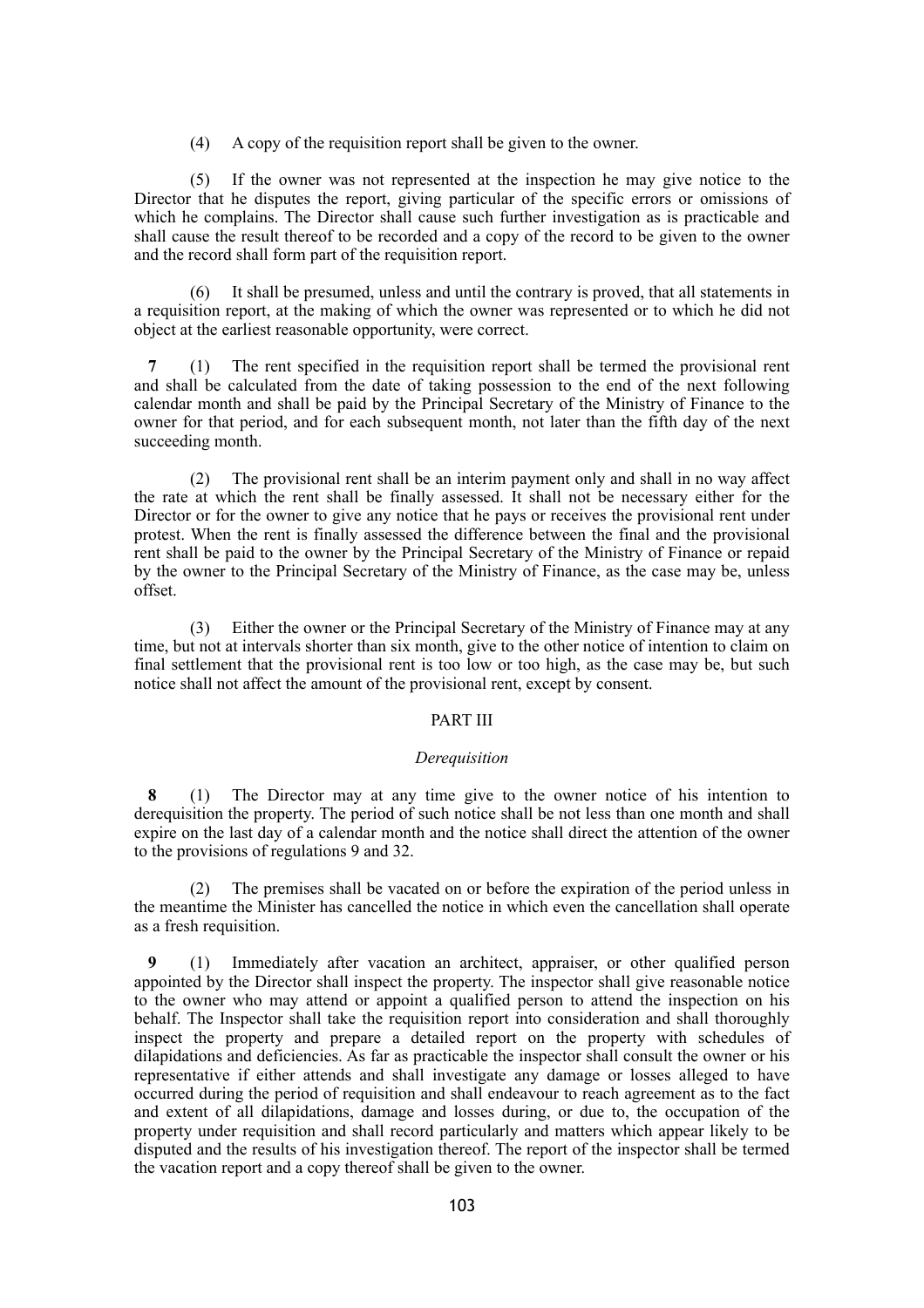(2) The vacation report shall deal with questions of damage, loss and depreciation primarily as matters of fact and need not contain any depression of opinion as to the amount or value thereof in terms of money, except where such amount or value is agreed, but the inspector shall record such matters regarding value as he shall think fit and may at his discretion embody some or all of such matters in the report.

(3) The inspector may at his discretion call in one or more qualified persons to assist him in reporting on any special or technical matters and may embody their advice in his own report or annex their separate reports as he shall think convenient. Any such annexures shall be deemed to form part of the vacation report.

**10** (1) The vacation report shall include a considered opinion as to what would be a fair rent for the property, either for the period of the requisition as a whole or for different parts of the period.

(2) Where the property requisitioned was in fact let to a tenant at the date of the requisition, or at any time near enough to that date to be relevant as an indication of value, the inspector shall endeavour to ascertain the rent actually paid, or agreed, and the terms and conditions of the letting and shall take matters so ascertained into consideration in forming his opinion.

(3) Where comparable property was, at any time relevant to the requisitiion, in fact let to private tenants at rents not controlled by the provisions of any Act, the inspector shall take such rents into consideration in forming his opinion.

(4) Where no such comparable rents are known the inspector shall assume that at the date of the requisition, the owner was willing to let the property for a period equal to the whole period of the requisition, as subsequently ascertained, on condition that the tenant should be responsible for repairs, and that a prospective tenant was willing to take the property on that condition. He shall also assume that there was more than one such prospective tenant, that comparable properties were available for letting and that neither party was under such pressure of circumstances as would cause him to bargain at a disadvantage and shall state what rent in his opinion, would in such an event have been agreed upon between the owner and the hypothetical tenant.

(5) For the purpose of forming his opinion as to the fair rent the inspector shall not take into consideration any relectance of the owner to let the property or any inconvenience he may have suffered owing to the urgency or other circumstances of the requisition or any consequential expenses he may have incurred.

(6) The inspector shall state in his report the basis on which his opinion as to the fair rent was formed.

**11** (1) The owner may, within one month, give to the Director notice that he objects to any part of the vacation report.

(2) An objection to the rent proposed in the vacation report shall be by a separate notice, confined to the question of rent alone.

(3) A notice of objection relating to matters other than rent shall contain, or have annexed, definite particulars of the errors or omissions alleged, of the corrections for which the owner contends and his estimate of the value of any articles or matters alleged to have been omitted.

(4) On receipt of a notice of objection the Director shall make such further enquiry as he considers practicable and necessary and may cause the vacation report to be amended.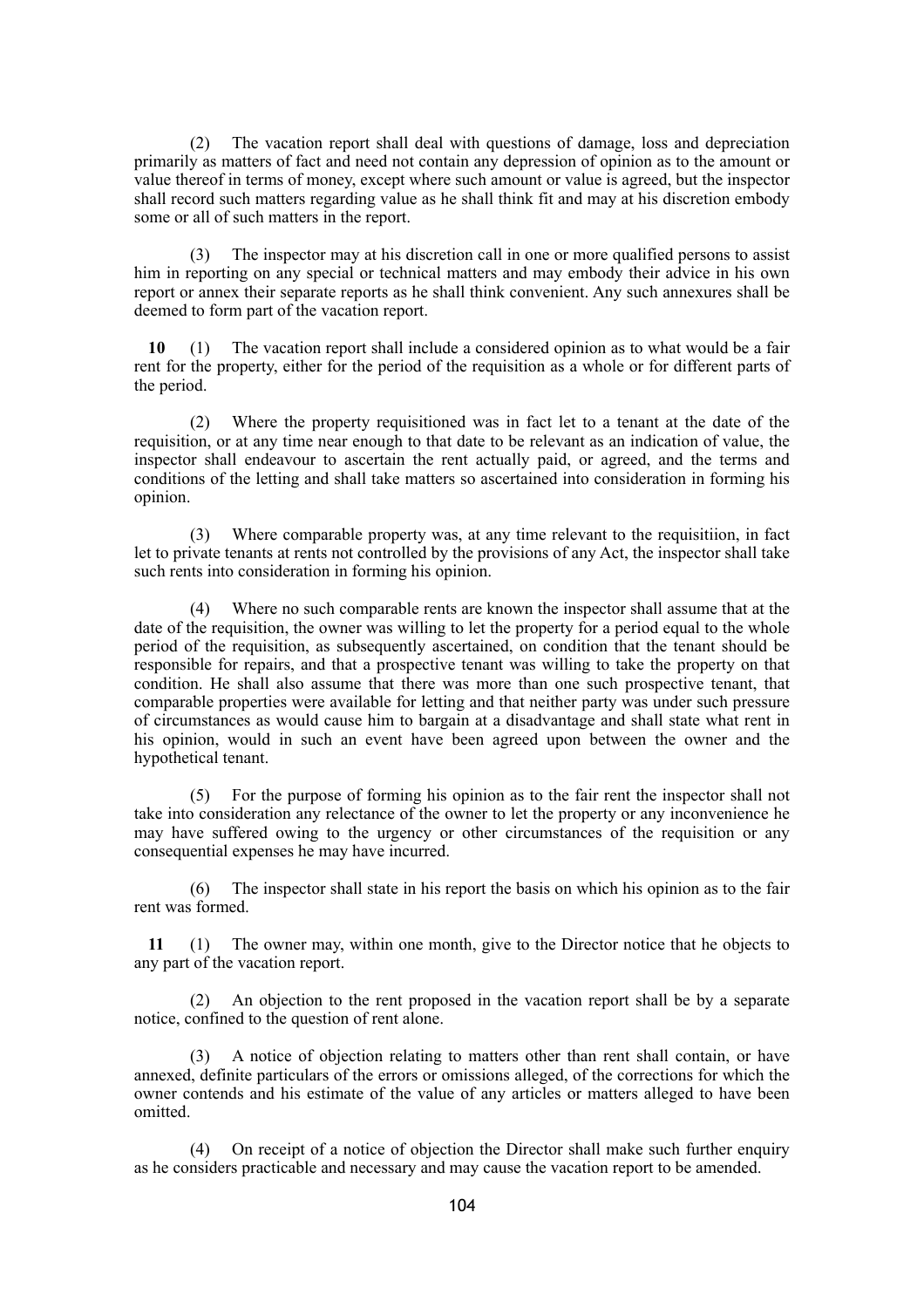### PART IV

#### *Compensation*

**12.** The vacation report, as finally settled, shall be considered by the Minister responsible for Finance who shall, as soon as practicable, make a written offer of compensation.

- **13** (1) The compensation shall comprise
	- (a) a fair rent;
	- (b) restoration of the premises to the state in which they were at the date of the requisition:
	- (c) reimbursement of any actual expenses incurred by the owner as a direct result of the requisition,

but shall not include any allowance for loss of amenity or mere inconvenience not being an actual financial loss:

Provided that if any person was ordinarily residing on the requisitioned premises and was ejected thereform, reasonable compensation for disturbance in addition to the actual cost of transport and of any unavoidable increase in the cost of accommodation shall be allowed.

(2) The Minister responsible for Finance shall not be bound by the vacation report but if he offers a lower rent than the rent proposed in the report or a lower amount than that proposed in the report for any other item of compensation as to which the inspector expressed his opinion in terms of money, the Minister responsible for Finance shall state in writing his reasons for so doing.

(3) The Minister responsible for Finance may, at his option, restore the premises at the public expense or pay the actual cost of restoration. Where it is not practicable to restore the premises without in fact improving them the Minister responsible for Finance shall be entitled to recover from the owner, or deduct from the amount paid as the actual cost of restoration, the estimated value of the improvements.

**14.** If the Minister responsible for Finance elects to restore the premises the rent finally awarded shall continue to accrue until the premises are available for re-occupation. In any other case such rent shall continue to accrue for a period estimated to suffice for restoration if the work is completed as expeditiously as is reasonably practicable in all the circumstances existing during the period immediately following vacation.

**15** (1) Instead or proceeding under regulation 13, the Minister responsible for Finance may offer immediate payment of a lumb sum in settlement of all claims or in settlement of all claims other than rent.

(2) An offer of a lump sum may, at the discretion of the Minister responsible for Finance, exceed the amount estimated by him to satisfy the claim if assessed in accordance with regulation 13. Any such excess shall be deemed to have been intended to facilitate settlement by agreement and to have been offered without prejudice and in the event of the offer not being accepted the fact and amount thereof shall not be disclosed in any subsequent proceedings.

**16** (1) Except in cases under regulation 15 the written offer shall state which mode of restoration the Minister responsible for Finance proposes to adopt and shall state the amount offered under each of the heads of compensation in regulation 13.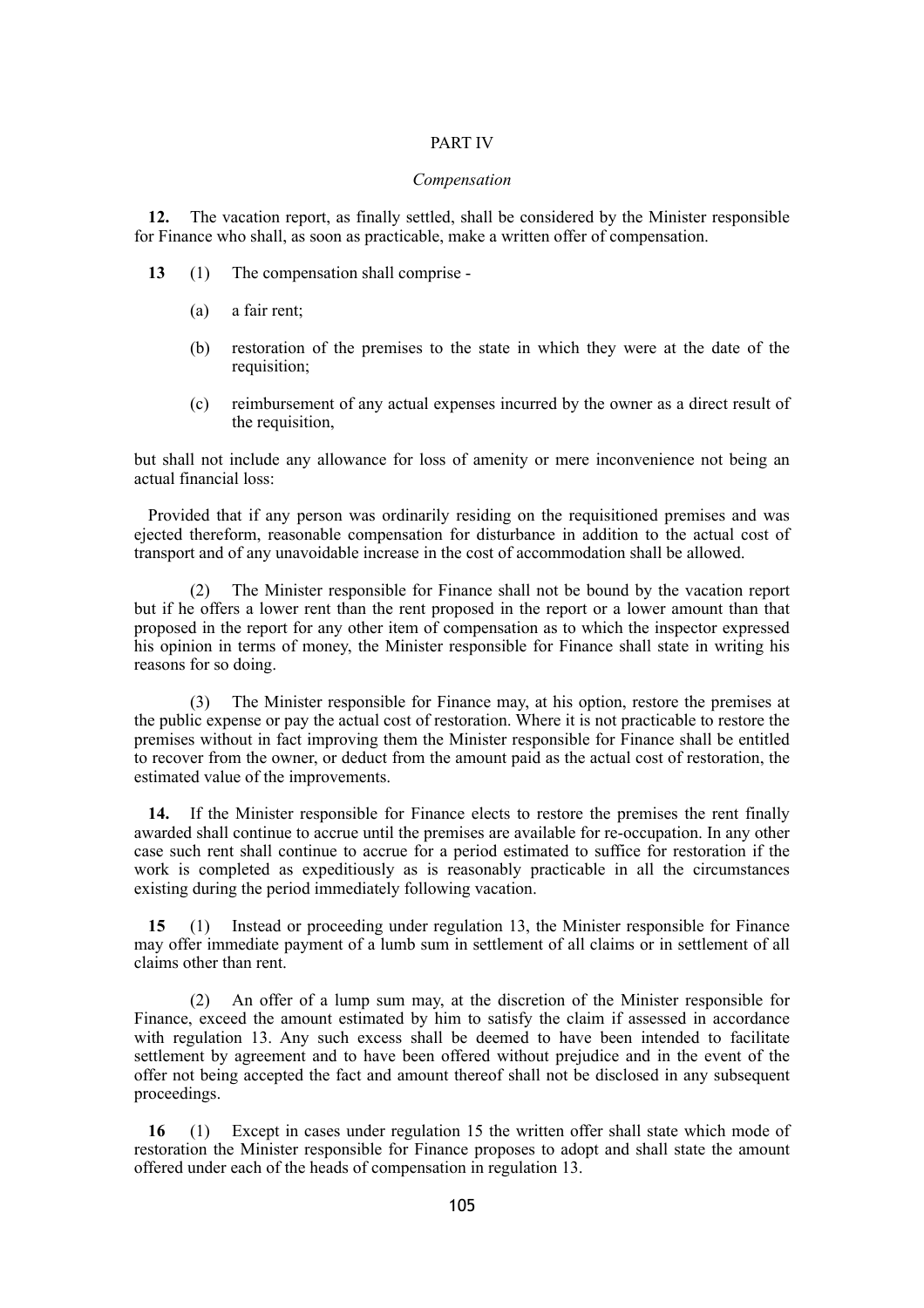(2) The written offer shall be handed to the owner or sent to him by registered post.

**17** (1) An owner who does not accept an offer under regulation 15 or 16 may give to the Minister responsible for Finance notice that he claims -

- (a) higher rent than the rent offered; or
- (b) compensation for matters not included in the offer; or
- (c) higher compensation for matters stated in the offer.

(2) Such notice shall specify separately the amount, or additional amount, claimed under each head. Where higher rent is claimed the basis of calculation or mode of estimation shall be stated the definite particulars of the manner in which other amounts are made up shall be stated or appended and where practicable such amounts shall be vouched.

(3) Such notice shall be given within one month from the date of receipt of the offer, except where parties having interest in the property are abroad, in which case provisional notice may be given within one month and a further notice complying with subregulation (2) may be given within three months.

**18.** If the owner does not give notice under regulation 17 he shall be deemed to have accepted the offer.

**19** (1) On receipt of a notice under regulation 17 the Minister responsible for Finance shall make such further enquiries as he considers expedient and if agreement does not result, shall send to the owner by registered post a final offer specifying the amounts offered under each of the helds of compensation in regulation 13.

(2) The owner may, at any time, give notice to the Minister responsible for Finance that he accepts the amounts offered under some heads without prejudice to his contention that the amounts offered under other heads are inadequate. Any amount so accepted shall be paid within one month or shall bear simple interest at five per centum per annum from the date of communication of acceptance to the date of payment.

**20** (1) On the expiration of three months from the date of despatch, a final offer shall be deemed to have conclusively settled the amount of compensation unless in the meantime the owner has applied to the Supreme Court to increase the amount.

(2) No application to extend the time fixed by this regulation shall be entertained.

**21** (1) Subject to these regulations the procedure in an application under regulation 20 shall be governed by the rules and practice of the court and shall be by originating motion and with the motion paper the applicant shall lodge so many of the following documents as are relevant to his case:-

- (a) The requisition report;
- (b) the vacation report;
- (c) a copy of the notice under regulation 11;
- (d) the written offer under regulation 12;
- (e) a copy of the notice under regulation 17;
- (f) the final offer.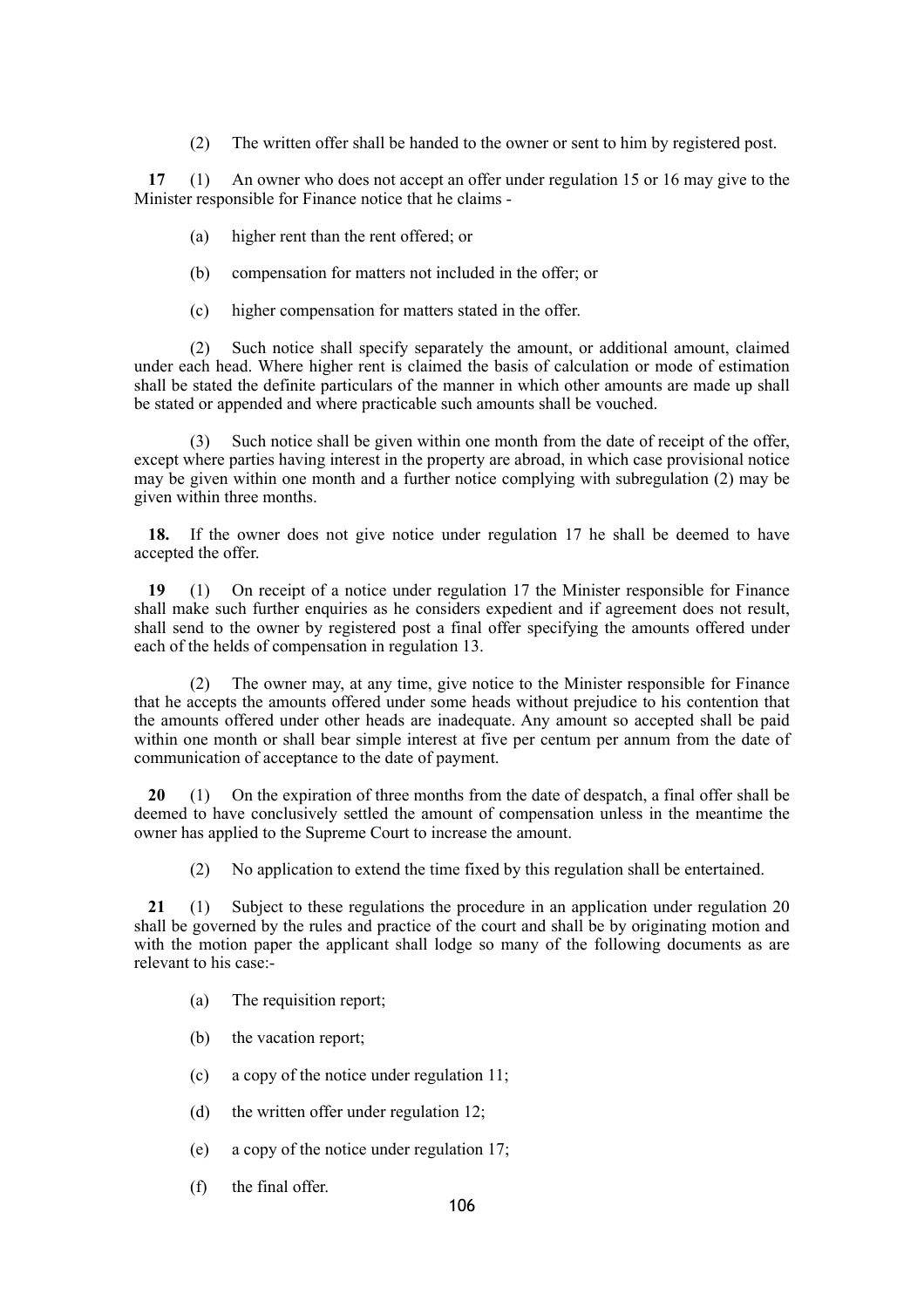The respondent shall be deemed to have notice of all the matters mentioned in paragraphs (a) to (f) and they need not be served on him.

(2) The applicant shall also lodge with the motion paper an affidavit or affidavits specifying seriatim the amounts, if any, which he accepts, the amount which he claims under each applicable provision of these regulations and definite particulars of the mode by which such amount has been estimated or ascertained.

(3) The notice of motion shall be served on the Attorney General unless he has previously appointed an attorney to represent him as respondent.

(4) Affidavits may be filed on behalf of the respondent.

(5) Either party may give notice requiring the other party to produce deponents for cross-examination. No other oral evidence shall be adduced save with leave of the court in special circumstances.

(6) The onus of proof shall be on the applicant and unless he establishes that, having regard to the applicable provisions of these regulations, the amounts offered are inadequate the application shall be dismissed.

(7) Costs shall be in the discretion of the court, provided that the applicant shall not recover from the respondent a sum in respect of costs greater than the amount by which the award of the court, excluding any interest allowed thereon, exceeds the final offer.

**22.** Where the amount of compensation under any head is increased by the court the whole amount awarded under than head shall bear simple interest at five per centum from the date of the final offer to the date of payment.

#### PART V

### *Requisition of vacant or moveable property*

**23.** When any vacant land or unoccupied building or any moveable property is to be requisitioned the Director shall make out and sign a requisition which may be in the form appended to these regulations with such variations as are adapted to the circumstances and hand it to the officer or other person named therein (referred to in these regulations as the agent of the Director).

**24.** The agent shall go to the place wher where the property is and explain the requisition to the owner or person having charge of the property and give to each of them, if he so desires, a copy of the requisition and shall arrange the mode of taking possession or delivery.

**25.** Where the property includes land or a building the agent shall make or cause to be made a requisition report, as nearly as practicable in accordance with the regulations for requisition of occupied premises, and in the case of vacant land recording particulars regarding any neighbouring land which ay be affected by the use of the land under requisition.

**26.** Where the property is a vehicle the agent shall make in duplicate a short description stating its apparent age and general state, the state of its tyres and other equipment, mentioning any apparent damage or deficiency to or in the vehicle and the presence or absence of its equipment and spares. Any accessories not likely to be needed for the purposes of the requisition shall be handed to the owner and the fact noted.

The duplicate shall be handed to the owner.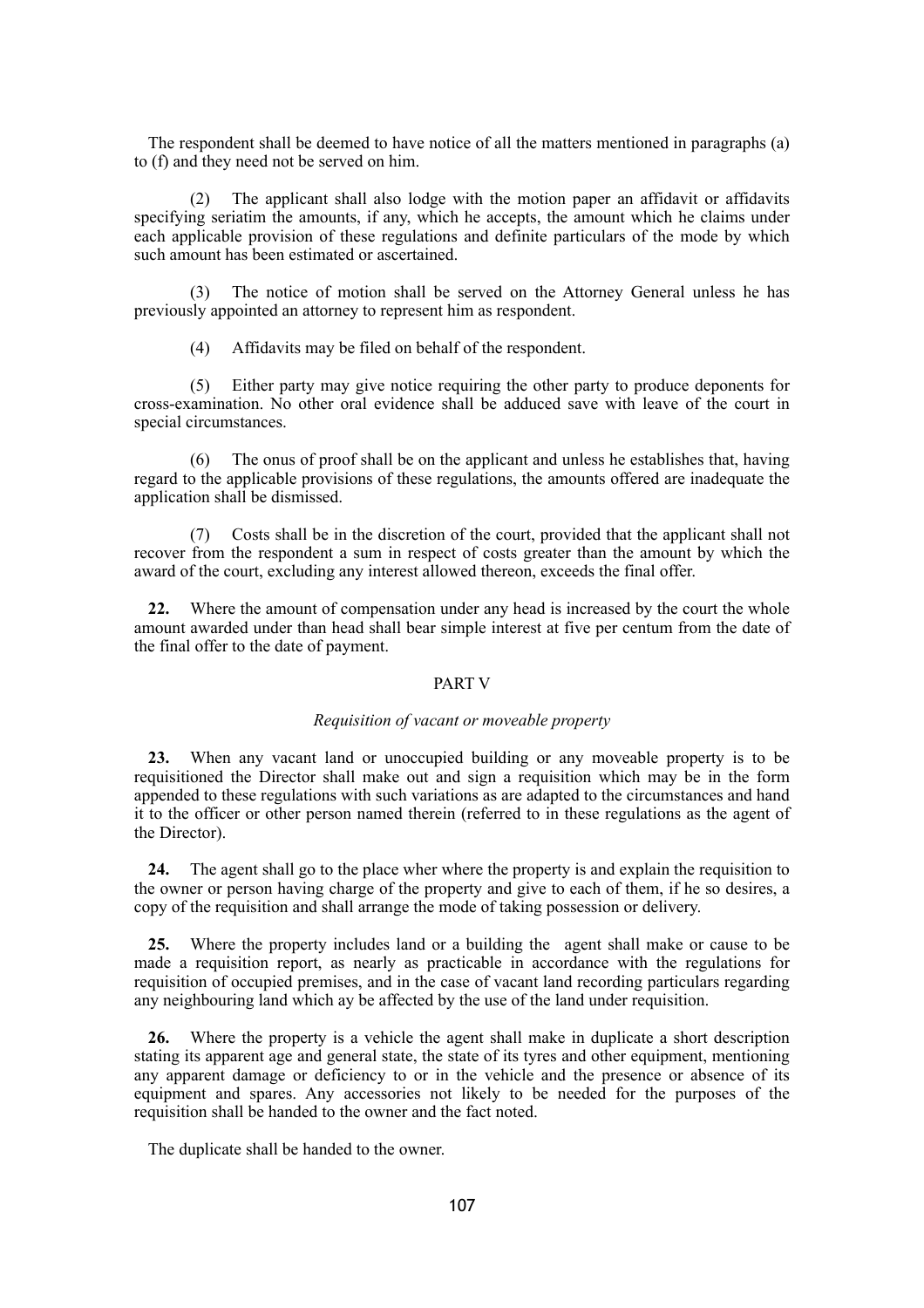**27.** Where the property is a tent or other assembled equipment the agent shall similarily record its main dimensions, general state and the presence or absence of accessories.

**28.** Where the property comprises goods or stores in unbroken bulk in the hands of a dealer or warehouseman the Director's agent shall, if practicable, ascertain from the relevant invoices or otherwise the owner's source of supply and the actual or approximate dates of receipt by him of the goods requisitioned.

In any event the Director's agent shall make, or cause to be made, a list in duplicate of the goods delivered to him under the requisition, as nearly as practicable in the form usual in the trade concerned on sale of similar goods in comparable quantities and shall note thereon particulars of any damage to bales or packages or other indication of deterioration. The duplicate shall be signed by the Director's agent and handed to the owner or person in charge of the goods.

**29.** Where the property consists of goods in the hands of a retailer the Director's agent shall proceed as nearly as practicable in accordance with the next preceding regulation.

**30.** In any case where property which has already been used is comprised in a requisition the Director's agent shall record a short description of the property, mentioning its apparent age and state of preservation or depreciation.

### PART VI

#### *Derequisition and return*

**31.** When any land or building requisitioned by the Director as vacant or unoccupied is no longer required for the purposes of the Epidemic Regulations such property shall be derequisitioned and restored to the owner and compensation shall be assessed and paid in accordance with the regulations applicable to property requisitioned by the Minister, with such variations as may be necessary in the circumstances of each case.

### PART VII

### *Restoration of and compensation for, moveable property*

#### *requisitioned*

**32.** (1) Where any furniture or equipment on requisitioned premises was requisitioned so much thereof as may be serviceable at the date of vacation shall be returned to the owner and a reasonable allowance for depreciation shall be paid to him or, at his option, compensation shall be paid for such furniture or equipment.

(2) Where the owner desires that any such furniture or equipment shall be returned to him he shall, at the time of inspection under regulation 9 or within seven days thereafter, segregate the articles to be returned and give a list thereof to the inspector.

**33.** (1) Where any vehicles, furniture, equipment or other articles of kinds subject to depreciation were requisitioned after having been taken into use and are no longer required for the purposes of the Epidemic Regulations and are identifiable as the property of an owner who can readily be traced the Director shall give notice to the owner of a time and place at which he may inspect them and the owner shall be entitled to elect either to have all or any of such articles returned to him with a reasonable allowance for hire or depreciation or to receive compensation therefor.

(2) If the owner cannot readily be traced the value of the articles as at the date of the requisition shall be determined by an appraiser in accordance with these regulations and the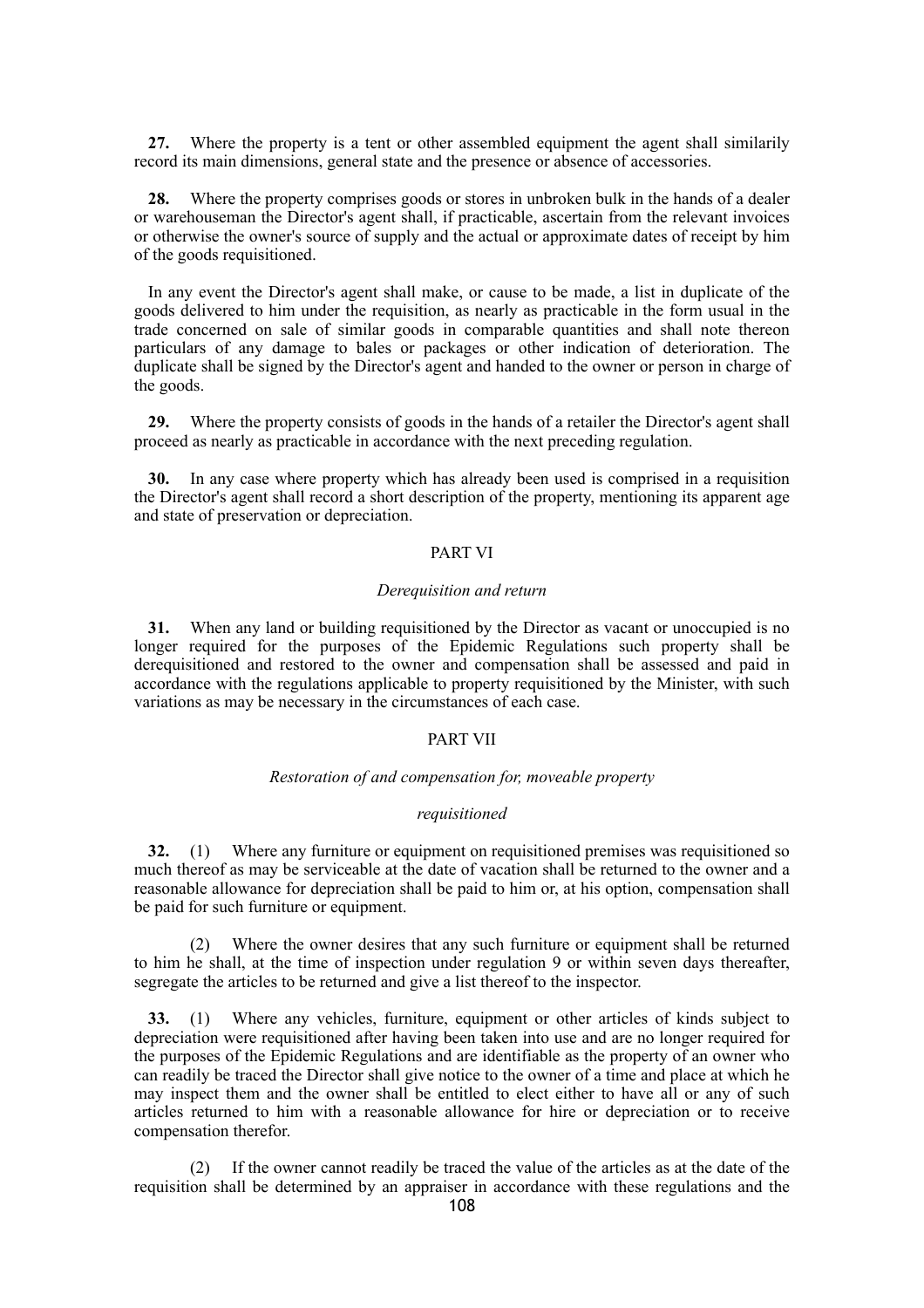amount thereof shall be recorded in the office of the Director and in the Treasury and shall be paid to the owner, or to his legal personal representative, on proof of identity or title to the satisfaction of the Principal Secretary, of the Ministry of Finance.

**34.** All requisitioned articles, whether serviceable or unserviceable, which are not returned to the owner shall, on assessment of compensation, belong to the Government and shall be sold or otherwise disposed of as the Minister may direct.

**35.** (1) Compensation for the requisition of any vehicle or article of furniture or equipment which was in use before requisition and which is not returned to the owner shall be assessed by ascertaining the actual local market price, at the date of the requisition of an identical article or of an article of the same type, size and quality or, if no such article was then available, of the most closely similar article available or, if no similar article was available, of whatever article a reasonable person would buy if he wished to replace the requisitioned article with one as nearly resembling it in nature and quality as was practicable and by deducting from such price a reasonable allowance for depreciation having regard to the age and condition of the article at the date of the requisition.

(2) For the purpose of this regulation "available" in relation to imported articles includes procurable within a reasonable time by ordering from a supplier in the ordinary way of business.

(3) If any article cannot be valued by reference to the foregoing provisions its value at the date of requisition shall, unless agreed, be estimated by an appraiser at the cost of the Government.

**36.** Compensation for new or unused articles requisitioned singly or in retail quantities shall be assessed by ascertaining the value according to the foregoing provisions, with due allowance for depreciation in the case of articles which though unused were shop-soiled or had otherwise deteriorated.

**37.** Compensation for goods requisitioned in bulk or in wholesale quantities shall be assessed by ascertaining the actual cost to the owner of buying, transporting, insuring and clearing the goods, including any tax or duty or charge for storage elsewhere than on his own premises, actually paid by him and by adding five per centum to the cost so ascertained, but subject to a reasonable allowance for depreciation in the case of any such goods having suffered damage or deterioration.

**38.** (1) If a dispute arises as to the amount of compensation or allowance in respect of the requisition of any moveable property, other than an amount determined by an appraiser, the Minister responsible for Finance shall make such further enquiries as he considers expedient and, if agreement does not result, shall make a final offer in writing stating the mode by which the amount offered has been ascertained in accordance with these regulations.

(2) If the owner of the property rejects the final offer the dispute shall be referred to an appraiser or other qualified person chosen by the parties or in case of disagreement by the Registrar of the Supreme Court. The referee shall consider the matter in the presence of both parties or their agents and shall make his award.

If the award exceeds the amount of the final offer the Principal Secretary of the Ministry of Finance shall either pay the fee of the referee or contribute thereto an amount equal to the amount of such excess and the balance of the fee or in any other event the whole of the fee shall be deducted from the compensation or allowance.

**39.** (1) Any owner dissatisfied with the award of an appraiser or referee may apply to the Supreme Court to review the award. Such an application shall allege that the referee to appraiser adopted a method of valuation which was wrong in law and no other question shall be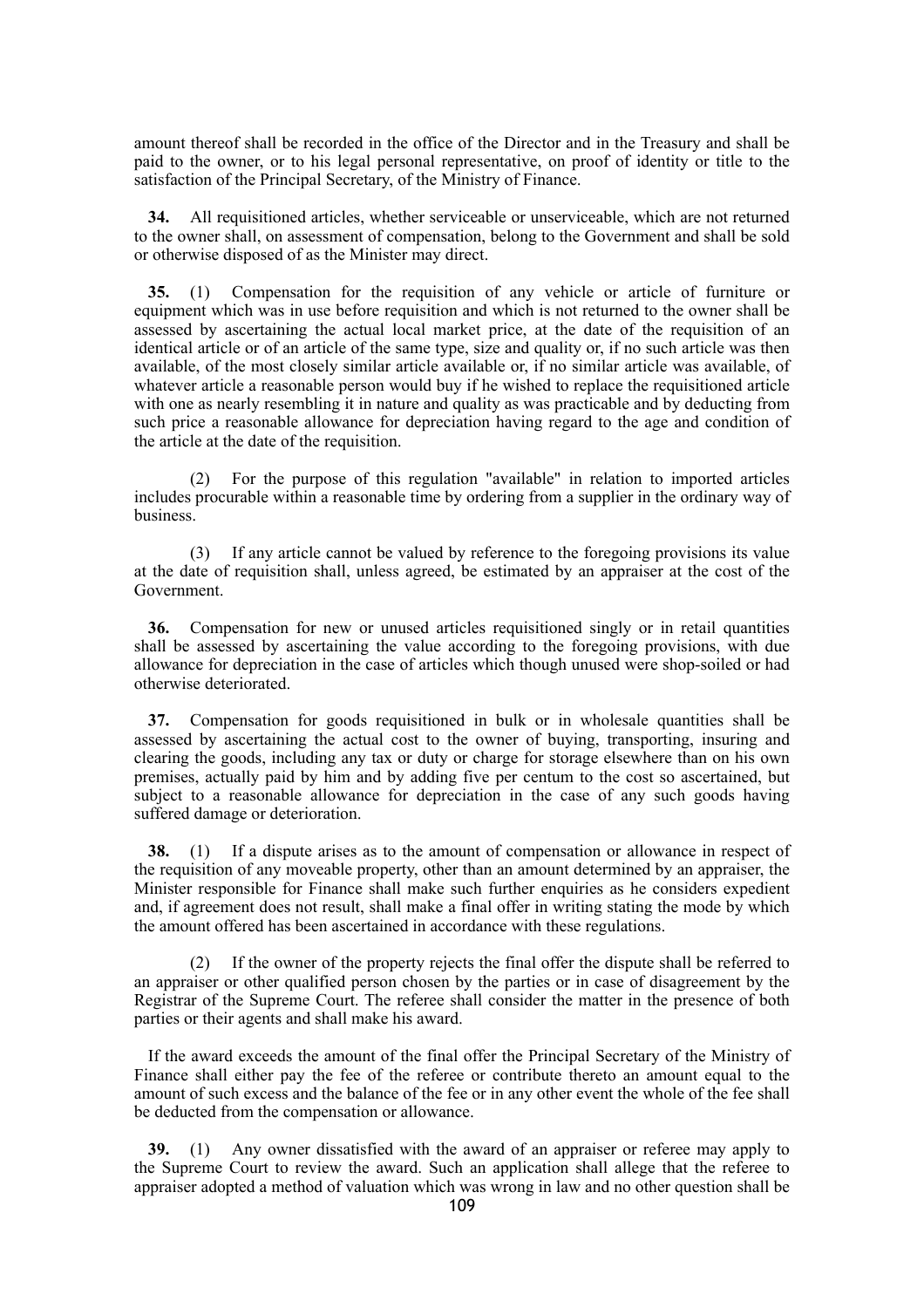argued. If the court decides that the method adopted was wrong in law the court shall state the correct method and either assess the value or refer the matter to the Registrar for assessment.

(2) The provisions of regulation 21 shall apply, as far as applicable, to proceedings under this regulation.

## PART VIII

#### *Destruction of infected buildings*

**40.** (1) Where a building or part thereof which cannot be efficiently disinfected has been vacated under section 40 of the Act the medical officer of health shall, if practicable, explain to the owner of the building and to the owner of any article which cannot be disinfected the reasons for the destruction and shall endeavour to reach agreement as to the amount of compensation to be paid. If the amount cannot be settled by agreement the medical officer of health shall procure the attendance of an appraiser.

(2) The appraiser shall value separately the building and articles in the presence of the medical officer of health and of each owner or some adult member of his family, if such person can be found within a reasonable time. A memorandum of the valuation, signed by the appraiser and the medical officer of health, shall be given to each owner or his representative, if present.

(3) The medical officer of health shall inform the officer in charge of the nearest police station of the time and proposed method of the destruction.

(4) The building and articles, if any, shall be destroyed as soon as practicable under the supervision of the medical officer of health.

(5) The fees and expenses of the appraiser shall be paid from public funds.

(6) The owner may at any time claim compensation and when he has proved to the satisfaction of the Principal Secretary of the Ministry of Finance that he is the person entitled to receive the compensation for the building or the articles or both the Principal Secretary shall forthwith pay to him the amount of the valuation.

In any particular case of hardship the Minister may make a supplementary grant to assist the owner of a destroyed house to re-house his family.

## APPENDIX OF FORMS

## THE PUBLIC HEALTH ACT

#### [SECTION 50]

#### AQUISITION OF MOVEABLE PROPERTY

An Epidemic Order made the 19 and published in the Gazette as Notice No. 19 being

now in operation, the vacant land or unoccupied building and the moveable property specified in the schedule hereto being needed for the purposes of the Epidemic Regulations are hereby REQUISITIONED and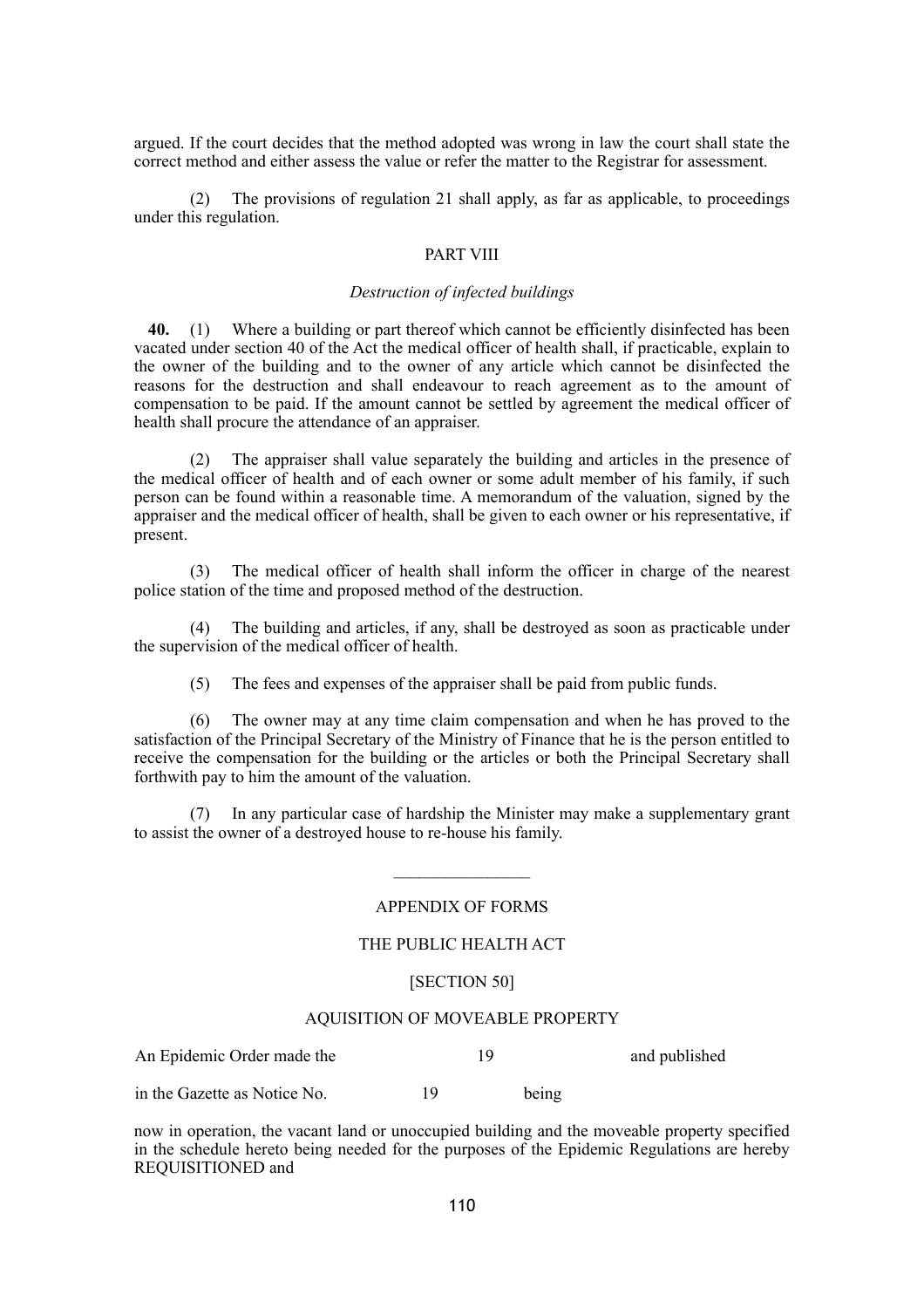and

are hereby required to permit and facilitate the use of such land and building and to deliver such moveable property to me or to for the purposes of the Epidemic Regulations.

## THE SCHEDULE

Dated this 19

Director.

## THE PUBLIC HEALTH ACT

 $\mathcal{L}_\text{max}$ 

#### [SECTION 61]

## AND

## THE REQUISITION AND COMPENSATIONS REGULATIONS

## [REGULATIONS 3 TO 7]

#### REQUISITION OF IMMOVEABLE PROPERTY

An Epidemic Order made the 19 and published in the Gazette as No. 19 being now in operation, the immovable property known as and more particularly described in the First Schedule hereto, is hereby REQUISITIONED and

and

and all others the owner or occupiers of the said property are hereby required to vacate the same and to facilitate the use thereof and of the equipment and other materials therein, specified in the Second Schedule hereto, for the purposes of the Epidemic Regulations and THE DIRECTOR is hereby authorised and required to take possession of and to ultilise the said property for the said purposes, for which COMPENSATION shall hereafter, be assessed and paid in accordance with the Requisition and Compensation Regulations.

#### FIRST SCHEDULE

#### SECOND SCHEDULE

Dated this day of , 19.

111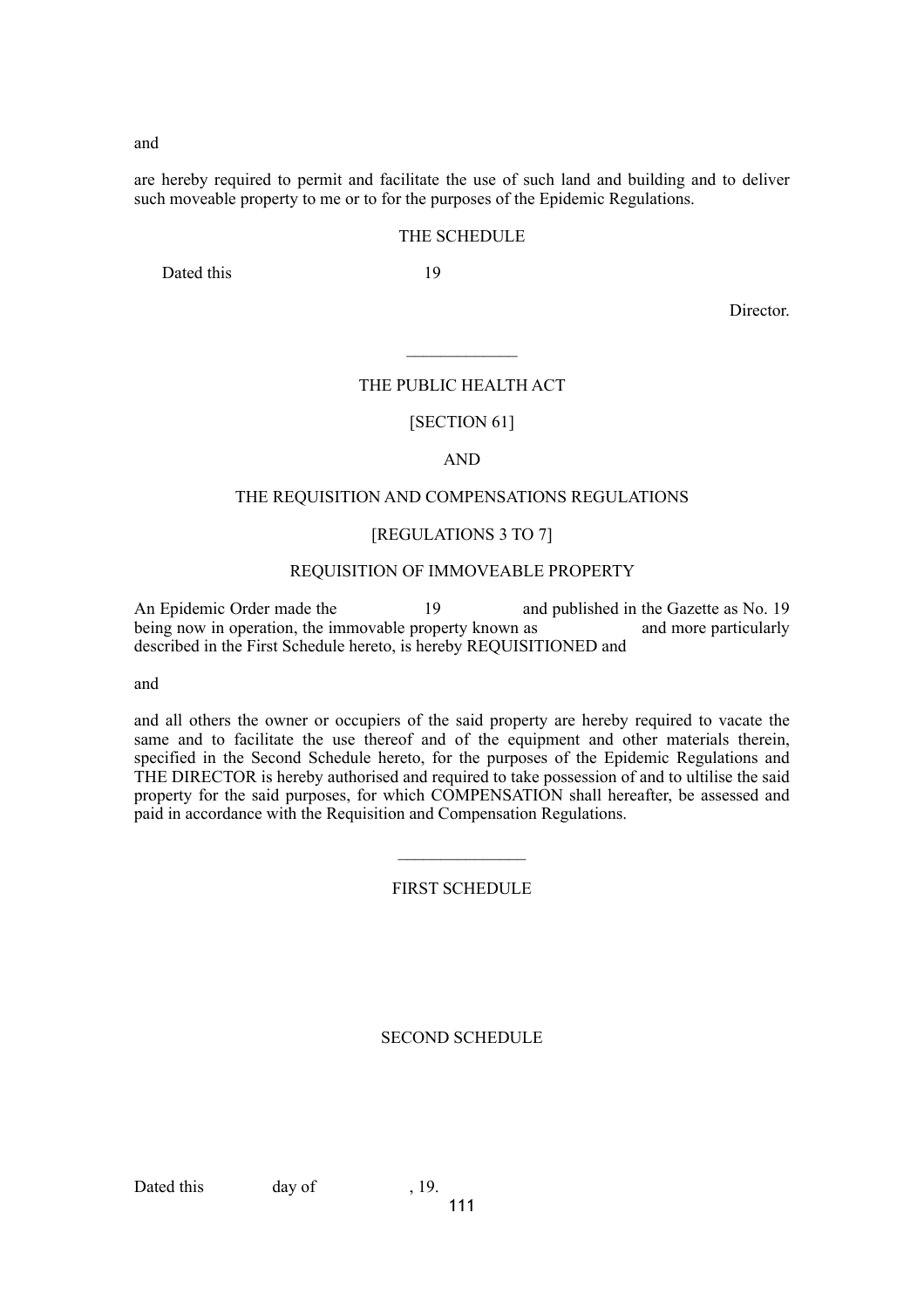## **MINISTER**

# SECTIONS 58 AND 96

 $\mathcal{L}_\text{max}$ 

## S.I.6/1965

## .**PUBLIC HEALTH (VENEREAL DISEASES) REGULATIONS**

*[8th February, 1965]*

# **ARRANGEMENT OF REGULATIONS**

- 1. Citation.
- 2. Interpretation.
- 3. Duty to consult medical officer of health and to submit to medical examination, isolation or treatment.
- 4. Duty to continue to submit to treatment.
- 5. Power of medical officer of health to call upon person to submit to medical examination, isolation or treatment.
- 6. Compulsory treatment.
- 7. Duty not to expose others to infection.
- 8. Sufferers disqualified from certain employment.
- 9. Disclosure of contacts and other information.
- 10. Duty of medical officer of health.
- 11. Offences and penalties.
	- **1.** These regulations may be cited as the Public Health (Venereal Diseases) Regulations.

**2.** In these regulations, unless the context otherwise requires, the expression "medical officer of health" shall include all medical officers and medical practitioners.

**3.** Any person knowing or having reason to believe or to suspect that he is suffering from or is infected with a venereal disease shall consult a medical officer of health and shall submit to such medical examination, isolation or treatment as may be deemed necessary or expedient by such medical officer of health. In the case of a chile his parent or guardian shall cause the child to consult a medical officer of health and submit to the required medical examination, isolation or treatment

**4.** Any person undergoing treatment for a venereal disease shall continue to submit to treatment until the medical officer of health under whose treatment the person shall be is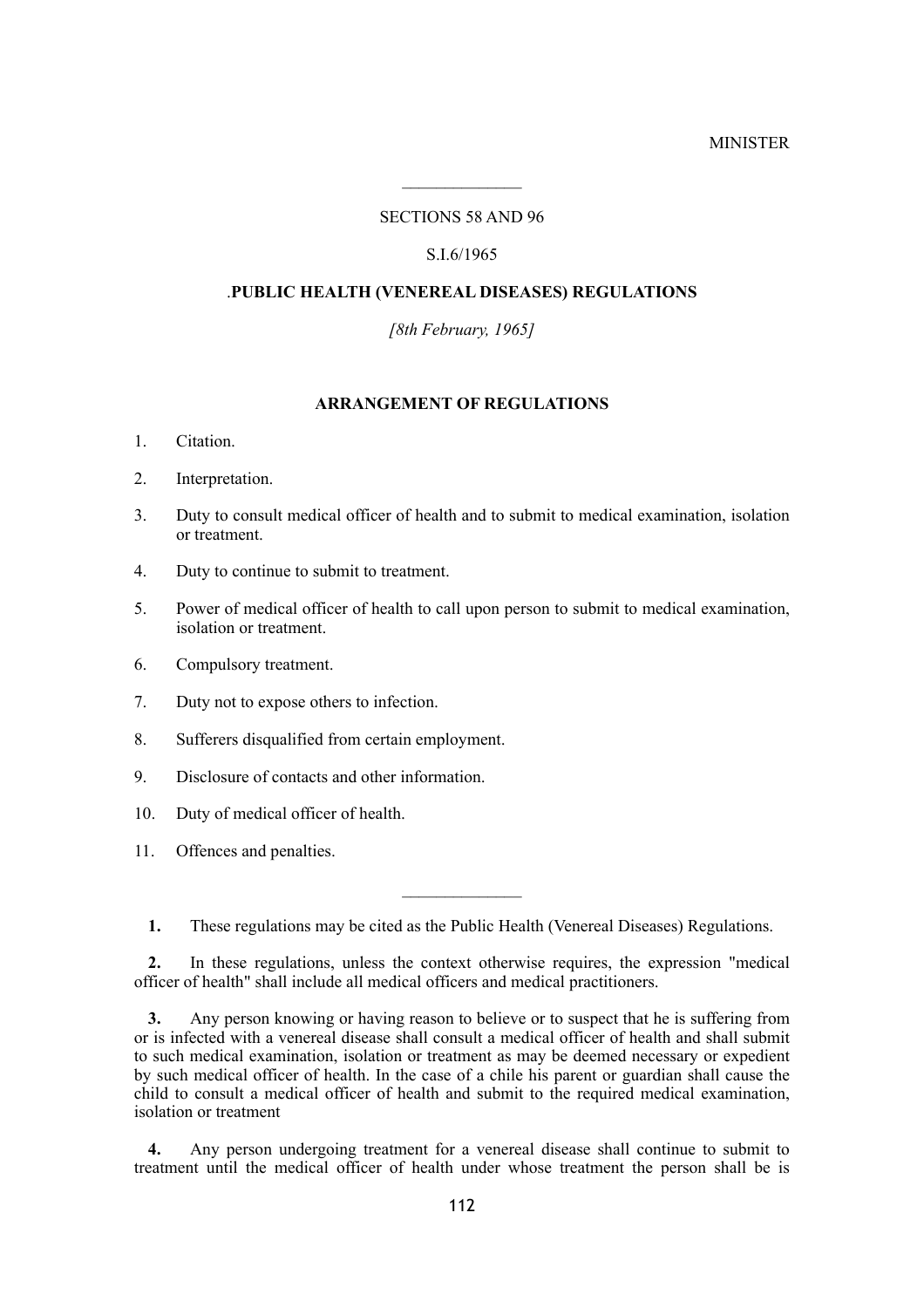satisfied that he is cured or free from such disease in a communicable form. In the case of a child his parent or guardian shall cause the child to continue to submit to treatment.

**5.** (1) A medical officer of health on being satisfied that a person may reasonably be suspected to suffer from or to be infected with a venereal disease may call upon such person to submit to such medical examination, isolation or treatment as may be deemed necessary or expedient by such medical officer of health. In the case of a child his parent or guardian may be called upon to cause the child to submit to the required medical examination, isolation or treatment and on being so called upon he shall cause the child so to do.

(2) If on being called upon as aforesaid such person fails to submit or to cause the child to submit to such medical examination, isolation or treatment, the medical officer of health may cause such person or such child to be removed to an hospital or other suitable place and to undergo such examination, isolation or treatment as aforesaid, if necessary without such persons's consent or without the consent of such child's parent or guardian.

**6.** A medical officer of health on being satisfied that a person may reasonably be suspected to suffer from or to be infected with a venereal disease may, whether or not the procedure set out in regulation 5 has been followed or such person or, in the case of a child, the parent or guardian of such child consents, take or cause or direct to be taken such action (including the forcible injection and application of any other treatment whether of the like nature or otherwise) as he may consider necessary or expedient to safeguard or restore the health of such person or to prevent the spread of venereal disease. All actions of a medical officer of health or other person action under this regulation or in pursuance of directions given thereunder shall be lawful.

**7.** No person knowing or having reason to believe or to suspect that he is suffering from or is infected with venereal disease shall do or permit any act likely to lead to the infection of any other person with such disease.

**8** (1) No person while suffering from or infected with a venereal disease in a communicable form shall accept or continue in employment in or about any workshop, factory, shop, hotel, restaurant, house or other place in any capacity entailing the care of children or the handling of food or food utensils intended for consumption or use by any other person, unless at the material time he did not know or suspect and had no reasonable means of knowing or suspecting that he was so suffering or infected.

(2) It shall be lawful for an employer to dismiss summarily with payment of wages up to the date of dismissal any employee employed in any manner referred to in subregulation (1) of this regulation if the employer has reasonable cause to suspect that the employee is suffering from or is infected with a venereal disease and such employee refuses to submit himself to medical examination.

(3) No person shall employ or continue to employ any person suffering from a venereal disease in a communicable form if, by reason of such employment, such person is required or permitted to have the care of children or to handle any food or food utensils intended for consumption or use by any person other than the person employed, reasonable means of knowing or suspecting that the person so employed by him was suffering from or was infected with such disease.

**9** (1) A person suffering from or infected with a venereal disease shall, when called upon to do so by a medical officer of health or a health inspector, disclose to them the name and address of contacts and such other information which may lead to the identification of sources of infection as he may possess.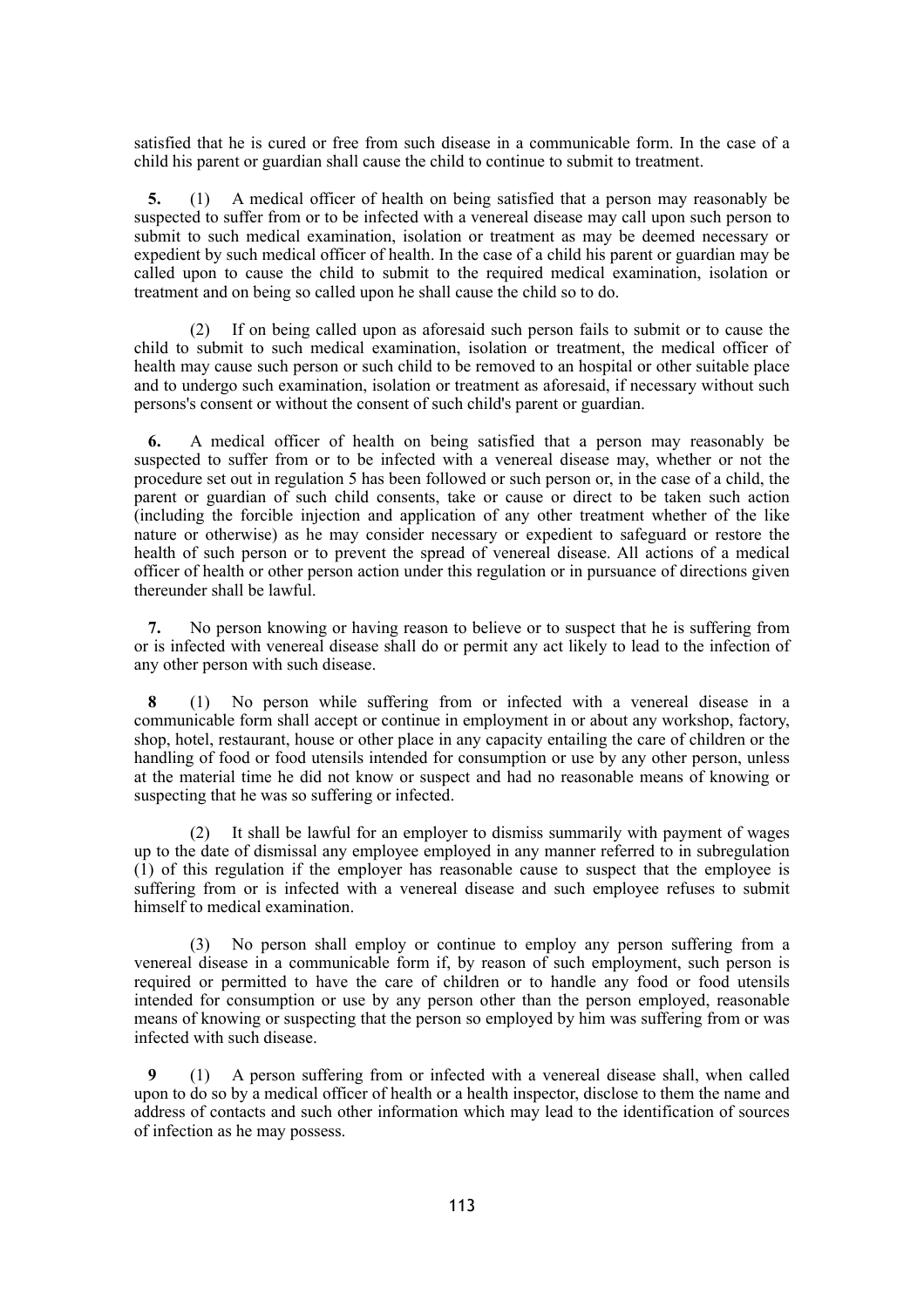(2) All information supplied in good faith to a medical officer of health or a health inspector for the purposes of these regulations or the treatment of venereal disease shall be deemed to be communicated in pursuance of a statutory duty.

**10.** Every medical officer of health who attends or advises any patient in respect of venereal disease shall -

- (a) direct the attention of the patient to the infectious nature of the disease and to the penalties prescribed by these regulations for exposing any other person to infection with such disease;
- (b) warn the patient against contracting marriage unless and until he has been cured of such disease or is free from such disease in a communicable for; and
- (c) give to the patient such printed information relating to the treatment of venereal disease as may be supplied by the Director.

**11** (1) A person who contravenes or fails to comply with the provisions of regulations 3, 4, 5(1), 7, 8(1), 8(3) and 9(1) is guilty of an offence.

(2) A person guilty of an offence under these regulations is liable to a fine of one thousand rupees or to imprisonment for twelve months.

SECTION 61

# **PUBLIC HEALTH (LEPROSY) REGULATIONS**

SI. 7 of 1960 SI. 95 of 1975

 *[18th January, 1960]*

#### **TABLE OF REGULATIONS**

- 1. Citation.
- 2. Interpretation.
- 3. Leprosy Superintendent.
- 4. Examination os suspect.
- 5. Discharge.
- 6. Classification.
- 7. Out-patients.
- 8. Leproseries.
- 9. Admission to leprosery.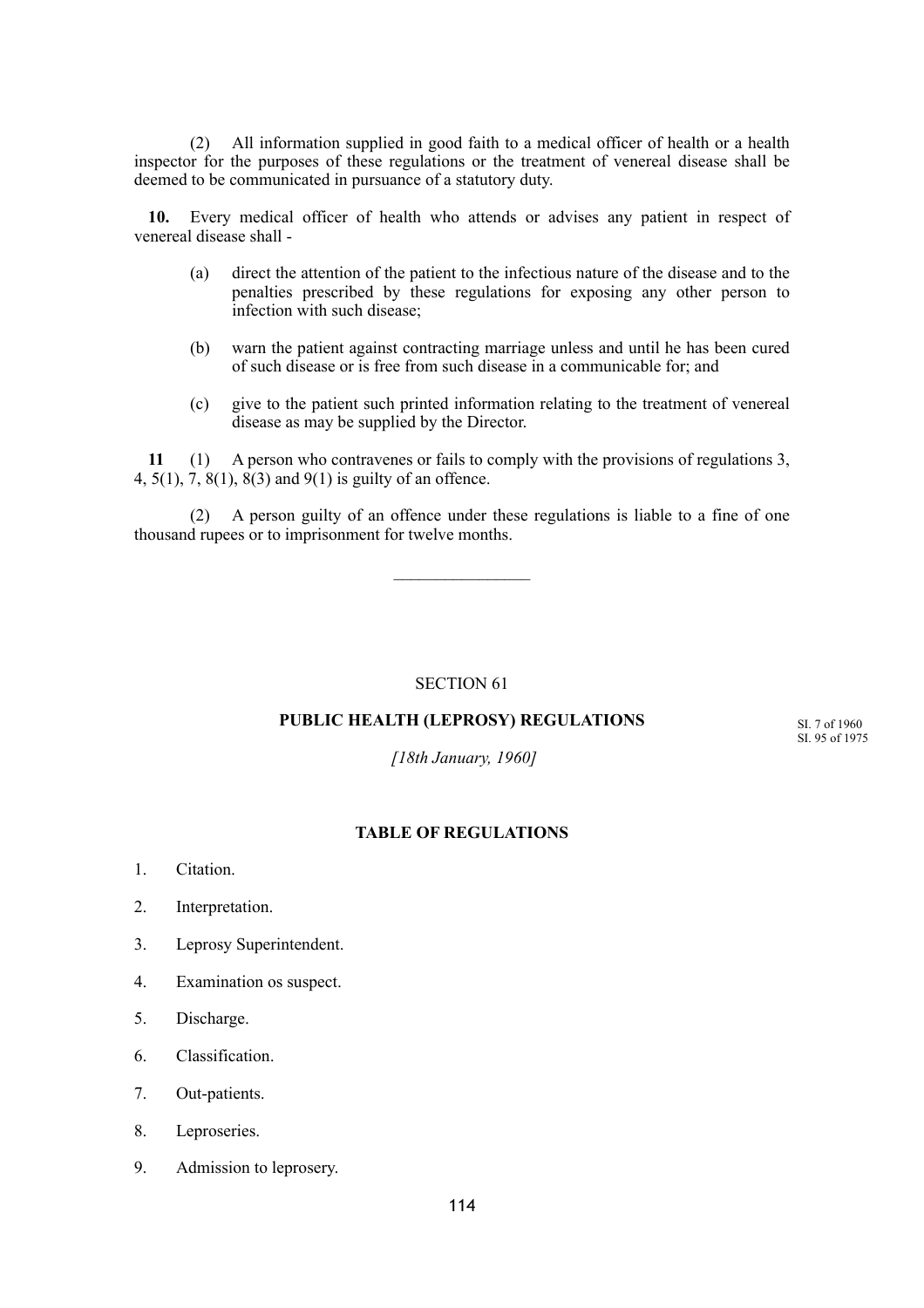- 10. Absconders.
- 11. Duties of teachers.
- 12. Patients in prisons and other institutions.
- 13. Fees, maintenance and assistance.
- 14. Liability of patients and guardians.
- 15. Committee of patients estates.
- 16. General penalty.
	- **1.** These regulations may be cited as Public Health (Leprosy) Regulations.
	- **2.** In these regulation, -

"patient" means a person suffering from, or suspected of being infected with leprosy;

"superintendent" means the Leprosy Superintendent and includes any other medical practitioner appointed under regulation 3.

**3** (1) The Director shall appoint a Medical Officer to be the Leprosy Superintendent, whose duties shall include the administration of the law relating to leprosy, the administra- tion of leproseries and the medical and general care and supervision of inmates of leproseries and of out-patients.

(2) The Director may appoint any other medical officer of practitioner to act temporarily as Leprosy Superintendent or to perform in conjunction with or in place of the Leprosy Superintendent, such duties as the Director may specify in relation to a leprosery or to particular patients. All such medical officers and practitioners shall act under the general control of the Director.

(3) The Director may himself perform any particular functions of the Superintendent.

**4.** The Superintendent shall examine every patient coming or brought to him and may require such patient to submit to such tests and the taking of such specimens for examination by microscope as the Superintendent shall think advisable.

**5.** If as a result of examination under regulation 4, or of any subsequent examination, the Superintendent finds that there is no sufficient reason to believe that a patient is infected with leprosy the Superintendent shall record his finding and thereupon the patient shall be discharged and shall cease to be a patient within the meaning of these regulations and on his request the Superintendent shall give him, without fee, a certificate of such finding.

**6.** If after examination under regulation 4 a patient is not discharged the Superintendent shall classify him as a sufferer, or suspected sufferer from leprosy and shall direct him to submit to medical surveillance or to treatment either as an out-patient or as an inmate of a leprosery.

A patient may be reclassified from time to time, as the Superintendent may think advisable.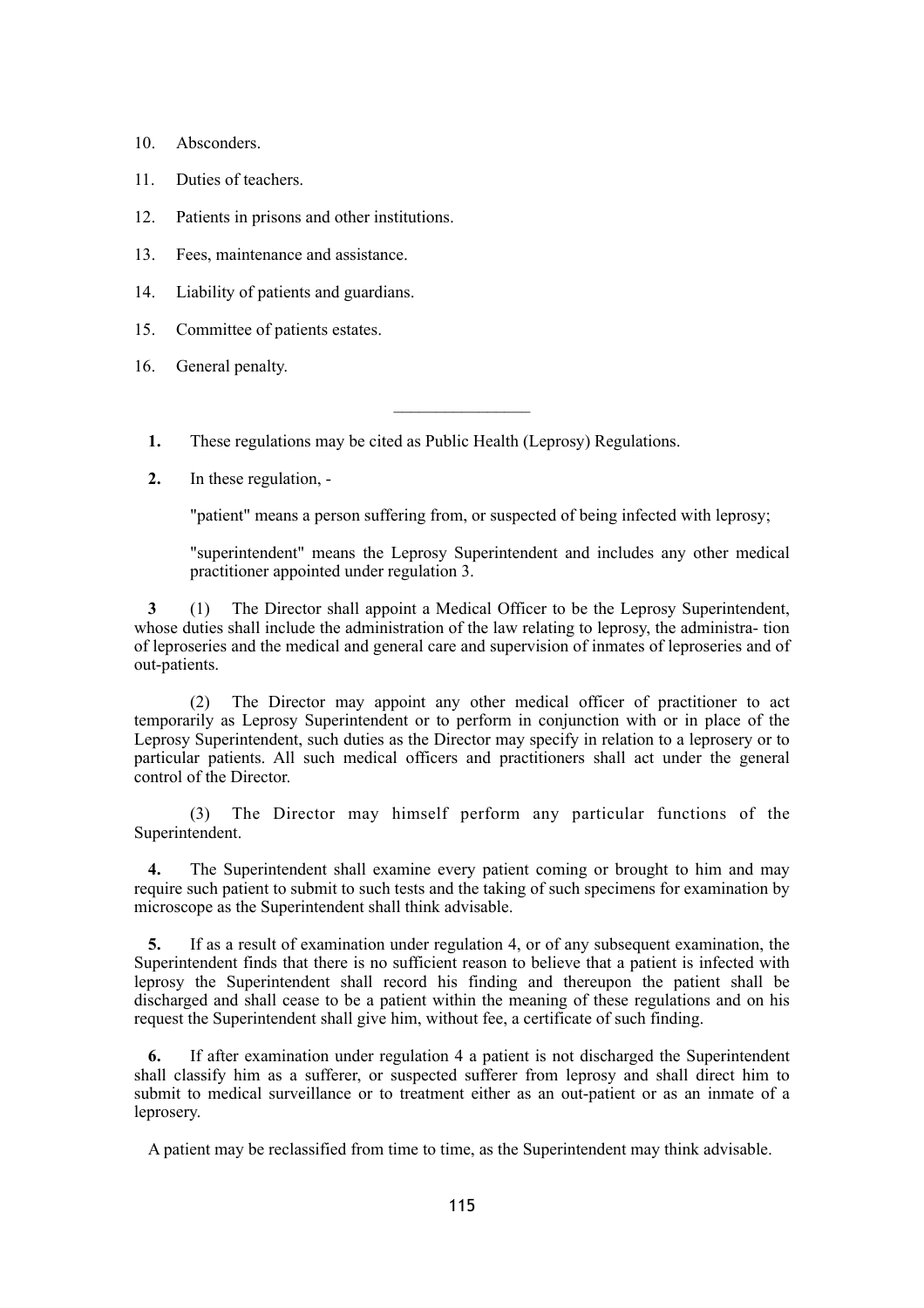**7** (1) The Superintendent shall specify the place of residence of each out-patient and shall prescribe the extent to which he may move about within the place, or its curtilage, or beyond its curtilage and shall also prescribe his course of medication, his attendance at a hospital or other place for examination and treatment, the extent to which he may or may not associate with members of his family or other persons, his mode of life, the manner in which his food and utensils are to be separated from those of others, the vocational and recreational activities, in which he shall, or may, or may not engage and any other matters whatsoever which the Superintendent thinks conducive to the success of his treatment or to his general welfare.

(2) The patient, and every person residing with the patient, shall comply with all the directions of the Superintendent.

(3) The Superintendent shall examine every out-patient, and shall review, and if advisable amend, his prescribed regime and may reduce his regime to medical surveillance.

(4) Where the Superintendent finds that an out-patient can be discharged or released from medical surveillance without danger to his health or to the health of others, the Superintendent shall discharge or release him and on his request shall give him, without fee, a certificate of such finding.

**8** (1) The Minister may establish such leproseries as are required.

(2) The Director shall make standing orders for the management of each leprosery and for all matters affecting the treatment, control, occupation, recreation, segregation and association of inmates.

(3) The Superintendent may, on particular occasions or in respect of particular inmates, give any orders or directions whatsoever, provided that such orders and directions are not inconsistent with any regulation or standing order.

(4) Every inmate and every member of the staff of a leprosery shall comply with standing orders and with the orders and directions of the Superintendent.

**9.** Where the Superintendent directs a patient to become an inmate of a leprosery the Superintendent shall send the patient to the leprosery in the care of a health inspector or some other person appointed for the purpose.

**10.** Any patient who absconds from the care of the person taking him to a leprosery, or from a leprosery, may be arrested, with or without a warrant, by any police officer or health inspector, and forthwith taken in custody to a leprosery or, if the Superintendent so orders in writing, to a prison.

**11.** When it appears to the head of any school that one of his scholars is, or may be, infected with leprosy the head shall forthwith give notice of the fact to the medical officer of health.

**12** (1) Where a person detained in a prison or mental hospital, or in any other hospital or institution is found by the Superintendent to be suffering from leprosy the Director shall make such enquiries as he considers necessary regarding the state of the patient and the circumstances of his imprisonment or detention and may make an order in writing for such patient to be transferred to and detained in a leprosery. The order shall be served on the person having the custody of the patient who shall forthwith transfer the patient to a leprosery under the directions of the Superintendent.

(2) An order by the Director under this regulation shall supersede but shall not abrogate the sentence or order under which the patient was previously detained.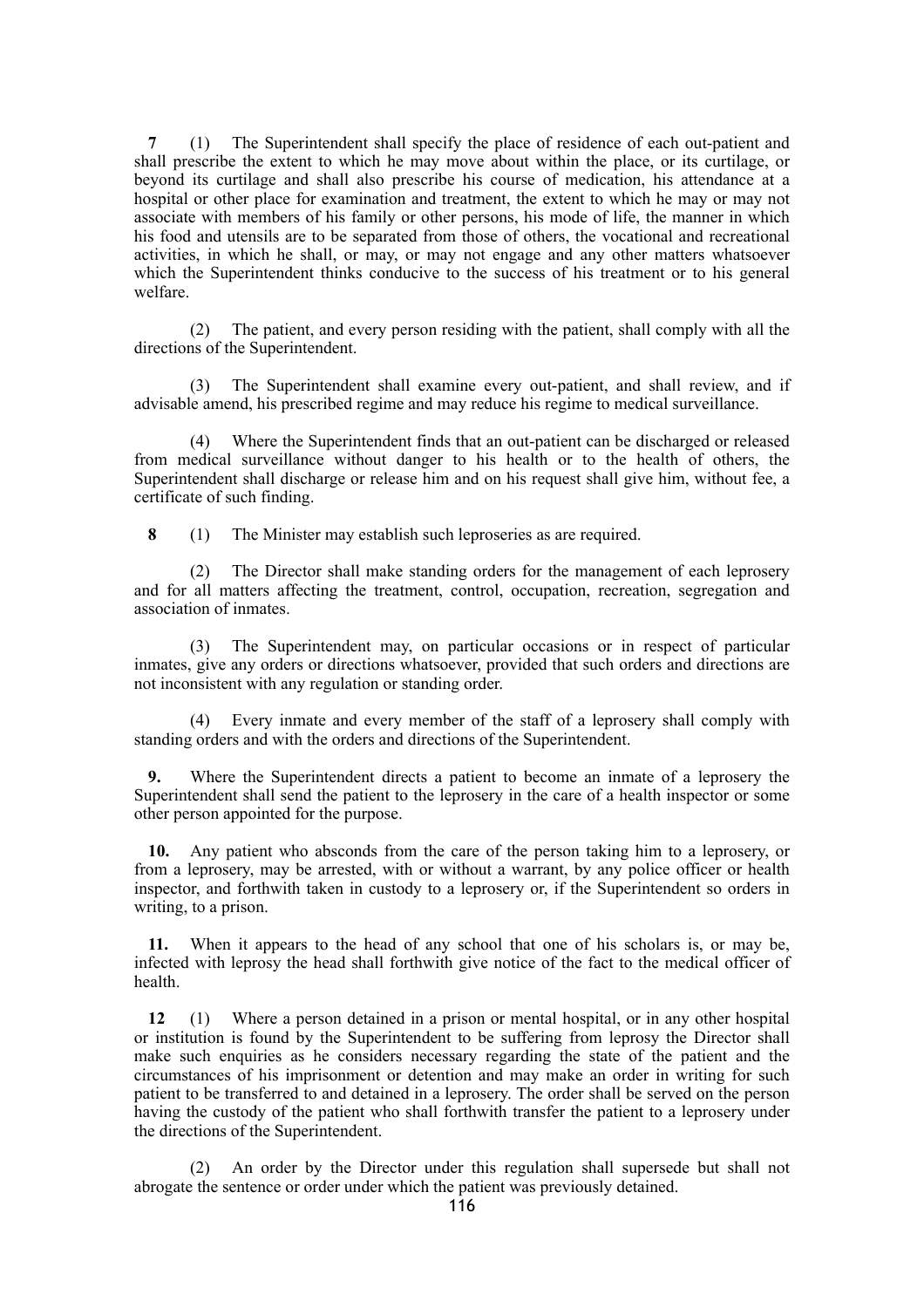(3) A patient who absconds from a leprosery in which he is detained under this regulation shall be deemed to have escaped from the custody to which he was subject by virtue of the sentence or offer under which he was previously detained but on re-arrest he shall be taken in custody to a leprosery.

(4) The Director may appropriate a particular leprosery, or part of a leprosery, for the accommodation of inmates detained under this regulation and, subject to the approval of the Minister, may make supplementary standing orders relating to such inmates.

Where the Superintendent is of opinion that a patient detained under this regulation need not continue to be so detained and the sentence or order under which he was previously detained has not expired the Superintendent shall transfer the patient to the custody in which he was previously detained or to such custody as the Minister directs.

(6) On the expiration of the sentence or order under which a patient detained under this regulation was previously detained he shall cease to be subject to the supplementary standing orders but shall continue to be an inmate of a leprosery until he is reclassified as an out-patient.

**13.** The Minister may prescribe scales of fees for the maintenance of inmates of leproseries and for the medical treatment of out-patients and scales of grants to assist out-patients who cannot adequately maintain themselves. Such scales may be graduated according to the means of the patient or his family.

**14** (1) Where a patient possesses any income or property, he and his estate shall be liable to pay fees for his maintenance and treatment in accordance with the prescribed scale.

(2) Where any property or income devolves upon a patient, fees, according to the applicable scale, shall be deemed to have accrued from the date of classification and to constitute a debt due to the Treasury which shall be recoverable from the patient or his estate.

The Minister may in his discretion remit the whole or any part of such debt.

Any person who is legally liable to maintain a patient shall be liable to pay fees for his treatment and maintenance according to the prescribed scales.

**15.** Where a patient possesses any property which he is unable to manage effectively the Minister responsible for Finance may appoint a fit and proper person or the Curator of Vacant Estates to be the committee of the estate of the patient. A committee other than the Curator shall furnish such security as the Minister responsible for Finance directs.

Subject to the terms of his appointment a committee shall have all the powers of a receiver and manager and the Minister responsible for Finance may in writing confer upon him any additional powers which in particular circumstances may be in the interests of the patient or his estate.

**16.** Any person who infringes or fails to comply with any of these regulations is liable to a fine not exceeding Rs.500.

#### SECTION 64

 $\frac{1}{2}$ 

## **NOTIFICATIONS OF AUTHORISED BURIAL GROUNDS**

# PUBLIC CEMETERY AT TAKAMAKA

G.N. 257 of 1958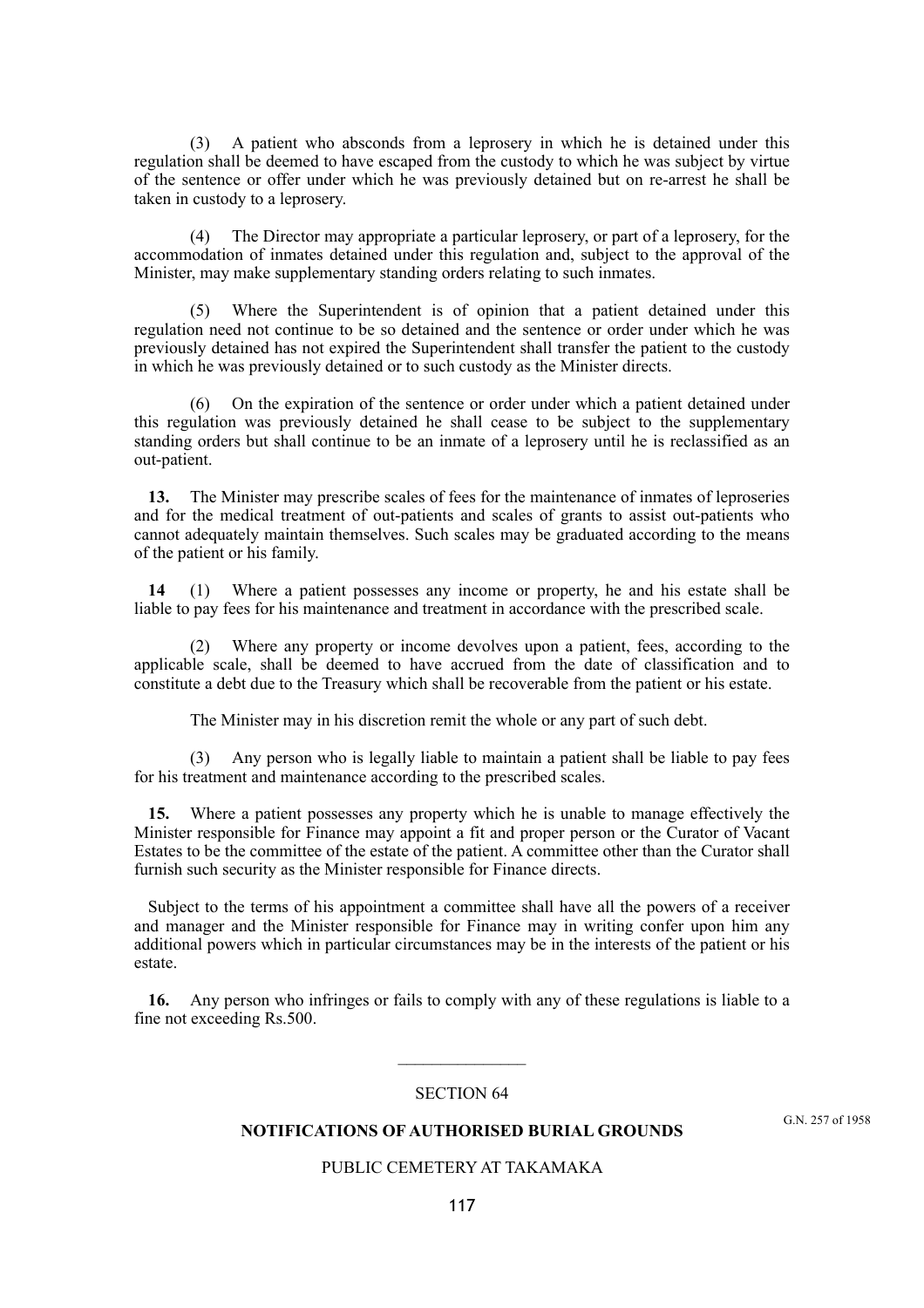# 118

# *[25th November, 1958]*

The plot of land of an arpent situated at Takamaka and purchased by deed transcribed at the Registry of Deeds in Vol. 45 No. 413 is an authorised burial ground ad has been opened as a public cemetery.

# ANSE LOUIS CEMETERY

 $\mathcal{L}_\text{max}$ 

# *[14th March, 1960]*

A plot of land measuring one arpent distracted from the property of Mr. Marcel Jorre de St. Jorre at Anse Louis is declared to be an authorised cemetery.

# GLACIS CEMETERY

# *[20th November, 1961]*

The following plot of land situated at Glacis, MahÃ $\mathbb{C}$ , is declared to be an authorised cemetery -

An area of 0.94 arpent belonging to the Government of Seychelles described in Memorandum of Survey of G. Ah-Yave, Esq., Government Surveyor, registered in Register A. 32 No.748.

# *[22nd March, 1993]*

The plot of land described in the Schedule is hereby declared to be an authorised cemetery

# **SCHEDULE**

A plot of land of an area of 1771 square metres (0.177 hectares) situated at Glacis and bearing parcel No. H3287, the plan of which is filed in the office of the Director of Surveys.

## Section 6

# **Public Health (Water Examination) Regulations**

- **1.** These Regulations may be cited as the Public Health (Water Examination) Regulations.
- **2.** In these Regulations -

.

"drinking water" means water used for drinking or domestic purposes;

"swimming pool water" means water in a swimming pool used for public bathing purposes, where contamination can result in involuntary consumption of the water, and whether or not admission to the pool is gained by payment.

G.N. 389 of 1961

SI. 18 of 1993

G.N. 98 of 1960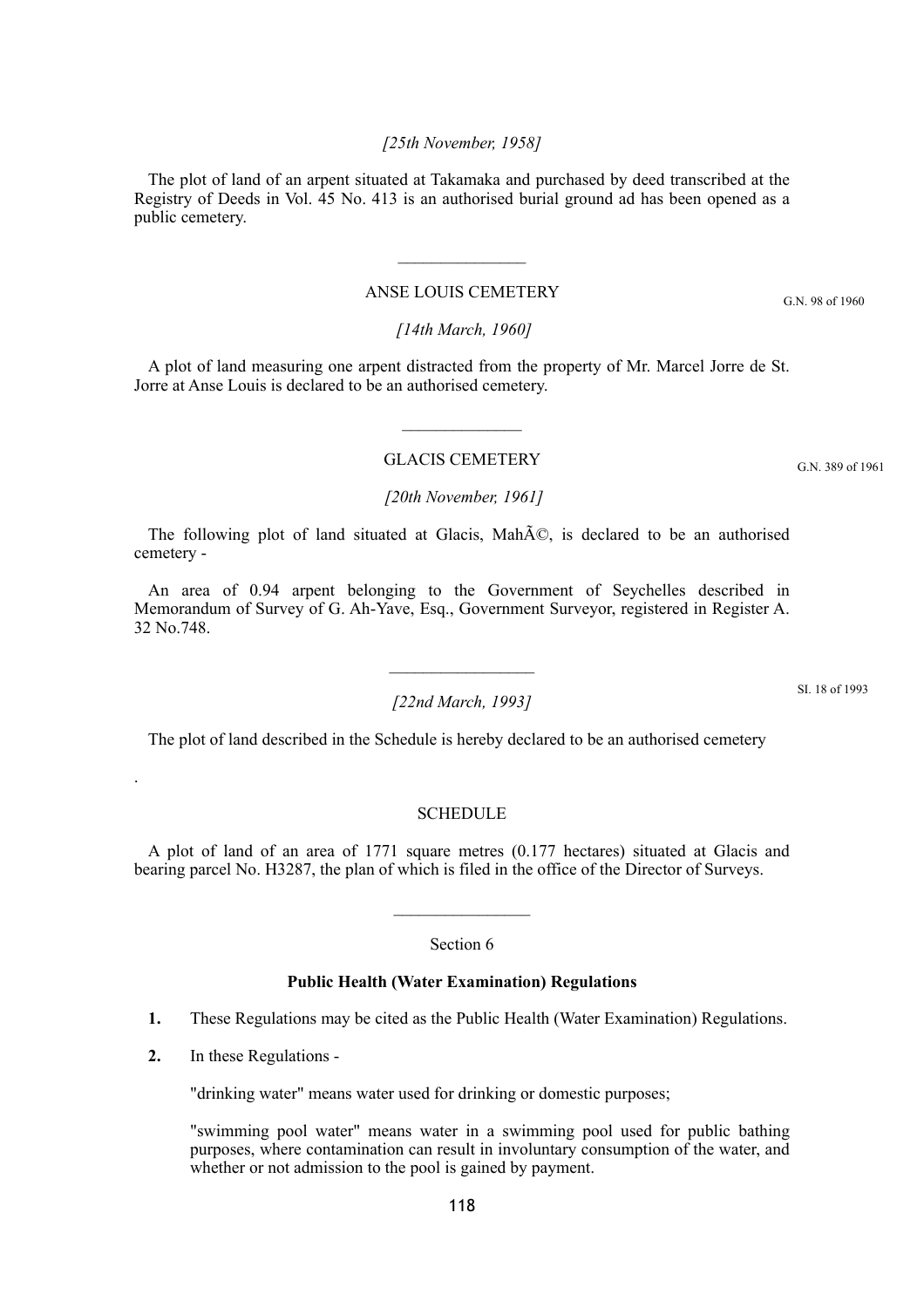**3.** (1) The standard relating to the wholesomeness, purity, and quality of drinking water is specified in Schedule 1.

(2) Drinking water shall conform to the standard specified in Schedule 1.

**4.** (1) The standard relating to swimming pool water is specified in paragraphs 2, 3, 4, 7 and 9 of Schedule II.

(2) Swimming pool water shall conform to the standard specified in subregulation (I).

(3) No swimming pool shall be used or made available for use unless all the provisions in Schedule II are complied with.

**5.** An environmental health officer authorized under the Public Health Act may enter any premises at any time to take samples of drinking water for examination, to ascertain the wholesomeness of the water issued, served or used in those premises or at source for drinking or domestic purposes, and to ascertain the purity levels of swimming pool water.

**6.** (1) Where the Medical Officer of Health is of the opinion that any drinking water in any premises is unwholesome or polluted or does not conform to the standard prescribed in these Regulations, he may, by notice in writing, direct the occupier or the person having the charge, control or management of the premises to cease from issuing, serving or using the water for drinking or domestic purposes.

(2) The Medical Officer of Health may, by notice in writing, direct the owner or person having the charge, control or management of any swimming pool (including those owned by the Government) to close the swimming pool within a time specified in the notice if -

- (a) he fails to comply with any of the provisions of these Regulations relating to swimming pools;
- (b) there is an outbreak of an infectious disease which may endanger the health of any persons using the swimming pool.

(3) The Medical Officer of Health shall revoke a notice issued under subregulation (1) or (2), where he is satisfied that the drinking water or the swimming pool or the swimming pool water, as the case may be, referred to in the notice has conformed to the standards or requirements prescribed in these Regulations or that there is no danger of any outbreak of an infectious disease.

(4) Where an owner or person having the charge, control or management of a swimming pool has been directed under subregulation (2) to close a swimming pool he shall ensure that all access to the pool is effectively closed or barricaded.

**7.** The owner or person having the charge, control or management of a swimming pool shall not permit any person who suffers from any cut, wound or sore to use a swimming pool.

**8.** (1) The Minister shall appoint an analyst for the purposes of examination of drinking water and swimming pool water.

(2) The Director of the Public Health Laboratory of the Ministry of Health shall, until an appointment is made under subregulation (1), be an analyst for the purposes mentioned in that subregulation.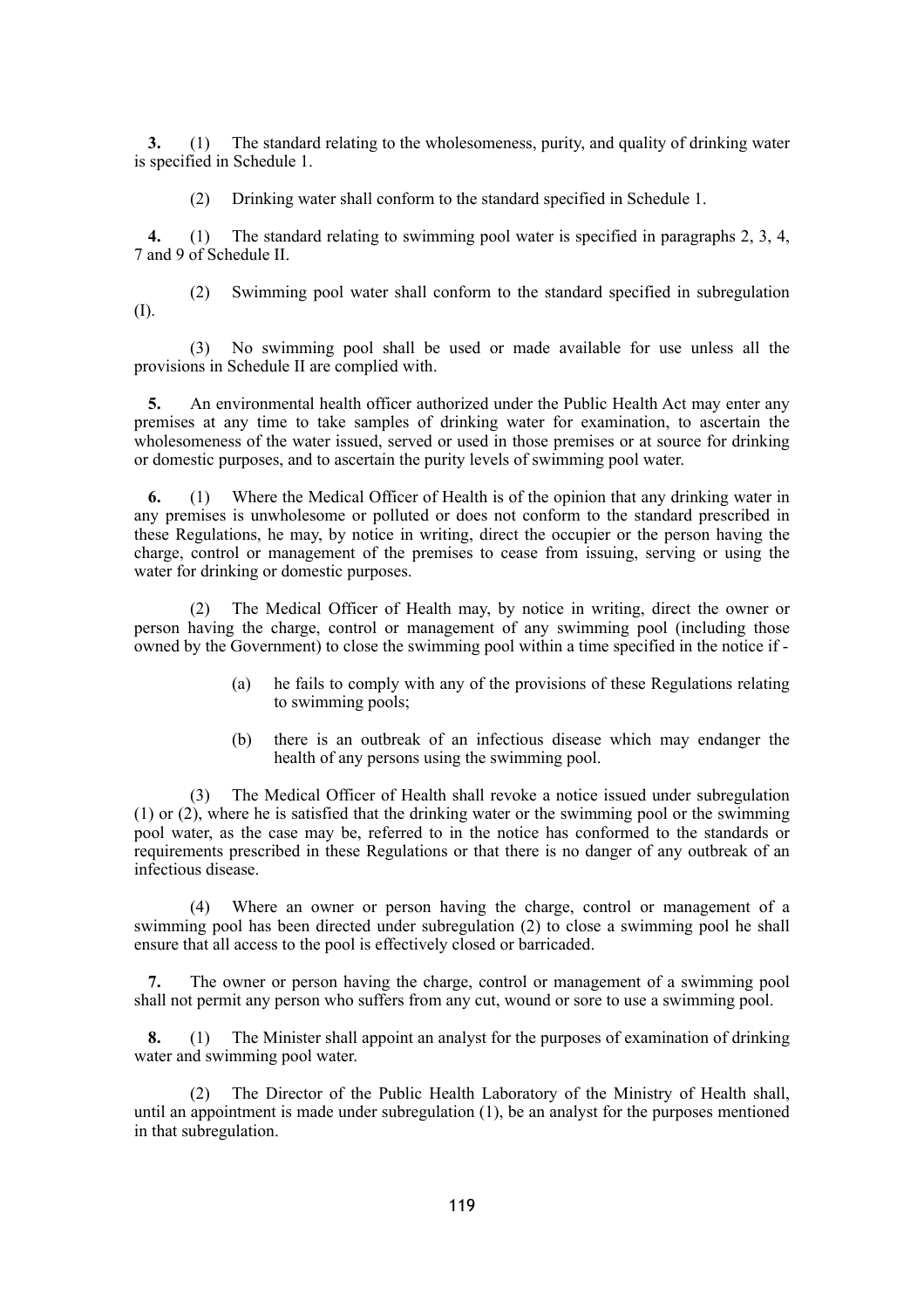**9.** The Medical Officer of Health shall take immediate investigative action if either E. Coli or total coliform bacteria are detected in any water by the analyst and shall take action to have the cause determined and any further pollution prevented.

**10.** No person shall obstruct the Medical Officer of Health or an environmental health officer in the performance of the functions under these Regulations.

**11.** Any person who fails to comply with a notice under regulation 6(1) or (2) or contravenes regulation 6(4), 7 or 10 is guilty of an offence and is liable on conviction to a fine of R1000.

#### SCHEDULE 1

# **STANDARD FOR THE QUALITY OF DRINKING WATER**

- 1. Escherichia coli organism or thermotolerant coliform bacteria must not be detectable in any 100 ml sample of all water intended for drinking or any treated water entering or in the distribution system. Whilst there could be some coliform bacteria of no sanitary significance in untreated supplies of water, within a distribution system of treated water, there should be no total coliform bacteria in 95% of multiple samples taken throughout any 12 month period, and not more than 3 in consecutive samples.
- 2. The following are the Maximum Contaminant levels of chemicals and physical properties of drinking water.

| <b>Inorganic Chemicals</b> |                    | MCL (mg/litre)                                                                                           |
|----------------------------|--------------------|----------------------------------------------------------------------------------------------------------|
| & Physical Characters      |                    |                                                                                                          |
| Arsenic                    | 0.01               |                                                                                                          |
| Chlorine                   | 5                  | (for effective disinfection there should                                                                 |
|                            |                    | be a free chlorine residual at least 0.5<br>mg/litre after 30 minutes contact time at<br>pH less than 8) |
| Chromium                   | 0.05               |                                                                                                          |
| Fluoride                   | 1.5                |                                                                                                          |
| Lead                       | 0.01               |                                                                                                          |
| Mercury                    | 0.001              |                                                                                                          |
| Nitrates (as N)            | 10                 | (when used for infants and only as a                                                                     |
|                            |                    | Guideline Value)                                                                                         |
| Sodium                     | 200                | (only as a Guideline Value)                                                                              |
| Turbidity                  | 5 NTU              | (Immediately before disin-fection, and<br>only as a guideline value)                                     |
| Odour                      |                    | 3 Threshold odour number                                                                                 |
| pH                         | $6.5 - 8.5$<br>120 |                                                                                                          |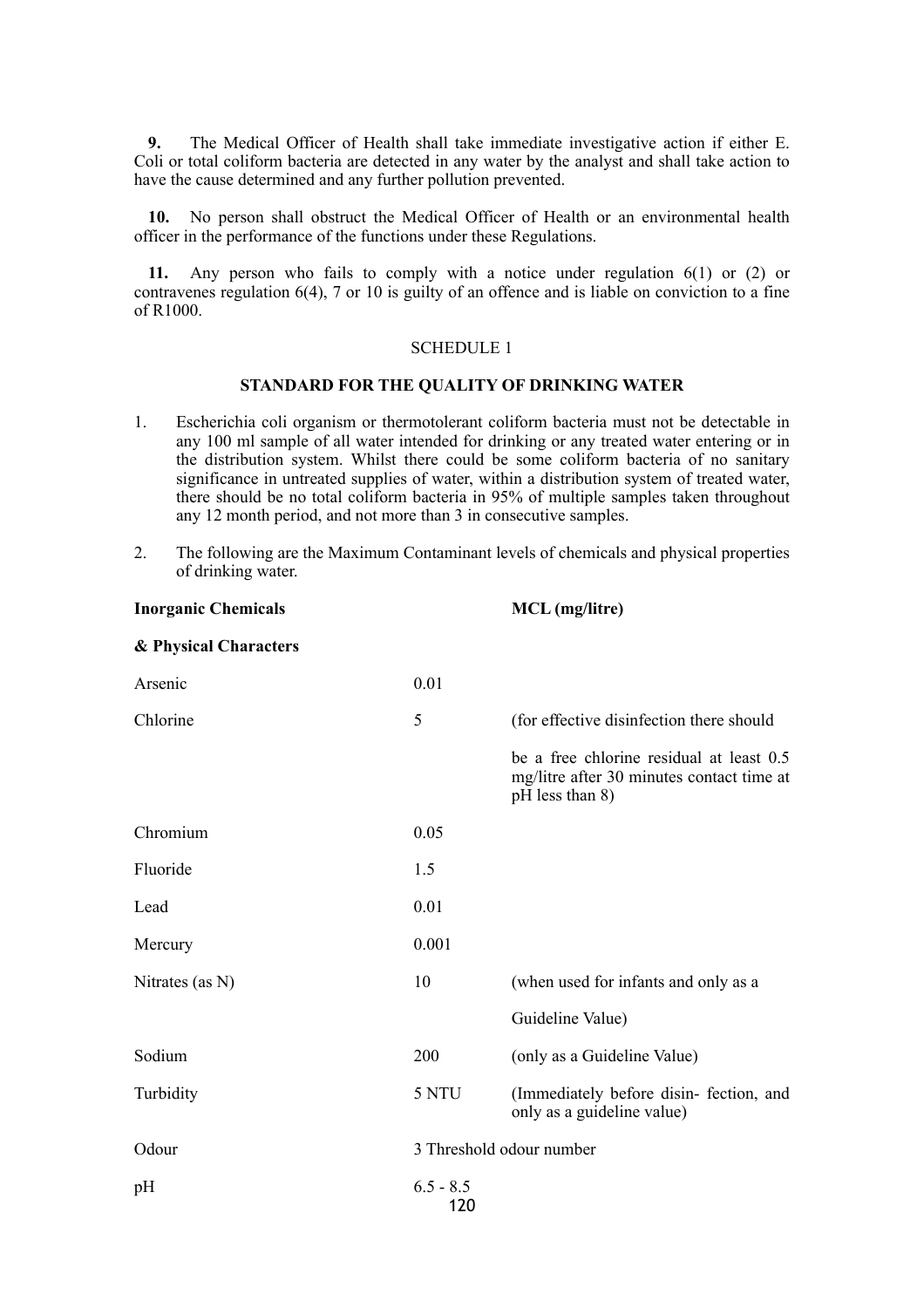#### **SCHEDULE II - STANDARDS FOR SWIMMING POOL WATER AND REQUIREMENTS OF SWIMMING POOLS**

**1.** The pumps, filters, disinfectant and chemical feeders, flow indicators, gauges, and all related parts of the water purification system of a pool shall be kept in working condition whenever the pool is available for use and for such further periods as may be necessary to maintain the water in the pool in a clear and disinfected condition.

**2.** (1) The continuous circulation and purification system shall be operated and maintained so as to keep the water in the pool clear and clean at all times to an extent that a 19SWG platinum wire can be seen at a depth of 2 metres.

(2) The colour of the water as determined in Hazen Unit shall not exceed 5.

**3.** (1) The pool shall be continuously disinfected by chlorine or any other chemical approved by the Medical Officer of Health.

(2) Where chlorine is used, a chlorine residual of not less than 0.4 milligram per litre and not more than 1.5 milligrams per litre shall be maintained at the outlet.

(3) Where other halogens or approved chemicals are used, a disinfectant residual shall be maintained at a level approved by the Medical Officer of Health.

**4.** The water in the pool shall be maintained in an alkaline condition as indicated by pH 7.2 to 8.4. Nitrates should be absent.

**5.** A testing kit for measuring the concentration of the disinfectant shall be provided and maintained in good working condition at each pool complex.

**6.** A testing kit for measuring the pH value of the water in the pool shall be provided and maintained in good working condition at each pool complex.

**7.** If an algicidal agent is required, then only copper sulphate may be used provided the concentration of copper sulphate determined as copper shall not exceed 0.2 milligram per litre.

**8.** No other chemical shall be used for any purpose without the prior approval of the Medical Officer of Health.

**9.** The bacteriological quality of the water in the pool shall be as follows:

- (a) no sample of the water shall contain any Escherichia coliorganism in 100 millilitres of water;
- (b) not more than 1 out of 5 samples of the water shall contain any coliform organism in 100 millilitres of water and in any case none of the 5 samples shall contain more than 10 coliform organisms in 100 millilitres of water; and
- (c) no sample of the water shall contain a total of more than 200 bacteria per millilitive as determined by the 24 hour plate count at  $37\text{\AA}^{\circ}$  Celsius or by the membrane filter method.

**10** (1) No floating scum, sputum and debris shall be allowed to accumulate in the pool.

(2) All floating materials shall be removed continuously either by skimming or by maintaining the water level in the pool.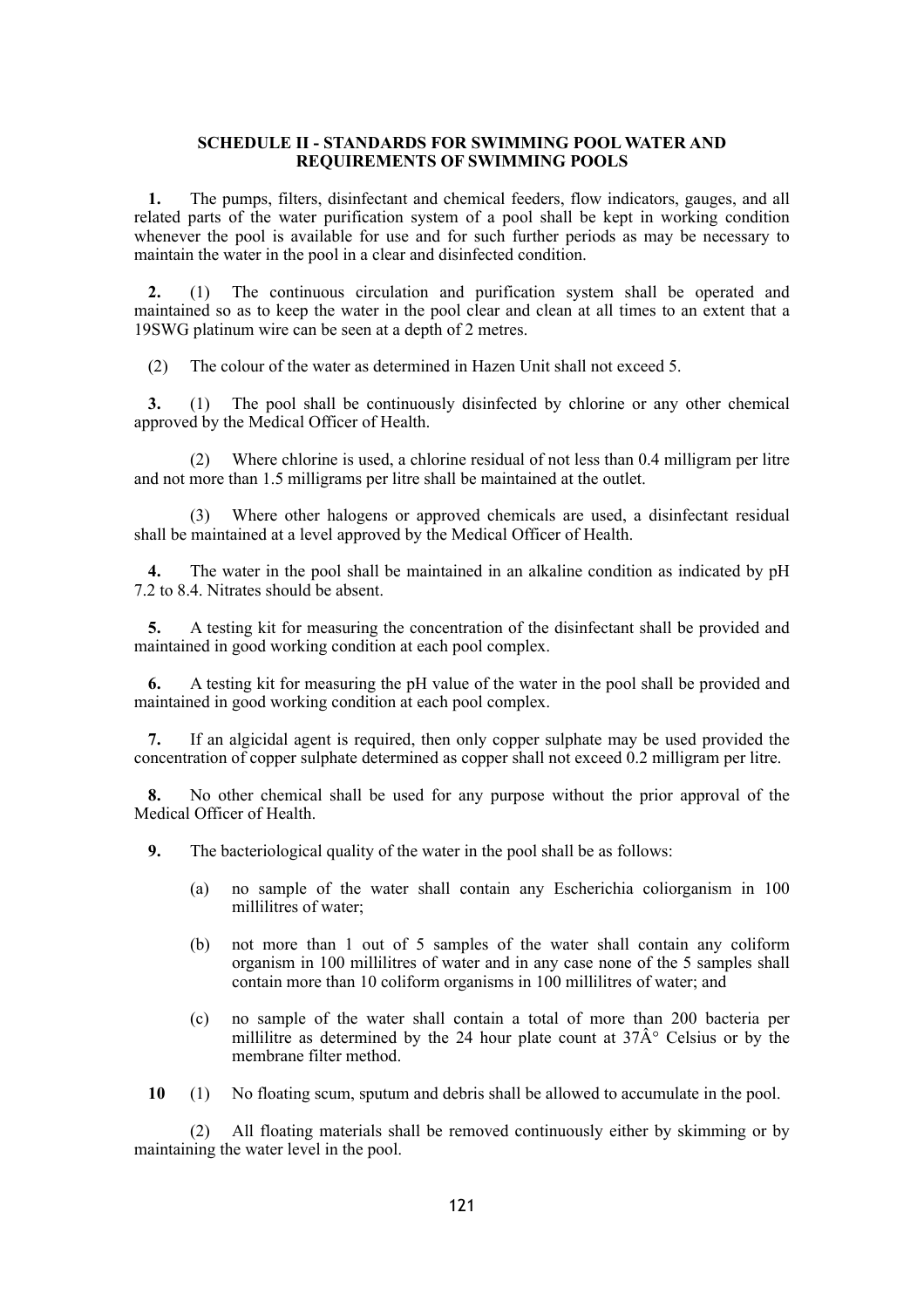**11.** All the surfaces of the pool including the decks shall be kept clean of slime, dirt and algae.

**12.** (1) All parts of the pool and pool complex including all auxiliary equipment shall be maintained in good condition.

(2) The bottom and side walls of the pool shall be kept free of cracks and other defects.

**13.** The entire pool area shall be kept clean, and free of litter and vermin.

**14.** Notices directing every swimmer to use a foot-bath and a shower before entering the pool shall be displayed in conspicuous places.

**15.** Every foot-bath shall be adequately provided with an approved disinfectant.

**16.** All shower rooms, toilets and changing rooms shall be well ventilated with at least 10 air changes per hour.

**17.** All toilets, urinals, showers, wash basins and other plumbing fixtures shall be maintained in a clean condition and in good repair,

**18.** All bathing suits and towels furnished or rented out by the management of the pool shall be laundered and cleaned, and caps shall be sanitized after each usage.

**19.** (1) The chlorine gas feeding equipment room of the pool shall be well ventilated.

(2) The room shall not be below ground level and shall be provided with vents close to the floor level.

(3) An approved extractor fan capable of providing at least 10 air changes per hour shall be installed near the floor level and the discharge point shall be away from neighbouring premises.

**20.** (1) An approved gas mask designed for use in a chlorine atmosphere shall be kept in an unlocked cabinet outside the chlorine gas feeding equipment room.

(2) In addition, a replacement canister shall be provided and a record shall be kept of the use of the gas mask to ensure that the mask shall be serviceable when needed.

**21.** (1) Diagramatic illustrations of Cardio-Pulmonary Resuscitation procedure shall be posted so that they are clearly visible from any nearby deck.

(2) An adequately equipped first-aid box and a telephone shall be installed in a conspicuous place.

**22.** All records of tests taken daily on the pH value of the water in the pool and the residual chlorine therein shall be kept and shall be made available for inspection by the Medical Officer of Health or an environmental health officer.

**23.** Samples of the water in the pool shall be submitted to the Analyst for chemical and bacteriogical analyses at least once a month or at such other intervals as may be stipulated by the Medical Officer of Health.

 $\frac{1}{2}$